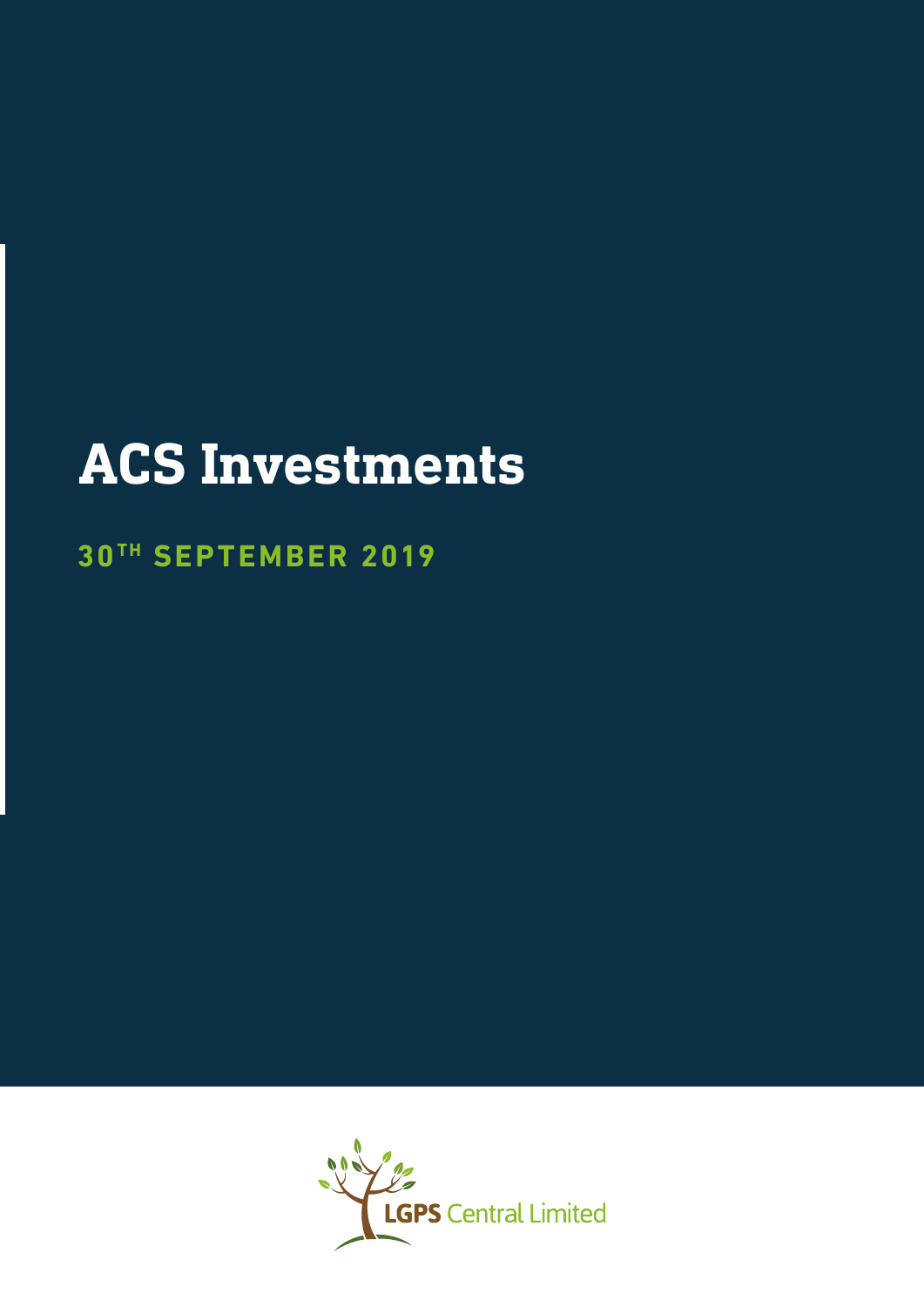#### **Portfolio Statement**

| HOLDING/<br><b>NOMINAL VALUE</b> | <b>INVESTMENT</b>                               | <b>MARKET VALUE % OF NET</b><br>£'000 | <b>ASSETS</b> |
|----------------------------------|-------------------------------------------------|---------------------------------------|---------------|
|                                  | UK Collective Investment Scheme 3.43% (3.62%)   |                                       |               |
|                                  | Non-equity Investment Instruments 3.43% (3.62%) |                                       |               |
|                                  |                                                 |                                       |               |
| 176,000                          | iShares MSCI UK Small Cap UCITS ETF GBP Acc     | 37,814                                | 3.43          |
|                                  | UK Equities 94.63% (94.97%)                     |                                       |               |
|                                  | Aerospace & Defense 1.90% (1.80%)               |                                       |               |
| 1,504,000                        | <b>BAE Systems</b>                              | 8,570                                 | 0.78          |
| 1,122,000                        | Cobham                                          | 1,760                                 | 0.16          |
| 364,000                          | Meggitt                                         | 2,311                                 | 0.21          |
| 254,000                          | QinetiQ                                         | 734                                   | 0.07          |
| 799,000                          | Rolls-Royce                                     | 6,331                                 | 0.57          |
| 220,000                          | Senior                                          | 413                                   | 0.04          |
| 38,000                           | <b>Ultra Electronics</b>                        | 768                                   | 0.07          |
|                                  |                                                 | 20,887                                | 1.90          |
|                                  | Automobiles & Parts 0.04% (0.04%)               |                                       |               |
| 30,000                           | Aston Martin Lagonda Global                     | 158                                   | 0.01          |
| 122,000                          | TI Fluid Systems                                | 235                                   | 0.03          |
|                                  |                                                 | 393                                   | 0.04          |
|                                  | Banks 9.54% (10.09%)                            |                                       |               |
| 20,000                           | <b>Bank of Georgia</b>                          | 267                                   | 0.02          |
| 8,114,000                        | <b>Barclays</b>                                 | 12,203                                | 1.11          |
| 71,000                           | <b>Close Brothers</b>                           | 1,000                                 | 0.09          |
| 562,000                          | <b>CYBG</b>                                     | 645                                   | 0.06          |
| 9,580,000                        | <b>HSBC</b>                                     | 59,837                                | 5.43          |
| 33,408,000                       | Lloyds Banking                                  | 18,080                                | 1.64          |
| 2,146,000                        | Royal Bank of Scotland                          | 4,455                                 | 0.40          |
| 1,244,000                        | <b>Standard Chartered</b>                       | 8,509                                 | 0.77          |
|                                  | 18,000 TBC Bank                                 | 222                                   | 0.02          |
|                                  |                                                 | 105,218                               | 9.54          |
|                                  | Beverages 3.70% (3.64%)                         |                                       |               |
| 45,000                           | A.G. Barr                                       | 261                                   | 0.02          |
| 121,000                          | <b>Britvic</b>                                  | 1,189                                 | 0.11          |
| 92,000                           | Coca-Cola HBC                                   | 2,441                                 | 0.22          |
| 1,105,000                        | Diageo                                          | 36,829                                | 3.35          |
|                                  |                                                 | 40,720                                | 3.70          |
|                                  | <b>Chemicals 0.68% (0.75%)</b>                  |                                       |               |
| 58,000                           | Croda International                             | 2,817                                 | 0.26          |
| 300,000                          | Elementis                                       | 444                                   | 0.04          |
| 89,000                           | Johnson Matthey                                 | 2,720                                 | 0.25          |
| 2,610,000                        | <b>Sirius Minerals</b>                          | 103                                   | 0.01          |
| 178,750                          | Synthomer                                       | 578                                   | 0.05          |
| 37,000                           | Victrex                                         | 798                                   | 0.07          |
|                                  |                                                 | 7,460                                 | 0.68          |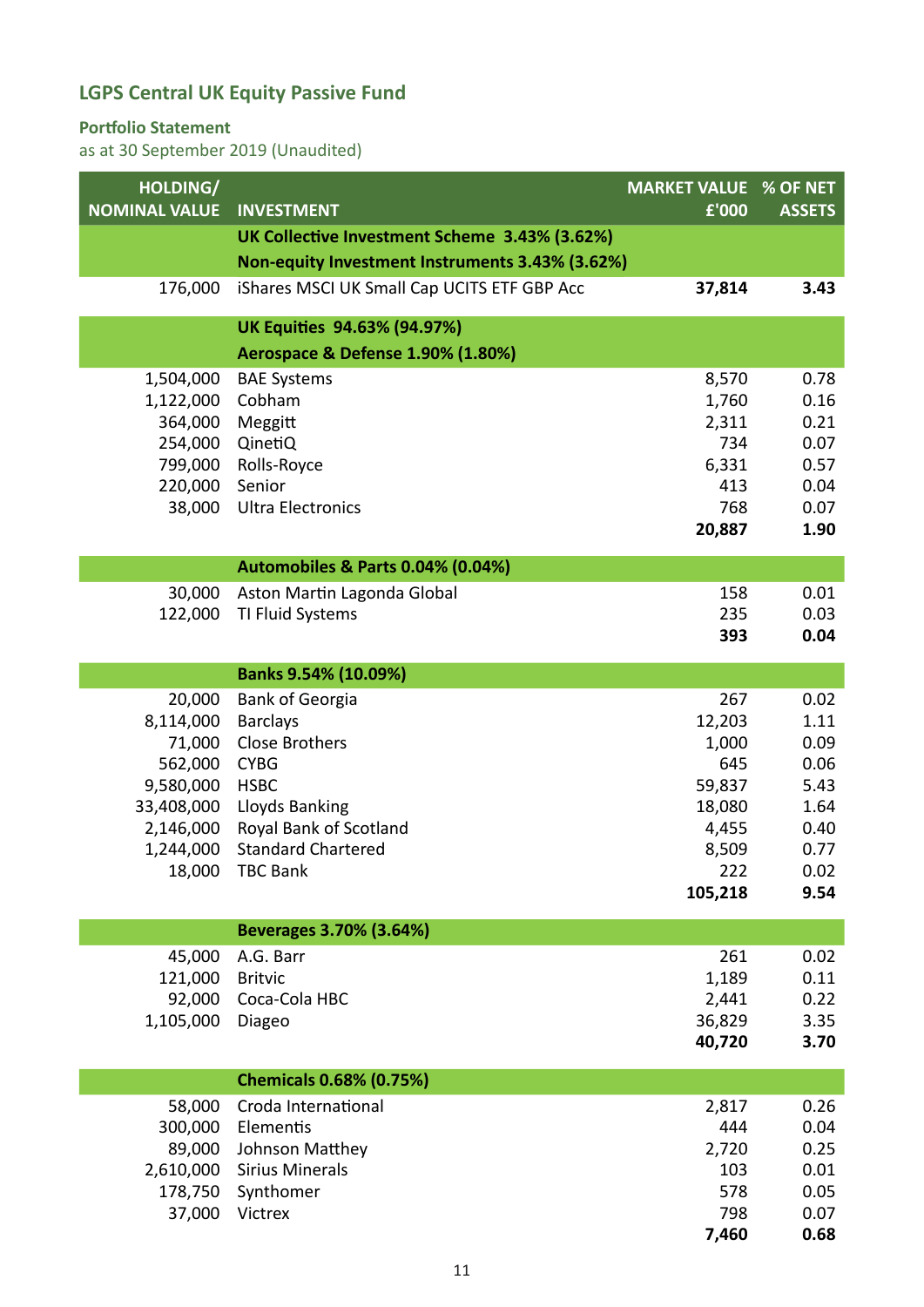#### **Portfolio Statement (continued)**

| HOLDING/             |                                                                  | <b>MARKET VALUE % OF NET</b> |               |
|----------------------|------------------------------------------------------------------|------------------------------|---------------|
| <b>NOMINAL VALUE</b> | <b>INVESTMENT</b>                                                | £'000                        | <b>ASSETS</b> |
|                      | <b>UK Equities (continued)</b>                                   |                              |               |
|                      | Construction & Materials 0.62% (0.62%)                           |                              |               |
| 314,000              | <b>Balfour Beatty</b>                                            | 696                          | 0.06          |
| 212,000              | Ibstock                                                          | 500                          | 0.05          |
| 91,000               | Marshalls                                                        | 602                          | 0.05          |
| 2,271,000            | Melrose Industries                                               | 4,576                        | 0.42          |
| 101,000              | Polypipe                                                         | 409                          | 0.04          |
|                      |                                                                  | 6,783                        | 0.62          |
|                      | <b>Electricity 0.61% (0.62%)</b>                                 |                              |               |
| 90,000               | ContourGlobal                                                    | 167                          | 0.02          |
| 180,000              | <b>Drax</b>                                                      | 496                          | 0.05          |
| 486,000              | <b>SSE</b>                                                       | 6,053                        | 0.54          |
|                      |                                                                  | 6,716                        | 0.61          |
|                      | Electronic & Electrical Equipment 0.54% (0.49%)                  |                              |               |
| 178,000              | Halma                                                            | 3,507                        | 0.32          |
| 146,000              | Morgan Advanced Materials                                        | 380                          | 0.03          |
| 18,000               | <b>Oxford Instruments</b>                                        | 230                          | 0.02          |
| 16,000               | Renishaw                                                         | 586                          | 0.05          |
| 53,000               | Spectris                                                         | 1,295                        | 0.12          |
|                      |                                                                  | 5,998                        | 0.54          |
|                      | Equity Investment Instruments 3.54% (3.41%)                      |                              |               |
| 256,000              | 3i Infrastructure                                                | 755                          | 0.07          |
| 42,000               | Aberforth Smaller Companies Investment Trust                     | 523                          | 0.05          |
| 156,000              | <b>Alliance Trust</b>                                            | 1,245                        | 0.11          |
| 136,000              | Apax Global Alpha Limited                                        | 204                          | 0.02          |
| 47,000               | Baillie Gifford Japan Investment Trust                           | 390                          | 0.04          |
| 57,000               | <b>Bankers Investment Trust</b>                                  | 540                          | 0.05          |
|                      | 294,000 Bilfinger Berger Global                                  | 465                          | 0.04          |
| 22,000               | <b>BlackRock Smaller Companies Trust</b>                         | 303                          | 0.03          |
| 58,000               | British Empire Securities & General Investment                   |                              |               |
|                      | <b>Trust</b>                                                     | 433                          | 0.04          |
| 15,000               | Caledonia Investments                                            | 449                          | 0.04          |
| 179,000              | City of London Investment Trust                                  | 753                          | 0.07          |
| 91,000               | Dragon Capital - Vietnam Enterprise Investments                  | 459                          | 0.04          |
| 89,000               | Edinburgh Investment Trust                                       | 525                          | 0.05          |
| 28,000               | <b>F&amp;C Global Small Companies</b>                            | 380                          | 0.03          |
| 169,000              | Fidelity China Special Situations Investment Trust               | 366                          | 0.03          |
| 193,000              | Fidelity European Values Investment Trust                        | 476                          | 0.04          |
| 95,000               | <b>Fidelity Special Values Investment Trust</b>                  | 247                          | 0.02          |
| 93,000               | Finsbury Growth & Income Trust                                   | 876                          | 0.08          |
| 256,000              | Foreign & Colonial Investment Trust                              | 1,810                        | 0.16          |
| 207,000              | Foresight Solar Fund                                             | 257                          | 0.02          |
| 400,000              | GCP Infrastructure Investments Fund                              | 506                          | 0.05          |
|                      |                                                                  |                              |               |
| 64,000<br>709,000    | <b>Genesis Emerging Markets Fund</b><br><b>Greencoat UK Wind</b> | 487<br>1,018                 | 0.04<br>0.09  |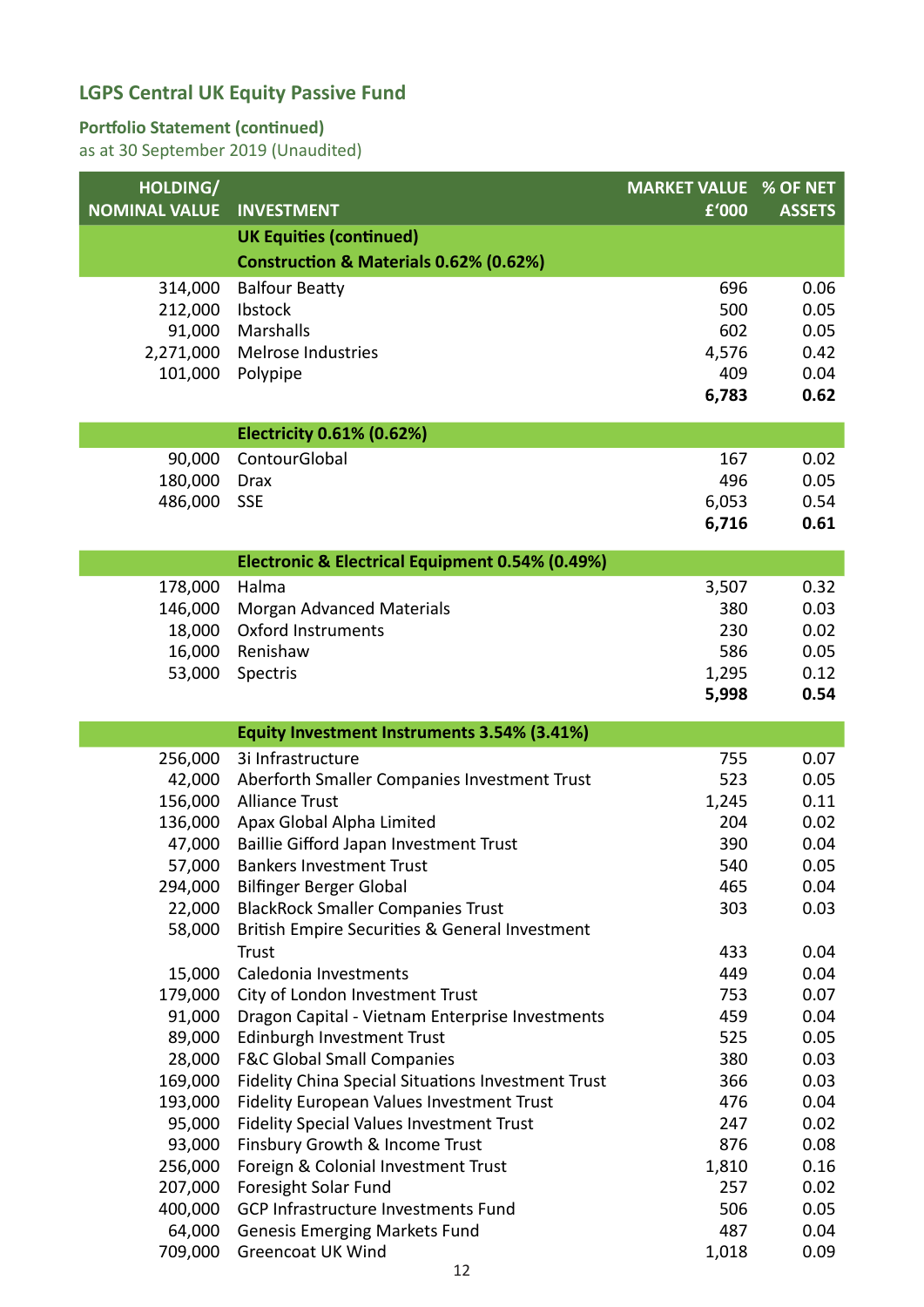#### **Portfolio Statement (continued)**

| HOLDING/             |                                                  | <b>MARKET VALUE % OF NET</b> |               |
|----------------------|--------------------------------------------------|------------------------------|---------------|
| <b>NOMINAL VALUE</b> | <b>INVESTMENT</b>                                | £'000                        | <b>ASSETS</b> |
|                      | <b>UK Equities (continued)</b>                   |                              |               |
|                      | <b>Equity Investment Instruments (continued)</b> |                              |               |
| 37,000               | HarbourVest Global Private Equity Fund           | 659                          | 0.06          |
| 32,000               | <b>Herald Investment Trust</b>                   | 415                          | 0.04          |
| 174,000              | <b>HgCapital Trust</b>                           | 398                          | 0.04          |
| 845,000              | Hicl Infrastructure                              | 1,404                        | 0.13          |
| 699,000              | International Public Partnership                 | 1,075                        | 0.10          |
| 100,000              | JP Morgan American Investment Trust              | 477                          | 0.04          |
| 57,000               | JP Morgan Emerging Markets Investment Trust      | 560                          | 0.05          |
| 49,000               | JP Morgan Indian Investment Trust                | 365                          | 0.03          |
| 100,000              | JP Morgan Japanese Investment Trust              | 441                          | 0.04          |
| 49,000               | Jupiter European Opportunities Trust             | 409                          | 0.04          |
| 54,000               | Law Debenture                                    | 319                          | 0.03          |
| 374,000              | Mercantile Investment Trust                      | 787                          | 0.07          |
| 102,000              | <b>Monks Investment Trust</b>                    | 920                          | 0.08          |
| 59,000               | Murray International Trust                       | 702                          | 0.06          |
| 322,000              | NB Global Floating Rate Income Fund              | 291                          | 0.03          |
| 267,000              | <b>NextEnergy Solar Fund</b>                     | 322                          | 0.03          |
| 25,000               | Pantheon International Participations Fund       | 580                          | 0.05          |
| 112,000              | Perpetual Income and Growth Investment Trust     | 349                          | 0.03          |
| 100,000              | Pershing Square                                  | 1,560                        | 0.14          |
| 1,000                | <b>Personal Assets Trust</b>                     | 425                          | 0.04          |
| 63,000               | Polar Capital Technology Trust                   | 882                          | 0.08          |
| 682,000              | Renewables Infrastructure                        | 861                          | 0.07          |
| 60,000               | <b>RIT Capital Partners</b>                      | 1,284                        | 0.12          |
| 22,000               | <b>Riverstone Energy</b>                         | 130                          | 0.01          |
| 78,000               | Schroder Asia Pacific Fund                       | 339                          | 0.03          |
| 84,000               | Schroder Oriental Income Fund                    | 213                          | 0.02          |
| 40,000               | Scottish Investment Trust                        | 332                          | 0.03          |
|                      | 697,000 Scottish Mortgage Investment Trust       | 3,505                        | 0.33          |
| 593,375              | Sequoia Economic Infrastructure Income           | 686                          | 0.06          |
| 49,000               | Smithson Investment Trust                        | 609                          | 0.06          |
| 217,000              | Syncona                                          | 480                          | 0.04          |
| 31,000               | Temple Bar Investment Trust                      | 390                          | 0.04          |
| 116,000              | Templeton Emerging Markets Investment Trust      | 911                          | 0.08          |
| 149,000              | TR Property Investment Trust                     | 629                          | 0.06          |
| 86,000               | VinaCapital Vietnam Opportunity Fund             | 293                          | 0.03          |
| 414,000              | Witan Investment Trust                           | 894                          | 0.08          |
| 24,000               | Worldwide Healthcare Trust                       | 632                          | 0.06          |
|                      |                                                  | 38,995                       | 3.54          |
|                      | Financial Services 3.44% (2.94%)                 |                              |               |
|                      |                                                  |                              |               |

| 450,000 3i      |                                         | 5,249 | 0.49 |
|-----------------|-----------------------------------------|-------|------|
| 110,000 AJ Bell |                                         | 455   | 0.04 |
|                 | 182,000 Ashmore                         | 920   | 0.08 |
|                 | 146,000 Brewin Dolphin                  | 463   | 0.04 |
|                 | 85,000 Charter Court Financial Services | 257   | 0.02 |
|                 | 126,000 Hargreaves Lansdown             | 2,620 | 0.24 |
|                 |                                         |       |      |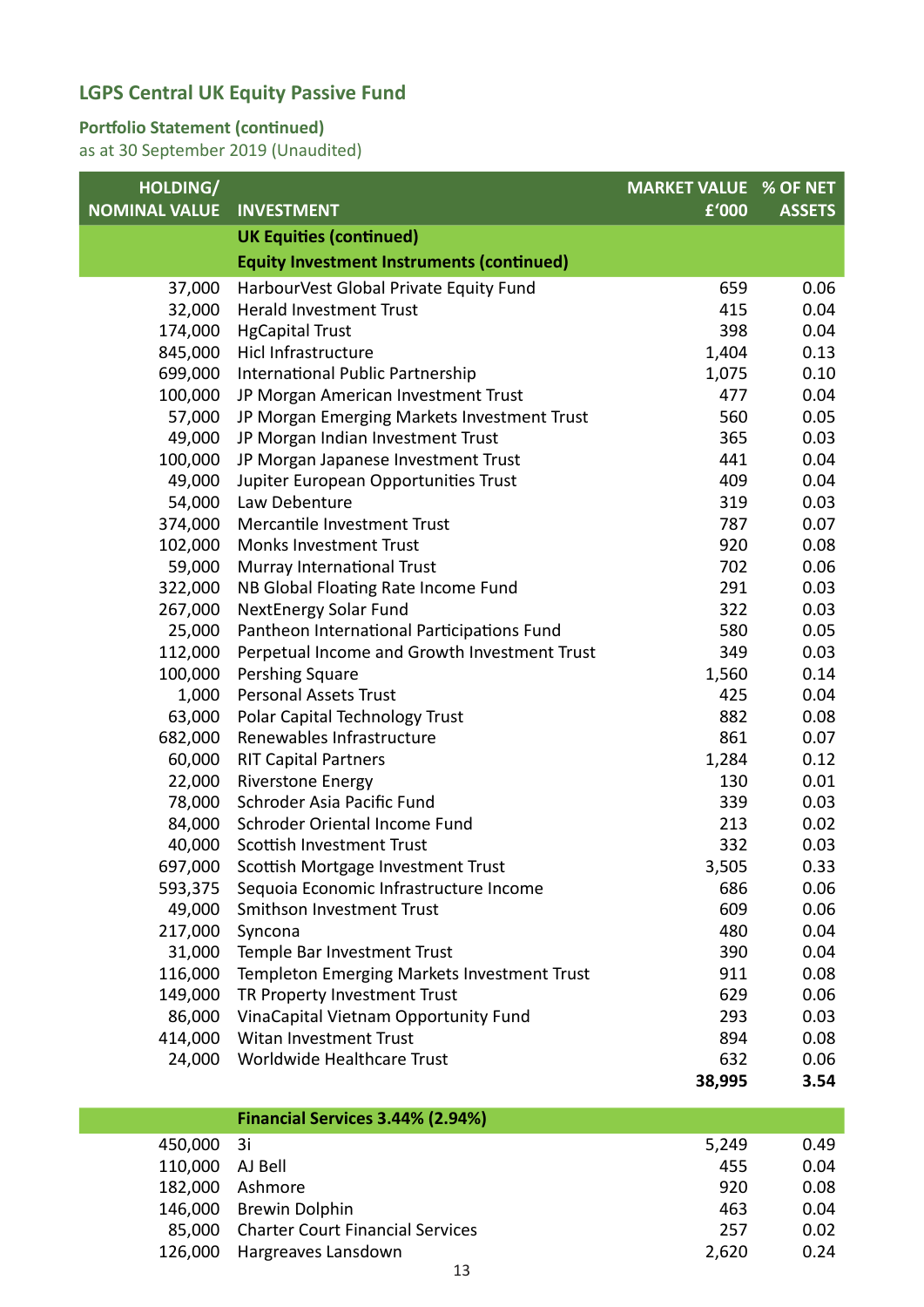#### **Portfolio Statement (continued)**

| HOLDING/<br><b>NOMINAL VALUE</b> | <b>INVESTMENT</b>                           | <b>MARKET VALUE % OF NET</b><br>£'000 | <b>ASSETS</b> |
|----------------------------------|---------------------------------------------|---------------------------------------|---------------|
|                                  | <b>UK Equities (continued)</b>              |                                       |               |
|                                  | <b>Financial Services (continued)</b>       |                                       |               |
| 171,000                          | IG                                          | 1,030                                 | 0.09          |
| 86,000                           | IntegraFin                                  | 339                                   | 0.03          |
| 130,000                          | Intermediate Capital                        | 1,890                                 | 0.17          |
| 311,000                          | Investec                                    | 1,302                                 | 0.12          |
| 519,000                          | IP                                          | 331                                   | 0.03          |
| 233,000                          | John Laing                                  | 855                                   | 0.08          |
| 190,000                          | Jupiter Fund Management                     | 675                                   | 0.06          |
| 148,000                          | London Stock Exchange                       | 10,816                                | 0.99          |
| 709,000<br>130,000               | Man<br><b>OneSavings Bank</b>               | 1,238<br>480                          | 0.11<br>0.04  |
| 136,000                          | Paragon                                     | 656                                   | 0.06          |
| 58,000                           | <b>Plus500</b>                              | 443                                   | 0.04          |
| 114,000                          | <b>Provident Financial</b>                  | 464                                   | 0.04          |
| 877,000                          | Quilter                                     | 1,196                                 | 0.11          |
| 21,000                           | <b>Rathbone Brothers</b>                    | 466                                   | 0.04          |
| 52,000                           | Schroders                                   | 1,599                                 | 0.15          |
| 1,131,000                        | Standard Life Aberdeen                      | 3,232                                 | 0.29          |
| 258,000                          | <b>TP ICAP</b>                              | 877                                   | 0.08          |
|                                  |                                             | 37,853                                | 3.44          |
|                                  | Fixed Line Telecommunications 0.74% (0.89%) |                                       |               |
|                                  | <b>BT</b>                                   |                                       | 0.67          |
| 4,132,000<br>365,000             | <b>Talktalk Telecom</b>                     | 7,379<br>383                          | 0.03          |
| 31,457                           | <b>Telecom Plus</b>                         | 387                                   | 0.04          |
|                                  |                                             | 8,149                                 | 0.74          |
|                                  |                                             |                                       |               |
|                                  | Food & Drug Retailers 1.68% (1.71%)         |                                       |               |
| 46,000                           | Greggs                                      | 960                                   | 0.09          |
| 763,000                          | J Sainsbury                                 | 1,677                                 | 0.15          |
| 211,000                          | Ocado                                       | 2,790                                 | 0.25          |
| 4,577,000                        | <b>Tesco</b>                                | 11,032                                | 1.00          |
|                                  | 1,030,000 Wm Morrison Supermarkets          | 2,063                                 | 0.19          |
|                                  |                                             | 18,522                                | 1.68          |
|                                  | Food Producers 0.65% (0.70%)                |                                       |               |
| 164,000                          | <b>Associated British Foods</b>             | 3,775                                 | 0.34          |
| 74,000                           | Bakkavor                                    | 83                                    | 0.01          |
| 27,000                           | Cranswick                                   | 795                                   | 0.07          |
| 250,000                          | Greencore                                   | 565                                   | 0.05          |
| 33,000                           | <b>Hilton Food</b>                          | 326                                   | 0.03          |
| 219,000                          | Tate & Lyle                                 | 1,612                                 | 0.15          |
|                                  |                                             | 7,156                                 | 0.65          |
|                                  | Forestry & Paper 0.32% (0.27%)              |                                       |               |
| 227,000                          | Mondi                                       | 3,528                                 | 0.32          |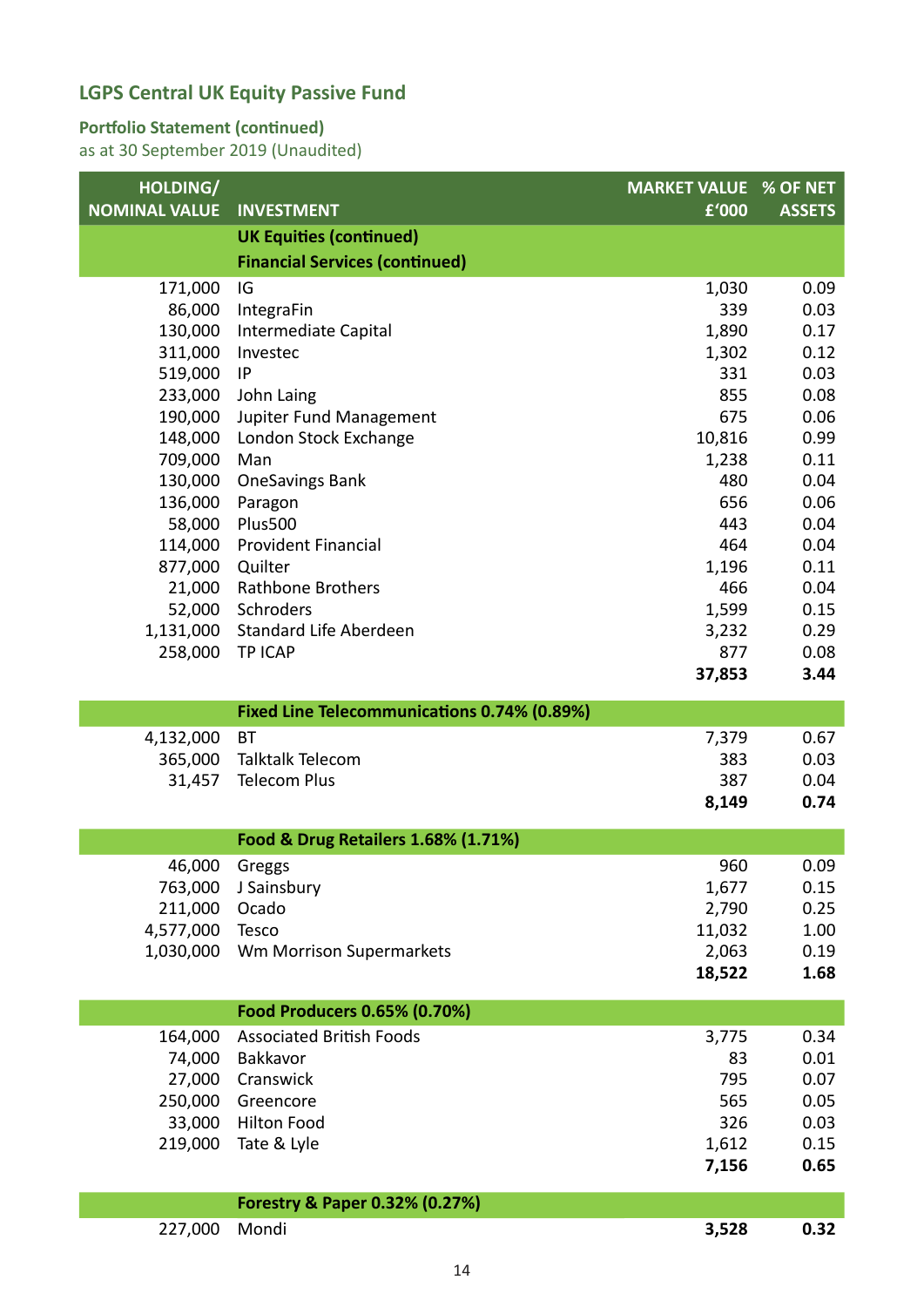#### **Portfolio Statement (continued)**

| <b>UK Equities (continued)</b><br>Gas, Water & Multiutilities 2.10% (2.14%)<br>2,022<br>0.18<br>2,742,000<br>Centrica<br>1,642,000<br><b>National Grid</b><br>14,481<br>1.31<br>1,637<br>198,000<br>0.15<br>Pennon<br>111,000<br>Severn Trent<br>2,400<br>0.22<br>320,000<br><b>United Utilities</b><br>2,640<br>0.24<br>23,180<br>2.10<br>General Industrials 0.55% (0.69%)<br>566<br>0.05<br>Coats<br>762,000<br>598,000<br><b>DS Smith</b><br>2,155<br>0.20<br>185,000<br>Smiths<br>2,901<br>0.26<br>97,000<br>Vesuvius<br>442<br>0.04<br>6,064<br>0.55<br>General Retailers 1.51% (1.63%)<br>402,000<br><b>B&amp;M European Value Retail</b><br>1,525<br>0.14<br>165,000<br>Card Factory<br>276<br>0.03<br>542,000<br>Dixons Carphone<br>644<br>0.06<br>Dunelm<br>0.04<br>53,000<br>444<br>189,000<br>Inchcape<br>1,193<br>0.11<br>165,000<br>JD Sports Fashion<br>0.11<br>1,238<br>270,000<br>Just Eat<br>1,802<br>0.16<br>990,000<br>Kingfisher<br>2,046<br>0.19<br>916,000<br>1,690<br>Marks & Spencer<br>0.15<br>61,000<br>3,772<br>0.33<br><b>Next</b><br>260,000<br>541<br>0.05<br>Pets at Home<br>107,000<br>0.03<br>Sports Direct International<br>299<br>198,000<br>248<br>Vivo Energy<br>0.02<br>48,000<br>WH Smith<br>953<br>0.09<br>16,671<br>1.51<br>Health Care Equipment & Services 1.08% (0.89%)<br>689,000<br>ConvaTec<br>1,205<br>0.11<br>609<br>184,000<br>Mediclinic International<br>0.06<br>41,000<br><b>NMC Health</b><br>1,111<br>0.10<br>8,091<br>413,000<br>Smith & Nephew<br>0.73<br>878<br>117,000<br><b>UDG Healthcare</b><br>0.08<br>11,894<br>1.08<br>Household Goods & Home Construction 3.21% (3.22%)<br><b>Barratt Developments</b><br>3,047<br>0.28<br>471,000<br>1,940<br>58,000<br><b>Bellway</b><br>0.18<br>2,340<br>56,000<br>Berkeley<br>0.21<br>680<br>61,000<br><b>Bovis Homes</b><br>0.06<br>240,000<br>804<br><b>Countryside Properties</b><br>0.07 | HOLDING/             |                   | <b>MARKET VALUE % OF NET</b> |               |
|-----------------------------------------------------------------------------------------------------------------------------------------------------------------------------------------------------------------------------------------------------------------------------------------------------------------------------------------------------------------------------------------------------------------------------------------------------------------------------------------------------------------------------------------------------------------------------------------------------------------------------------------------------------------------------------------------------------------------------------------------------------------------------------------------------------------------------------------------------------------------------------------------------------------------------------------------------------------------------------------------------------------------------------------------------------------------------------------------------------------------------------------------------------------------------------------------------------------------------------------------------------------------------------------------------------------------------------------------------------------------------------------------------------------------------------------------------------------------------------------------------------------------------------------------------------------------------------------------------------------------------------------------------------------------------------------------------------------------------------------------------------------------------------------------------------------------------------------------------------------------------------------------------|----------------------|-------------------|------------------------------|---------------|
|                                                                                                                                                                                                                                                                                                                                                                                                                                                                                                                                                                                                                                                                                                                                                                                                                                                                                                                                                                                                                                                                                                                                                                                                                                                                                                                                                                                                                                                                                                                                                                                                                                                                                                                                                                                                                                                                                                     | <b>NOMINAL VALUE</b> | <b>INVESTMENT</b> | £'000                        | <b>ASSETS</b> |
|                                                                                                                                                                                                                                                                                                                                                                                                                                                                                                                                                                                                                                                                                                                                                                                                                                                                                                                                                                                                                                                                                                                                                                                                                                                                                                                                                                                                                                                                                                                                                                                                                                                                                                                                                                                                                                                                                                     |                      |                   |                              |               |
|                                                                                                                                                                                                                                                                                                                                                                                                                                                                                                                                                                                                                                                                                                                                                                                                                                                                                                                                                                                                                                                                                                                                                                                                                                                                                                                                                                                                                                                                                                                                                                                                                                                                                                                                                                                                                                                                                                     |                      |                   |                              |               |
|                                                                                                                                                                                                                                                                                                                                                                                                                                                                                                                                                                                                                                                                                                                                                                                                                                                                                                                                                                                                                                                                                                                                                                                                                                                                                                                                                                                                                                                                                                                                                                                                                                                                                                                                                                                                                                                                                                     |                      |                   |                              |               |
|                                                                                                                                                                                                                                                                                                                                                                                                                                                                                                                                                                                                                                                                                                                                                                                                                                                                                                                                                                                                                                                                                                                                                                                                                                                                                                                                                                                                                                                                                                                                                                                                                                                                                                                                                                                                                                                                                                     |                      |                   |                              |               |
|                                                                                                                                                                                                                                                                                                                                                                                                                                                                                                                                                                                                                                                                                                                                                                                                                                                                                                                                                                                                                                                                                                                                                                                                                                                                                                                                                                                                                                                                                                                                                                                                                                                                                                                                                                                                                                                                                                     |                      |                   |                              |               |
|                                                                                                                                                                                                                                                                                                                                                                                                                                                                                                                                                                                                                                                                                                                                                                                                                                                                                                                                                                                                                                                                                                                                                                                                                                                                                                                                                                                                                                                                                                                                                                                                                                                                                                                                                                                                                                                                                                     |                      |                   |                              |               |
|                                                                                                                                                                                                                                                                                                                                                                                                                                                                                                                                                                                                                                                                                                                                                                                                                                                                                                                                                                                                                                                                                                                                                                                                                                                                                                                                                                                                                                                                                                                                                                                                                                                                                                                                                                                                                                                                                                     |                      |                   |                              |               |
|                                                                                                                                                                                                                                                                                                                                                                                                                                                                                                                                                                                                                                                                                                                                                                                                                                                                                                                                                                                                                                                                                                                                                                                                                                                                                                                                                                                                                                                                                                                                                                                                                                                                                                                                                                                                                                                                                                     |                      |                   |                              |               |
|                                                                                                                                                                                                                                                                                                                                                                                                                                                                                                                                                                                                                                                                                                                                                                                                                                                                                                                                                                                                                                                                                                                                                                                                                                                                                                                                                                                                                                                                                                                                                                                                                                                                                                                                                                                                                                                                                                     |                      |                   |                              |               |
|                                                                                                                                                                                                                                                                                                                                                                                                                                                                                                                                                                                                                                                                                                                                                                                                                                                                                                                                                                                                                                                                                                                                                                                                                                                                                                                                                                                                                                                                                                                                                                                                                                                                                                                                                                                                                                                                                                     |                      |                   |                              |               |
|                                                                                                                                                                                                                                                                                                                                                                                                                                                                                                                                                                                                                                                                                                                                                                                                                                                                                                                                                                                                                                                                                                                                                                                                                                                                                                                                                                                                                                                                                                                                                                                                                                                                                                                                                                                                                                                                                                     |                      |                   |                              |               |
|                                                                                                                                                                                                                                                                                                                                                                                                                                                                                                                                                                                                                                                                                                                                                                                                                                                                                                                                                                                                                                                                                                                                                                                                                                                                                                                                                                                                                                                                                                                                                                                                                                                                                                                                                                                                                                                                                                     |                      |                   |                              |               |
|                                                                                                                                                                                                                                                                                                                                                                                                                                                                                                                                                                                                                                                                                                                                                                                                                                                                                                                                                                                                                                                                                                                                                                                                                                                                                                                                                                                                                                                                                                                                                                                                                                                                                                                                                                                                                                                                                                     |                      |                   |                              |               |
|                                                                                                                                                                                                                                                                                                                                                                                                                                                                                                                                                                                                                                                                                                                                                                                                                                                                                                                                                                                                                                                                                                                                                                                                                                                                                                                                                                                                                                                                                                                                                                                                                                                                                                                                                                                                                                                                                                     |                      |                   |                              |               |
|                                                                                                                                                                                                                                                                                                                                                                                                                                                                                                                                                                                                                                                                                                                                                                                                                                                                                                                                                                                                                                                                                                                                                                                                                                                                                                                                                                                                                                                                                                                                                                                                                                                                                                                                                                                                                                                                                                     |                      |                   |                              |               |
|                                                                                                                                                                                                                                                                                                                                                                                                                                                                                                                                                                                                                                                                                                                                                                                                                                                                                                                                                                                                                                                                                                                                                                                                                                                                                                                                                                                                                                                                                                                                                                                                                                                                                                                                                                                                                                                                                                     |                      |                   |                              |               |
|                                                                                                                                                                                                                                                                                                                                                                                                                                                                                                                                                                                                                                                                                                                                                                                                                                                                                                                                                                                                                                                                                                                                                                                                                                                                                                                                                                                                                                                                                                                                                                                                                                                                                                                                                                                                                                                                                                     |                      |                   |                              |               |
|                                                                                                                                                                                                                                                                                                                                                                                                                                                                                                                                                                                                                                                                                                                                                                                                                                                                                                                                                                                                                                                                                                                                                                                                                                                                                                                                                                                                                                                                                                                                                                                                                                                                                                                                                                                                                                                                                                     |                      |                   |                              |               |
|                                                                                                                                                                                                                                                                                                                                                                                                                                                                                                                                                                                                                                                                                                                                                                                                                                                                                                                                                                                                                                                                                                                                                                                                                                                                                                                                                                                                                                                                                                                                                                                                                                                                                                                                                                                                                                                                                                     |                      |                   |                              |               |
|                                                                                                                                                                                                                                                                                                                                                                                                                                                                                                                                                                                                                                                                                                                                                                                                                                                                                                                                                                                                                                                                                                                                                                                                                                                                                                                                                                                                                                                                                                                                                                                                                                                                                                                                                                                                                                                                                                     |                      |                   |                              |               |
|                                                                                                                                                                                                                                                                                                                                                                                                                                                                                                                                                                                                                                                                                                                                                                                                                                                                                                                                                                                                                                                                                                                                                                                                                                                                                                                                                                                                                                                                                                                                                                                                                                                                                                                                                                                                                                                                                                     |                      |                   |                              |               |
|                                                                                                                                                                                                                                                                                                                                                                                                                                                                                                                                                                                                                                                                                                                                                                                                                                                                                                                                                                                                                                                                                                                                                                                                                                                                                                                                                                                                                                                                                                                                                                                                                                                                                                                                                                                                                                                                                                     |                      |                   |                              |               |
|                                                                                                                                                                                                                                                                                                                                                                                                                                                                                                                                                                                                                                                                                                                                                                                                                                                                                                                                                                                                                                                                                                                                                                                                                                                                                                                                                                                                                                                                                                                                                                                                                                                                                                                                                                                                                                                                                                     |                      |                   |                              |               |
|                                                                                                                                                                                                                                                                                                                                                                                                                                                                                                                                                                                                                                                                                                                                                                                                                                                                                                                                                                                                                                                                                                                                                                                                                                                                                                                                                                                                                                                                                                                                                                                                                                                                                                                                                                                                                                                                                                     |                      |                   |                              |               |
|                                                                                                                                                                                                                                                                                                                                                                                                                                                                                                                                                                                                                                                                                                                                                                                                                                                                                                                                                                                                                                                                                                                                                                                                                                                                                                                                                                                                                                                                                                                                                                                                                                                                                                                                                                                                                                                                                                     |                      |                   |                              |               |
|                                                                                                                                                                                                                                                                                                                                                                                                                                                                                                                                                                                                                                                                                                                                                                                                                                                                                                                                                                                                                                                                                                                                                                                                                                                                                                                                                                                                                                                                                                                                                                                                                                                                                                                                                                                                                                                                                                     |                      |                   |                              |               |
|                                                                                                                                                                                                                                                                                                                                                                                                                                                                                                                                                                                                                                                                                                                                                                                                                                                                                                                                                                                                                                                                                                                                                                                                                                                                                                                                                                                                                                                                                                                                                                                                                                                                                                                                                                                                                                                                                                     |                      |                   |                              |               |
|                                                                                                                                                                                                                                                                                                                                                                                                                                                                                                                                                                                                                                                                                                                                                                                                                                                                                                                                                                                                                                                                                                                                                                                                                                                                                                                                                                                                                                                                                                                                                                                                                                                                                                                                                                                                                                                                                                     |                      |                   |                              |               |
|                                                                                                                                                                                                                                                                                                                                                                                                                                                                                                                                                                                                                                                                                                                                                                                                                                                                                                                                                                                                                                                                                                                                                                                                                                                                                                                                                                                                                                                                                                                                                                                                                                                                                                                                                                                                                                                                                                     |                      |                   |                              |               |
|                                                                                                                                                                                                                                                                                                                                                                                                                                                                                                                                                                                                                                                                                                                                                                                                                                                                                                                                                                                                                                                                                                                                                                                                                                                                                                                                                                                                                                                                                                                                                                                                                                                                                                                                                                                                                                                                                                     |                      |                   |                              |               |
|                                                                                                                                                                                                                                                                                                                                                                                                                                                                                                                                                                                                                                                                                                                                                                                                                                                                                                                                                                                                                                                                                                                                                                                                                                                                                                                                                                                                                                                                                                                                                                                                                                                                                                                                                                                                                                                                                                     |                      |                   |                              |               |
|                                                                                                                                                                                                                                                                                                                                                                                                                                                                                                                                                                                                                                                                                                                                                                                                                                                                                                                                                                                                                                                                                                                                                                                                                                                                                                                                                                                                                                                                                                                                                                                                                                                                                                                                                                                                                                                                                                     |                      |                   |                              |               |
|                                                                                                                                                                                                                                                                                                                                                                                                                                                                                                                                                                                                                                                                                                                                                                                                                                                                                                                                                                                                                                                                                                                                                                                                                                                                                                                                                                                                                                                                                                                                                                                                                                                                                                                                                                                                                                                                                                     |                      |                   |                              |               |
|                                                                                                                                                                                                                                                                                                                                                                                                                                                                                                                                                                                                                                                                                                                                                                                                                                                                                                                                                                                                                                                                                                                                                                                                                                                                                                                                                                                                                                                                                                                                                                                                                                                                                                                                                                                                                                                                                                     |                      |                   |                              |               |
|                                                                                                                                                                                                                                                                                                                                                                                                                                                                                                                                                                                                                                                                                                                                                                                                                                                                                                                                                                                                                                                                                                                                                                                                                                                                                                                                                                                                                                                                                                                                                                                                                                                                                                                                                                                                                                                                                                     |                      |                   |                              |               |
|                                                                                                                                                                                                                                                                                                                                                                                                                                                                                                                                                                                                                                                                                                                                                                                                                                                                                                                                                                                                                                                                                                                                                                                                                                                                                                                                                                                                                                                                                                                                                                                                                                                                                                                                                                                                                                                                                                     |                      |                   |                              |               |
|                                                                                                                                                                                                                                                                                                                                                                                                                                                                                                                                                                                                                                                                                                                                                                                                                                                                                                                                                                                                                                                                                                                                                                                                                                                                                                                                                                                                                                                                                                                                                                                                                                                                                                                                                                                                                                                                                                     |                      |                   |                              |               |
|                                                                                                                                                                                                                                                                                                                                                                                                                                                                                                                                                                                                                                                                                                                                                                                                                                                                                                                                                                                                                                                                                                                                                                                                                                                                                                                                                                                                                                                                                                                                                                                                                                                                                                                                                                                                                                                                                                     |                      |                   |                              |               |
|                                                                                                                                                                                                                                                                                                                                                                                                                                                                                                                                                                                                                                                                                                                                                                                                                                                                                                                                                                                                                                                                                                                                                                                                                                                                                                                                                                                                                                                                                                                                                                                                                                                                                                                                                                                                                                                                                                     |                      |                   |                              |               |
|                                                                                                                                                                                                                                                                                                                                                                                                                                                                                                                                                                                                                                                                                                                                                                                                                                                                                                                                                                                                                                                                                                                                                                                                                                                                                                                                                                                                                                                                                                                                                                                                                                                                                                                                                                                                                                                                                                     |                      |                   |                              |               |
|                                                                                                                                                                                                                                                                                                                                                                                                                                                                                                                                                                                                                                                                                                                                                                                                                                                                                                                                                                                                                                                                                                                                                                                                                                                                                                                                                                                                                                                                                                                                                                                                                                                                                                                                                                                                                                                                                                     |                      |                   |                              |               |
|                                                                                                                                                                                                                                                                                                                                                                                                                                                                                                                                                                                                                                                                                                                                                                                                                                                                                                                                                                                                                                                                                                                                                                                                                                                                                                                                                                                                                                                                                                                                                                                                                                                                                                                                                                                                                                                                                                     |                      |                   |                              |               |
|                                                                                                                                                                                                                                                                                                                                                                                                                                                                                                                                                                                                                                                                                                                                                                                                                                                                                                                                                                                                                                                                                                                                                                                                                                                                                                                                                                                                                                                                                                                                                                                                                                                                                                                                                                                                                                                                                                     | 137,000              | Crest Nicholson   | 518                          | 0.05          |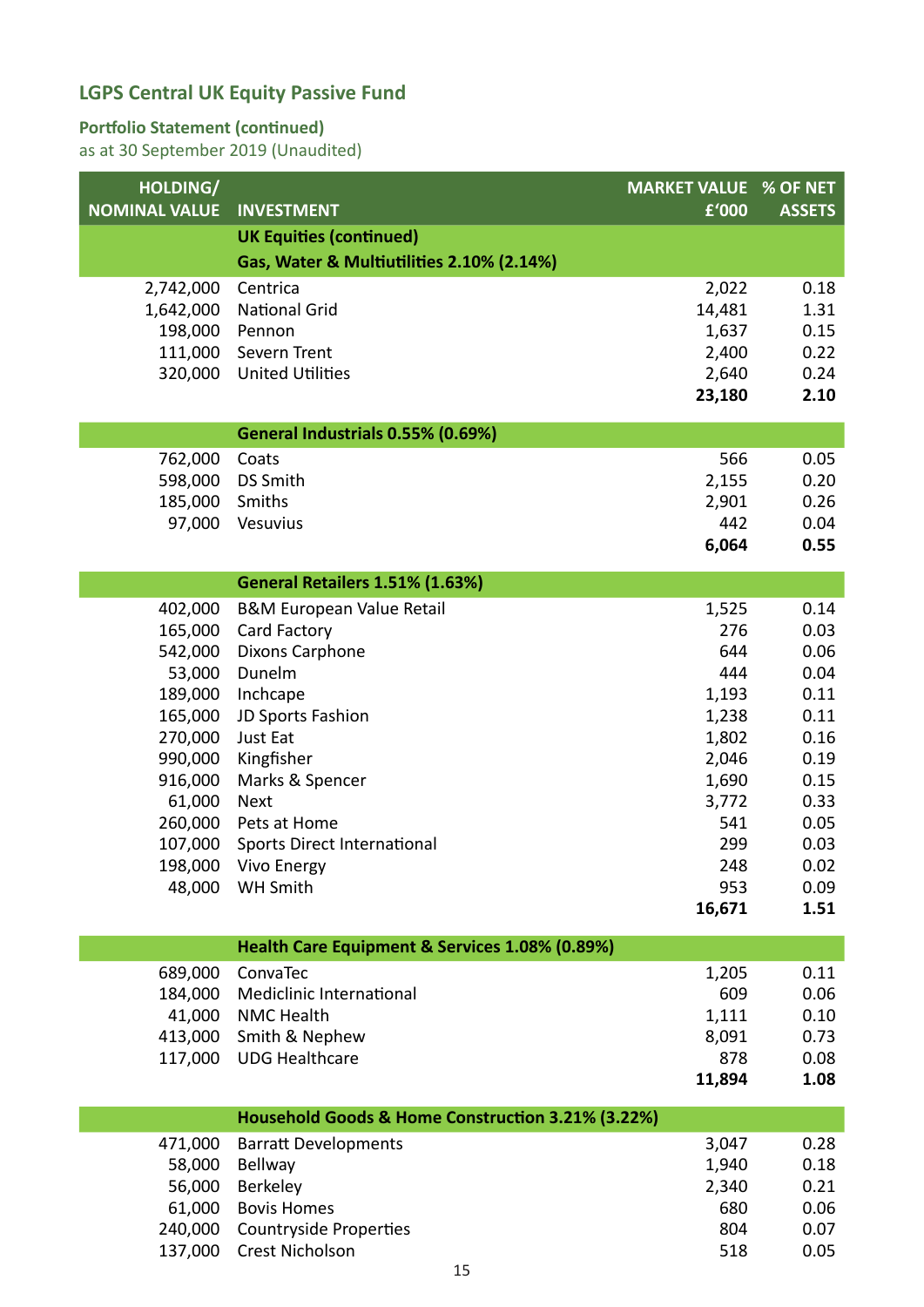#### **Portfolio Statement (continued)**

| HOLDING/<br><b>NOMINAL VALUE</b> | <b>INVESTMENT</b>                                          | <b>MARKET VALUE % OF NET</b><br>f'000 | <b>ASSETS</b> |
|----------------------------------|------------------------------------------------------------|---------------------------------------|---------------|
|                                  | <b>UK Equities (continued)</b>                             |                                       |               |
|                                  | <b>Household Goods &amp; Home Construction (continued)</b> |                                       |               |
| 56,000                           | <b>Galliford Try</b>                                       | 375                                   | 0.03          |
| 279,000                          | McCarthy & Stone                                           | 403                                   | 0.04          |
| 148,000                          | Persimmon                                                  | 3,212                                 | 0.29          |
| 298,000                          | Reckitt Benckiser                                          | 18,902                                | 1.72          |
| 104,000                          | Redrow                                                     | 642                                   | 0.06          |
| 1,528,000                        | <b>Taylor Wimpey</b>                                       | 2,468                                 | 0.22          |
|                                  |                                                            | 35,331                                | 3.21          |
|                                  | <b>Industrial Engineering 0.79% (0.81%)</b>                |                                       |               |
| 86,000                           | Bodycote                                                   | 616                                   | 0.06          |
| 42,000                           | Hill & Smith                                               | 525                                   | 0.05          |
| 123,000                          | IMI                                                        | 1,181                                 | 0.11          |
| 16,000                           | <b>RHI Magnesita</b>                                       | 649                                   | 0.06          |
| 411,000                          | Rotork                                                     | 1,280                                 | 0.12          |
| 35,000                           | Spirax-Sarco Engineering                                   | 2,745                                 | 0.24          |
| 122,000                          | Weir                                                       | 1,739<br>8,735                        | 0.15<br>0.79  |
|                                  |                                                            |                                       |               |
|                                  | Industrial Metals & Mining 0.13% (0.16%)                   |                                       |               |
| 255,000                          | Evraz                                                      | 1,193                                 | 0.10          |
| 174,000                          | Ferrexpo                                                   | 280                                   | 0.03          |
|                                  |                                                            | 1,473                                 | 0.13          |
|                                  | <b>Industrial Transportation 0.29% (0.29%)</b>             |                                       |               |
| 482,000                          | <b>BBA Aviation</b>                                        | 1,504                                 | 0.14          |
| 13,000                           | Clarkson                                                   | 319                                   | 0.03          |
| 21,000                           | James Fisher & Sons                                        | 432                                   | 0.04          |
| 420,000                          | Royal Mail                                                 | 889                                   | 0.08          |
|                                  |                                                            | 3,144                                 | 0.29          |
|                                  | Leisure Goods 0.07% (0.04%)                                |                                       |               |
| 16,000                           | Games Workshop                                             | 755                                   | 0.07          |
|                                  | Life Insurance 3.32% (3.61%)                               |                                       |               |
| 1,845,000                        | Aviva                                                      | 7,367                                 | 0.67          |
| 2,791,000                        | Legal & General                                            | 6,933                                 | 0.63          |
| 247,000                          | Phoenix                                                    | 1,708                                 | 0.16          |
| 1,229,000                        | Prudential                                                 | 18,121                                | 1.64          |
| 245,000                          | St. James's Place Capital                                  | 2,400                                 | 0.22          |
|                                  |                                                            | 36,529                                | 3.32          |
|                                  | Media 3.77% (3.36%)                                        |                                       |               |
| 11,000                           | 4imprint                                                   | 330                                   | 0.03          |
| 180,000                          | Ascential                                                  | 681                                   | 0.06          |
| 427,000                          | Auto Trader                                                | 2,178                                 | 0.20          |
| 180,000                          | <b>Entertainment One</b>                                   | 1,018                                 | 0.09          |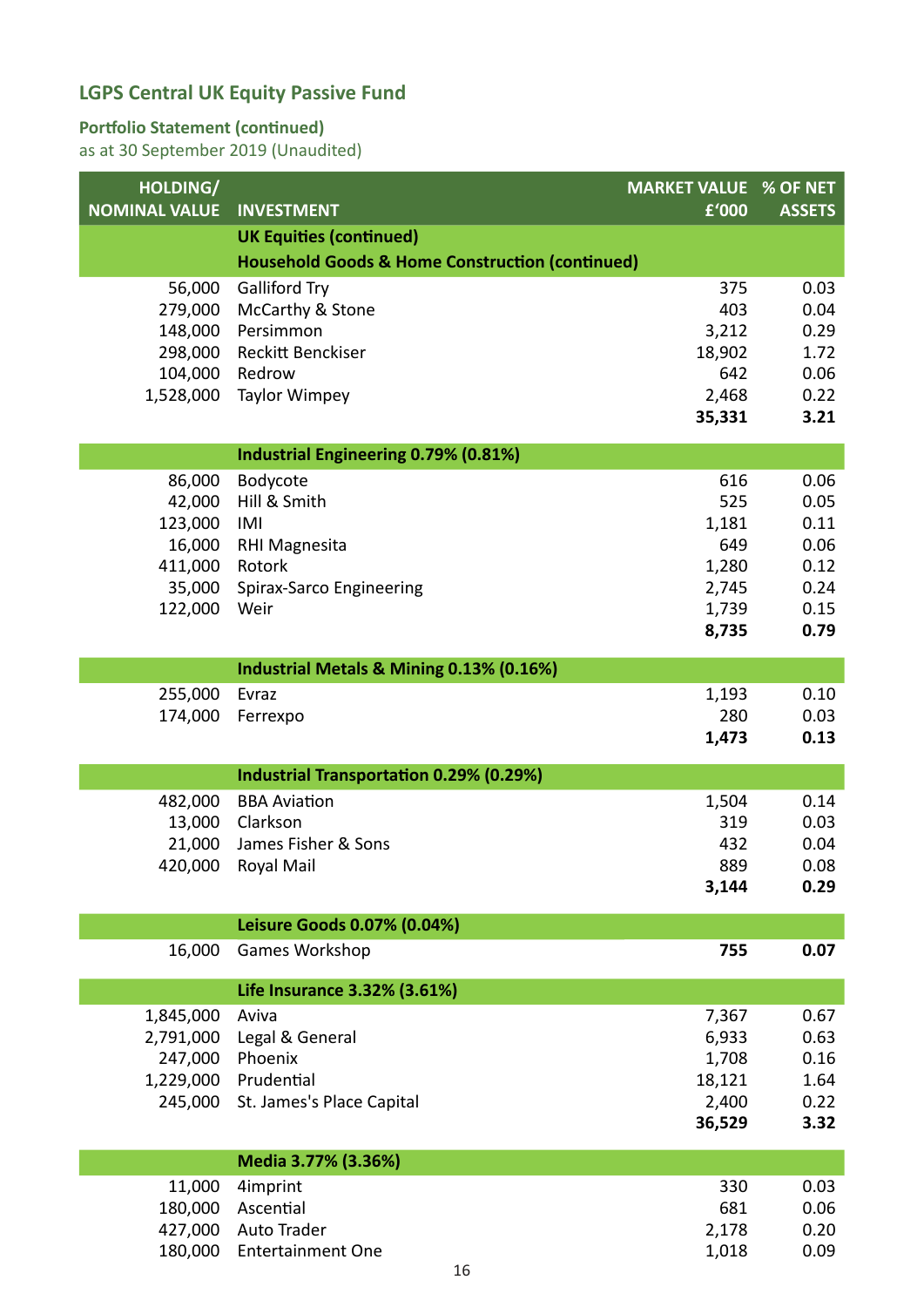#### **Portfolio Statement (continued)**

| HOLDING/             |                                         | <b>MARKET VALUE % OF NET</b> |               |
|----------------------|-----------------------------------------|------------------------------|---------------|
| <b>NOMINAL VALUE</b> | <b>INVESTMENT</b>                       | £'000                        | <b>ASSETS</b> |
|                      | <b>UK Equities (continued)</b>          |                              |               |
|                      | <b>Media (continued)</b>                |                              |               |
| 49,000               | Euromoney Institutional Investor        | 724                          | 0.07          |
| 38,000<br>590,000    | Future<br>Informa                       | 465<br>5,022                 | 0.04<br>0.46  |
| 1,745,000            | <b>ITV</b>                              | 2,197                        | 0.20          |
| 244,000              | Moneysupermarket.com                    | 922                          | 0.08          |
| 367,000              | Pearson                                 | 2,706                        | 0.25          |
| 888,000              | <b>RELX</b>                             | 17,157                       | 1.55          |
| 415,000              | Rightmove                               | 2,284                        | 0.21          |
| 578,000              | <b>WPP</b>                              | 5,884                        | 0.53          |
|                      |                                         | 41,568                       | 3.77          |
|                      | Mining 6.18% (6.81%)                    |                              |               |
| 592,000              | Anglo American                          | 11,078                       | 1.01          |
| 164,000              | Antofagasta                             | 1,474                        | 0.13          |
| 983,000              | <b>BHP</b>                              | 17,029                       | 1.55          |
| 567,000              | Centamin                                | 713                          | 0.06          |
| 99,000               | Fresnillo                               | 677                          | 0.06          |
| 5,205,000<br>150,000 | Glencore<br><b>Hochschild Mining</b>    | 12,739<br>308                | 1.16<br>0.03  |
| 119,000              | <b>KAZ Minerals</b>                     | 516                          | 0.05          |
| 145,000              | Polymetal International                 | 1,651                        | 0.15          |
| 520,000              | Rio Tinto                               | 21,886                       | 1.98          |
|                      |                                         | 68,071                       | 6.18          |
|                      | Mobile Telecommunications 1.99% (1.75%) |                              |               |
| 284,000              | <b>Airtel Africa</b>                    | 144                          | 0.01          |
| 218,000              | Inmarsat                                | 1,275                        | 0.12          |
| 12,684,000           | Vodafone                                | 20,548                       | 1.86          |
|                      |                                         | 21,967                       | 1.99          |
|                      | Non-life Insurance 1.06% (1.16%)        |                              |               |
| 96,000               | Admiral                                 | 2,033                        | 0.18          |
| 245,000              | Beazley                                 | 1,524                        | 0.14          |
| 646,000              | Direct Line                             | 1,939                        | 0.18          |
| 192,349              | Hastings                                | 395                          | 0.04          |
| 130,000<br>92,000    | <b>Hiscox</b><br>Lancashire             | 2,158<br>678                 | 0.20<br>0.06  |
| 487,000              | <b>RSA Insurance</b>                    | 2,602                        | 0.23          |
| 121,000              | Sabre Insurance                         | 356                          | 0.03          |
|                      |                                         | 11,685                       | 1.06          |
|                      | Oil & Gas Producers 12.90% (13.86%)     |                              |               |
| 9,425,000            | <b>BP</b>                               | 48,595                       | 4.40          |
| 323,000              | Cairn Energy                            | 619                          | 0.06          |
| 40,000               | Energean Oil & Gas                      | 374                          | 0.03          |
| 433,000              | Premier Oil                             | 337                          | 0.03          |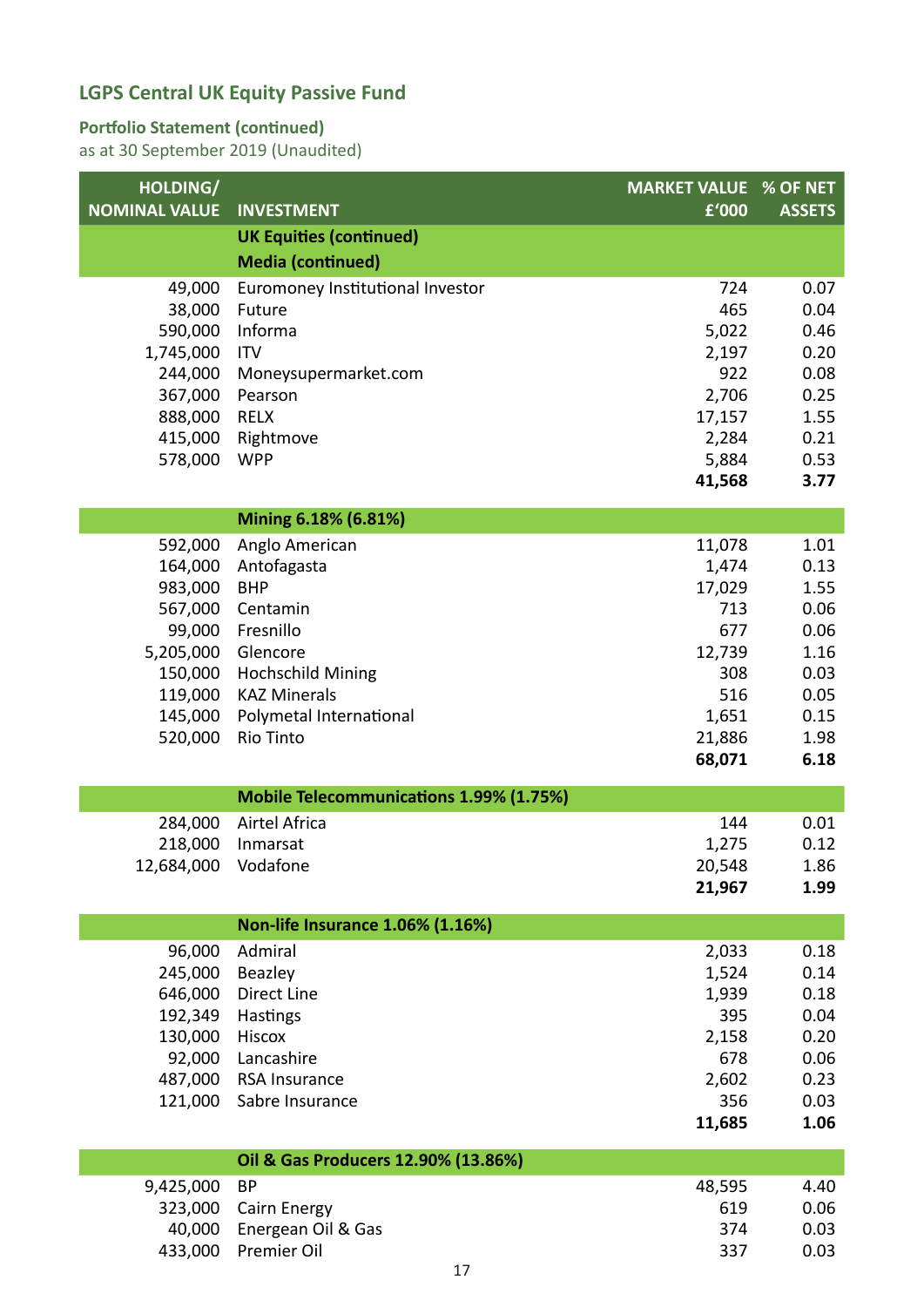#### **Portfolio Statement (continued)**

| HOLDING/<br><b>NOMINAL VALUE</b> | <b>INVESTMENT</b>                                          | <b>MARKET VALUE % OF NET</b><br>£'000 | <b>ASSETS</b> |
|----------------------------------|------------------------------------------------------------|---------------------------------------|---------------|
|                                  | <b>UK Equities (continued)</b>                             |                                       |               |
|                                  | <b>Oil &amp; Gas Producers (continued)</b>                 |                                       |               |
| 2,031,000                        | Royal Dutch Shell 'A' shares                               | 48,419                                | 4.39          |
| 1,773,000                        | Royal Dutch Shell 'B' shares                               | 42,472                                | 3.86          |
| 652,000                          | <b>Tullow Oil</b>                                          | 1,394                                 | 0.13          |
|                                  |                                                            | 142,210                               | 12.90         |
|                                  | Oil Equipment, Services & Distribution 0.19% (0.24%)       |                                       |               |
| 72,000                           | Hunting                                                    | 330                                   | 0.03          |
| 313,000                          | John Wood                                                  | 1,189                                 | 0.11          |
| 137,000                          | Petrofac                                                   | 548<br>2,067                          | 0.05<br>0.19  |
|                                  |                                                            |                                       |               |
|                                  | <b>Personal Goods 2.69% (2.50%)</b>                        |                                       |               |
| 192,000                          | Burberry                                                   | 4,172                                 | 0.38          |
| 128,000                          | PZ Cussons                                                 | 259                                   | 0.02          |
| 515,000<br>12,000                | Unilever<br><b>Watches of Switzerland</b>                  | 25,180<br>34                          | 2.29          |
|                                  |                                                            | 29,645                                | 2.69          |
|                                  |                                                            |                                       |               |
|                                  | Pharmaceuticals & Biotechnology 8.10% (7.31%)              |                                       |               |
| 621,000                          | AstraZeneca                                                | 45,084                                | 4.10          |
| 47,000<br>31,000                 | Dechra Pharmaceuticals<br>Genus                            | 1,301<br>866                          | 0.12<br>0.08  |
| 2,319,000                        | GlaxoSmithKline                                            | 40,452                                | 3.67          |
| 66,000                           | Hikma Pharmaceuticals                                      | 1,452                                 | 0.13          |
| 19,000                           | PureTech Health                                            | 48                                    |               |
|                                  |                                                            | 89,203                                | 8.10          |
|                                  | Real Estate Investment & Services 0.27% (0.25%)            |                                       |               |
| 336,000                          | Capital & Counties Properties                              | 789                                   | 0.06          |
| 73,000                           | <b>CLS</b>                                                 | 173                                   | 0.02          |
| 2,000<br>284,000                 | Daejan                                                     | 101<br>698                            | 0.01<br>0.06  |
| 71,000                           | <b>Grainger Trust</b><br>Savills                           | 624                                   | 0.06          |
| 312,000                          | <b>Sirius Real Estate</b>                                  | 236                                   | 0.02          |
| 93,000                           | St Modwen Properties                                       | 404                                   | 0.04          |
|                                  |                                                            | 3,025                                 | 0.27          |
|                                  | Real Estate Investment Trusts 2.03% (2.00%)                |                                       |               |
| 1,113,000                        | Assura                                                     | 792                                   | 0.07          |
| 72,000                           | <b>Big Yellow</b>                                          | 748                                   | 0.07          |
| 445,000                          | <b>British Land</b>                                        | 2,601                                 | 0.24          |
| 48,000                           | Derwent London                                             | 1,618                                 | 0.15          |
| 280,000                          | <b>F&amp;C Commercial Property Trust</b>                   | 326                                   | 0.03          |
| 130,000<br>126,000               | <b>GCP Student Living</b><br><b>Great Portland Estates</b> | 222<br>944                            | 0.02<br>0.09  |
| 354,000                          | Hammerson                                                  | 1,004                                 | 0.09          |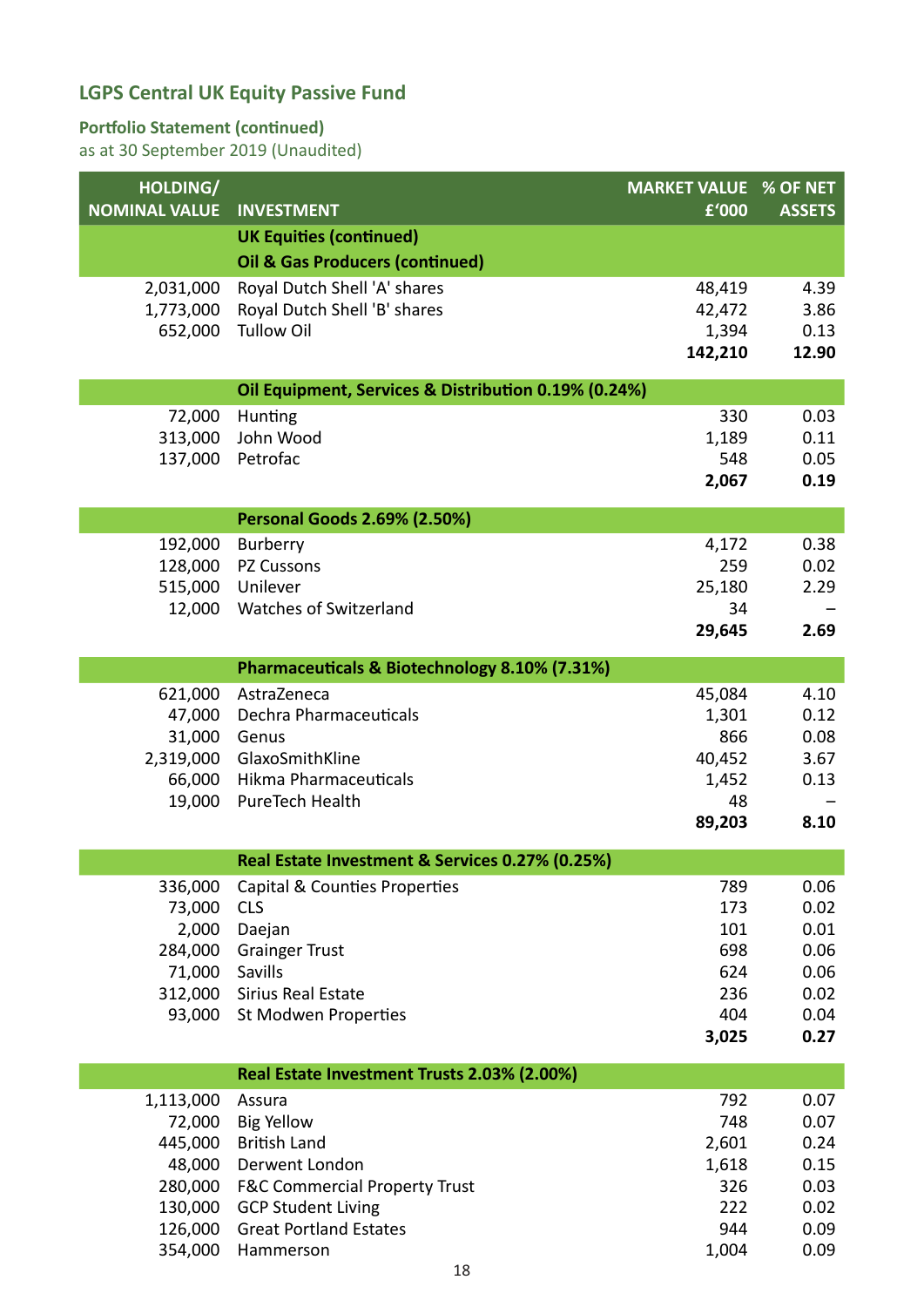#### **Portfolio Statement (continued)**

| HOLDING/             |                                                  | <b>MARKET VALUE % OF NET</b> |               |
|----------------------|--------------------------------------------------|------------------------------|---------------|
| <b>NOMINAL VALUE</b> | <b>INVESTMENT</b>                                | £'000                        | <b>ASSETS</b> |
|                      | <b>UK Equities (continued)</b>                   |                              |               |
|                      | <b>Real Estate Investment Trusts (continued)</b> |                              |               |
| 337,000              | <b>Land Securities</b>                           | 2,887                        | 0.26          |
| 345,000              | LondonMetric Property                            | 750                          | 0.07          |
| 161,000              | <b>NewRiver REIT Voting</b>                      | 313                          | 0.03          |
| 528,000              | <b>Primary Health Properties</b>                 | 700                          | 0.06          |
| 96,000               | Safestore                                        | 641                          | 0.06          |
| 516,000              | Segro                                            | 4,184                        | 0.37          |
| 105,000              | Shaftesbury                                      | 954                          | 0.09          |
| 807,000              | <b>Tritax Big Box</b>                            | 1,206                        | 0.11          |
| 351,000              | <b>UK Commercial Property Trust</b>              | 294                          | 0.03          |
| 135,000              | Unite                                            | 1,473                        | 0.13          |
| 72,000               | Workspace                                        | 692                          | 0.06          |
|                      |                                                  | 22,349                       | 2.03          |
|                      | Software & Computer Services 0.86% (1.02%)       |                              |               |
| 242,000              | Avast                                            | 938                          | 0.09          |
| 29,000               | Aveva                                            | 1,073                        | 0.10          |
| 40,000               | Computacenter                                    | 516                          | 0.05          |
| 46,000               | <b>FDM</b>                                       | 340                          | 0.03          |
| 17,000               | Kainos                                           | 77                           | 0.01          |
| 158,000              | Micro Focus International                        | 1,796                        | 0.16          |
| 511,000              | Sage                                             | 3,532                        | 0.31          |
| 56,000               | Softcat                                          | 561                          | 0.05          |
| 152,000              | Sophos                                           | 608                          | 0.06          |
|                      |                                                  | 9,441                        | 0.86          |
|                      | Support Services 5.18% (4.57%)                   |                              |               |
| 115,000              | Aggreko                                          | 955                          | 0.09          |
| 220,000              | Ashtead                                          | 4,981                        | 0.45          |
| 238,000              | <b>Babcock International</b>                     | 1,326                        | 0.12          |
| 353,000              | <b>BCA Marketplace</b>                           | 832                          | 0.08          |
| 158,000              | <b>Bunzl</b>                                     | 3,356                        | 0.30          |
| 780,000              | Capita                                           | 1,130                        | 0.10          |
| 47,000               | <b>DCC</b>                                       | 3,335                        | 0.30          |
| 51,000               | Diploma                                          | 847                          | 0.08          |
| 209,000              | Electrocomponents                                | 1,346                        | 0.12          |
| 174,000<br>120,000   | Equiniti<br>Essentra                             | 377<br>511                   | 0.03<br>0.05  |
| 429,000              | Experian                                         | 11,144                       | 1.00          |
| 109,000              | Ferguson                                         | 6,474                        | 0.59          |
| 44,000               | Finablr                                          | 68                           | 0.01          |
| 727,000              | G4S                                              | 1,375                        | 0.12          |
| 99,000               | Grafton                                          | 751                          | 0.07          |
| 636,000              | Hays                                             | 957                          | 0.09          |
| 128,000              | HomeServe                                        | 1,518                        | 0.14          |
| 272,000              | Howden Joinery                                   | 1,524                        | 0.14          |
| 76,000               | Intertek                                         | 4,163                        | 0.38          |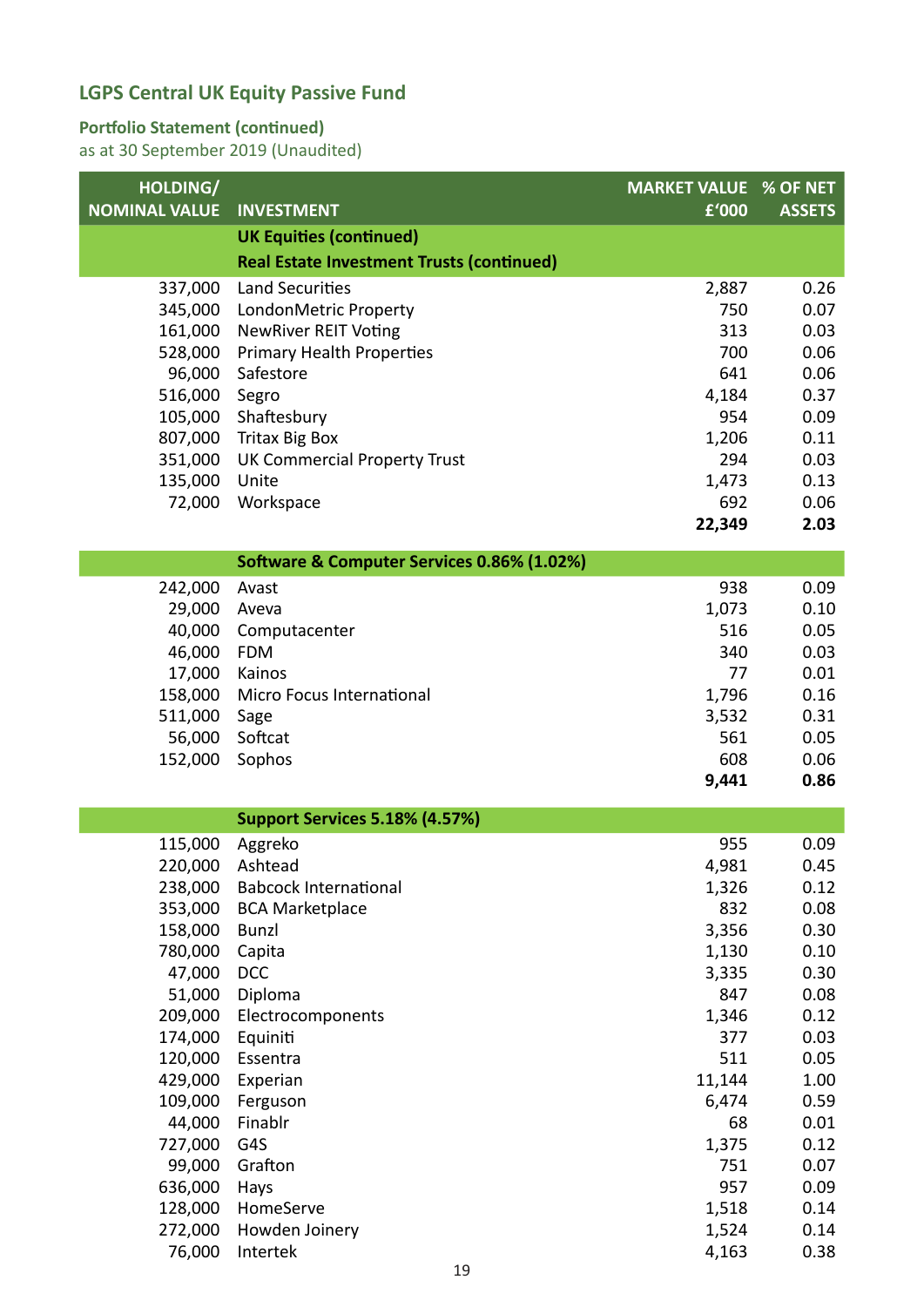#### **Portfolio Statement (continued)**

| HOLDING/             |                                               | <b>MARKET VALUE % OF NET</b> |               |
|----------------------|-----------------------------------------------|------------------------------|---------------|
| <b>NOMINAL VALUE</b> | <b>INVESTMENT</b>                             | £'000                        | <b>ASSETS</b> |
|                      | <b>UK Equities (continued)</b>                |                              |               |
|                      | <b>Support Services (continued)</b>           |                              |               |
| 316,000              | <b>IWG</b>                                    | 1,292                        | 0.12          |
| 130,000              | Network International                         | 696                          | 0.06          |
| 147,000              | Pagegroup                                     | 646                          | 0.06          |
| 25,000               | PayPoint                                      | 228                          | 0.02          |
| 872,000              | Rentokil Initial                              | 4,077                        | 0.37          |
| 73,000               | Sanne                                         | 394                          | 0.04          |
| 517,000              | Serco                                         | 770                          | 0.07          |
| 320,000              | SIG                                           | 402                          | 0.04          |
| 119,000              | <b>Travis Perkins</b>                         | 1,536                        | 0.14          |
|                      |                                               | 57,011                       | 5.18          |
|                      | Technology Hardware & Equipment 0.06% (0.04%) |                              |               |
| 337,000              | <b>Spirent Communications</b>                 | 667                          | 0.06          |
|                      |                                               |                              |               |
|                      | Tobacco 3.70% (4.31%)                         |                              |               |
| 1,080,000            | <b>British American Tobacco</b>               | 32,481                       | 2.95          |
| 450,000              | <b>Imperial Brands</b>                        | 8,227                        | 0.75<br>3.70  |
|                      |                                               | 40,708                       |               |
|                      | <b>Travel &amp; Leisure 4.60% (4.34%)</b>     |                              |               |
| 75,000               | Carnival                                      | 2,528                        | 0.23          |
| 461,000              | Cineworld                                     | 1,051                        | 0.10          |
| 749,000              | Compass                                       | 15,676                       | 1.41          |
| 252,000              | Domino's Pizza                                | 642                          | 0.06          |
| 117,000              | easyJet                                       | 1,346                        | 0.12          |
| 234,000              | El Group                                      | 658                          | 0.06          |
| 645,000              | FirstGroup                                    | 887                          | 0.08          |
| 23,000               | Go-Ahead                                      | 463                          | 0.04          |
| 145,000              | <b>Greene King</b>                            | 1,228                        | 0.11          |
| 272,000              | GVC                                           | 2,022                        | 0.18          |
| 86,000               | <b>InterContinental Hotels</b>                | 4,363                        | 0.39          |
| 749,000              | <b>International Consolidated Airlines</b>    | 3,557                        | 0.31          |
| 37,000               | JD Wetherspoon                                | 572                          | 0.05          |
| 270,000              | Marston's                                     | 333                          | 0.03          |
| 332,000              | <b>Merlin Entertainments</b>                  | 1,502                        | 0.14          |
| 115,000              | Mitchells & Butlers                           | 439                          | 0.04          |
| 193,000              | <b>National Express</b>                       | 835                          | 0.08          |
| 36,000               | Paddy Power Betfair                           | 2,739                        | 0.25          |
| 144,000<br>5,000     | Playtech<br>PPHE Hotel Group                  | 614<br>90                    | 0.06<br>0.01  |
| 105,000              | Rank                                          | 199                          | 0.02          |
| 248,000              | Restaurant                                    | 352                          | 0.03          |
| 206,000              | <b>SSP</b>                                    | 1,277                        | 0.12          |
| 222,000              | Stagecoach                                    | 297                          | 0.03          |
| 130,000              | Trainline                                     | 545                          | 0.05          |
| 204,000              | TUI                                           | 1,928                        | 0.18          |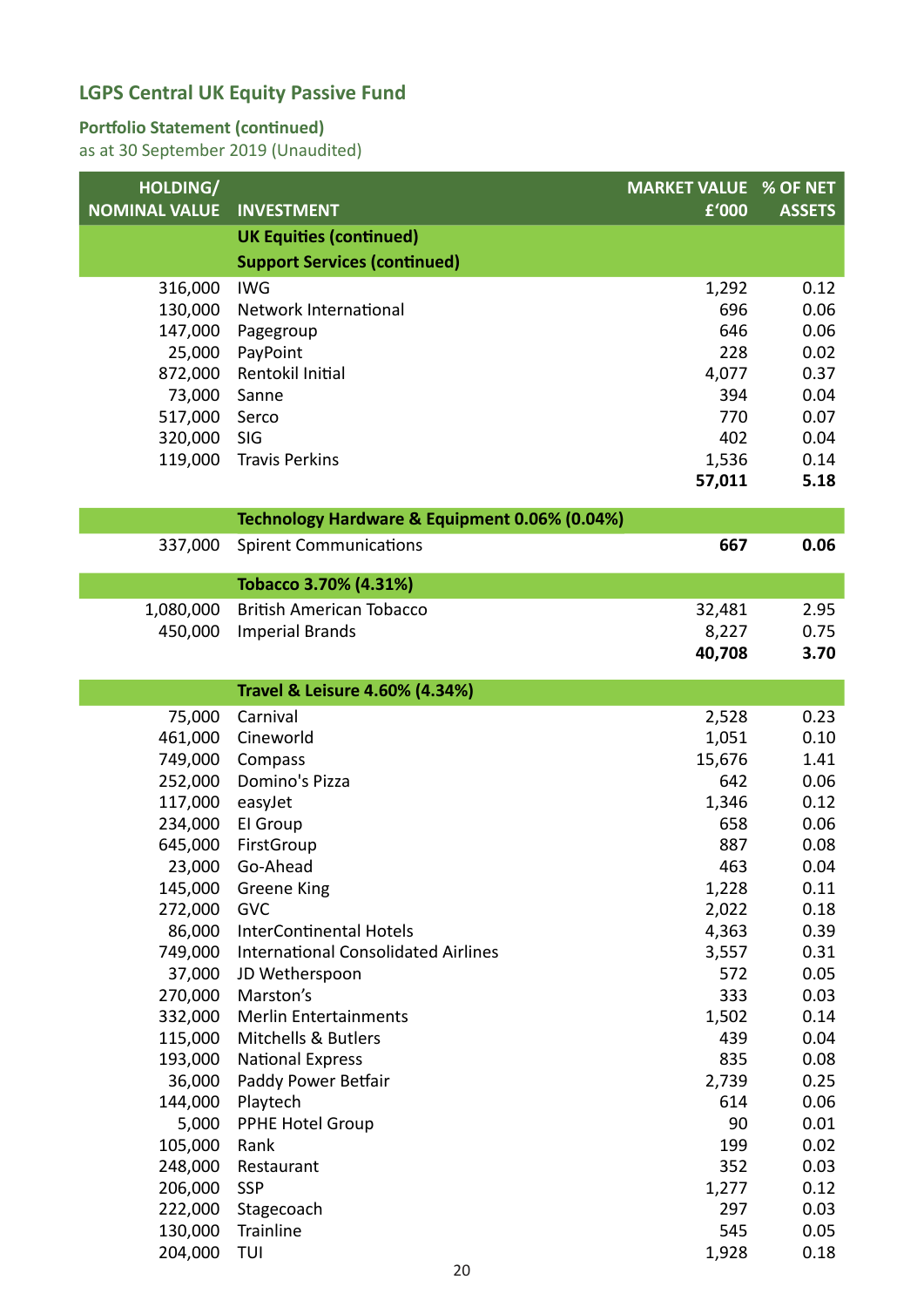#### **Portfolio Statement (continued)**

as at 30 September 2019 (Unaudited)

| HOLDING/<br><b>NOMINAL VALUE</b> | <b>INVESTMENT</b>                       | <b>MARKET VALUE % OF NET</b><br>£'000 | <b>ASSETS</b> |
|----------------------------------|-----------------------------------------|---------------------------------------|---------------|
|                                  | <b>UK Equities (continued)</b>          |                                       |               |
|                                  | <b>Travel &amp; Leisure (continued)</b> |                                       |               |
| 63,000                           | Whitbread                               | 2,705                                 | 0.25          |
| 481,000                          | William Hill                            | 902                                   | 0.08          |
| 26,000                           | Wizz Air                                | 940                                   | 0.09          |
|                                  |                                         | 50,690                                | 4.60          |
|                                  | Overseas Equities 1.20% (1.07%)         |                                       |               |
|                                  | Ireland 1.20% (1.07%)                   |                                       |               |
| 377,000                          | <b>CRH</b>                              | 10,508                                | 0.95          |
| 111,000                          | Smurfit Kappa                           | 2,700                                 | 0.25          |
|                                  |                                         | 13,208                                | 1.20          |
|                                  | <b>Total value of investments</b>       | 1,093,483                             | 99.26         |
|                                  | <b>Net other assets</b>                 | 8,157                                 | 0.74          |
|                                  | <b>Total net assets</b>                 | 1,101,640                             | 100.00        |

Comparative figures shown in brackets relate to 31 March 2019.

All holdings are ordinary shares and are listed on an official stock exchange unless otherwise stated.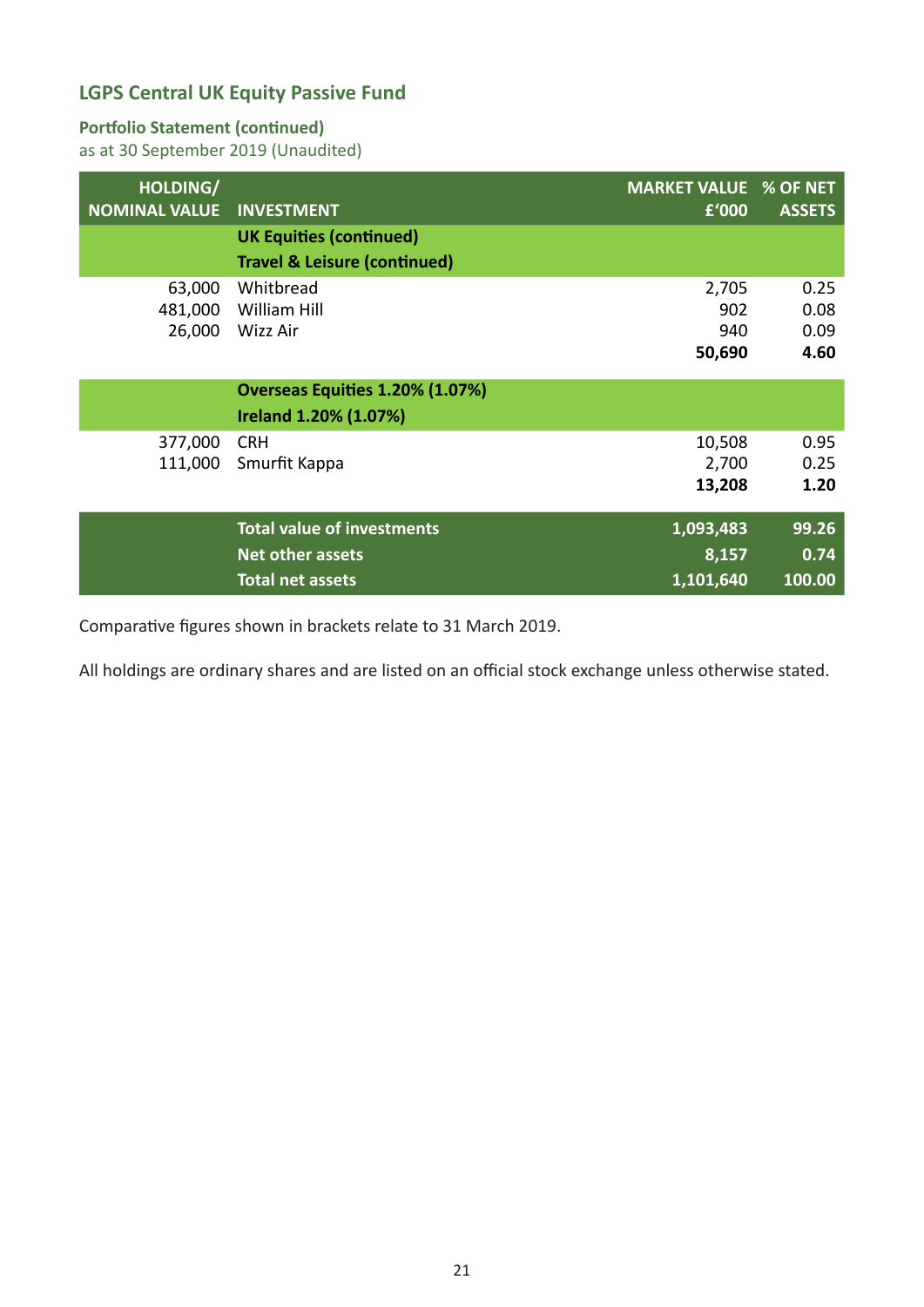#### **Portfolio Statement**

| HOLDING/             |                                       | <b>MARKET VALUE</b> | <b>% OF NET</b> |
|----------------------|---------------------------------------|---------------------|-----------------|
| <b>NOMINAL VALUE</b> | <b>INVESTMENT</b>                     | £'000               | <b>ASSETS</b>   |
|                      | <b>United Kingdom 15.65% (17.09%)</b> |                     |                 |
| 171,400              | Ashtead                               | 3,881               | 0.75            |
| 163,800              | <b>Associated British Foods</b>       | 3,771               | 0.72            |
| 725,700              | <b>BAE Systems</b>                    | 4,135               | 0.79            |
| 125,700              | <b>British American Tobacco</b>       | 3,780               | 0.73            |
| 176,400              | <b>Bunzl</b>                          | 3,747               | 0.72            |
| 167,300              | Burberry                              | 3,635               | 0.70            |
| 196,000              | Compass                               | 4,102               | 0.79            |
| 79,800               | Croda International                   | 3,875               | 0.74            |
| 113,000              | Diageo                                | 3,766               | 0.72            |
| 192,800              | Halma                                 | 3,798               | 0.73            |
| 181,500              | <b>Imperial Brands</b>                | 3,318               | 0.64            |
| 69,000               | Intertek                              | 3,780               | 0.73            |
| 120,700              | Johnson Matthey                       | 3,689               | 0.71            |
| 22,350               | Linde                                 | 3,512               | 0.68            |
| 229,500              | Micro Focus International             | 2,609               | 0.50            |
| 115,400              | Pentair                               | 3,537               | 0.68            |
| 221,900              | Prudential                            | 3,272               | 0.63            |
| 478,200<br>333,400   | Sage<br><b>SSE</b>                    | 3,305<br>4,153      | 0.64<br>0.80    |
| 79,100               | Unilever                              | 3,859               | 0.74            |
| 84,800               | Whitbread                             | 3,641               | 0.70            |
| 415,800              | <b>WPP</b>                            | 4,233               | 0.81            |
|                      |                                       | 81,398              | 15.65           |
|                      |                                       |                     |                 |
|                      | Australia 5.57% (6.10%)               |                     |                 |
| 240,300              | <b>AGL Energy</b>                     | 2,520               | 0.48            |
| 115,800              | Ansell                                | 1,737               | 0.33            |
| 533,700              | <b>APA</b>                            | 3,348               | 0.64            |
| 76,800               | Aristocrat Leisure                    | 1,286               | 0.25            |
| 290,000              | carsales.com                          | 2,427               | 0.47            |
| 358,000              | <b>Challenger Financial Services</b>  | 1,444               | 0.28            |
| 514,600              | <b>Charter Hall</b>                   | 3,278               | 0.63            |
| 72,200               | Commonwealth Bank of Australia        | 3,194               | 0.61            |
| 53,700               | Domino's Pizza Enterprises            | 1,365               | 0.26            |
| 1,978,300            | Mirvac                                | 3,313               | 0.64            |
| 713,400              | <b>Qube Logistics</b>                 | 1,250               | 0.24            |
| 38,100               | Ramsay Health Care                    | 1,351               | 0.26            |
| 136,700              | Seek                                  | 1,606               | 0.31            |
| 75,600               | Washington H Soul Pattinson           | 870                 | 0.17            |
|                      |                                       | 28,989              | 5.57            |
|                      | Belgium 0.75% (0.73%)                 |                     |                 |
|                      |                                       |                     |                 |

|  | 49,900 Groupe Bruxelles Lambert                       | 3.884 | 0.75 |
|--|-------------------------------------------------------|-------|------|
|  | China 4.24% (4.22%)                                   |       |      |
|  | 2,486,000 Beijing Capital International Airport<br>29 | 1.719 | 0.33 |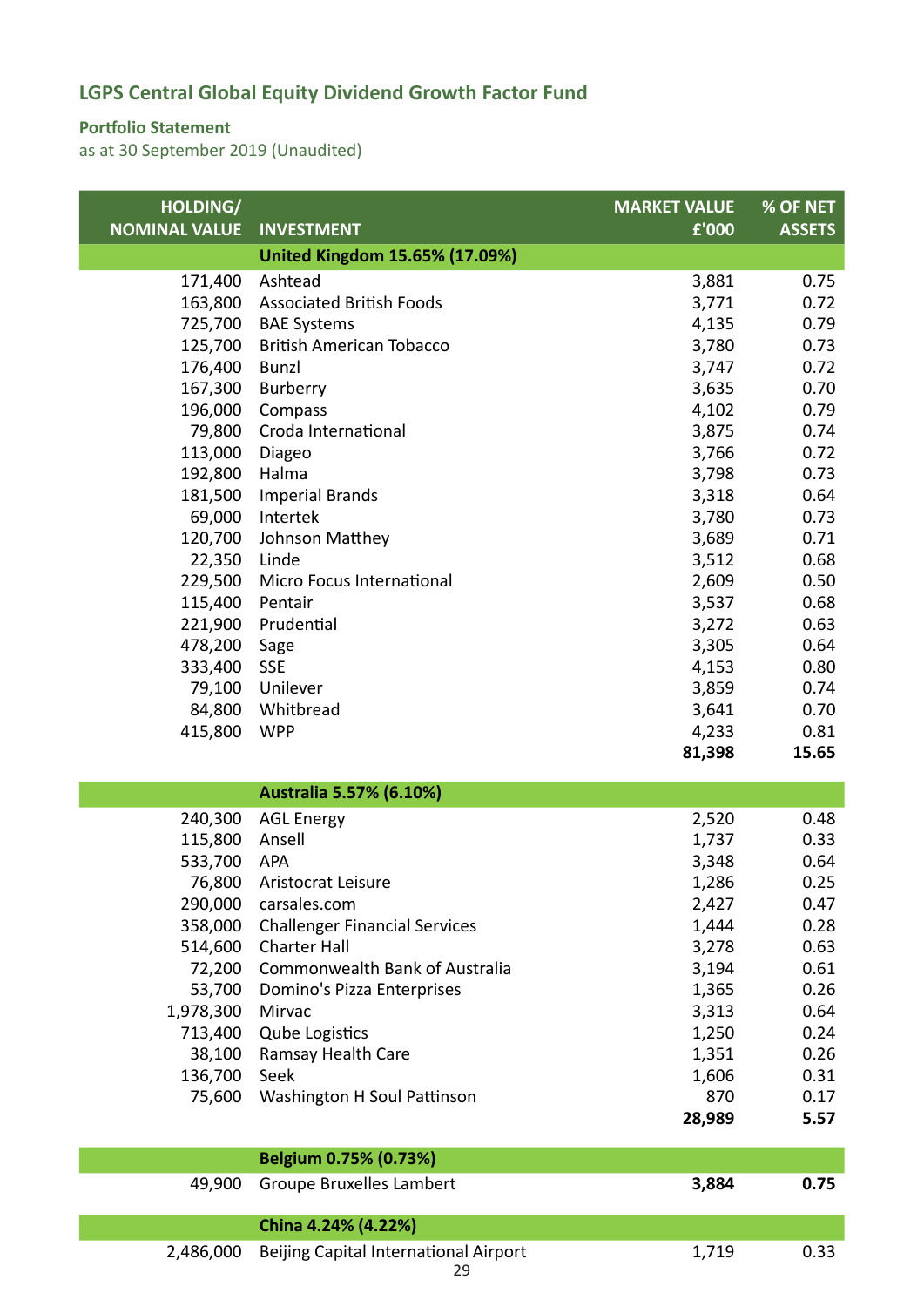#### **Portfolio Statement (continued)**

| HOLDING/             |                                        | <b>MARKET VALUE</b> | % OF NET      |
|----------------------|----------------------------------------|---------------------|---------------|
| <b>NOMINAL VALUE</b> | <b>INVESTMENT</b>                      | £'000               | <b>ASSETS</b> |
|                      | <b>China (continued)</b>               |                     |               |
| 3,081,000            | China Medical System                   | 2,972               | 0.57          |
| 574,000              | China Overseas Land & Investment       | 1,462               | 0.28          |
| 274,000              | <b>China Resources Gas</b>             | 1,098               | 0.21          |
| 3,894,000            | China State Construction International | 2,967               | 0.57          |
| 694,400              | China Vanke                            | 1,959               | 0.38          |
| 1,104,000            | <b>Guangdong Investment</b>            | 1,753               | 0.34          |
| 387,000              | Hengan International                   | 2,057               | 0.40          |
| 850,500<br>614,000   | Longfor Properties<br>Minth            | 2,571<br>1,681      | 0.49<br>0.32  |
| 96,800               | Shenzhou International                 | 1,022               | 0.20          |
| 299,600              | Sinopharm                              | 761                 | 0.15          |
|                      |                                        | 22,022              | 4.24          |
|                      |                                        |                     |               |
|                      | Denmark 2.23% (2.32%)                  |                     |               |
| 40,500               | Coloplast 'B' shares                   | 3,960               | 0.76          |
| 100,000              | Novo Nordisk 'B' shares                | 4,180               | 0.81          |
| 100,500              | Novozymes 'B' shares                   | 3,435               | 0.66          |
|                      |                                        | 11,575              | 2.23          |
|                      | France 3.10% (2.97%)                   |                     |               |
| 36,000               | EssilorLuxottica                       | 4,212               | 0.81          |
| 6,690                | Hermes International                   | 3,752               | 0.72          |
| 17,200               | L'Oréal                                | 3,908               | 0.75          |
| 56,600               | Sanofi                                 | 4,258               | 0.82          |
|                      |                                        | 16,130              | 3.10          |
|                      |                                        |                     |               |
|                      | Germany 1.35% (1.60%)                  |                     |               |
| 95,100               | Fresenius                              | 3,608               | 0.69          |
|                      | 62,600 Fresenius Medical Care          | 3,416               | 0.66          |
|                      |                                        | 7,024               | 1.35          |
|                      | Hong Kong 5.18% (5.88%)                |                     |               |
| 327,000              | CK Infrastructure                      | 1,785               | 0.34          |
| 185,000              | <b>CLP</b>                             | 1,574               | 0.30          |
| 522,900              | Henderson Land Development             | 1,976               | 0.38          |
| 663,190              | Hong Kong & China Gas                  | 1,047               | 0.20          |
| 479,000              | Hysan Development                      | 1,567               | 0.30          |
| 22,200               | Jardine Matheson                       | 963                 | 0.19          |
| 206,500              | Link Real Estate Investment Trust      | 1,847               | 0.36          |
| 318,500              | <b>MTR</b>                             | 1,449               | 0.28          |
| 1,984,000            | New World Development                  | 2,091               | 0.40          |
| 7,123,000            | <b>PCCW</b>                            | 3,237               | 0.62          |
| 471,000              | <b>Power Assets</b>                    | 2,560               | 0.49          |
| 199,000              | Techtronic Industries                  | 1,123               | 0.22          |
| 1,304,000            | Wharf                                  | 2,305               | 0.44          |
| 419,000              | Wharf Real Estate Investment<br>30     | 1,856               | 0.36          |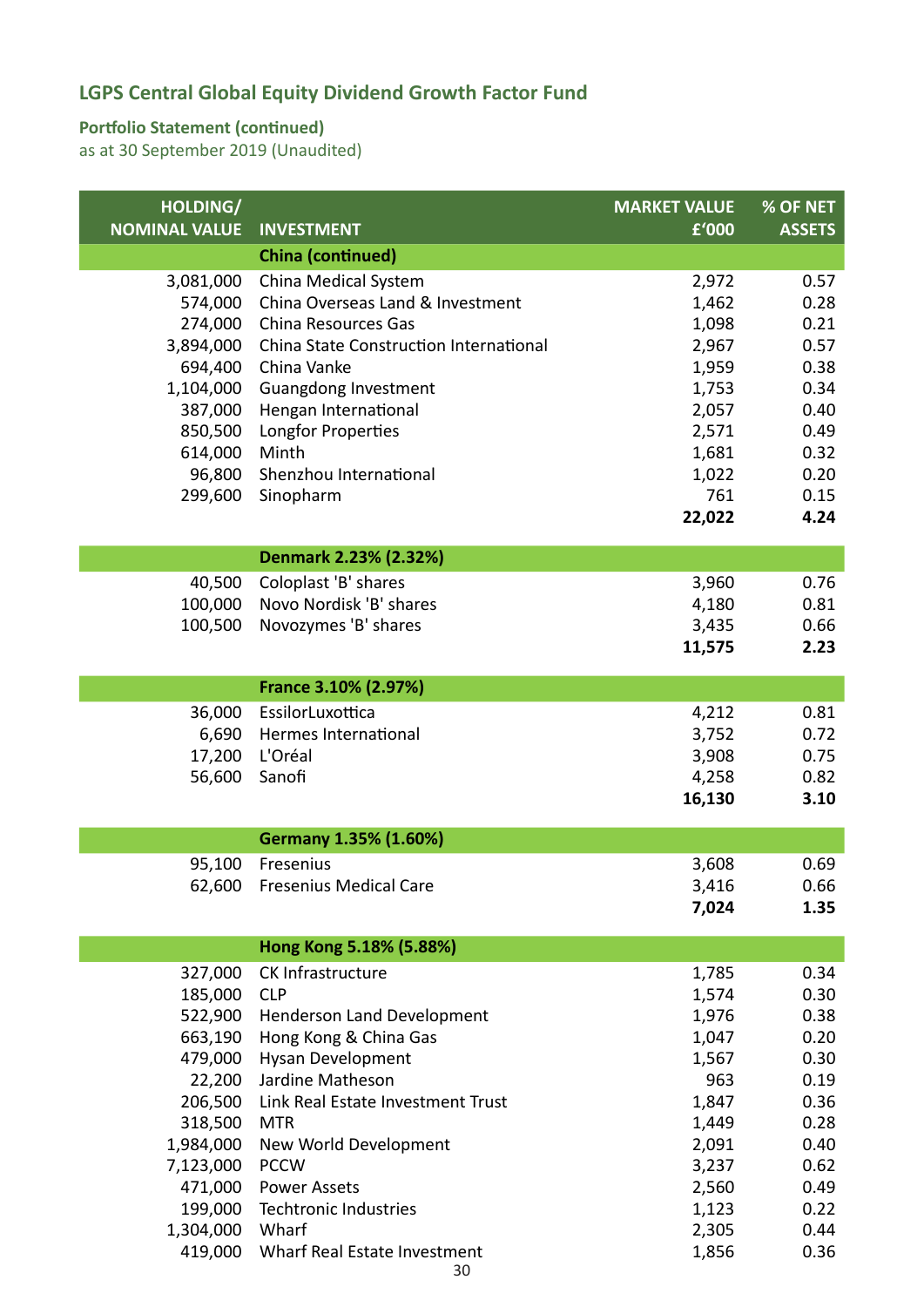#### **Portfolio Statement (continued)**

| HOLDING/             |                                        | <b>MARKET VALUE</b> | % OF NET      |
|----------------------|----------------------------------------|---------------------|---------------|
| <b>NOMINAL VALUE</b> | <b>INVESTMENT</b>                      | £'000               | <b>ASSETS</b> |
|                      | <b>Hong Kong (continued)</b>           |                     |               |
| 338,000              | Wheelock                               | 1,562               | 0.30          |
|                      |                                        | 26,942              | 5.18          |
|                      |                                        |                     |               |
|                      | India 0.28% (0.25%)                    |                     |               |
| 158,900              | <b>Infosys ADR</b>                     | 1,465               | 0.28          |
|                      |                                        |                     |               |
|                      | Indonesia 0.50% (0.49%)                |                     |               |
| 6,922,800            | Bank Rakyat Indonesia Persero          | 1,631               | 0.31          |
| 372,900              | Unilever Indonesia                     | 989                 | 0.19          |
|                      |                                        | 2,620               | 0.50          |
|                      | Ireland 1.54% (1.42%)                  |                     |               |
| 55,700               | <b>Flutter Entertainment</b>           | 4,226               | 0.81          |
| 40,200               | Kerry 'A' shares                       | 3,795               | 0.73          |
|                      |                                        | 8,021               | 1.54          |
|                      |                                        |                     |               |
|                      | Japan 8.93% (8.61%)                    |                     |               |
| 21,300               | Asahi Breweries                        | 854                 | 0.16          |
| 39,800               | <b>Bridgestone</b>                     | 1,249               | 0.24          |
| 11,600               | <b>Daito Trust Construction</b>        | 1,202               | 0.23          |
| 22,000               | <b>Fuyo General Lease</b>              | 1,065               | 0.21          |
| 42,700               | Glory                                  | 968                 | 0.19          |
| 49,400               | Hakuhodo                               | 578                 | 0.11          |
| 5,100                | Hikari Tsushin                         | 895                 | 0.17          |
| 23,600               | Horiba                                 | 1,104               | 0.21          |
| 44,700               | Itochu Techno-Solutions                | 961                 | 0.19          |
| 99,200               | J Front Retailing                      | 939                 | 0.18          |
| 68,700               | Japan Exchange                         | 875                 | 0.17          |
|                      | 825 Japan Retail Fund Investment Trust | 1,414               | 0.27          |
| 93,600               | Japan Tobacco                          | 1,661               | 0.32          |
| 45,300               | Kakaku.com                             | 902                 | 0.17          |
| 26,100               | Kaken Pharmaceutical                   | 979                 | 0.19          |
| 63,600               | <b>KDDI</b>                            | 1,346               | 0.26          |
| 33,500               | Kurita Water Industries                | 727                 | 0.14          |
| 24,600               | Lawson                                 | 1,021               | 0.20          |
| 88,800               | Miraca                                 | 1,640               | 0.32          |
| 287,700              | Mitsubishi UFJ Lease & Finance         | 1,346               | 0.26          |
| 1,300                | Mori Hills REIT Investment             | 1,674               | 0.32          |
| 111,100              | <b>NHK Spring</b>                      | 687                 | 0.13          |
| 37,500               | Nippon Telegraph & Telephone           | 1,451               | 0.28          |
| 317,100              | Nissan Motor                           | 1,605               | 0.31          |
| 80,700               | Nomura Real Estate                     | 1,409               | 0.27          |
| 124,300              | Orix                                   | 1,502               | 0.29          |
| 32,000               | Otsuka                                 | 1,034               | 0.20          |
| 40,600               | Pola Orbis                             | 736                 | 0.14          |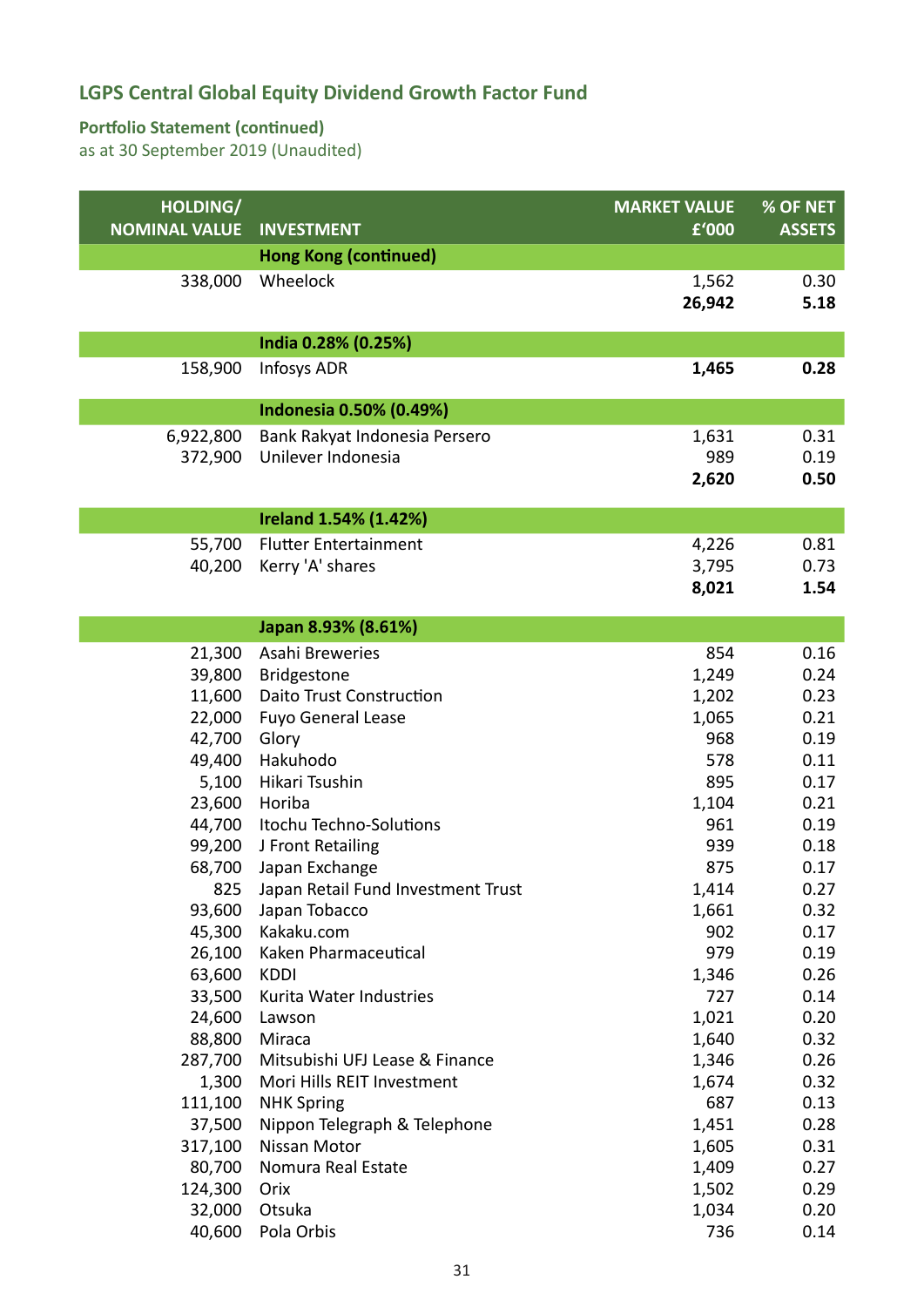#### **Portfolio Statement (continued)**

| HOLDING/             |                                    | <b>MARKET VALUE</b> | % OF NET      |
|----------------------|------------------------------------|---------------------|---------------|
| <b>NOMINAL VALUE</b> | <b>INVESTMENT</b>                  | £'000               | <b>ASSETS</b> |
|                      | Japan (continued)                  |                     |               |
| 96,400               | Sanwa                              | 874                 | 0.17          |
| 26,400               | <b>SCSK</b>                        | 1,005               | 0.19          |
| 72,800               | Sekisui Chemical                   | 914                 | 0.18          |
| 132,400              | Sekisui House                      | 2,111               | 0.41          |
| 159,200              | Senko                              | 1,004               | 0.19          |
| 19,000               | Seven & I                          | 589                 | 0.11          |
| 26,700               | Sundrug                            | 681                 | 0.13          |
| 28,900               | <b>Tokio Marine</b>                | 1,253               | 0.24          |
| 22,700               | Tokyo Century                      | 848                 | 0.16          |
| 55,000               | Tokyo Seimitsu                     | 1,307               | 0.25          |
| 26,100               | Toto                               | 789                 | 0.15          |
| 39,000               | TS Tech                            | 959                 | 0.18          |
| 63,700               | <b>USS</b>                         | 1,002               | 0.19          |
| 30,700               | Valor                              | 419                 | 0.08          |
| 12,700               | West Japan Railway                 | 870                 | 0.17          |
|                      |                                    | 46,449              | 8.93          |
|                      | <b>Netherlands 0.74% (0.77%)</b>   |                     |               |
| 64,800               | <b>Wolters Kluwer</b>              | 3,831               | 0.74          |
|                      | <b>New Zealand 0.22% (0.21%)</b>   |                     |               |
|                      |                                    |                     |               |
| 171,400              | Ryman Healthcare                   | 1,138               | 0.22          |
|                      | <b>Singapore 1.22% (1.11%)</b>     |                     |               |
| 1,913,400            | ComfortDelGro                      | 2,694               | 0.52          |
| 2,724,300            | Mapletree Commercial Trust         | 3,661               | 0.70          |
|                      |                                    | 6,355               | 1.22          |
|                      |                                    |                     |               |
|                      | South Korea 0.55% (0.57%)          |                     |               |
| 64,500               | <b>Samsung Electronics</b>         | 2,144               | 0.41          |
| 5,200                | <b>SK</b>                          | 720                 | 0.14          |
|                      |                                    | 2,864               | 0.55          |
|                      | Spain 1.59% (1.37%)                |                     |               |
| 222,000              | <b>Enagas</b>                      | 4,173               | 0.80          |
| 247,800              | Red Electrica                      | 4,081               | 0.79          |
|                      |                                    | 8,254               | 1.59          |
|                      |                                    |                     |               |
|                      | <b>Switzerland 3.75% (3.04%)</b>   |                     |               |
| 80,400               | Alcon                              | 3,808               | 0.73          |
| 642                  | Lindt & Spruengli (Part Certified) | 3,851               | 0.74          |
| 45,800               | Nestlé                             | 4,034               | 0.78          |
| 51,100               | Novartis                           | 3,598               | 0.69          |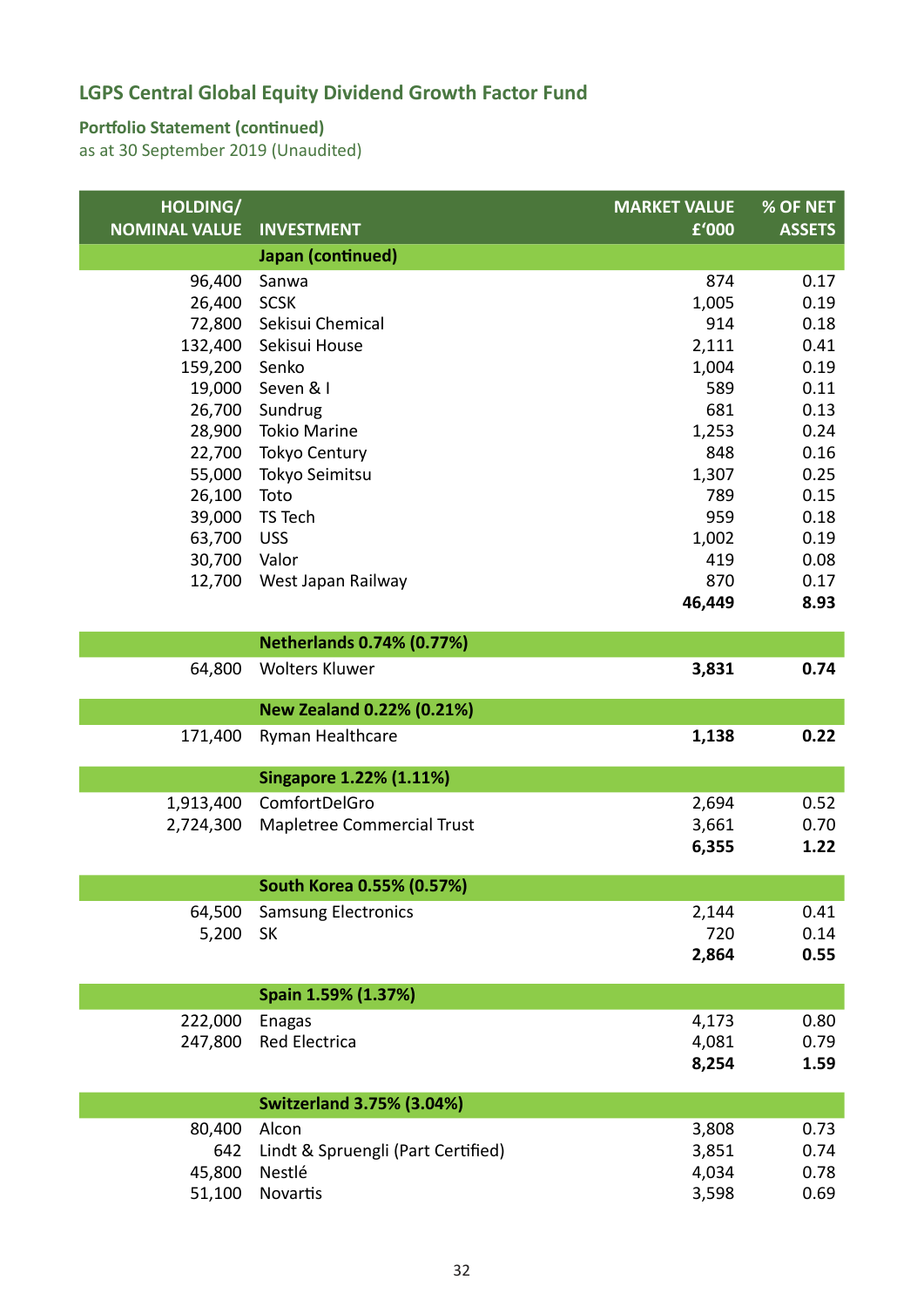#### **Portfolio Statement (continued)**

| HOLDING/<br><b>NOMINAL VALUE</b> | <b>INVESTMENT</b>                               | <b>MARKET VALUE</b><br>£'000 | % OF NET<br><b>ASSETS</b> |
|----------------------------------|-------------------------------------------------|------------------------------|---------------------------|
|                                  | <b>Switzerland (continued)</b>                  |                              |                           |
| 17,900                           | Roche Holding                                   | 4,231                        | 0.81                      |
|                                  |                                                 | 19,522                       | 3.75                      |
|                                  |                                                 |                              |                           |
|                                  | Taiwan 2.39% (2.32%)                            |                              |                           |
| 2,811,445                        | <b>E.Sun Financial</b>                          | 1,930                        | 0.37                      |
| 1,471,000                        | Micro-Star International                        | 3,474                        | 0.67                      |
| 597,000                          | <b>Phison Electronics</b>                       | 4,318                        | 0.83                      |
| 1,636,000                        | Vanguard International Semiconductor            | 2,679                        | 0.52                      |
|                                  |                                                 | 12,401                       | 2.39                      |
|                                  | Thailand 0.00% (0.17%)                          |                              |                           |
|                                  | <b>United States 39.52% (38.64%)</b>            |                              |                           |
| 25,250                           | 3M                                              | 3,367                        | 0.65                      |
| 51,100                           | Abbott Laboratories                             | 3,468                        | 0.67                      |
| 67,200                           | AbbVie                                          | 4,129                        | 0.79                      |
| 84,030                           | Aflac                                           | 3,567                        | 0.69                      |
| 20,200                           | Air Products & Chemicals                        | 3,635                        | 0.70                      |
| 100,400                          | AO Smith                                        | 3,887                        | 0.75                      |
| 111,700                          | <b>Archer Daniels Midland</b>                   | 3,722                        | 0.72                      |
| 136,800                          | AT&T                                            | 4,198                        | 0.81                      |
| 27,100                           | <b>Automatic Data Processing</b>                | 3,549                        | 0.68                      |
| 17,700                           | <b>Becton Dickinson</b>                         | 3,634                        | 0.70                      |
| 81,820                           | Brown-Forman class 'B' shares                   | 4,169                        | 0.80                      |
| 101,300                          | <b>Cardinal Health</b>                          | 3,878                        | 0.74                      |
| 34,350                           | Caterpillar                                     | 3,522                        | 0.68                      |
| 36,000                           | Chevron                                         | 3,465                        | 0.67                      |
| 29,890                           | Chubb                                           | 3,915                        | 0.75                      |
| 42,200                           | Cincinnati Financial                            | 3,993                        | 0.77                      |
| 17,300                           | Cintas                                          | 3,761                        | 0.72                      |
| 27,700                           | Clorox                                          | 3,414                        | 0.66                      |
| 84,250                           | Coca-Cola                                       | 3,721                        | 0.71                      |
| 63,600                           | Colgate-Palmolive                               | 3,793                        | 0.73                      |
| 52,100                           | <b>Consolidated Edison</b>                      | 3,993                        | 0.77                      |
| 46,370                           | Dover                                           | 3,745                        | 0.72                      |
| 22,900                           | Ecolab                                          | 3,678                        | 0.71                      |
| 67,400                           | <b>Emerson Electric</b>                         | 3,657                        | 0.70                      |
| 60,100                           | Exxon Mobil                                     | 3,443                        | 0.66                      |
| 34,680                           | Federal Realty Investment Trust                 | 3,829                        | 0.74                      |
| 129,300                          | <b>Franklin Resources</b>                       | 3,028                        | 0.58                      |
| 24,060                           | <b>General Dynamics</b>                         | 3,568                        | 0.69                      |
| 46,570                           | <b>Genuine Parts</b>                            | 3,763                        | 0.72                      |
| 111,800                          | Hormel Foods                                    | 3,966                        | 0.76                      |
| 28,500<br>34,910                 | <b>Illinois Tool Works</b><br>Johnson & Johnson | 3,618<br>3,666               | 0.70<br>0.70              |
| 33,650                           | Kimberly-Clark                                  | 3,878                        | 0.75                      |
|                                  |                                                 |                              |                           |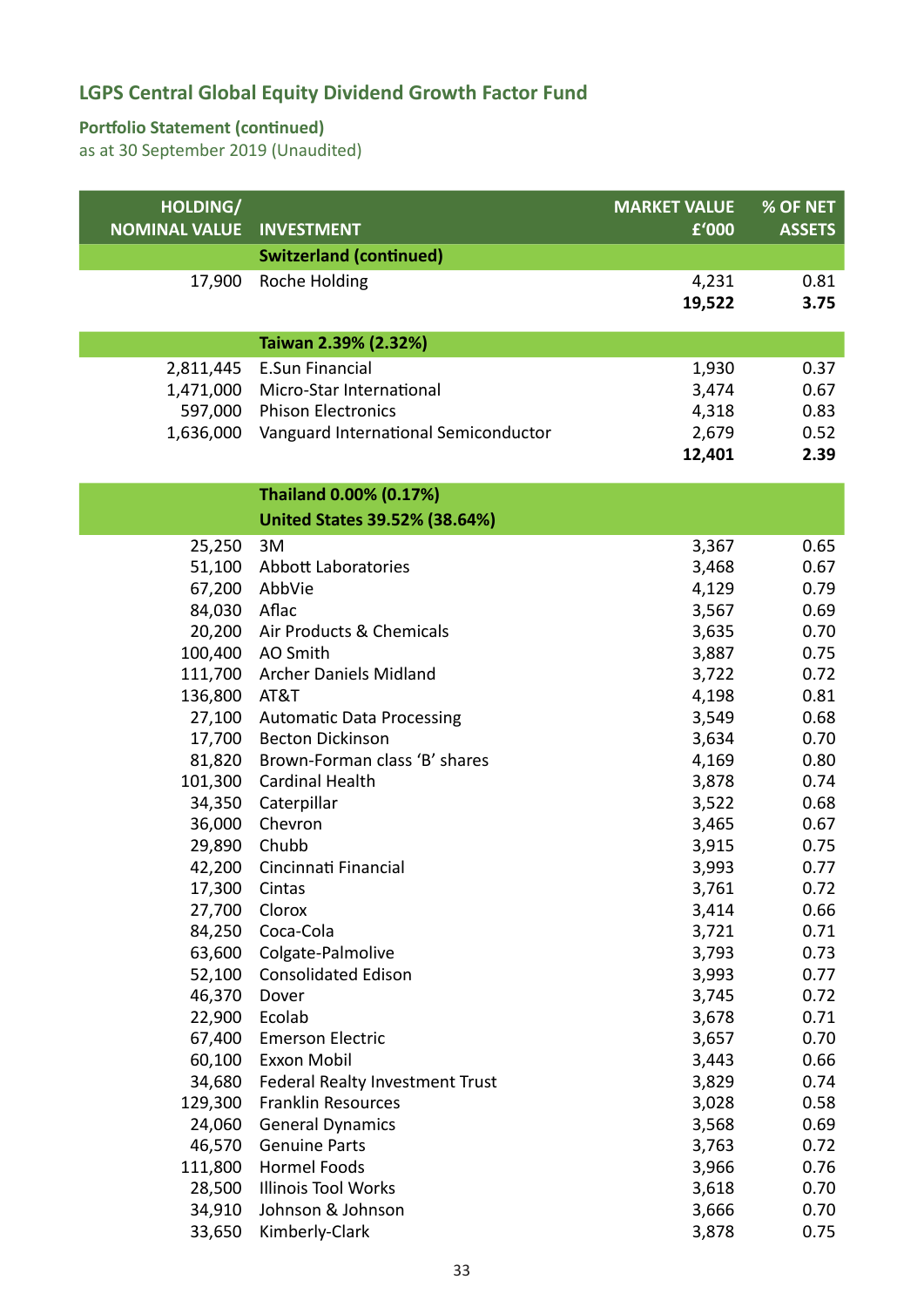#### **Portfolio Statement (continued)**

as at 30 September 2019 (Unaudited)

| HOLDING/<br><b>NOMINAL VALUE</b> | <b>INVESTMENT</b>                 | <b>MARKET VALUE</b><br>£'000 | % OF NET<br><b>ASSETS</b> |
|----------------------------------|-----------------------------------|------------------------------|---------------------------|
|                                  | <b>United States (continued)</b>  |                              |                           |
| 114,100                          | Leggett & Platt                   | 3,791                        | 0.73                      |
| 44,100                           | Lowe's                            | 3,934                        | 0.76                      |
| 28,530                           | McCormick                         | 3,616                        | 0.69                      |
| 21,290                           | McDonald's                        | 3,709                        | 0.71                      |
| 44,300                           | Medtronic                         | 3,904                        | 0.75                      |
| 80,080                           | Nucor                             | 3,309                        | 0.64                      |
| 272,100                          | People's United Financial         | 3,451                        | 0.66                      |
| 35,070                           | PepsiCo                           | 3,902                        | 0.75                      |
| 38,370                           | <b>PPG Industries</b>             | 3,689                        | 0.71                      |
| 40,200                           | Procter & Gamble                  | 4,057                        | 0.78                      |
| 12,100                           | Roper Technologies                | 3,499                        | 0.67                      |
| 18,600                           | <b>S&amp;P Global</b>             | 3,696                        | 0.71                      |
| 9,000                            | Sherwin-Williams                  | 4,014                        | 0.77                      |
| 29,700                           | Stanley Black & Decker            | 3,480                        | 0.67                      |
| 64,600                           | Sysco                             | 4,160                        | 0.80                      |
| 40,000                           | T Rowe Price                      | 3,709                        | 0.71                      |
| 50,900                           | Target                            | 4,416                        | 0.85                      |
| 33,800                           | <b>United Technologies</b>        | 3,744                        | 0.72                      |
| 50,720                           | VF                                | 3,660                        | 0.70                      |
| 82,100                           | <b>Walgreens Boots Alliance</b>   | 3,684                        | 0.71                      |
| 40,450                           | Walmart                           | 3,896                        | 0.75                      |
| 14,900                           | <b>WW Grainger</b>                | 3,592                        | 0.69                      |
|                                  |                                   | 205,531                      | 39.52                     |
|                                  | <b>Total value of investments</b> | 516,415                      | 99.30                     |
|                                  | <b>Net other assets</b>           | 3,640                        | 0.70                      |
|                                  | <b>Total net assets</b>           | 520,055                      | 100.00                    |

Comparative figures shown in brackets relate to 31 March 2019.

All holdings are ordinary shares and are listed on an official stock exchange unless otherwise stated.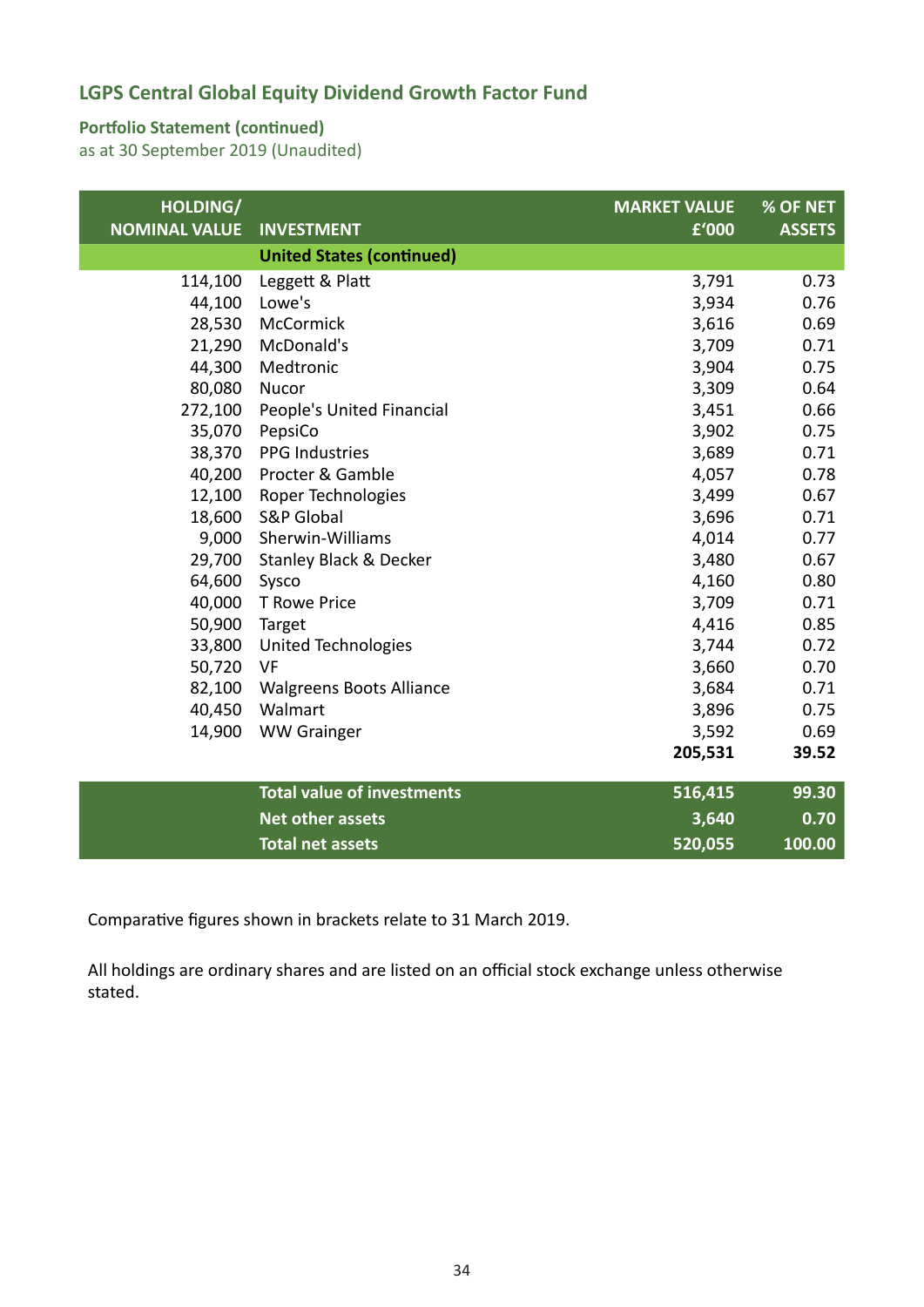#### **Portfolio Statement**

| HOLDING/             |                                      | <b>MARKET VALUE</b> | % OF NET      |
|----------------------|--------------------------------------|---------------------|---------------|
| <b>NOMINAL VALUE</b> | <b>INVESTMENT</b>                    | £'000               | <b>ASSETS</b> |
|                      | <b>United Kingdom 0.80% (0.83%)</b>  |                     |               |
| 219,500              | <b>CNH Industrial</b>                | 1,814               | 0.05          |
| 10,000               | Coca-Cola European Partners          | 450                 | 0.01          |
| 241,100              | Fiat Chrysler Automobiles            | 2,532               | 0.07          |
| 16,000               | Liberty Global 'A' shares            | 321                 | 0.01          |
| 26,900               | Liberty Global 'C' shares            | 519                 | 0.01          |
| 31,600               | Linde                                | 4,966               | 0.14          |
| 9,400                | Pentair                              | 288                 | 0.01          |
| 62,000               | Subsea 7                             | 520                 | 0.01          |
| 103,400              | TechnipFMC                           | 2,013               | 0.05          |
| 329,800              | Unilever                             | 16,091              | 0.44          |
|                      |                                      | 29,514              | 0.80          |
|                      | Argentina 0.03% (0.03%)              |                     |               |
| 2,400                | MercadoLibre                         | 1,072               | 0.03          |
|                      |                                      |                     |               |
|                      | Australia 6.77% (6.65%)              |                     |               |
| 132,650              | Adelaide Brighton                    | 221                 | 0.01          |
| 52,000               | Afterpay Touch                       | 1,021               | 0.03          |
| 192,000              | <b>AGL Energy</b>                    | 2,013               | 0.05          |
| 144,900              | ALS                                  | 636                 | 0.02          |
| 202,650              | Altas Arteria                        | 864                 | 0.02          |
| 30,000               | Altium                               | 548                 | 0.01          |
| 742,350              | Alumina                              | 963                 | 0.03          |
| 474,350              | Amcor                                | 3,700               | 0.10          |
| 974,600              | AMP                                  | 973                 | 0.03          |
| 38,150               | Ansell                               | 572                 | 0.02          |
| 346,000              | <b>APA</b>                           | 2,170               | 0.06          |
| 187,100              | Aristocrat Leisure                   | 3,133               | 0.09          |
| 56,700 ASX           |                                      | 2,516               | 0.07          |
| 565,350 Aurizon      |                                      | 1,826               | 0.05          |
| 533,400              | <b>AusNet Services</b>               | 530                 | 0.01          |
| 830,700              | Australia & New Zealand Banking      | 12,962              | 0.35          |
| 119,100              | <b>Bank of Queensland</b>            | 645                 | 0.02          |
| 480,000              | <b>Beach Energy</b>                  | 665                 | 0.02          |
| 143,100              | Bendigo & Adelaide Bank              | 900                 | 0.02          |
| 863,700              | <b>BHP</b>                           | 17,358              | 0.47          |
| 159,150              | <b>Bluescope Steel</b>               | 1,046               | 0.03          |
| 346,200              | <b>Boral</b>                         | 915                 | 0.02          |
| 467,600              | <b>Brambles</b>                      | 2,917               | 0.08          |
| 77,550               | Caltex Australia                     | 1,117               | 0.03          |
| 169,100              | <b>Challenger Financial Services</b> | 682<br>828          | 0.02<br>0.02  |
| 130,000<br>28,850    | <b>Charter Hall</b><br><b>CIMIC</b>  | 496                 | 0.01          |
| 370,000              | Cleanaway                            | 395                 | 0.01          |
| 151,450              | Coca-Cola Amatil                     | 883                 | 0.02          |
| 16,500               | Cochlear                             | 1,880               | 0.05          |
|                      |                                      |                     |               |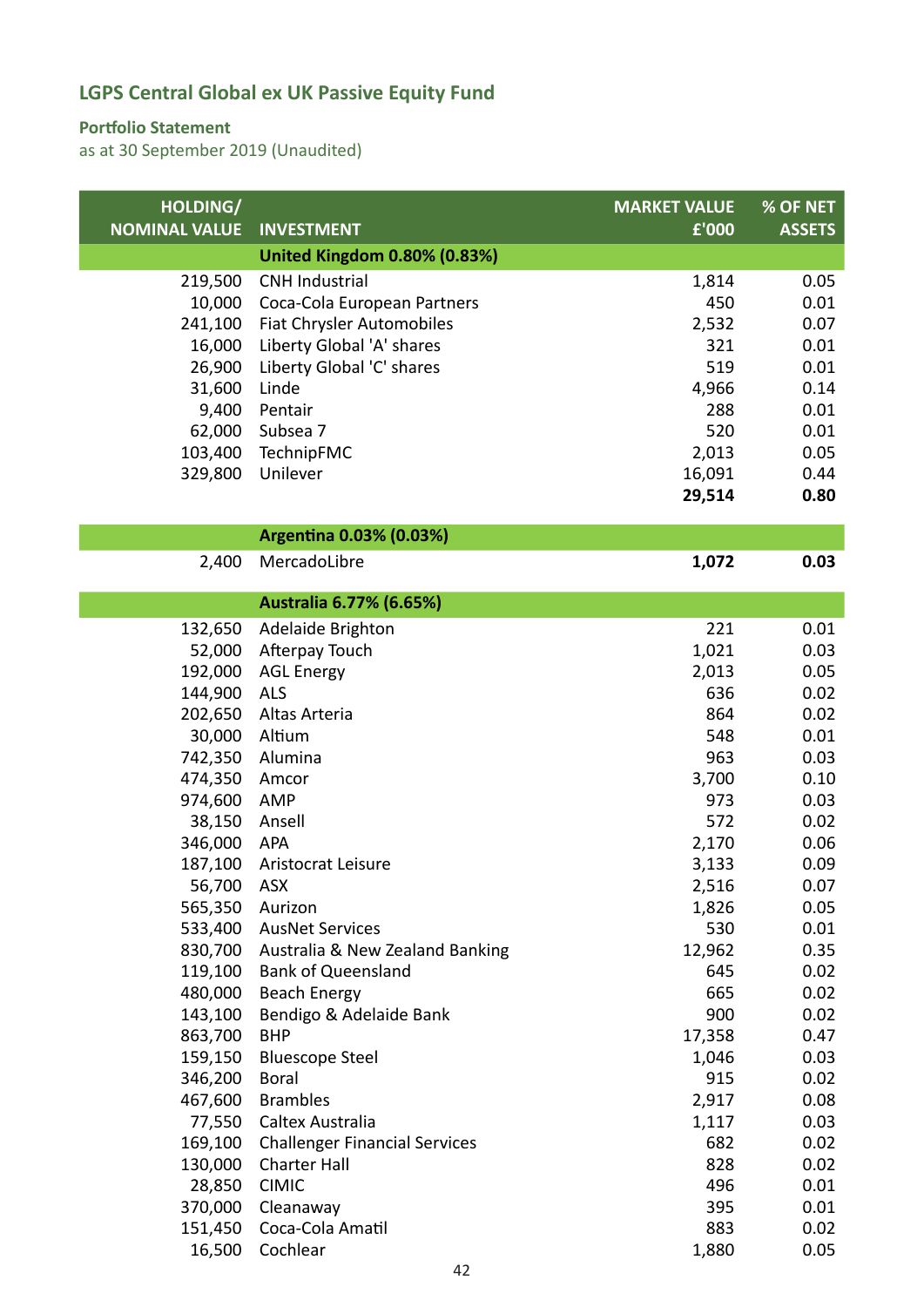#### **Portfolio Statement (continued)**

| HOLDING/             |                                | <b>MARKET VALUE</b> | % OF NET      |
|----------------------|--------------------------------|---------------------|---------------|
| <b>NOMINAL VALUE</b> | <b>INVESTMENT</b>              | £'000               | <b>ASSETS</b> |
|                      | <b>Australia (continued)</b>   |                     |               |
| 332,300              | <b>Coles Group</b>             | 2,801               | 0.08          |
| 519,100              | Commonwealth Bank of Australia | 22,962              | 0.62          |
| 143,300              | Computershare                  | 1,266               | 0.03          |
| 100,450              | Crown                          | 662                 | 0.02          |
| 132,650              | <b>CSL</b>                     | 16,966              | 0.46          |
| 145,900              | <b>CSR</b>                     | 341                 | 0.01          |
| 320,150              | Dexus Property                 | 2,090               | 0.06          |
| 68,000               | Domain Holdings Australia      | 126                 |               |
| 17,650               | Domino's Pizza Enterprises     | 449                 | 0.01          |
| 176,150              | Downer EDI                     | 752                 | 0.02          |
| 309,200              | <b>Evolution Mining</b>        | 767                 | 0.02          |
| 16,300               | <b>Flight Centre</b>           | 425                 | 0.01          |
| 462,150              | <b>Fortescue Metals</b>        | 2,226               | 0.06          |
| 521,850              | Goodman                        | 4,050               | 0.11          |
| 567,950              | <b>GPT</b>                     | 1,915               | 0.05          |
| 165,700              | Harvey Norman                  | 411                 | 0.01          |
| 9,746                | Harvey Norman Rights           | 10                  |               |
| 33,000               | <b>IDP</b> Education           | 281                 | 0.01          |
| 122,550              | Iluka Resources                | 535                 | 0.01          |
| 482,700              | <b>Incitec Pivot</b>           | 893                 | 0.02          |
| 677,350              | Insurance Australia            | 2,925               | 0.08          |
| 102,200              | <b>IOOF</b>                    | 357                 | 0.01          |
| 164,050              | Lendlease                      | 1,577               | 0.04          |
| 90,300               | Macquarie                      | 6,478               | 0.18          |
| 38,400               | Magellan Financial             | 1,081               | 0.03          |
| 816,250              | Medibank                       | 1,519               | 0.04          |
| 267,850              | Metcash                        | 437                 | 0.01          |
| 1,145,800            | Mirvac                         | 1,919               | 0.05          |
| 840,000              | National Australia Bank        | 13,654              | 0.37          |
| 225,350              | <b>Newcrest Mining</b>         | 4,286               | 0.12          |
| 178,900              | Northern Star Resources        | 1,081               | 0.03          |
| 85,250               | Nufarm                         | 263                 | 0.01          |
| 385,850              | Oil Search                     | 1,544               | 0.04          |
| 110,250              | Orica                          | 1,360               | 0.04          |
| 514,900              | <b>Origin Energy</b>           | 2,246               | 0.06          |
| 357,500              | Orora                          | 565                 | 0.02          |
| 92,350               | <b>Oz Minerals</b>             | 486                 | 0.01          |
| 12,800               | Perpetual Trustees Australia   | 262                 | 0.01          |
| 87,400               | Platinum Asset Management      | 202                 | 0.01          |
| 180,800              | <b>Qantas Airways</b>          | 622                 | 0.02          |
| 388,150              | <b>QBE Insurance</b>           | 2,666               | 0.07          |
| 359,500              | <b>Qube Logistics</b>          | 630                 | 0.02          |
| 37,200               | Ramsay Health Care             | 1,319               | 0.04          |
| 14,550               | <b>REA</b>                     | 862                 | 0.02          |
| 108,850              | Rio Tinto                      | 5,521               | 0.15          |
| 514,150              | Santos                         | 2,175               | 0.06          |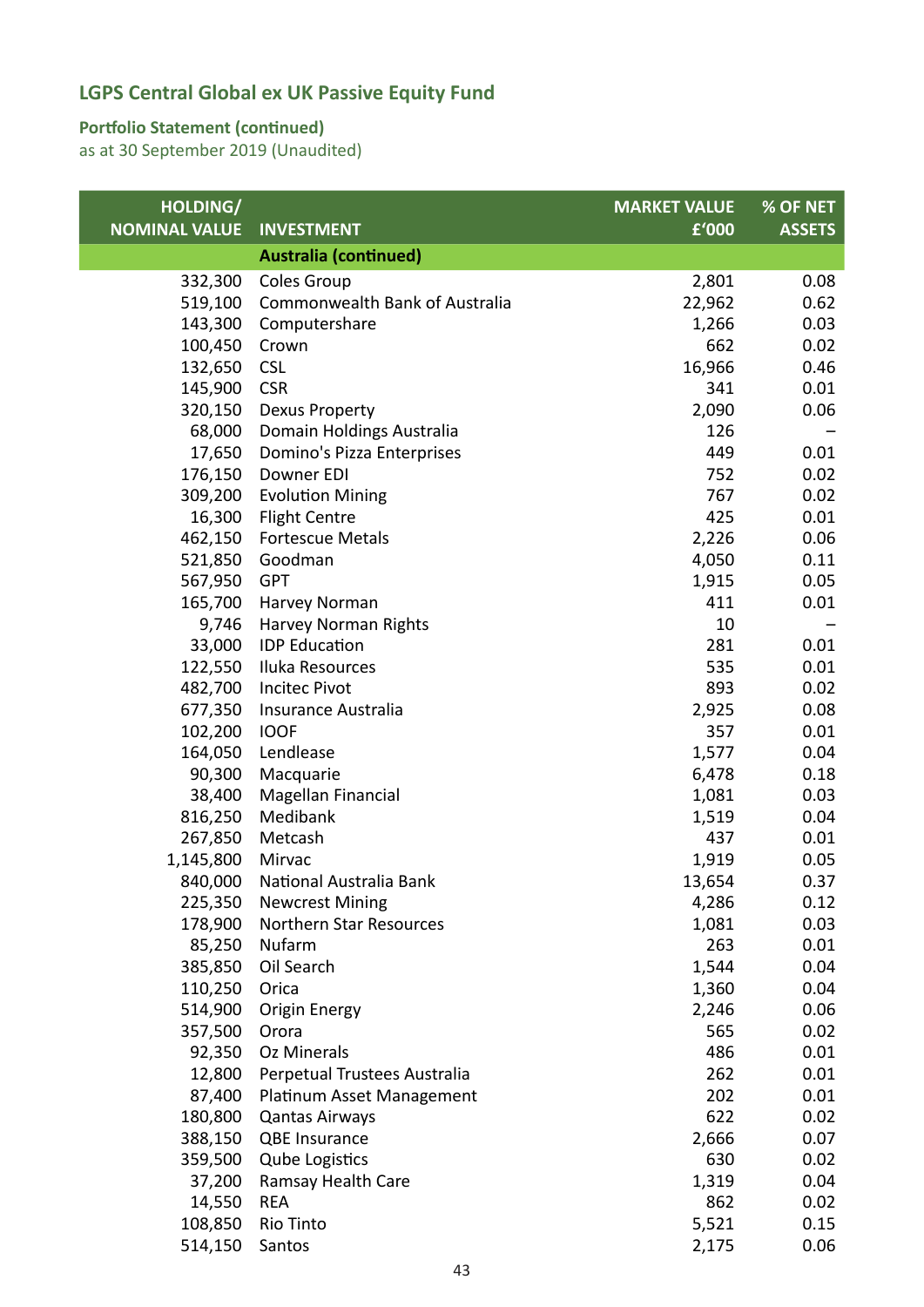#### **Portfolio Statement (continued)**

| HOLDING/<br><b>NOMINAL VALUE</b> | <b>INVESTMENT</b>                | <b>MARKET VALUE</b><br>£'000 | % OF NET<br><b>ASSETS</b> |
|----------------------------------|----------------------------------|------------------------------|---------------------------|
|                                  | <b>Australia (continued)</b>     |                              |                           |
| 1,497,050                        | Scentre                          | 3,220                        | 0.09                      |
| 100,300                          | Seek                             | 1,179                        | 0.03                      |
| 38,200                           | Seven Network                    | 364                          | 0.01                      |
| 267,700                          | Shopping Centres Australasia     | 382                          | 0.01                      |
| 138,850                          | Sonic Healthcare                 | 2,131                        | 0.06                      |
| 1,475,400                        | South32                          | 2,116                        | 0.06                      |
| 235,400                          | <b>Star Entertainment</b>        | 562                          | 0.02                      |
| 699,500                          | <b>Stockland Trust</b>           | 1,742                        | 0.05                      |
| 369,610                          | <b>Suncorp Group</b>             | 2,761                        | 0.07                      |
| 321,550                          | <b>Sydney Airport</b>            | 1,413                        | 0.04                      |
|                                  | 549,450 Tabcorp                  | 1,458                        | 0.04                      |
| 1,220,800                        | Telstra                          | 2,345                        | 0.06                      |
| 103,100                          | <b>TPG Telecom</b>               | 392                          | 0.01                      |
| 783,950                          | Transurban                       | 6,303                        | 0.17                      |
| 210,950                          | <b>Treasury Wine Estates</b>     | 2,144                        | 0.06                      |
| 908,600                          | <b>Vicinity Centres</b>          | 1,278                        | 0.03                      |
| 168,650                          | Vocus                            | 321                          | 0.01                      |
| 25,550                           | Washington H Soul Pattinson & Co | 294                          | 0.01                      |
| 331,800                          | Wesfarmers                       | 7,226                        | 0.20                      |
| 1,019,600                        | <b>Westpac Banking</b>           | 16,540                       | 0.45                      |
| 201,350                          | Whitehaven Coal                  | 343                          | 0.01                      |
| 23,850                           | WiseTech Global                  | 453                          | 0.01                      |
| 273,800                          | Woodside Petroleum               | 4,852                        | 0.13                      |
| 369,000                          | Woolworths                       | 7,529                        | 0.20                      |
| 103,250                          | WorleyParsons                    | 735                          | 0.02                      |
|                                  |                                  | 249,423                      | 6.77                      |
|                                  | Austria 0.15% (0.16%)            |                              |                           |

| 14,679 | Andritz                       | 487   | 0.01 |
|--------|-------------------------------|-------|------|
| 64,000 | Erste Bank                    | 1,718 | 0.05 |
| 31,000 | <b>OMV</b>                    | 1,348 | 0.04 |
| 29,400 | Raiffeisen International Bank | 555   | 0.01 |
| 38,090 | Telekom Austria               | 225   | 0.01 |
| 14,700 | Verbund                       | 654   | 0.02 |
| 8,104  | Vienna Insurance              | 171   |      |
| 25,700 | Voestalpine                   | 481   | 0.01 |
|        |                               | 5,639 | 0.15 |

|        | Belgium 0.77% (0.77%)           |        |      |
|--------|---------------------------------|--------|------|
| 5.500  | Ackermans & van Haaren          | 677    | 0.02 |
| 44,100 | Ageas                           | 1,985  | 0.05 |
|        | 172,900 Anheuser-Busch InBev    | 13,372 | 0.36 |
| 14,194 | Colruyt                         | 631    | 0.02 |
| 10,000 | Galapagos                       | 1,237  | 0.03 |
| 15,649 | <b>Groupe Bruxelles Lambert</b> | 1,218  | 0.03 |
| 61,200 | <b>KBC</b>                      | 3,222  | 0.09 |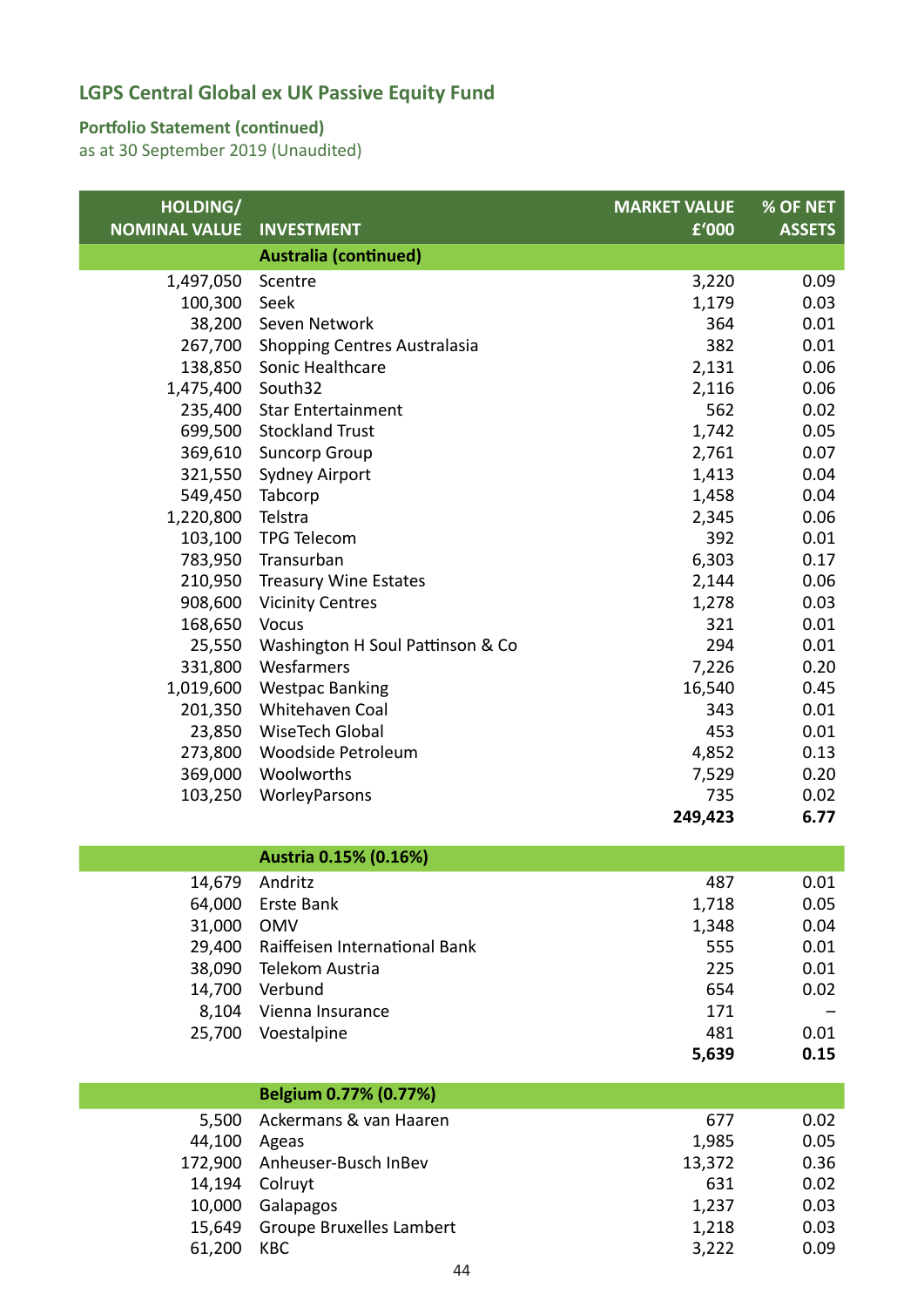#### **Portfolio Statement (continued)**

| HOLDING/             |                                                                 | <b>MARKET VALUE</b> | <b>% OF NET</b> |
|----------------------|-----------------------------------------------------------------|---------------------|-----------------|
| <b>NOMINAL VALUE</b> | <b>INVESTMENT</b>                                               | £'000               | <b>ASSETS</b>   |
|                      | <b>Belgium (continued)</b>                                      |                     |                 |
| 28,284               | Proximus                                                        | 682                 | 0.02            |
| 3,700                | Sofina                                                          | 668                 | 0.02            |
| 15,500               | Solvay                                                          | 1,303               | 0.04            |
| 11,043               | Telenet                                                         | 423                 | 0.01            |
| 27,500               | <b>UCB</b>                                                      | 1,620               | 0.04            |
| 44,700               | Umicore                                                         | 1,369               | 0.04            |
|                      |                                                                 | 28,407              | 0.77            |
|                      | Bermuda 0.01% (0.01%)                                           |                     |                 |
| 3,020                | RenaissanceRe                                                   | 474                 | 0.01            |
|                      |                                                                 |                     |                 |
|                      | Cambodia 0.02% (0.01%)                                          |                     |                 |
| 440,000              | Naga                                                            | 558                 | 0.02            |
|                      |                                                                 |                     |                 |
|                      | Canada 1.59% (1.58%)                                            |                     |                 |
| 13,000               | <b>Agnico Eagle Mines</b>                                       | 566                 | 0.02            |
| 48,000               | Alimentation Couche-Tard                                        | 1,194               | 0.03            |
| 35,800               | <b>Bank of Montreal</b>                                         | 2,141               | 0.06            |
| 68,800               | <b>Bank of Nova Scotia</b>                                      | 3,173               | 0.09            |
| 98,000               | <b>Barrick Gold</b>                                             | 1,376               | 0.04            |
| 16,800               | <b>BCE</b>                                                      | 659                 | 0.02            |
| 47,400               | <b>Brookfield Asset Management</b>                              | 2,041               | 0.06            |
| 24,700<br>40,700     | Canadian Imperial Bank of Commerce<br>Canadian National Railway | 1,654<br>2,966      | 0.05<br>0.08    |
| 66,700               | <b>Canadian Natural Resources</b>                               | 1,441               | 0.04            |
| 7,800                | Canadian Pacific Railway                                        | 1,407               | 0.04            |
| 3,500                | <b>Canadian Tire Corp</b>                                       | 319                 | 0.01            |
| 7,300                | <b>Canadian Utilities</b>                                       | 175                 |                 |
| 62,400               | Cenovus Energy                                                  | 475                 | 0.01            |
| 13,700               | <b>CGI</b>                                                      | 879                 | 0.02            |
| 1,100                | <b>Constellation Software</b>                                   | 892                 | 0.02            |
| 17,700               | Dollarama                                                       | 514                 | 0.01            |
| 112,000              | Enbridge                                                        | 3,189               | 0.09            |
| 91,000               | Encana                                                          | 339                 | 0.01            |
| 1,500                | Fairfax Financial                                               | 536                 | 0.01            |
| 23,800               | Fortis                                                          | 817                 | 0.02            |
| 10,200               | Franco-Nevada                                                   | 755                 | 0.02            |
| 4,300                | George Weston                                                   | 294                 | 0.01            |
| 17,000               | Great-West Lifeco                                               | 331                 | 0.01            |
| 9,600                | <b>Husky Energy</b>                                             | 55                  |                 |
| 19,000               | Hydro One                                                       | 284                 | 0.01            |
| 14,600               | Imperial Oil                                                    | 309                 | 0.01            |
| 7,800                | <b>Intact Financial</b>                                         | 637                 | 0.02            |
| 24,600               | Inter Pipeline                                                  | 350                 | 0.01            |
| 10,400               | Loblaw Cos                                                      | 481                 | 0.01            |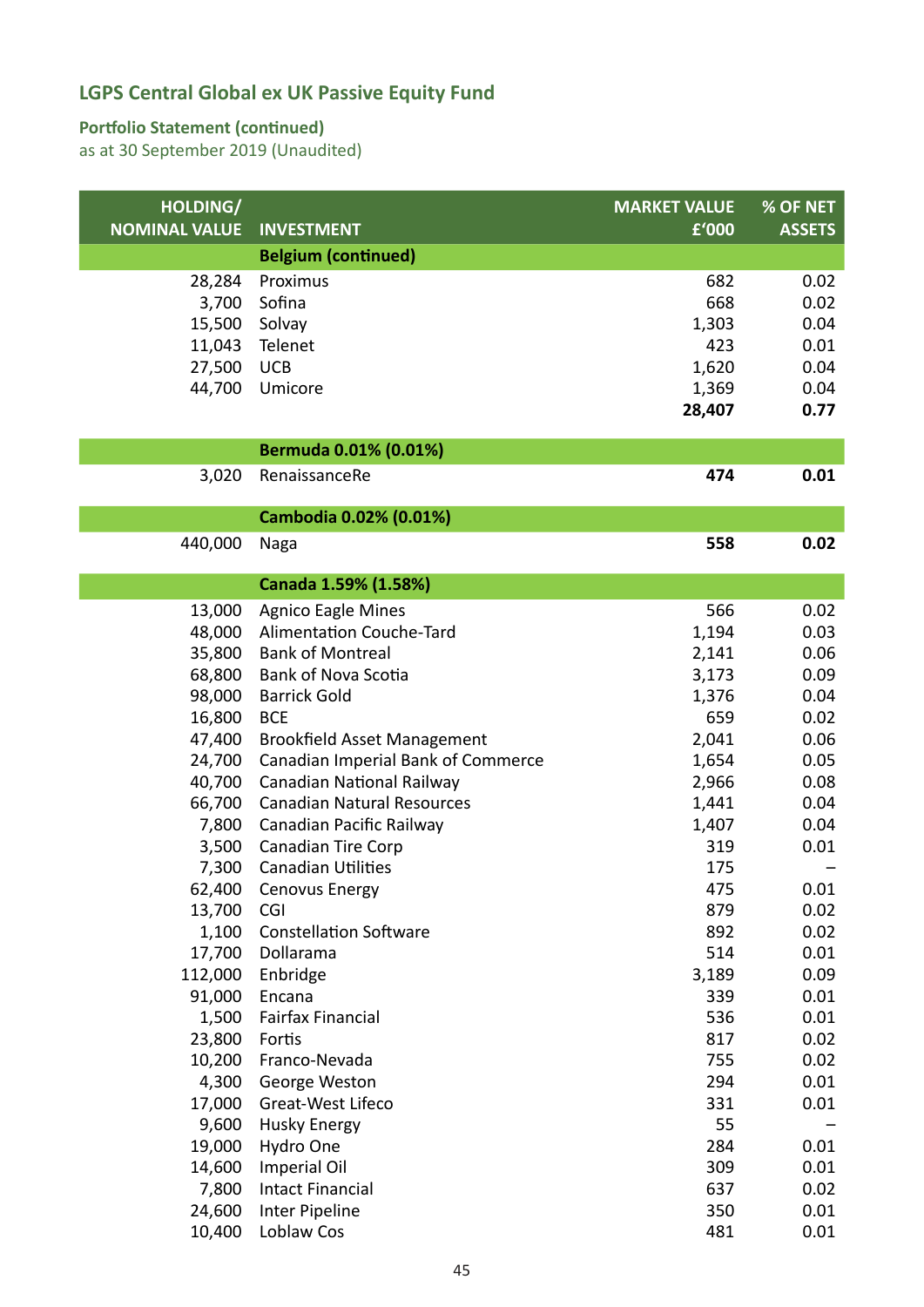#### **Portfolio Statement (continued)**

| HOLDING/             |                                             | <b>MARKET VALUE</b> | % OF NET      |
|----------------------|---------------------------------------------|---------------------|---------------|
| <b>NOMINAL VALUE</b> | <b>INVESTMENT</b>                           | £'000               | <b>ASSETS</b> |
|                      | <b>Canada (continued)</b>                   |                     |               |
| 17,200               | Magna International                         | 744                 | 0.02          |
| 112,000              | Manulife Financial                          | 1,668               | 0.05          |
| 13,400               | Metro                                       | 479                 | 0.01          |
| 18,800               | National Bank of Canada                     | 759                 | 0.02          |
| 34,500               | Nutrien                                     | 1,395               | 0.04          |
| 28,200               | Pembina Pipeline                            | 848                 | 0.02          |
| 23,600               | Power Corp of Canada                        | 441                 | 0.01          |
| 15,000               | <b>Power Financial</b>                      | 282                 | 0.01          |
| 13,400               | Restaurant Brands International             | 774                 | 0.02          |
| 18,700               | RioCan Real Estate Investment Trust         | 302                 | 0.01          |
| 20,100               | <b>Rogers Communications</b>                | 795                 | 0.02          |
| 80,800               | Royal Bank of Canada                        | 5,322               | 0.14          |
| 13,400               | Saputo                                      | 334                 | 0.01          |
| 27,300               | <b>Shaw Communications</b>                  | 435                 | 0.01          |
| 5,600                | Shopify                                     | 1,415               | 0.04          |
| 34,200               | Sun Life Financial                          | 1,241               | 0.03          |
| 90,100               | <b>Suncor Energy</b>                        | 2,307               | 0.06          |
| 51,600               | <b>TC Energy</b>                            | 2,169               | 0.06          |
| 31,000               | <b>Teck Resources</b>                       | 408                 | 0.01          |
| 12,200               | Telus                                       | 353                 | 0.01          |
| 11,100               | <b>Thomson Reuters</b>                      | 602                 | 0.02          |
| 102,700              | <b>Toronto-Dominion Bank</b>                | 4,855               | 0.13          |
| 24,700               | <b>Wheaton Precious Metals</b>              | 526                 | 0.01          |
|                      |                                             | 58,703              | 1.59          |
|                      | China 0.51% (0.41%)                         |                     |               |
|                      |                                             |                     |               |
| 200,500<br>1,051,500 | <b>AAC Technologies</b>                     | 861<br>2,890        | 0.02<br>0.08  |
| 786,000              | <b>BOC Hong Kong</b><br>China Mengniu Dairy | 2,388               | 0.07          |
| 766,000              | China Travel International                  | 96                  |               |
| 583,000              | FIH Mobile                                  | 57                  |               |
| 975,000              | Guotai Junan International                  | 133                 |               |
| 156,750              | Kerry Logistics Network                     | 203                 | 0.01          |
| 2,154,000            | Lenovo                                      | 1,164               | 0.03          |
| 780,000              | <b>Minmetals Resources</b>                  | 149                 |               |
| 210,000              | Minth                                       | 575                 | 0.02          |
| 248,000              | <b>Nexteer Automotive</b>                   | 166                 | 0.01          |
| 92,000               | Prosus                                      | 5,470               | 0.15          |
| 889,499              | Semiconductor Manufacturing                 | 902                 | 0.02          |
| 846,000              | Shougang Fushan                             | 142                 |               |
| 916,166              | Shui On Land                                | 147                 |               |
| 554,000              | Tingyi                                      | 632                 | 0.02          |
| 303,000              | Towngas China                               | 184                 | 0.01          |
| 368,000              | Uni-President                               | 322                 | 0.01          |
| 1,626,000            | Want Want China                             | 1,054               | 0.03          |
| 1,259                | Xinyi Energy                                | 0                   |               |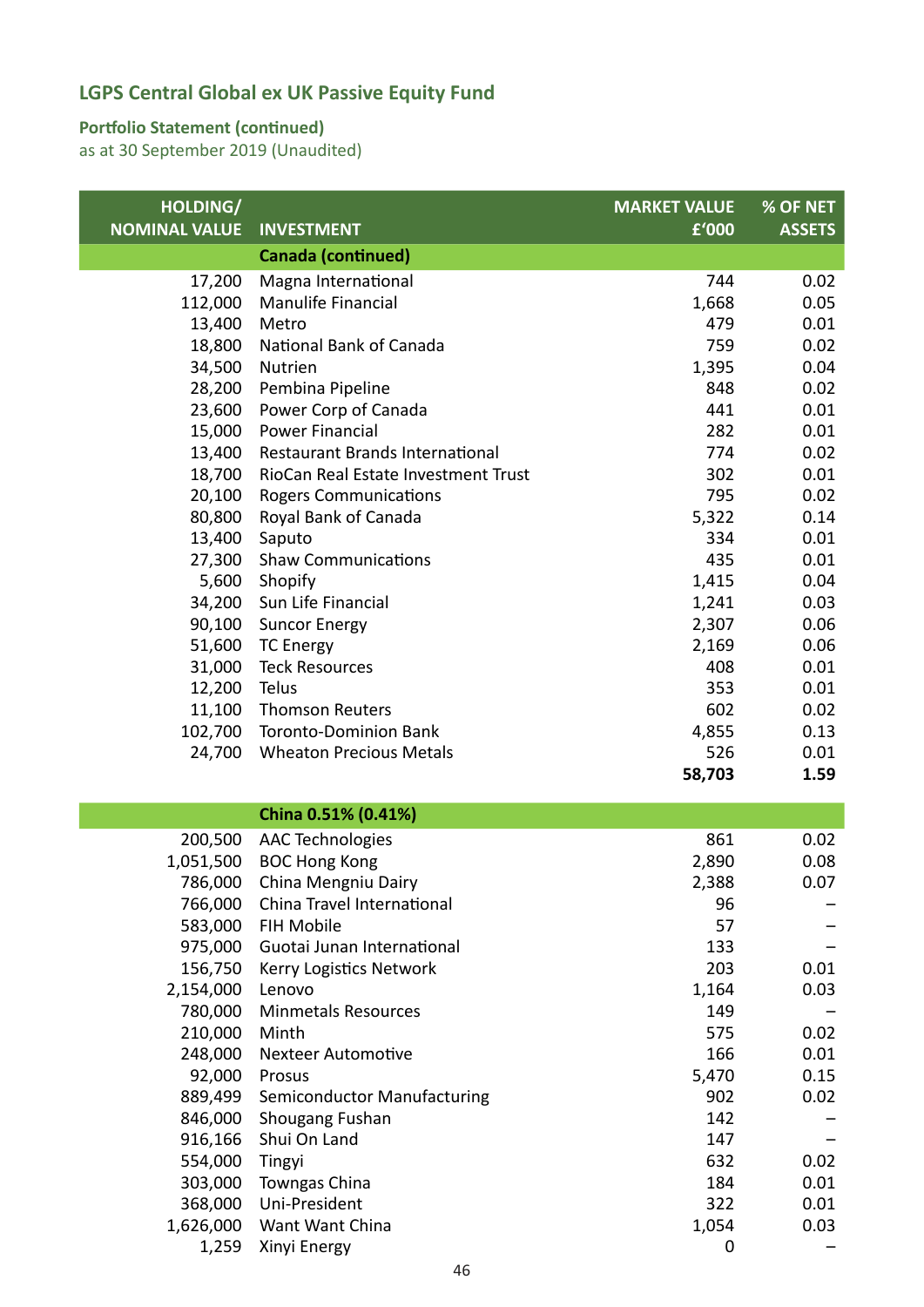#### **Portfolio Statement (continued)**

| HOLDING/<br><b>NOMINAL VALUE</b> | <b>INVESTMENT</b>                   | <b>MARKET VALUE</b><br>£'000 | % OF NET<br><b>ASSETS</b> |
|----------------------------------|-------------------------------------|------------------------------|---------------------------|
|                                  | China (continued)                   |                              |                           |
| 982,599                          | Xinyi Solar                         | 477                          | 0.01                      |
| 23,300                           | Yum China                           | 859                          | 0.02                      |
|                                  |                                     | 18,871                       | 0.51                      |
|                                  | <b>Czech Republic 0.04% (0.05%)</b> |                              |                           |
| 31,945                           | Ceske Energeticke Zavody            | 570                          | 0.01                      |
| 23,400                           | Komercni Banka                      | 642                          | 0.02                      |
| 97,000                           | Moneta Money Bank                   | 242                          | 0.01                      |
| 17,383                           | O2 Czech Republic                   | 128                          |                           |
|                                  |                                     | 1,582                        | 0.04                      |
|                                  | Denmark 1.23% (1.27%)               |                              |                           |
| 36,600                           | Ambu                                | 492                          | 0.01                      |
| 904                              | AP Moeller-Maersk series 'A' shares | 783                          | 0.02                      |
| 1,600                            | AP Moeller-Maersk series 'B' shares | 1,473                        | 0.04                      |
| 23,800                           | Carlsberg series 'B' shares         | 2,852                        | 0.08                      |
| 22,900                           | Christian Hansen                    | 1,575                        | 0.04                      |
| 30,300                           | Coloplast 'B' shares                | 2,963                        | 0.08                      |
| 151,200                          | Danske Bank                         | 1,711                        | 0.05                      |
| 28,800                           | Demant                              | 600                          | 0.02                      |
| 33,900                           | <b>DONG Energy</b>                  | 2,564                        | 0.07                      |
| 5,408                            | Drilling Co of 1972                 | 246                          | 0.01                      |
| 44,700                           | <b>DSV</b>                          | 3,443                        | 0.09                      |
| 12,900                           | Genmab                              | 2,120                        | 0.06                      |
| 27,300                           | <b>GN Store Nord</b>                | 901                          | 0.02                      |
| 41,100                           | <b>ISS</b>                          | 826                          | 0.02                      |
| 16,010                           | Jyske Bank<br>Lundbeck              | 418                          | 0.01                      |
| 13,019<br>376,600                | Novo Nordisk 'B' shares             | 350<br>15,743                | 0.01<br>0.43              |
| 46,700                           | Novozymes 'B' shares                | 1,596                        | 0.04                      |
| 24,100                           | Pandora                             | 787                          | 0.02                      |
| 2,000                            | Rockwool International 'B' shares   | 324                          | 0.01                      |
| 27,500                           | <b>Tryg</b>                         | 641                          | 0.02                      |
| 43,800                           | <b>Vestas Wind Systems</b>          | 2,772                        | 0.08                      |
|                                  |                                     | 45,180                       | 1.23                      |
|                                  | Finland 0.86% (0.92%)               |                              |                           |
|                                  |                                     |                              |                           |
| 32,100                           | Elisa                               | 1,347                        | 0.04                      |
| 101,000<br>21,100                | Fortum<br>Huhtamaki                 | 1,934<br>682                 | 0.05<br>0.02              |
| 11.000                           | $V$ ocko                            | 710                          | വ വ                       |

| 87,900 Kone 'B' shares<br>4,058<br>720<br>23,800 Metso<br>96,300 Neste<br>2.582 | 0.11 |
|---------------------------------------------------------------------------------|------|
|                                                                                 |      |
|                                                                                 | 0.02 |
|                                                                                 | 0.07 |
| 1,264,400 Nokia<br>5,197                                                        | 0.14 |
| 31,200 Nokian Renkaat<br>713                                                    | 0.02 |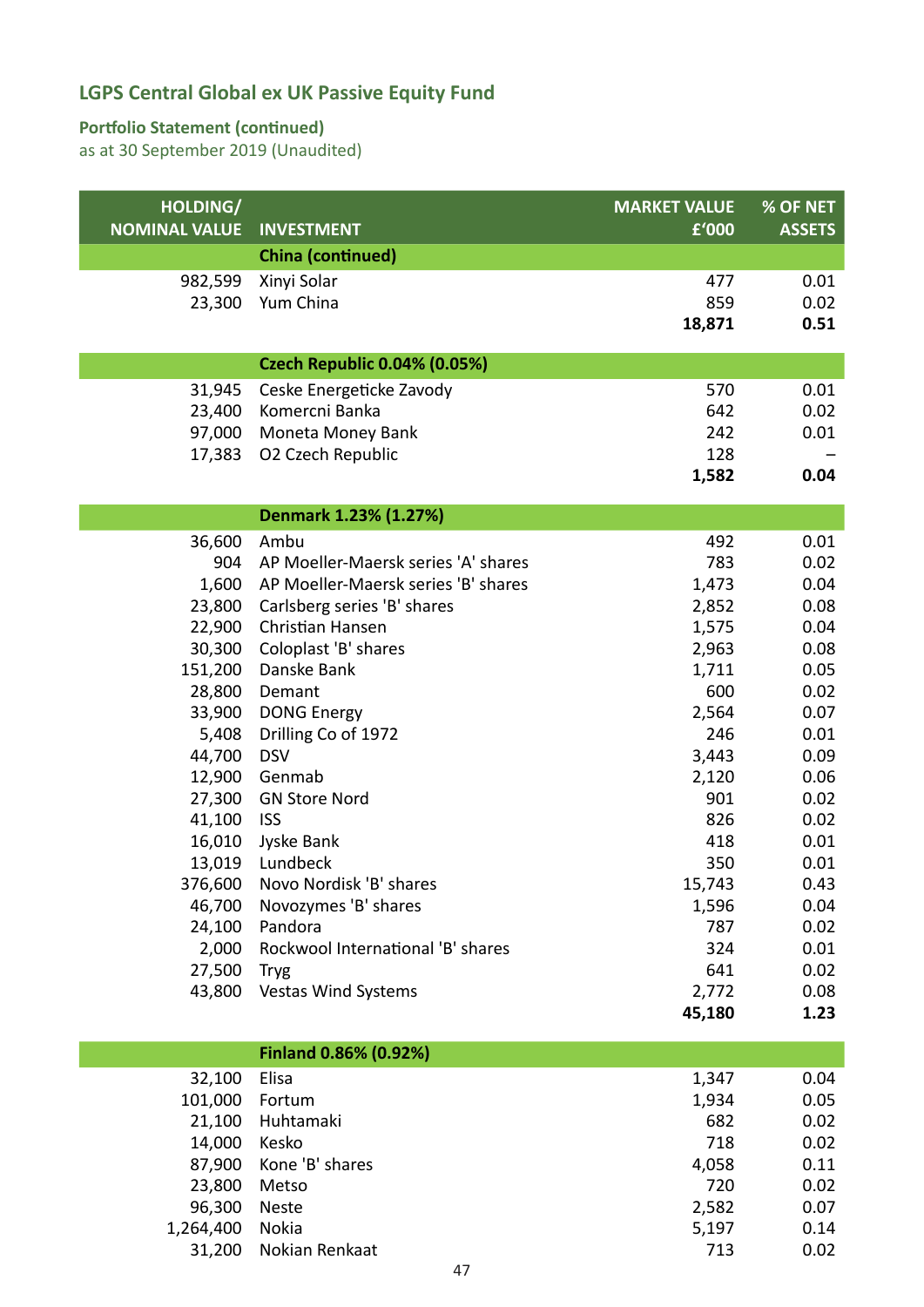#### **Portfolio Statement (continued)**

| HOLDING/             |                                              | <b>MARKET VALUE</b> | % OF NET      |
|----------------------|----------------------------------------------|---------------------|---------------|
| <b>NOMINAL VALUE</b> | <b>INVESTMENT</b>                            | £'000               | <b>ASSETS</b> |
|                      | <b>Finland (continued)</b>                   |                     |               |
| 726,000              | Nordea Bank Abp                              | 4,171               | 0.11          |
| 27,900               | Orion series 'B' shares                      | 845                 | 0.02          |
| 108,800              | Sampo series 'A' shares                      | 3,511               | 0.10          |
| 129,000              | Stora Enso series 'R' shares                 | 1,259               | 0.03          |
| 119,900              | UPM-Kymmene                                  | 2,878               | 0.08          |
| 102,500              | Wartsila                                     | 928                 | 0.03          |
|                      |                                              | 31,543              | 0.86          |
|                      | France 7.53% (7.57%)                         |                     |               |
| 44,900               | Accor                                        | 1,519               | 0.04          |
| 17,800               | Adevinta                                     | 166                 |               |
| 21,000               | Adevinta Rights                              | 195                 | 0.01          |
| 6,400                | Aeroports de Paris                           | 923                 | 0.03          |
| 40,000               | Air France-KLM                               | 340                 | 0.01          |
| 95,300               | Air Liquide                                  | 10,998              | 0.30          |
| 123,500              | Airbus                                       | 13,024              | 0.35          |
| 20,000               | <b>ALD</b>                                   | 231                 | 0.01          |
| 41,400               | Alstom                                       | 1,388               | 0.04          |
| 15,800               | Amundi                                       | 895                 | 0.02          |
| 17,500               | Arkema                                       | 1,324               | 0.04          |
| 20,100               | Atos                                         | 1,150               | 0.03          |
| 432,000              | <b>AXA</b>                                   | 8,951               | 0.24          |
| 5,983                | <b>BIC</b>                                   | 326                 | 0.01          |
| 11,100               | Biomerieux                                   | 743                 | 0.02          |
| 242,500              | <b>BNP Paribas</b>                           | 9,583               | 0.26          |
| 226,600              | <b>Bollore</b>                               | 762                 | 0.02          |
| 45,700               | Bouygues                                     | 1,485               | 0.04          |
| 62,200               | <b>Bureau Veritas</b>                        | 1,216               | 0.03          |
| 34,700               | Capgemini                                    | 3,319               | 0.09          |
| 125,400              | Carrefour                                    | 1,782               | 0.05          |
| 13,108               | Casino Guichard Perrachon                    | 508                 | 0.01          |
| 32,878               | <b>CNP Assurances</b>                        | 516                 | 0.01          |
| 262,100              | Crédit Agricole                              | 2,582               | 0.07          |
| 135,600              | Danone                                       | 9,679               | 0.26          |
| 500                  | Dassault Aviation                            | 574                 | 0.02          |
| 30,300               | Dassault Systemes                            | 3,504               | 0.10          |
| 52,000               | Edenred                                      | 2,024               | 0.05          |
| 119,600              | <b>EDF</b>                                   | 1,087               | 0.03          |
| 16,500               | Eiffage                                      | 1,388               | 0.04          |
| 42,100               | Elis                                         | 604                 | 0.02          |
| 373,600              | <b>ENGIE</b>                                 | 4,946               | 0.13          |
| 65,900               | EssilorLuxottica                             | 7,710               | 0.21          |
| 10,586               | Eurazeo                                      | 638                 | 0.02          |
| 113,600<br>41,100    | Eurotunnel<br><b>Eutelsat Communications</b> | 1,385<br>621        | 0.04<br>0.02  |
|                      | Faurecia                                     | 670                 | 0.02          |
| 17,400               |                                              |                     |               |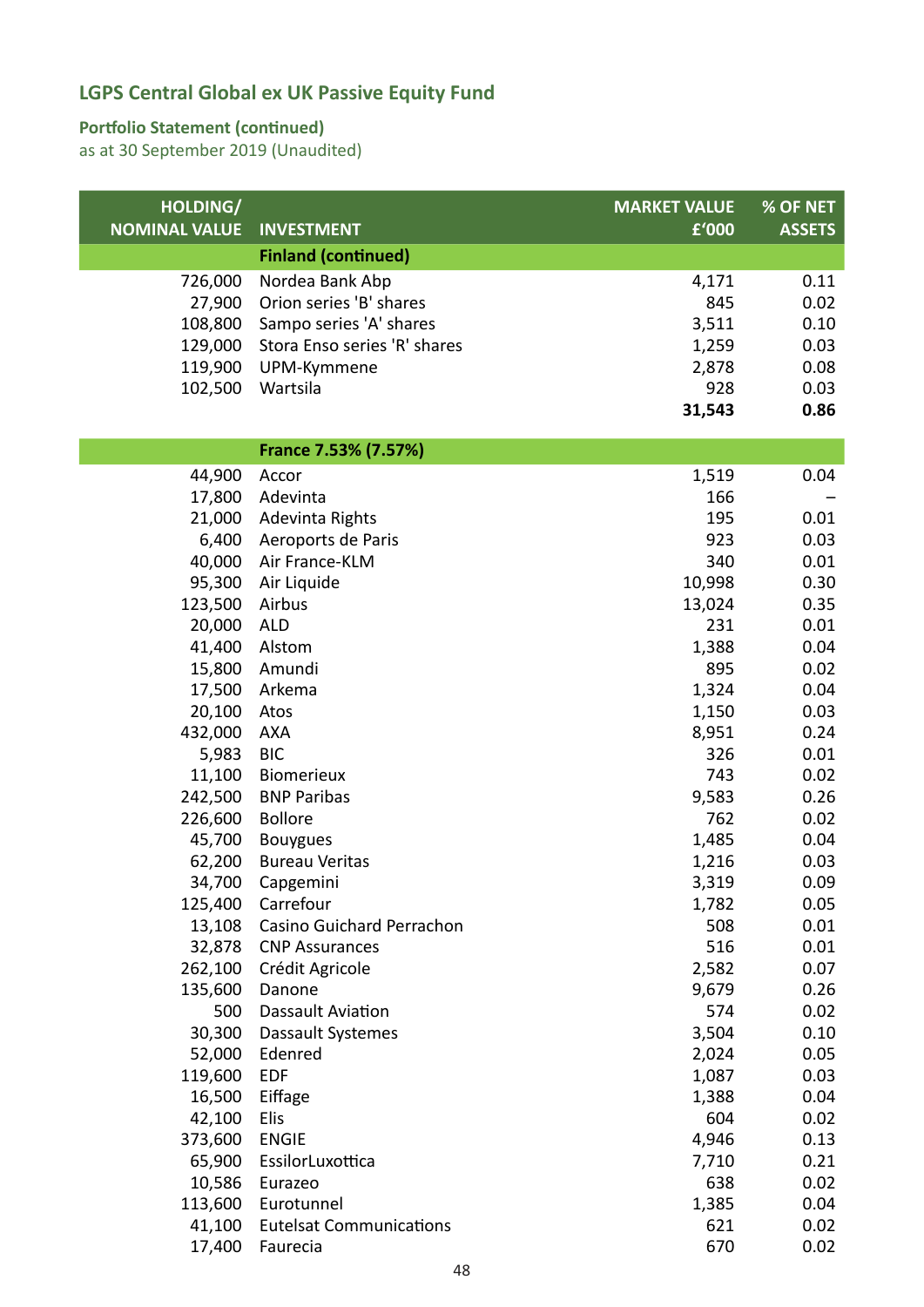#### **Portfolio Statement (continued)**

| HOLDING/             |                                | <b>MARKET VALUE</b> | % OF NET      |
|----------------------|--------------------------------|---------------------|---------------|
| <b>NOMINAL VALUE</b> | <b>INVESTMENT</b>              | f'000               | <b>ASSETS</b> |
|                      | <b>France (continued)</b>      |                     |               |
| 10,000               | Foncière des Régions           | 858                 | 0.02          |
| 12,000               | Gecina                         | 1,529               | 0.04          |
| 7,100                | Hermes International           | 3,982               | 0.11          |
| 7,262                | Icade                          | 527                 | 0.01          |
| 7,000                | Iliad                          | 533                 | 0.01          |
| 9,000                | Imerys                         | 293                 | 0.01          |
| 13,700               | Ingenico                       | 1,085               | 0.03          |
| 7,312                | Ipsen                          | 563                 | 0.02          |
| 17,000               | JC Decaux                      | 372                 | 0.01          |
| 16,500               | Kering                         | 6,825               | 0.19          |
| 49,000               | Klepierre                      | 1,349               | 0.04          |
| 25,202               | Lagardere                      | 452                 | 0.01          |
| 60,400               | Legrand                        | 3,499               | 0.09          |
| 54,000               | L'Oréal                        | 12,268              | 0.33          |
| 55,800               | LVMH Moet Hennessy             | 17,989              | 0.49          |
| 39,400               | Michelin                       | 3,564               | 0.10          |
| 190,309              | <b>Natixis</b>                 | 641                 | 0.02          |
| 431,200              | Orange                         | 5,489               | 0.15          |
| 10,000               | <b>ORPEA</b>                   | 988                 | 0.03          |
| 47,600               | Pernod-Ricard                  | 6,881               | 0.19          |
| 125,700              | Peugeot                        | 2,543               | 0.07          |
| 13,000               | Plastic Omnium                 | 289                 | 0.01          |
| 47,600               | Publicis                       | 1,900               | 0.05          |
| 6,600                | Remy Cointreau                 | 711                 | 0.02          |
| 41,200               | Renault                        | 1,919               | 0.05          |
| 58,700               | Rexel                          | 510                 | 0.01          |
| 19,100               | <b>Rubis SCA</b>               | 897                 | 0.02          |
| 74,200               | Safran                         | 9,482               | 0.26          |
| 108,900              | Saint-Gobain                   | 3,467               | 0.09          |
| 243,400 Sanofi       |                                | 18,312              | 0.50          |
| 5,500                | Sartorius Stedim Biotech       | 623                 | 0.02          |
| 118,100              | Schneider Electric             | 8,407               | 0.23          |
| 36,800               | <b>SCOR</b>                    | 1,233               | 0.03          |
| 7,400                | <b>SEB</b>                     | 912                 | 0.02          |
| 173,000              | Société Générale               | 3,848               | 0.10          |
| 20,200               | Sodexo                         | 1,836               | 0.05          |
| 82,400               | Suez Environnement             | 1,051               | 0.03          |
| 12,800               | Teleperformance                | 2,248               | 0.06          |
| 23,000               | Thales                         | 2,147               | 0.06          |
| 546,800              | Total                          | 23,164              | 0.63          |
| 20,300               | <b>Ubisoft Entertainment</b>   | 1,191               | 0.03          |
| 30,200               | Unibail-Rodamco-Westfield REIT | 3,567               | 0.10          |
| 55,100               | Valeo                          | 1,450               | 0.04          |
| 112,500              | Veolia Environnement           | 2,314               | 0.06          |
| 104,300              | Vinci                          | 9,109               | 0.25          |
| 183,200              | Vivendi                        | 4,081               | 0.11          |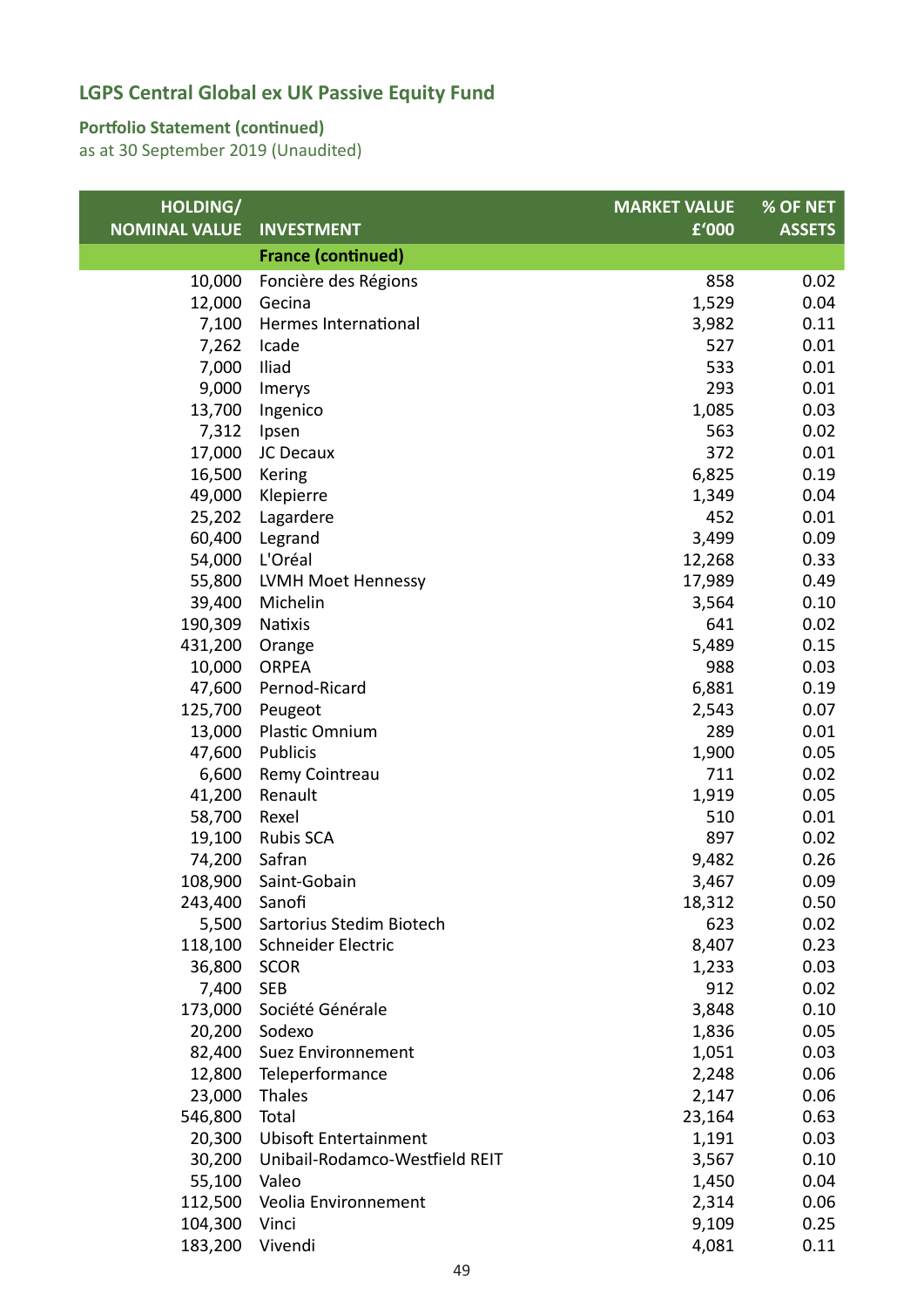#### **Portfolio Statement (continued)**

| HOLDING/<br><b>NOMINAL VALUE</b> | <b>INVESTMENT</b>                           | <b>MARKET VALUE</b><br>£'000 | % OF NET<br><b>ASSETS</b> |
|----------------------------------|---------------------------------------------|------------------------------|---------------------------|
|                                  | <b>France (continued)</b>                   |                              |                           |
| 6,404                            | Wendel Investissement                       | 714                          | 0.02                      |
| 17,300                           | Worldline                                   | 885                          | 0.02                      |
|                                  |                                             | 277,253                      | 7.53                      |
|                                  |                                             |                              |                           |
|                                  | Germany 6.05% (6.13%)                       |                              |                           |
| 13,000                           | 1&1 Drillisch                               | 329                          | 0.01                      |
| 43,900                           | Adidas                                      | 11,106                       | 0.30                      |
| 95,200                           | Allianz                                     | 17,969                       | 0.49                      |
| 199,900                          | Aroundtown                                  | 1,325                        | 0.04                      |
| 9,100                            | Axel Springer                               | 510                          | 0.01                      |
| 206,000                          | <b>BASF</b>                                 | 11,689                       | 0.32                      |
| 209,600                          | Bayer                                       | 12,008                       | 0.33                      |
| 21,900                           | Beiersdorf                                  | 2,096                        | 0.06                      |
| 72,300                           | <b>BMW</b>                                  | 4,130                        | 0.11                      |
| 14,800                           | BMW non-voting preference shares            | 665                          | 0.02                      |
| 37,800                           | <b>Brenntag</b>                             | 1,485                        | 0.04                      |
| 8,200                            | Carl Zeiss Meditec                          | 757                          | 0.02                      |
| 228,400                          | Commerzbank                                 | 1,077                        | 0.03                      |
| 23,700                           | Continental                                 | 2,466                        | 0.07                      |
| 37,400                           | Covestro                                    | 1,505                        | 0.04                      |
| 193,100                          | Daimler                                     | 7,793                        | 0.21                      |
| 24,800                           | Delivery Hero                               | 891                          | 0.02                      |
| 452,500                          | Deutsche Bank                               | 2,755                        | 0.07                      |
| 41,100                           | Deutsche Boerse                             | 5,214                        | 0.14                      |
| 53,000                           | Deutsche Lufthansa                          | 684                          | 0.02                      |
| 217,700                          | Deutsche Post                               | 5,889                        | 0.16                      |
| 725,800                          | Deutsche Telekom                            | 9,894                        | 0.27                      |
| 78,600                           | Deutsche Wohnen                             | 2,332                        | 0.06                      |
| 5,000 DWS                        |                                             | 120                          |                           |
| 479,900 E.ON                     |                                             | 3,780                        | 0.10                      |
| 34,600                           | Evonik Industries                           | 693                          | 0.02                      |
| 6,083                            | Fielmann                                    | 364                          | 0.01                      |
| 7,331                            | Fraport                                     | 503                          | 0.01                      |
| 91,600                           | Fresenius                                   | 3,476                        | 0.09                      |
| 47,600                           | <b>Fresenius Medical Care</b>               | 2,597                        | 0.07                      |
| 7,994                            | <b>Fuchs Petrolub</b>                       | 234                          | 0.01                      |
| 21,000                           | Fuchs Petrolub non-voting preference shares | 637                          | 0.02                      |
| 37,500                           | <b>GEA</b>                                  | 821                          | 0.02                      |
| 8,000                            | Grenke                                      | 535                          | 0.01                      |
| 13,700                           | Hannover Rueckversicherung                  | 1,879                        | 0.05                      |
| 7,000                            | Hapag-Lloyd                                 | 408                          | 0.01                      |
| 34,900                           | HeidelbergCement                            | 2,051                        | 0.06                      |
| 11,000                           | <b>Hella Hueck</b>                          | 399                          | 0.01                      |
| 22,900                           | Henkel                                      | 1,703                        | 0.05                      |
| 39,300                           | Henkel non-voting preference shares         | 3,157                        | 0.09                      |
| 4,000                            | Hochtief                                    | 371                          | 0.01                      |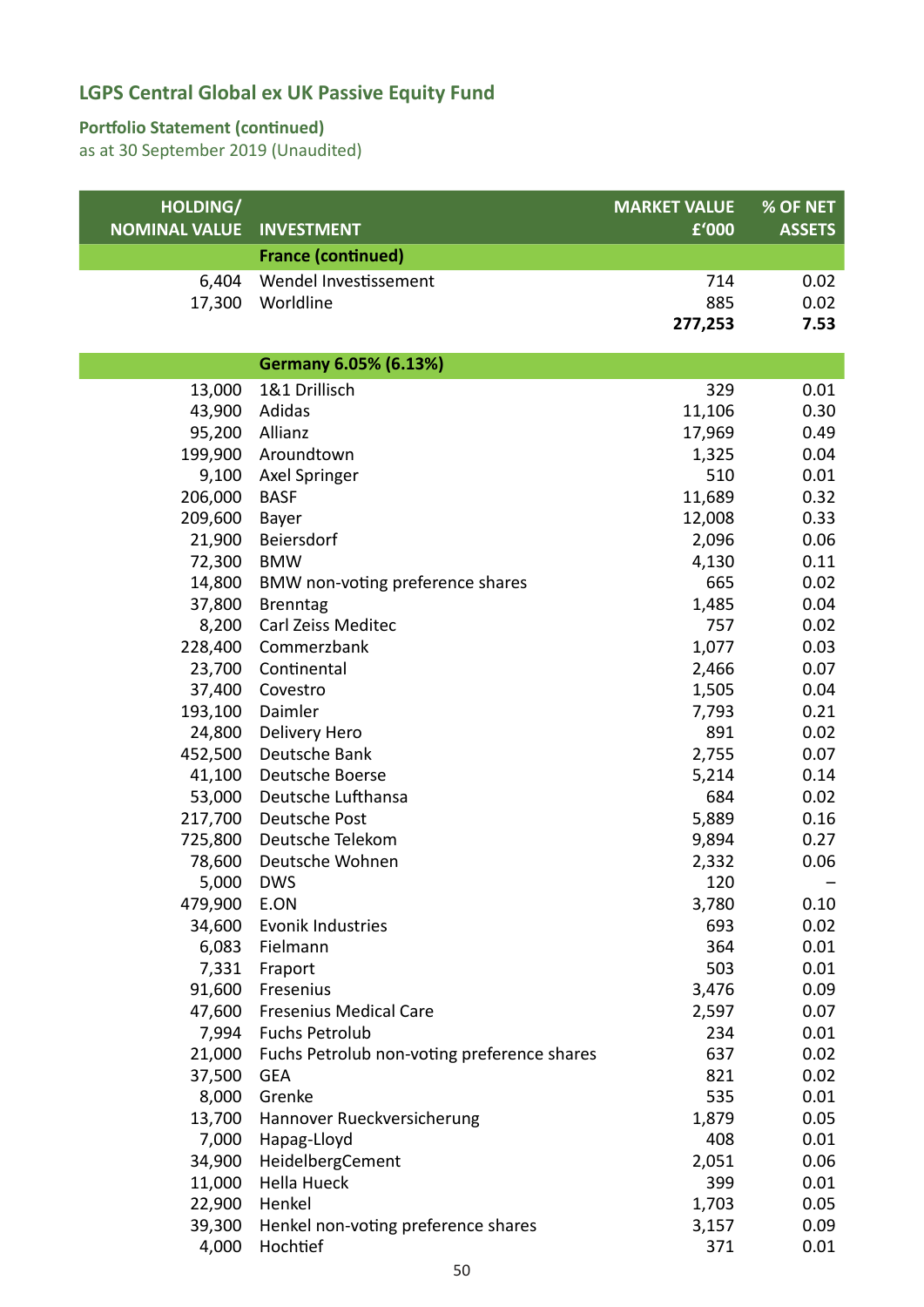#### **Portfolio Statement (continued)**

| HOLDING/             |                                         | <b>MARKET VALUE</b> | % OF NET      |
|----------------------|-----------------------------------------|---------------------|---------------|
| <b>NOMINAL VALUE</b> | <b>INVESTMENT</b>                       | £'000               | <b>ASSETS</b> |
|                      | <b>Germany (continued)</b>              |                     |               |
| 15,600               | <b>Hugo Boss</b>                        | 677                 | 0.02          |
| 279,100              | Infineon Technologies                   | 4,082               | 0.11          |
| 27,400               | Innogy                                  | 1,083               | 0.03          |
| 49,000               | K&S                                     | 549                 | 0.02          |
| 17,500               | Kion                                    | 749                 | 0.02          |
| 10,000               | Knorr-Bremse                            | 764                 | 0.02          |
| 23,100               | Lanxess                                 | 1,140               | 0.03          |
| 14,700               | LEG Immobilien                          | 1,367               | 0.04          |
| 5,000                | <b>MAN</b>                              | 203                 | 0.01          |
| 29,400               | Merck                                   | 2,692               | 0.07          |
| 37,500               | Metro                                   | 482                 | 0.01          |
| 11,900               | MTU Aero Engines                        | 2,568               | 0.07          |
| 32,100               | Muenchener Rueckversicherung            | 6,745               | 0.18          |
| 12,000               | Nemetschek Group                        | 495                 | 0.01          |
| 22,200               | Osram Licht                             | 792                 | 0.02          |
| 33,800               | Porsche non-voting preference shares    | 1,782               | 0.05          |
| 51,300               | ProSiebenSat.1 Media                    | 571                 | 0.02          |
| 19,130               | Puma                                    | 1,199               | 0.03          |
| 900                  | Rational                                | 524                 | 0.01          |
| 10,100               | Rheinmetall                             | 1,035               | 0.03          |
| 16,000               | Rocket Internet                         | 335                 | 0.01          |
| 130,000              | <b>RWE</b>                              | 3,308               | 0.09          |
| 217,800              | SAP                                     | 20,733              | 0.56          |
| 7,300                | Sartorius non-voting preference shares  | 1,077               | 0.03          |
| 22,800               | Scout <sub>24</sub>                     | 1,055               | 0.03          |
| 172,200              | Siemens (Registered)                    | 14,986              | 0.41          |
| 30,300               | <b>Siemens Healthineers</b>             | 967                 | 0.03          |
| 17,096               | Suedzucker                              | 214                 | 0.01          |
|                      | 27,400 Symrise                          | 2,160               | 0.06          |
|                      | 8,078 Talanx                            | 283                 | 0.01          |
| 165,000              | Telefonica Deutschland                  | 373                 | 0.01          |
| 105,300              | ThyssenKrupp                            | 1,184               | 0.03          |
| 43,900               | Uniper                                  | 1,169               | 0.03          |
| 26,600               | United Internet                         | 771                 | 0.02          |
| 7,300                | Volkswagen                              | 1,018               | 0.03          |
| 41,200               | Volkswagen non-voting preference shares | 5,690               | 0.15          |
| 122,200              | Vonovia                                 | 5,044               | 0.14          |
| 3,018                | <b>Wacker Chemie</b>                    | 161                 |               |
| 25,600               | Wirecard                                | 3,330               | 0.09          |
| 31,100               | Zalando                                 | 1,149               | 0.03          |
|                      |                                         | 222,803             | 6.05          |

|           | Greece 0.08% (0.08%)      |     |      |
|-----------|---------------------------|-----|------|
|           | 300,000 Alpha Bank        | 455 | 0.01 |
|           | 500,000 Eurobank Ergasias | 391 | 0.01 |
| 12,000 Ff |                           |     | $-$  |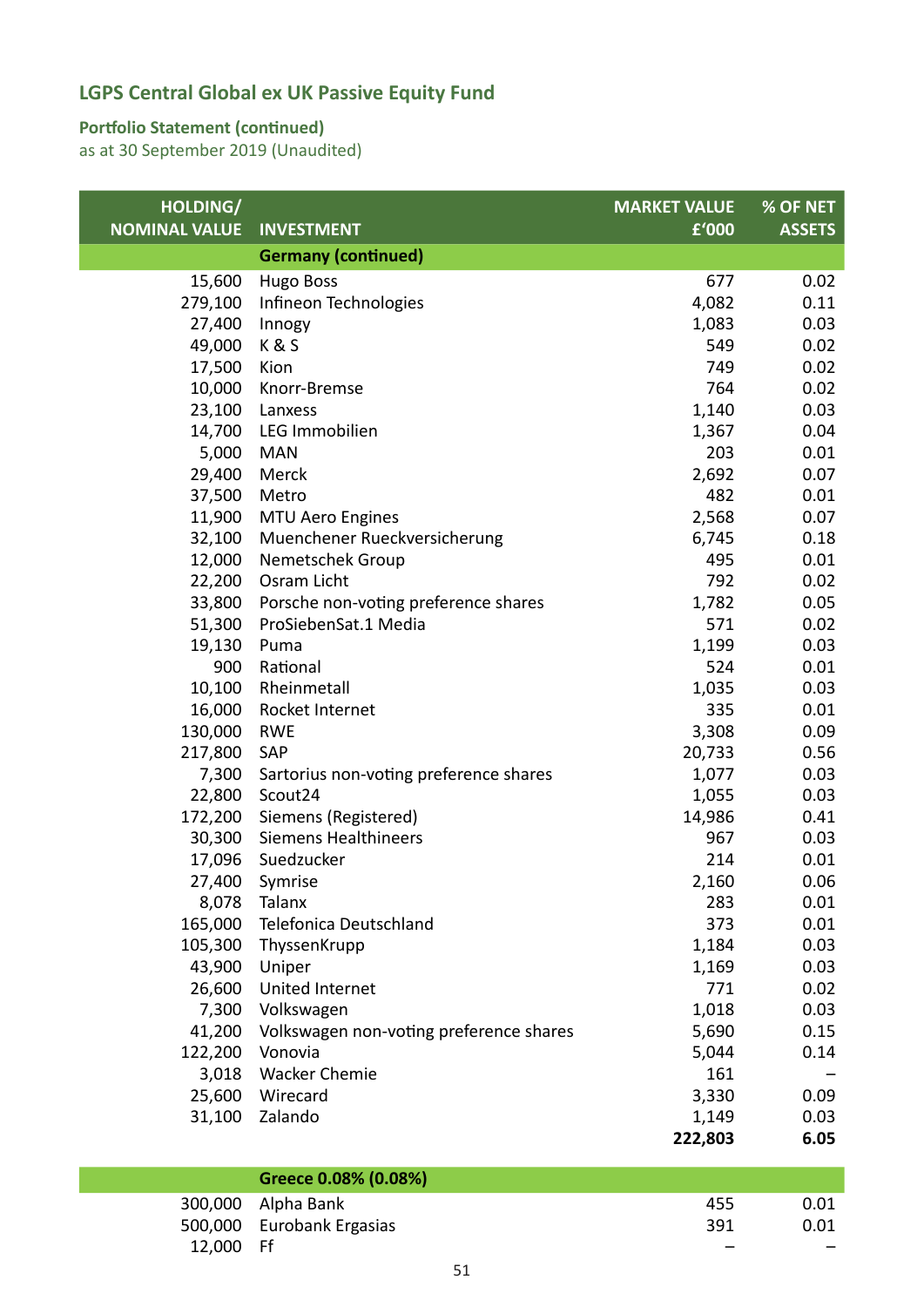#### **Portfolio Statement (continued)**

| HOLDING/             |                                       | <b>MARKET VALUE</b> | % OF NET      |
|----------------------|---------------------------------------|---------------------|---------------|
| <b>NOMINAL VALUE</b> | <b>INVESTMENT</b>                     | £'000               | <b>ASSETS</b> |
|                      | <b>Greece (continued)</b>             |                     |               |
| 15,000               | <b>Hellenic Petroleum</b>             | 111                 |               |
| 50,594               | Hellenic Telecommunication            | 566                 | 0.02          |
| 25,000               | Jumbo                                 | 384                 | 0.01          |
| 6,900                | Motor Oil Hellas Corinth Refineries   | 129                 |               |
| 27,000               | Mytilineos                            | 229                 | 0.01          |
| 138,000              | <b>National Bank of Greece</b>        | 340                 | 0.01          |
| 44,404               | <b>OPAP</b>                           | 371                 | 0.01          |
|                      |                                       | 2,976               | 0.08          |
|                      | Hong Kong 2.85% (3.40%)               |                     |               |
| 3,545,000            | <b>AIA</b>                            | 27,155              | 0.74          |
| 91,700               | <b>ASM Pacific Technology</b>         | 908                 | 0.03          |
| 370,600              | <b>Bank of East Asia</b>              | 740                 | 0.02          |
| 1,182,000            | Brightoil Petroleu Hkd0.025           |                     |               |
| 92,000               | Café de Coral                         | 199                 | 0.01          |
| 175,000              | <b>Cathay Pacific Airways</b>         | 177                 | 0.01          |
| 576,000              | Champion Real Estate Investment Trust | 302                 | 0.01          |
| 309,400              | Chow Tai Fook Jewellery               | 207                 | 0.01          |
| 788,000              | <b>CK Asset</b>                       | 4,331               | 0.12          |
| 784,988              | <b>CK Hutchison</b>                   | 5,619               | 0.15          |
| 183,500              | CK Infrastructure                     | 1,002               | 0.03          |
| 481,000              | <b>CLP</b>                            | 4,093               | 0.11          |
| 74,848               | Dah Sing Banking                      | 81                  |               |
| 30,360               | Dah Sing Financial                    | 91                  |               |
| 89,100               | Dairy Farm International              | 455                 | 0.01          |
| 675,000              | <b>First Pacific</b>                  | 209                 | 0.01          |
| 699,000              | Haitong International Securities      | 161                 |               |
| 248,000              | Hang Lung                             | 501                 | 0.01          |
| 594,000              | Hang Lung Properties                  | 1,094               | 0.03          |
| 212,300              | Hang Seng Bank                        | 3,714               | 0.10          |
| 380,259              | Henderson Land Development            | 1,437               | 0.04          |
| 2,888,961            | Hong Kong & China Gas                 | 4,563               | 0.12          |
| 369,000              | Hong Kong Exchanges & Clearing        | 8,778               | 0.24          |
| 339,500              | Hongkong Land                         | 1,546               | 0.04          |
| 300,000              | Huabao International                  | 89                  |               |
| 1,467,600            | <b>Hutchison Port</b>                 | 185                 | 0.01          |
| 354,000              | <b>Hutchison Telecommunications</b>   | 48                  |               |
| 176,000              | Hysan Development                     | 576                 | 0.02          |
| 62,400               | Jardine Matheson                      | 2,707               | 0.07          |
| 52,700               | Jardine Strategic                     | 1,278               | 0.04          |
| 101,500              | Johnson Electric                      | 147                 |               |
| 171,500              | <b>Kerry Properties</b>               | 428                 | 0.01          |
| 1,890,000            | Li & Fung                             | 172                 | 0.01          |
| 131,000              | Lifestyle International               | 110                 |               |
| 617,500              | Link Real Estate Investment Trust     | 5,523               | 0.15          |
| 226,000              | Melco International Development       | 436                 | 0.01          |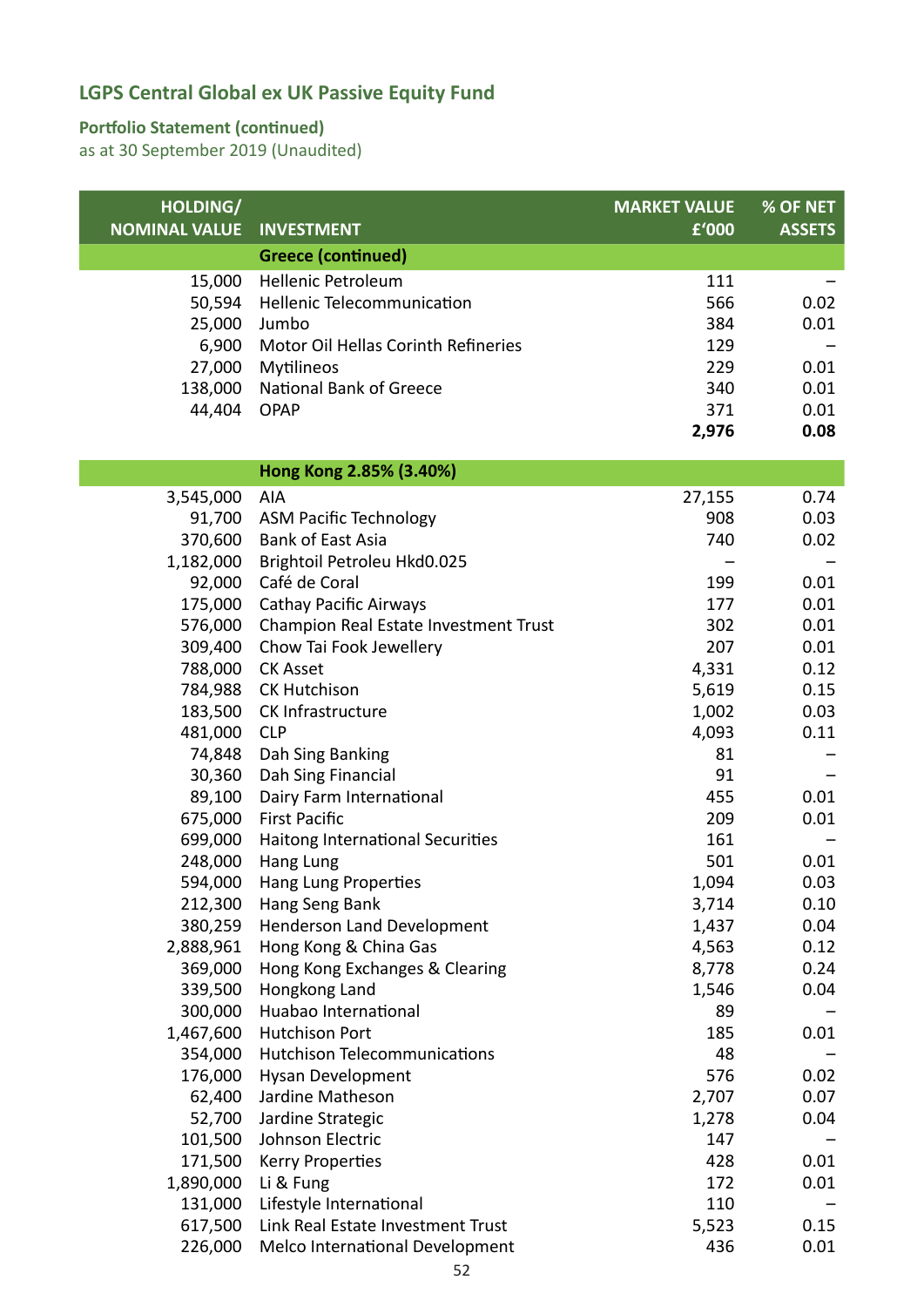#### **Portfolio Statement (continued)**

| HOLDING/<br><b>NOMINAL VALUE</b> | <b>INVESTMENT</b>                 | <b>MARKET VALUE</b><br>£'000 | % OF NET<br><b>ASSETS</b> |
|----------------------------------|-----------------------------------|------------------------------|---------------------------|
|                                  | <b>Hong Kong (continued)</b>      |                              |                           |
| 418,500                          | <b>MTR</b>                        | 1,904                        | 0.05                      |
| 1,662,333                        | New World Development             | 1,752                        | 0.05                      |
| 417,300                          | <b>NWS</b>                        | 524                          | 0.01                      |
| 1,229,000                        | <b>PCCW</b>                       | 558                          | 0.02                      |
| 400,600                          | <b>Power Assets</b>               | 2,177                        | 0.06                      |
| 200,000                          | <b>SA SA International</b>        | 36                           |                           |
| 326,000                          | Shangri-La Asia                   | 270                          | 0.01                      |
| 486,000                          | Shun Tak                          | 156                          |                           |
| 936,000                          | Sino Land                         | 1,141                        | 0.03                      |
| 650,500                          | Sun Art Retail                    | 536                          | 0.01                      |
| 416,500                          | Sun Hung Kai Properties           | 4,859                        | 0.13                      |
| 147,000                          | Swire Pacific class 'A' shares    | 1,110                        | 0.03                      |
| 257,500                          | Swire Pacific class 'B' shares    | 304                          | 0.01                      |
| 305,400                          | <b>Swire Properties</b>           | 778                          | 0.02                      |
| 365,000                          | <b>Techtronic Industries</b>      | 2,059                        | 0.06                      |
| 100,000                          | <b>Television Broadcasts</b>      | 132                          |                           |
| 2,058,000                        | <b>United Energy</b>              | 337                          | 0.01                      |
| 230,000                          | Vitasoy International             | 756                          | 0.02                      |
| 47,500                           | Vtech                             | 335                          | 0.01                      |
| 2,448,000                        | WH                                | 1,776                        | 0.05                      |
| 362,000                          | Wharf                             | 640                          | 0.02                      |
| 357,000                          | Wharf Real Estate Investment      | 1,582                        | 0.04                      |
| 238,000                          | Wheelock                          | 1,100                        | 0.03                      |
| 584,000                          | Xinyi Glass                       | 520                          | 0.01                      |
| 214,000                          | Yue Yuen Industrial               | 475                          | 0.01                      |
|                                  |                                   | 104,879                      | 2.85                      |
|                                  | Hungary 0.08% (0.09%)             |                              |                           |
| 75,000                           | Magyar Telekom Telecommunications | 87                           |                           |
| 99,100                           | MOL Hungarian Oil & Gas           | 757                          | 0.02                      |
| 50,200                           | <b>OTP Bank</b>                   | 1,688                        | 0.05                      |
| 31,000                           | Richter Gedeon Nyrt               | 406                          | 0.01                      |
|                                  |                                   | 2,938                        | 0.08                      |
|                                  | Ireland 0.23% (0.23%)             |                              |                           |
| 8,900                            | AerCap                            | 395                          | 0.01                      |
| 193,000                          | AIB                               | 465                          | 0.01                      |
| 211,900                          | Bank of Ireland                   | 683                          | 0.02                      |
| 50,000                           | Glanbia                           | 504                          | 0.01                      |
| 128,400                          | James Hardie                      | 1,747                        | 0.05                      |
| 33,000                           | Kerry 'A' shares                  | 3,115                        | 0.09                      |
| 36,800                           | Kingspan                          | 1,454                        | 0.04                      |
|                                  |                                   | 8,363                        | 0.23                      |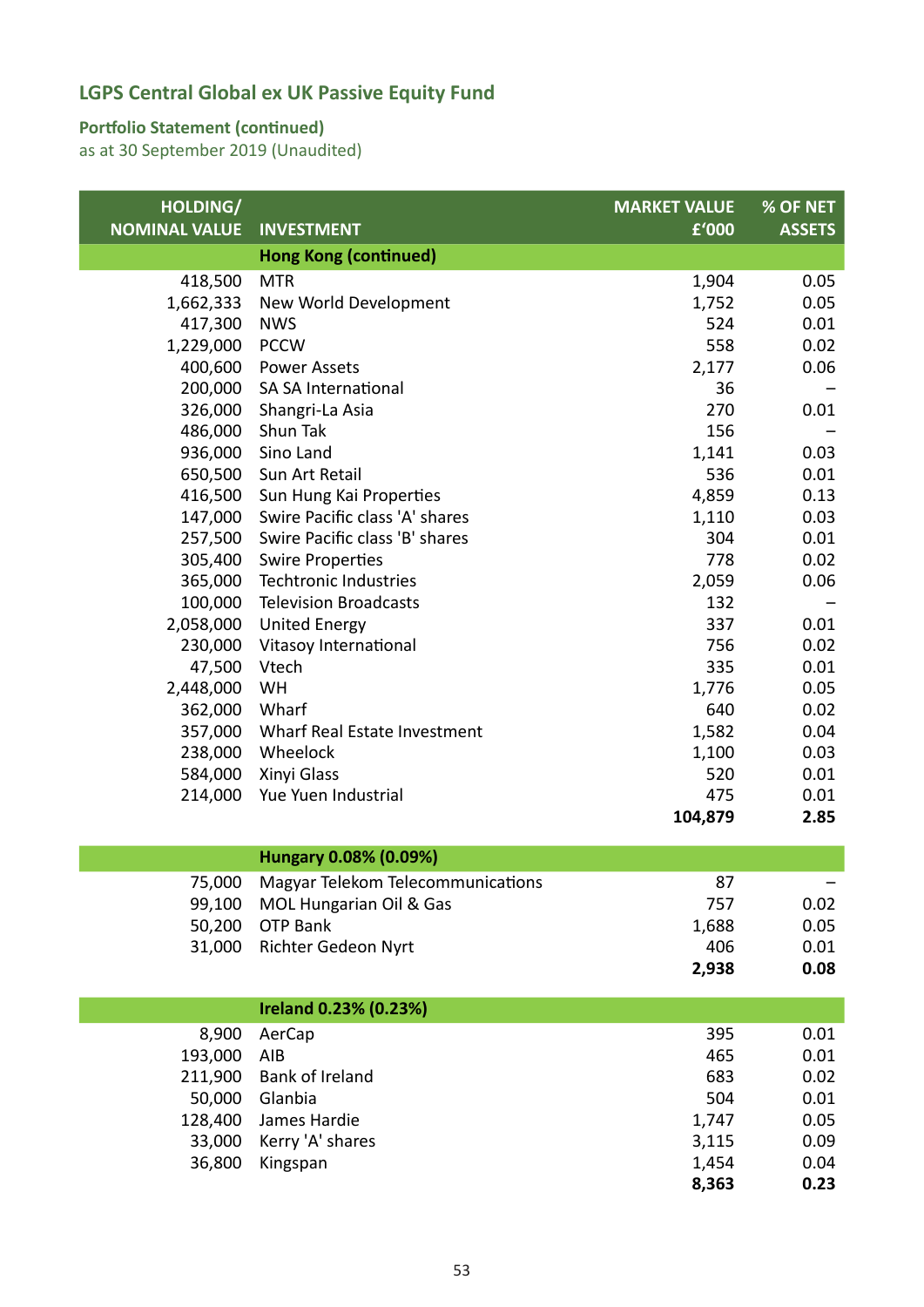#### **Portfolio Statement (continued)**

| HOLDING/             |                                          | <b>MARKET VALUE</b> | % OF NET      |
|----------------------|------------------------------------------|---------------------|---------------|
| <b>NOMINAL VALUE</b> | <b>INVESTMENT</b>                        | £'000               | <b>ASSETS</b> |
|                      | Israel 0.01% (0.02%)                     |                     |               |
| 6,100                | <b>Check Point Software Technologies</b> | 542                 | 0.01          |
|                      | Italy 1.64% (1.64%)                      |                     |               |
| 348,100              | A <sub>2</sub> A                         | 518                 | 0.01          |
| 26,000               | Amplifon                                 | 516                 | 0.01          |
| 284,300              | Assicurazioni Generali                   | 4,471               | 0.12          |
| 121,900              | Atlantia                                 | 2,391               | 0.06          |
| 56,552               | <b>Banca Mediolanum</b>                  | 345                 | 0.01          |
| 341,400              | <b>Banco BPM</b>                         | 566                 | 0.02          |
| 13,000               | Buzzi Unicem non-voting participating    |                     |               |
|                      | cumulative shares                        | 241                 | 0.01          |
| 125,500              | Campari                                  | 920                 | 0.03          |
| 4,600                | DiaSorin                                 | 434                 | 0.01          |
| 1,747,200            | Enel                                     | 10,588              | 0.29          |
| 561,900              | Eni                                      | 6,976               | 0.19          |
| 27,400               | Ferrari                                  | 3,431               | 0.09          |
| 137,300              | FinecoBank                               | 1,180               | 0.03          |
| 184,000              | Hera                                     | 613                 | 0.02          |
| 52,000               | Infrastrutture Wireless Italiane         | 438                 | 0.01          |
| 3,396,700            | Intesa Sanpaolo                          | 6,536               | 0.18          |
| 104,800              | Italgas                                  | 549                 | 0.01          |
| 102,000              | Leonardo                                 | 974                 | 0.03          |
| 70,000               | Mediaset                                 | 167                 |               |
| 159,900              | Mediobanca                               | 1,417               | 0.04          |
| 39,200               | Moncler                                  | 1,134               | 0.03          |
| 106,000              | Pirelli & C                              | 509                 | 0.01          |
| 102,500              | Poste Italiane                           | 946                 | 0.03          |
| 151,800              | Prada                                    | 358                 | 0.01          |
| 59,100               | Prysmian                                 | 1,030               | 0.03          |
| 21,100               | Recordati                                | 735                 | 0.02          |
| 144,099              | Saipem                                   | 529                 | 0.01          |
| 21,000               | Salvatore Ferragamo                      | 315                 | 0.01          |
| 527,600              | Snam                                     | 2,162               | 0.06          |
| 2,648,500            | Telecom Italia                           | 1,226               | 0.03          |
| 1,424,500            | Telecom Italia (Part Certified)          | 632                 | 0.02          |
| 325,600              | Terna                                    | 1,692               | 0.05          |
| 505,500              | <b>UniCredit</b>                         | 4,839               | 0.13          |
| 281,142              | Unione di Banche Italiane                | 640                 | 0.02          |
| 140,000              | UnipolSai                                | 302                 | 0.01          |
|                      |                                          | 60,320              | 1.64          |

|             | Japan 16.70% (16.22%) |       |                          |
|-------------|-----------------------|-------|--------------------------|
|             | 16,000 77th Bank      | 192   | $\overline{\phantom{0}}$ |
|             | 5,500 ABC-Mart        | 283   | 0.01                     |
| 69,700 Acom |                       | 222   | 0.01                     |
|             | 40,300 Advantest      | 1.440 | 0.04                     |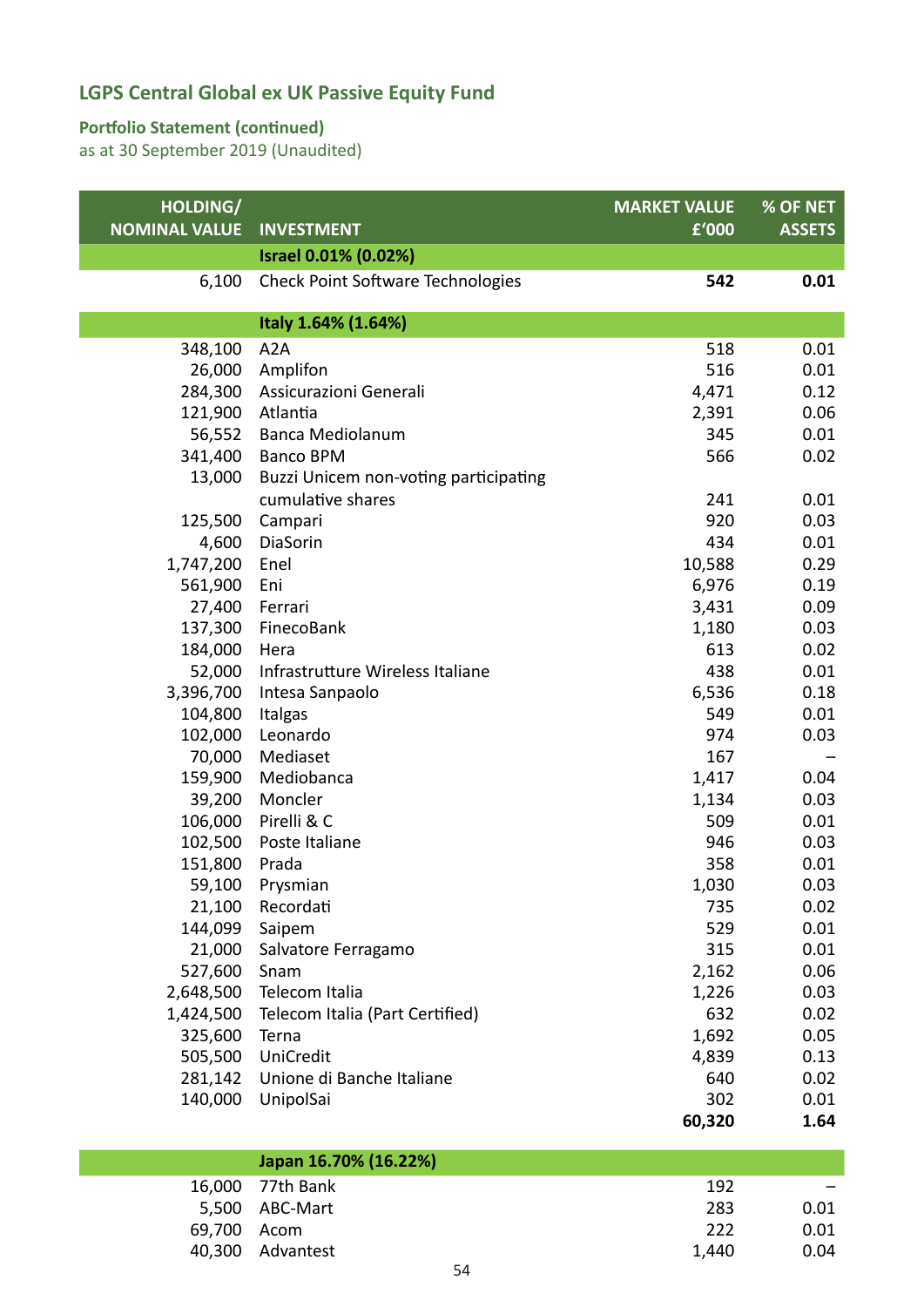#### **Portfolio Statement (continued)**

| HOLDING/             |                               | <b>MARKET VALUE</b> | % OF NET      |
|----------------------|-------------------------------|---------------------|---------------|
| <b>NOMINAL VALUE</b> | <b>INVESTMENT</b>             | £'000               | <b>ASSETS</b> |
|                      | Japan (continued)             |                     |               |
| 143,900              | <b>AEON</b>                   | 2,136               | 0.06          |
| 25,800               | <b>AEON Financial Service</b> | 314                 | 0.01          |
| 25,700               | <b>AEON Mall</b>              | 329                 | 0.01          |
| 37,900               | <b>AGC</b>                    | 950                 | 0.03          |
| 10,300               | Aica Kogyo                    | 245                 | 0.01          |
| 5,500                | Ain Pharmaciez                | 259                 | 0.01          |
| 31,100               | Air Water                     | 450                 | 0.01          |
| 34,700               | Aisin Seiki                   | 883                 | 0.02          |
| 100,500              | Ajinomoto                     | 1,536               | 0.04          |
| 34,700               | Alfresa                       | 628                 | 0.02          |
| 42,200               | Alps Alpine                   | 638                 | 0.02          |
| 65,000               | Amada                         | 566                 | 0.02          |
| 12,000               | Amano                         | 296                 | 0.01          |
| 22,900               | <b>ANA</b>                    | 625                 | 0.02          |
| 26,000               | Anritsu                       | 413                 | 0.01          |
| 24,800               | Aozora                        | 503                 | 0.01          |
| 3,500                | Ariake Japan                  | 221                 | 0.01          |
| 78,800               | Asahi Breweries               | 3,161               | 0.09          |
| 40,500               | Asahi Intecc                  | 861                 | 0.02          |
| 255,600              | Asahi Kasei                   | 2,041               | 0.06          |
| 38,700               | <b>ASICS</b>                  | 536                 | 0.01          |
| 4,000                | <b>ASKUL</b>                  | 88                  |               |
| 390,600              | Astellas Pharma               | 4,496               | 0.12          |
| 13,900               | Autobacs Seven                | 184                 |               |
| 27,500               | Azbil                         | 596                 | 0.02          |
| 14,600               | Bank of Kyoto                 | 463                 | 0.01          |
| 12,000               | Benefit One                   | 184                 |               |
| 13,300               | Benesse                       | 280                 | 0.01          |
| 30,300               | <b>Bic Camera</b>             | 258                 | 0.01          |
| 122,800              | <b>Bridgestone</b>            | 3,853               | 0.10          |
| 47,600               | <b>Brother Industries</b>     | 699                 | 0.02          |
| 15,500               | Calbee                        | 390                 | 0.01          |
| 210,700              | Canon                         | 4,554               | 0.12          |
| 10,000               | Canon Marketing Japan         | 172                 |               |
| 18,700               | Capcom                        | 402                 | 0.01          |
| 44,900               | Casio Computer                | 563                 | 0.01          |
| 37,200               | Central Japan Railway         | 6,193               | 0.17          |
| 135,300              | Chiba Bank                    | 563                 | 0.02          |
| 143,900              | Chubu Electric Power          | 1,688               | 0.05          |
| 43,900               | Chugai Pharmaceutical         | 2,759               | 0.07          |
| 32,200               | Chugoku Bank                  | 245                 | 0.01          |
| 59,600               | Chugoku Electric Power        | 621                 | 0.02          |
| 58,200               | Citizen                       | 230                 | 0.01          |
| 28,350               | Coca-Cola Bottlers            | 515                 | 0.01          |
| 22,800               | Comsys                        | 522                 | 0.01          |
| 243,700              | Concordia Financial           | 756                 | 0.02          |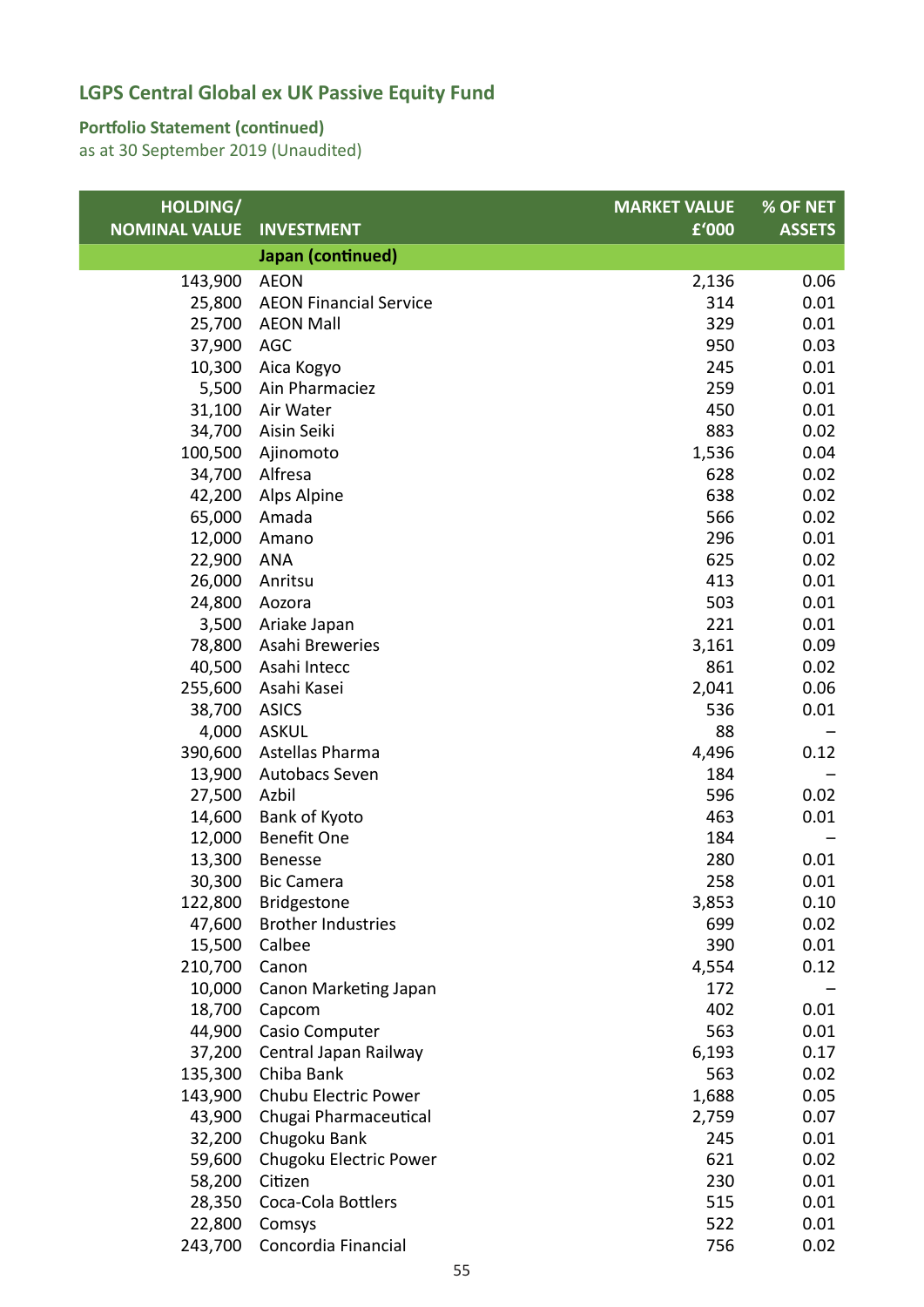#### **Portfolio Statement (continued)**

| HOLDING/             |                                   | <b>MARKET VALUE</b> | % OF NET      |
|----------------------|-----------------------------------|---------------------|---------------|
| <b>NOMINAL VALUE</b> | <b>INVESTMENT</b>                 | £'000               | <b>ASSETS</b> |
|                      | Japan (continued)                 |                     |               |
| 15,000               | Cosmo Energy                      | 250                 | 0.01          |
| 1,700                | <b>Cosmos Pharmaceutical</b>      | 270                 | 0.01          |
| 33,000               | <b>Credit Saison</b>              | 358                 | 0.01          |
| 19,200               | CyberAgent                        | 597                 | 0.02          |
| 59,500               | Dai Nippon Printing               | 1,246               | 0.03          |
| 61,700               | Daicel Chemical                   | 423                 | 0.01          |
| 8,000                | Daido Steel                       | 254                 | 0.01          |
| 20,200               | Daifuku                           | 843                 | 0.02          |
| 225,500              | Dai-ichi Life                     | 2,757               | 0.07          |
| 130,000              | Daiichi Sankyo                    | 6,622               | 0.18          |
| 8,200                | Daiichikosho                      | 307                 | 0.01          |
| 54,000               | Daikin                            | 5,729               | 0.16          |
| 9,000                | Daishi Hokuetsu Financial         | 183                 |               |
| 13,700               | Daito Trust Construction          | 1,419               | 0.04          |
| 133,800              | Daiwa House                       | 3,513               | 0.10          |
| 317,100              | Daiwa Securities                  | 1,146               | 0.03          |
| 22,900               | Dena                              | 328                 | 0.01          |
| 17,400               | Denka                             | 388                 | 0.01          |
| 93,400               | Denso                             | 3,324               | 0.09          |
| 44,300               | Dentsu                            | 1,261               | 0.03          |
| 16,400               | <b>DIC</b>                        | 368                 | 0.01          |
| 5,500                | Disco                             | 844                 | 0.02          |
| 21,300               | <b>DMG Mori</b>                   | 244                 | 0.01          |
| 9,000                | Dowa Mining                       | 249                 | 0.01          |
| 75,100               | East Japan Railway                | 5,805               | 0.16          |
| 19,200               | Ebara                             | 414                 | 0.01          |
| 54,000               | Eisai                             | 2,221               | 0.06          |
| 32,900               | <b>Electric Power Development</b> | 609                 | 0.02          |
| 11,000               | Ezaki Glico                       | 370                 | 0.01          |
| 46,500               | FamilyMart                        | 914                 | 0.02          |
| 14,700               | <b>FANCL</b>                      | 316                 | 0.01          |
| 42,000               | Fanuc                             | 6,397               | 0.17          |
| 10,600               | <b>Fast Retailing</b>             | 5,087               | 0.14          |
| 4,500                | <b>FP</b>                         | 227                 | 0.01          |
| 25,800               | Fuji Electric                     | 638                 | 0.02          |
| 12,000               | Fuji Media Holdings               | 125                 |               |
| 10,000               | Fuji Oil                          | 235                 | 0.01          |
| 8,000                | Fuji Seal International           | 164                 |               |
| 74,200               | Fujifilm                          | 2,634               | 0.07          |
| 65,000               | Fujikura                          | 202                 | 0.01          |
| 39,400               | Fujitsu                           | 2,559               | 0.07          |
| 12,000               | <b>Fujitsu General</b>            | 162                 |               |
| 32,900               | Fukuoka Financial                 | 502                 | 0.01          |
| 6,000                | <b>Fukuyama Transporting</b>      | 170                 |               |
| 13,000               | Furukawa Electric                 | 254                 | 0.01          |
| 3,500                | <b>Fuyo General Lease</b>         | 170                 |               |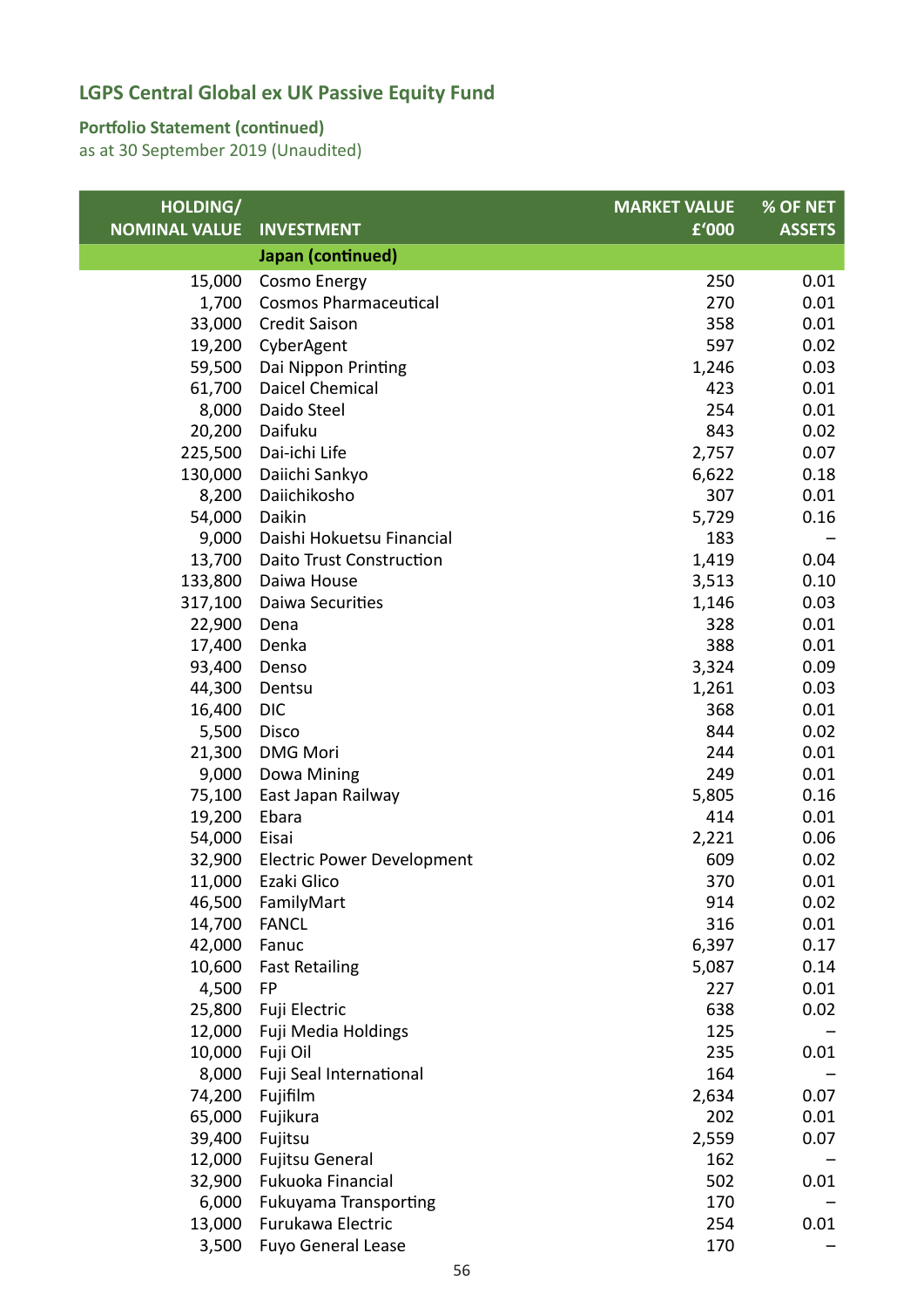#### **Portfolio Statement (continued)**

| HOLDING/             |                                       | <b>MARKET VALUE</b> | % OF NET      |
|----------------------|---------------------------------------|---------------------|---------------|
| <b>NOMINAL VALUE</b> | <b>INVESTMENT</b>                     | £'000               | <b>ASSETS</b> |
|                      | Japan (continued)                     |                     |               |
| 11,200               | Glory                                 | 254                 | 0.01          |
| 14,000               | <b>GMO</b> internet                   | 195                 | 0.01          |
| 8,200                | <b>GMO Payment Gateway</b>            | 445                 | 0.01          |
| 8,000                | Goldwin                               | 554                 | 0.01          |
| 17,000               | <b>GS Yuasa</b>                       | 238                 | 0.01          |
| 9,000                | GungHo Online Entertainment           | 165                 |               |
| 87,000               | Gunma Bank                            | 228                 | 0.01          |
| 6,700                | H.I.S.                                | 135                 |               |
| 19,000               | <b>H2O Retailing</b>                  | 168                 |               |
| 93,500               | Hachijuni Bank                        | 308                 | 0.01          |
| 47,500               | Hakuhodo                              | 555                 | 0.01          |
| 25,600               | <b>Hamamatsu Photonics</b>            | 770                 | 0.02          |
| 44,800               | Hankyu                                | 1,398               | 0.04          |
| 56,800               | Haseko                                | 536                 | 0.01          |
| 11,000               | Heiwa                                 | 184                 |               |
| 4,600                | Hikari Tsushin                        | 807                 | 0.02          |
| 55,000               | <b>Hino Motors</b>                    | 367                 | 0.01          |
| 7,400                | Hirose Electric                       | 735                 | 0.02          |
| 53,000               | Hiroshima Bank                        | 212                 | 0.01          |
| 14,600               | Hisamitsu Pharmaceutical              | 517                 | 0.01          |
| 189,600              | Hitachi                               | 5,726               | 0.16          |
| 8,300                | Hitachi Capital                       | 137                 |               |
| 23,100               | Hitachi Chemical                      | 611                 | 0.02          |
| 21,000               | <b>Hitachi Construction Machinery</b> | 410                 | 0.01          |
| 12,800               | Hitachi High-Technologies             | 598                 | 0.02          |
| 40,300               | <b>Hitachi Metals</b>                 | 353                 | 0.01          |
| 7,500                | Hitachi Transport System              | 178                 |               |
| 36,200               | Hokkaido Electric Power               | 154                 |               |
| 28,100               | Hokuhoku Financial                    | 220                 | 0.01          |
| 36,600               | Hokuriku Electric Power               | 199                 | 0.01          |
| 357,400              | Honda Motor                           | 7,490               | 0.20          |
| 8,200                | Horiba                                | 384                 | 0.01          |
| 11,000               | Hoshizaki Electric                    | 700                 | 0.02          |
| 14,600               | House Foods                           | 442                 | 0.01          |
| 75,100               | Hoya                                  | 4,965               | 0.13          |
| 73,200               | Hulic                                 | 606                 | 0.02          |
| 21,900               | Ibiden                                | 357                 | 0.01          |
| 43,000               | Ichigo                                | 140                 |               |
| 49,720               | Idemitsu Kosan                        | 1,139               | 0.03          |
| 26,500               | IHI                                   | 467                 | 0.01          |
| 30,300               | lida                                  | 400                 | 0.01          |
| 188,900              | Inpex                                 | 1,405               | 0.04          |
| 73,300               | Isetan Mitsukoshi                     | 473                 | 0.01          |
| 103,400              | <b>Isuzu Motors</b>                   | 923                 | 0.02          |
| 11,900               | <b>ITO EN</b>                         | 453                 | 0.01          |
| 283,200              | <b>ITOCHU</b>                         | 4,740               | 0.13          |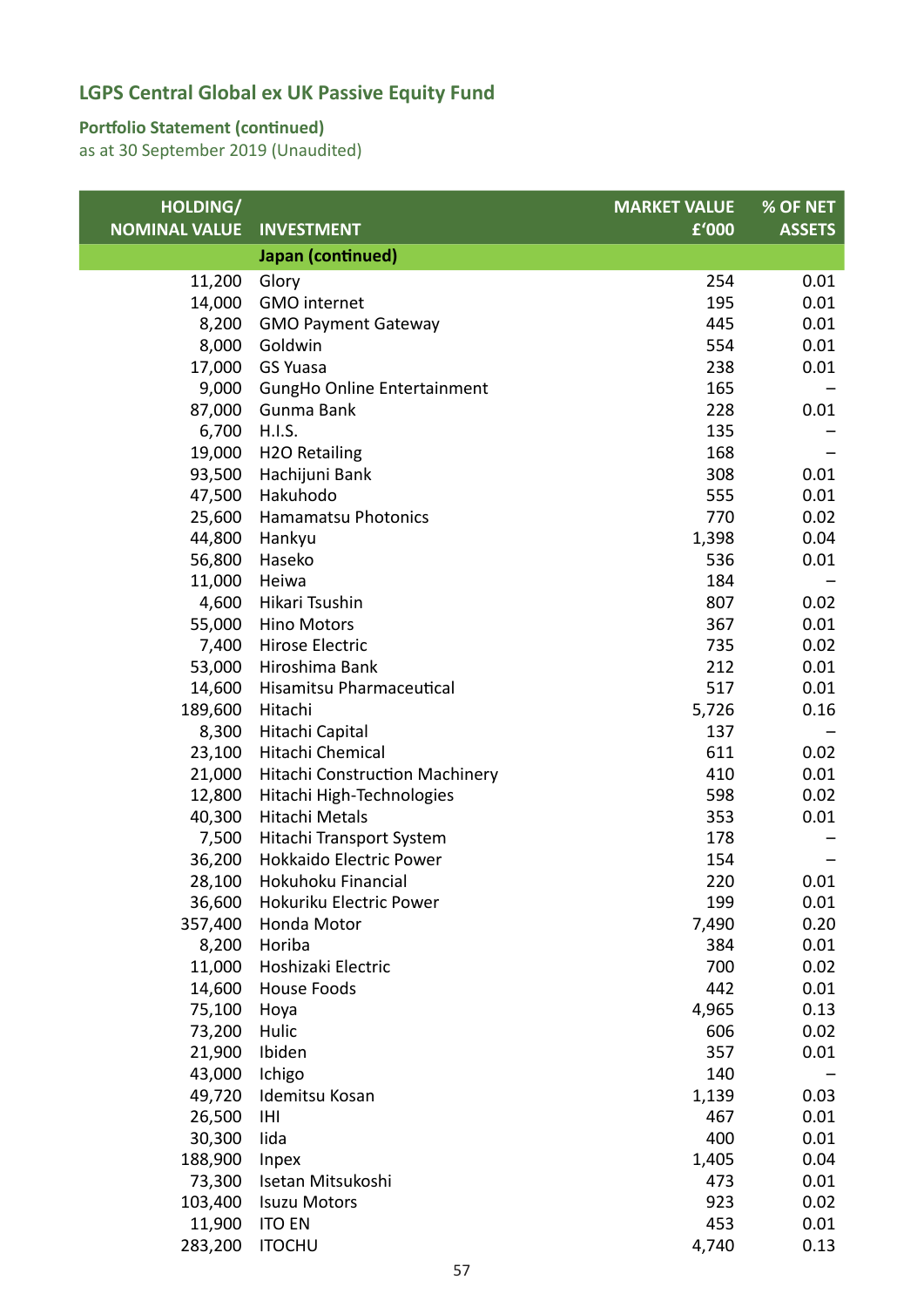#### **Portfolio Statement (continued)**

| HOLDING/             |                             | <b>MARKET VALUE</b> | % OF NET      |
|----------------------|-----------------------------|---------------------|---------------|
| <b>NOMINAL VALUE</b> | <b>INVESTMENT</b>           | £'000               | <b>ASSETS</b> |
|                      | Japan (continued)           |                     |               |
| 19,100               | Itochu Techno-Solutions     | 410                 | 0.01          |
| 35,000               | Itoham Yonekyu              | 178                 |               |
| 54,900               | Iyo Bank                    | 232                 | 0.01          |
| 7,700                | Izumi                       | 244                 | 0.01          |
| 53,400               | J Front Retailing           | 505                 | 0.01          |
| 23,800               | Japan Airlines              | 573                 | 0.02          |
| 10,300               | Japan Airport Terminal      | 361                 | 0.01          |
| 13,000               | Japan Aviation Electronics  | 149                 |               |
| 110,900              | Japan Exchange              | 1,413               | 0.04          |
| 7,000                | Japan Petroleum Exploration | 144                 |               |
| 274,100              | Japan Post                  | 2,044               | 0.06          |
| 82,300               | Japan Post Bank             | 646                 | 0.02          |
| 40,300               | Japan Post Insurance        | 492                 | 0.01          |
| 14,000               | Japan Steel Works           | 218                 | 0.01          |
| 243,800              | Japan Tobacco               | 4,328               | 0.12          |
| 105,300              | JFE                         | 1,027               | 0.03          |
| 44,900               | <b>JGC</b>                  | 475                 | 0.01          |
| 38,500               | <b>JSR</b>                  | 499                 | 0.01          |
| 46,700               | <b>JTEKT</b>                | 433                 | 0.01          |
| 6,000                | Justsystems                 | 184                 |               |
| 639,000              | <b>JXTG</b>                 | 2,360               | 0.06          |
| 16,500               | Kagome                      | 337                 | 0.01          |
| 92,400               | Kajima                      | 982                 | 0.03          |
| 26,500               | Kakaku.com                  | 528                 | 0.01          |
| 7,300                | Kaken Pharmaceutical        | 274                 | 0.01          |
| 21,100               | Kamigumi                    | 387                 | 0.01          |
| 23,000               | Kandenko                    | 167                 |               |
| 11,900               | Kaneka                      | 300                 | 0.01          |
| 149,400              | Kansai Electric Power       | 1,355               | 0.04          |
| 34,000               | Kansai Mirai Financial      | 173                 |               |
| 41,400               | Kansai Paint                | 779                 | 0.02          |
| 98,100               | Kao                         | 5,871               | 0.16          |
| 29,300               | Kawasaki Heavy Industries   | 525                 | 0.01          |
| 18,100               | Kawasaki Kisen Kaisha       | 171                 |               |
| 357,000              | <b>KDDI</b>                 | 7,555               | 0.20          |
| 20,200               | Keihan                      | 727                 | 0.02          |
| 53,800               | Keikyu                      | 846                 | 0.02          |
| 23,800               | Keio                        | 1,197               | 0.03          |
| 28,400               | Keisei Electric Railway     | 945                 | 0.03          |
| 21,000               | Kewpie                      | 397                 | 0.01          |
| 18,500               | Keyence                     | 9,272               | 0.25          |
| 37,500               | Kikkoman                    | 1,444               | 0.04          |
| 26,600               | Kinden                      | 319                 | 0.01          |
| 36,600               | Kintetsu                    | 1,544               | 0.04          |
| 165,900              | Kirin                       | 2,846               | 0.08          |
| 6,700                | Kissei Pharmaceutical       | 131                 |               |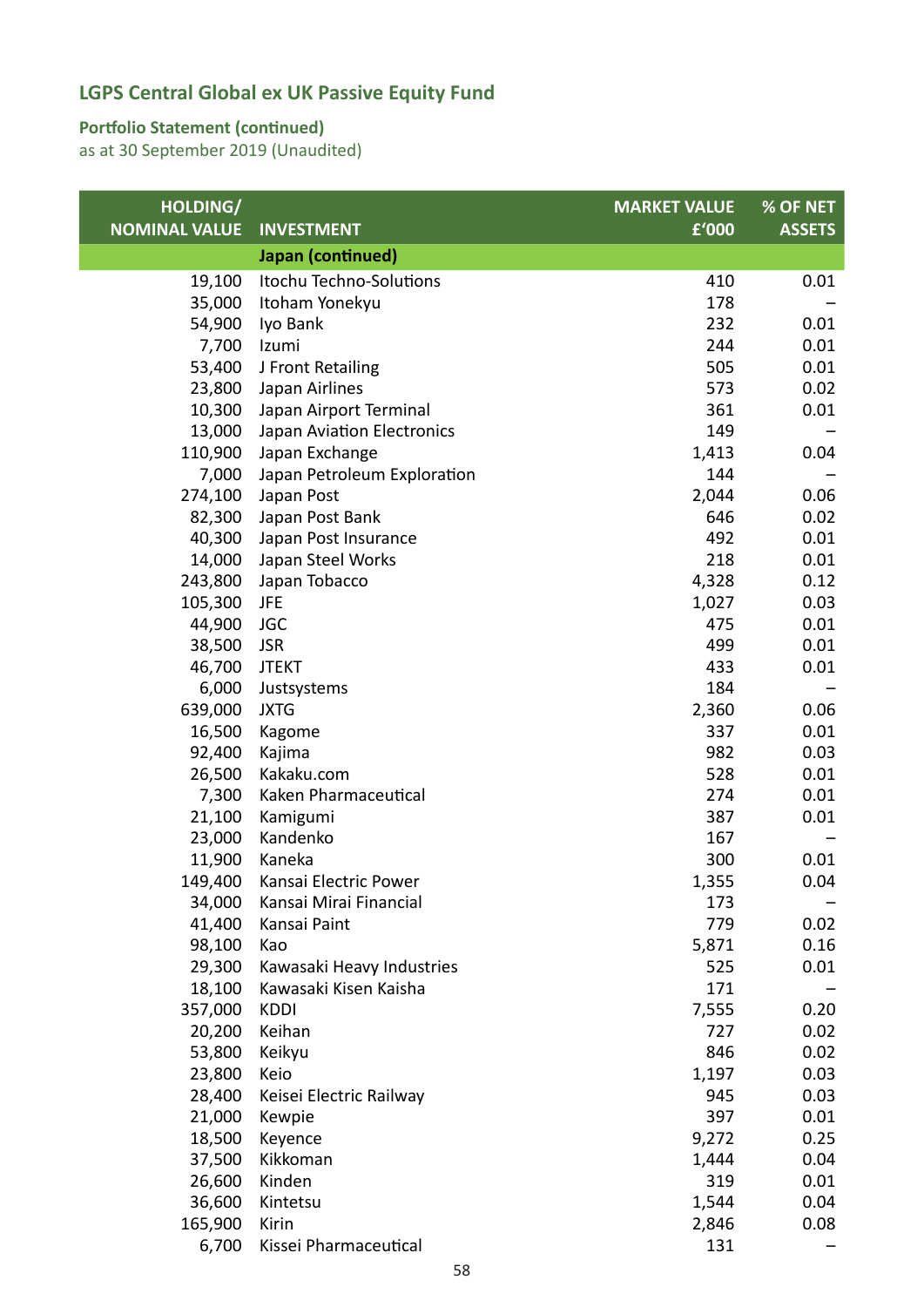#### **Portfolio Statement (continued)**

| HOLDING/             |                                | <b>MARKET VALUE</b> | % OF NET      |
|----------------------|--------------------------------|---------------------|---------------|
| <b>NOMINAL VALUE</b> | <b>INVESTMENT</b>              | £'000               | <b>ASSETS</b> |
|                      | Japan (continued)              |                     |               |
| 12,800               | Kobayashi Pharmaceutical       | 788                 | 0.02          |
| 1,000                | Kobe Bussan                    | 39                  |               |
| 61,000               | Kobe Steel                     | 263                 | 0.01          |
| 12,000               | Koei Tecmo                     | 211                 | 0.01          |
| 23,800               | Koito Manufacturing            | 940                 | 0.03          |
| 19,000               | <b>KOKUYO</b>                  | 214                 | 0.01          |
| 187,800              | Komatsu                        | 3,486               | 0.09          |
| 19,200               | Konami                         | 748                 | 0.02          |
| 90,500               | Konica Minolta                 | 510                 | 0.01          |
| 5,900                | Kose                           | 808                 | 0.02          |
| 36,500               | K's Holdings                   | 322                 | 0.01          |
| 227,100              | Kubota                         | 2,784               | 0.08          |
| 70,400               | Kuraray                        | 699                 | 0.02          |
| 22,900               | Kurita Water Industries        | 497                 | 0.01          |
| 4,000                | Kusuri no Aoki                 | 221                 | 0.01          |
| 63,200               | Kyocera                        | 3,172               | 0.09          |
| 5,000                | Kyoritsu Maintenance           | 173                 |               |
| 21,000               | Kyowa Exeo                     | 413                 | 0.01          |
| 52,300               | Kyowa Hakko Kirin              | 822                 | 0.02          |
| 8,000                | Kyudenko                       | 216                 | 0.01          |
| 93,300               | Kyushu Electric Power          | 715                 | 0.02          |
| 72,990               | Kyushu Financial               | 240                 | 0.01          |
| 32,000               | Kyushu Railway                 | 827                 | 0.02          |
| 10,100               | Lawson                         | 419                 | 0.01          |
| 10,000               | <b>LINE</b>                    | 290                 | 0.01          |
| 11,000               | Lintec                         | 176                 |               |
| 51,200               | Lion                           | 818                 | 0.02          |
| 54,000               | <b>LIXIL</b>                   | 769                 | 0.02          |
| 86,100               | M <sub>3</sub>                 | 1,675               | 0.05          |
| 10,300               | Mabuchi Motor                  | 311                 | 0.01          |
| 31,000               | Maeda                          | 219                 | 0.01          |
| 14,500               | <b>Maeda Road Construction</b> | 256                 | 0.01          |
| 49,400               | Makita                         | 1,259               | 0.03          |
| 11,000               | Mani                           | 234                 | 0.01          |
| 321,000              | Marubeni                       | 1,729               | 0.05          |
| 8,000                | Maruha Nichiro                 | 163                 |               |
| 42,100               | Marui                          | 719                 | 0.02          |
| 11,700               | Maruichi Steel Tube            | 250                 | 0.01          |
| 23,000               | <b>Matsui Securities</b>       | 156                 |               |
| 15,500               | Matsumotokiyoshi               | 460                 | 0.01          |
| 117,300              | Mazda Motor                    | 844                 | 0.02          |
| 211,950              | Mebuki Financial               | 420                 | 0.01          |
| 31,100               | MediPal                        | 562                 | 0.01          |
| 11,000               | <b>Megmilk Snow Brand</b>      | 214                 | 0.01          |
| 27,500               | Meiji                          | 1,623               | 0.04          |
| 85,200               | Minebea Mitsumi                | 1,091               | 0.03          |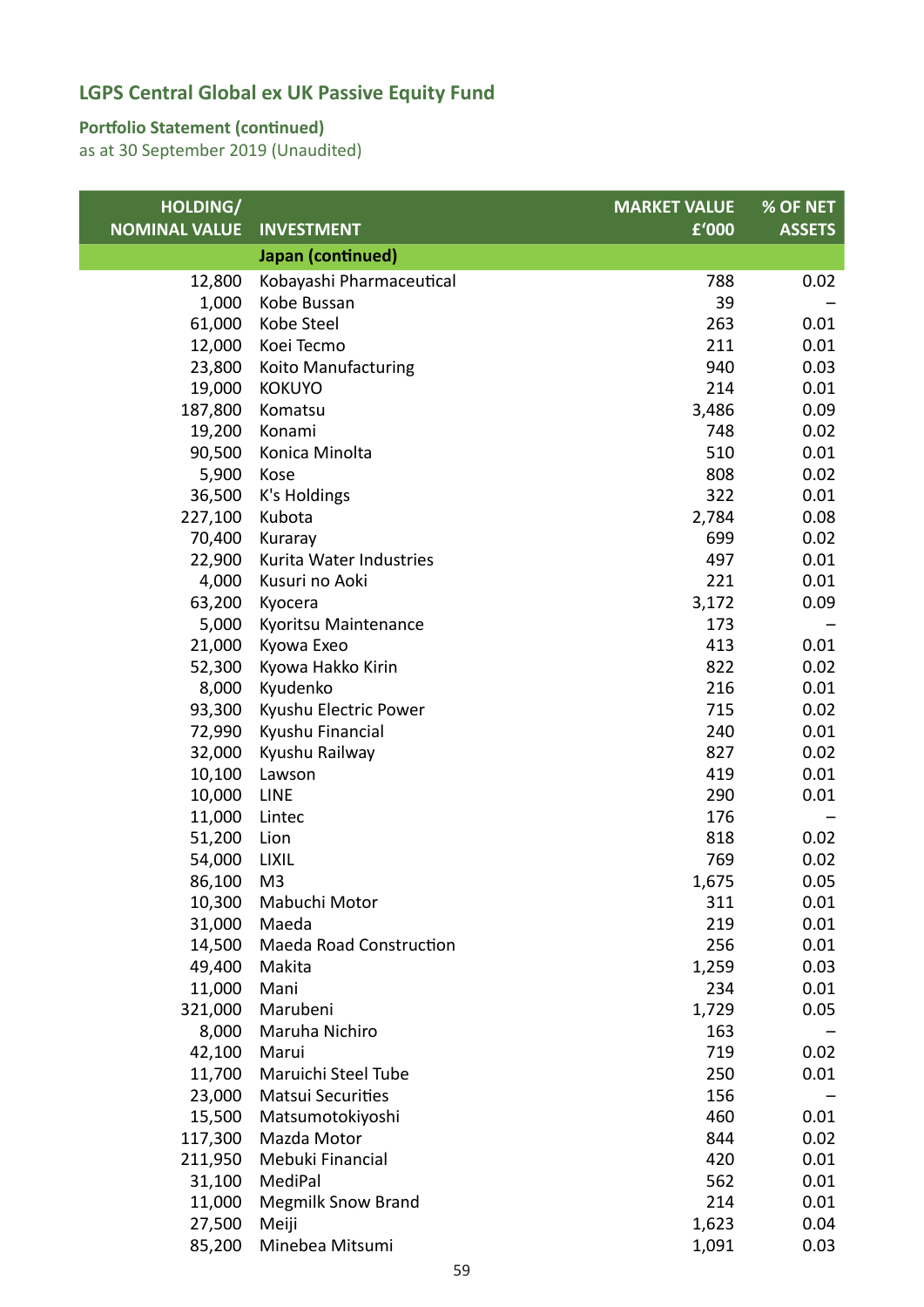### **Portfolio Statement (continued)**

| HOLDING/             |                                | <b>MARKET VALUE</b> | % OF NET      |
|----------------------|--------------------------------|---------------------|---------------|
| <b>NOMINAL VALUE</b> | <b>INVESTMENT</b>              | £'000               | <b>ASSETS</b> |
|                      | Japan (continued)              |                     |               |
| 12,700               | Miraca                         | 235                 | 0.01          |
| 56,800               | Misumi                         | 1,080               | 0.03          |
| 263,800              | Mitsubishi                     | 5,250               | 0.14          |
| 262,100              | Mitsubishi Chemical            | 1,515               | 0.04          |
| 406,000              | Mitsubishi Electric            | 4,365               | 0.12          |
| 242,900              | Mitsubishi Estate              | 3,796               | 0.10          |
| 37,500               | Mitsubishi Gas Chemical        | 405                 | 0.01          |
| 58,600               | Mitsubishi Heavy Industries    | 1,860               | 0.05          |
| 13,700               | Mitsubishi Logistics           | 282                 | 0.01          |
| 25,500               | Mitsubishi Materials           | 558                 | 0.01          |
| 124,200              | Mitsubishi Motors              | 437                 | 0.01          |
| 3,000                | Mitsubishi Shokuhin            | 61                  |               |
| 45,800               | Mitsubishi Tanabe Pharma       | 407                 | 0.01          |
| 2,566,000            | Mitsubishi UFJ Financial       | 10,553              | 0.29          |
| 89,400               | Mitsubishi UFJ Lease & Finance | 418                 | 0.01          |
| 346,300              | Mitsui                         | 4,592               | 0.12          |
| 34,700               | Mitsui Chemicals               | 629                 | 0.02          |
| 193,400              | Mitsui Fudosan                 | 3,885               | 0.11          |
| 13,700               | Mitsui Mining & Smelting       | 262                 | 0.01          |
| 21,900               | Mitsui O.S.K. Lines            | 448                 | 0.01          |
| 20,100               | Miura                          | 454                 | 0.01          |
| 5,226,000            | Mizuho Financial               | 6,486               | 0.18          |
| 5,600                | Mochida Pharmaceutical         | 173                 |               |
| 23,800               | Monotaro                       | 504                 | 0.01          |
| 9,200                | Morinaga                       | 362                 | 0.01          |
| 7,700                | Morinaga Milk                  | 238                 | 0.01          |
| 100,700              | MS&AD Insurance                | 2,642               | 0.07          |
| 117,300              | <b>Murata Manufacturing</b>    | 4,567               | 0.12          |
| 23,800               | Nabtesco                       | 596                 | 0.02          |
| 24,000               | Nagase                         | 271                 | 0.01          |
| 39,700               | Nagoya Railroad                | 961                 | 0.03          |
| 40,300               | Namco Bandai                   | 2,030               | 0.05          |
| 21,300               | Nankai Electric Railway        | 437                 | 0.01          |
| 51,300               | <b>NEC</b>                     | 1,755               | 0.05          |
| 15,000               | <b>NET One Systems</b>         | 328                 | 0.01          |
| 85,200               | Nexon                          | 838                 | 0.02          |
| 53,000               | <b>NGK Insulators</b>          | 611                 | 0.02          |
| 40,200               | <b>NGK Spark Plug</b>          | 620                 | 0.02          |
| 20,100               | <b>NH Foods</b>                | 653                 | 0.02          |
| 36,600               | <b>NHK Spring</b>              | 226                 | 0.01          |
| 21,000               | Nichirei                       | 388                 | 0.01          |
| 47,716               | Nidec                          | 5,200               | 0.14          |
| 18,000               | Nifco                          | 348                 | 0.01          |
| 15,400               | Nihon Kohden                   | 366                 | 0.01          |
| 27,600               | Nihon M&A Center               | 629                 | 0.02          |
| 12,700               | <b>Nihon Unisys</b>            | 331                 | 0.01          |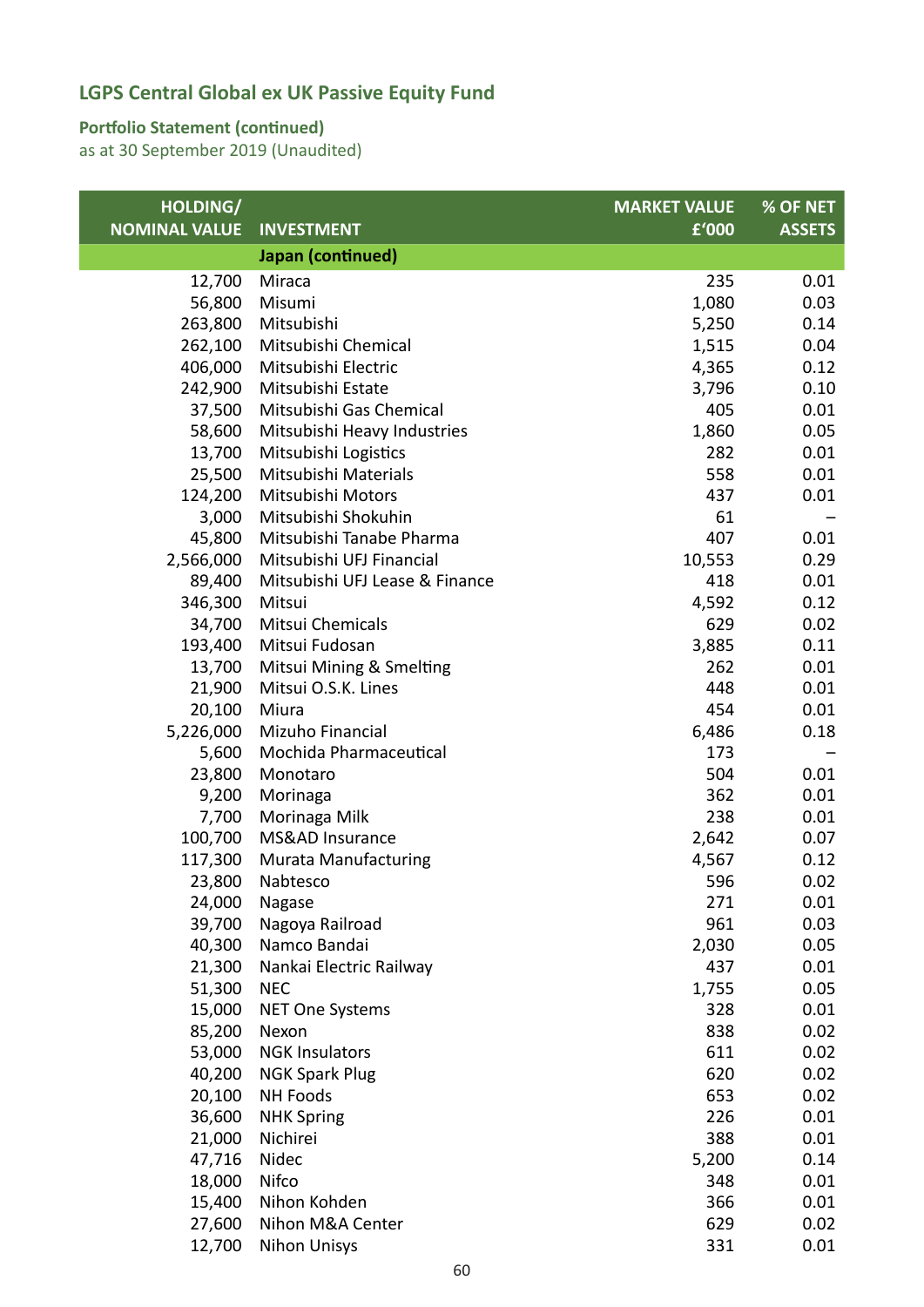### **Portfolio Statement (continued)**

| HOLDING/             |                                   | <b>MARKET VALUE</b> | % OF NET      |
|----------------------|-----------------------------------|---------------------|---------------|
| <b>NOMINAL VALUE</b> | <b>INVESTMENT</b>                 | £'000               | <b>ASSETS</b> |
|                      | Japan (continued)                 |                     |               |
| 71,500               | Nikon                             | 722                 | 0.02          |
| 21,900               | Nintendo                          | 6,576               | 0.18          |
| 11,000               | Nippo                             | 165                 |               |
| 16,500               | Nippon Electric Glass             | 297                 | 0.01          |
| 14,700               | Nippon Express                    | 606                 | 0.02          |
| 33,800               | Nippon Kayaku                     | 327                 | 0.01          |
| 32,100               | Nippon Paint                      | 1,347               | 0.04          |
| 20,400               | Nippon Paper Industries           | 269                 | 0.01          |
| 10,000               | Nippon Shinyaku                   | 682                 | 0.02          |
| 6,400                | Nippon Shokubai                   | 294                 | 0.01          |
| 166,518              | Nippon Steel                      | 1,882               | 0.05          |
| 131,200              | Nippon Telegraph & Telephone      | 5,078               | 0.14          |
| 13,000               | Nippon Television Network         | 135                 |               |
| 32,500               | Nippon Yusen                      | 440                 | 0.01          |
| 27,400               | Nipro                             | 249                 | 0.01          |
| 35,000               | Nishi-Nippon Financial            | 198                 | 0.01          |
| 15,400               | Nishi-Nippon Railroad             | 274                 | 0.01          |
| 28,400               | <b>Nissan Chemical Industries</b> | 955                 | 0.03          |
| 394,800              | Nissan Motor                      | 1,998               | 0.05          |
| 12,500               | Nissan Shatai                     | 82                  |               |
| 52,990               | Nisshin Seifun                    | 794                 | 0.02          |
| 30,000               | Nisshinbo                         | 189                 |               |
| 13,500               | Nissin Foods                      | 791                 | 0.02          |
| 15,600               | Nitori                            | 1,852               | 0.05          |
| 32,100               | Nitto Denko                       | 1,251               | 0.03          |
| 2,200                | Noevir                            | 93                  |               |
| 16,200               | <b>NOF</b>                        | 432                 | 0.01          |
| 22,500               | <b>NOK</b>                        | 270                 | 0.01          |
| 675,000              | Nomura                            | 2,318               | 0.06          |
| 23,800               | Nomura Real Estate                | 416                 | 0.01          |
| 53,200               | Nomura Research Institute         | 858                 | 0.02          |
| 7,000                | <b>NS Solutions</b>               | 185                 |               |
| 88,700               | <b>NSK</b>                        | 605                 | 0.02          |
| 91,000               | <b>NTN</b>                        | 210                 | 0.01          |
| 129,100              | NTT Data                          | 1,348               | 0.04          |
| 240,100              | <b>NTT Docomo</b>                 | 4,960               | 0.13          |
| 138,400              | Obayashi                          | 1,116               | 0.03          |
| 13,700               | OBIC                              | 1,266               | 0.03          |
| 4,000                | <b>OBIC Business Consultants</b>  | 131                 |               |
| 63,300               | Odakyu Electric Railway           | 1,226               | 0.03          |
| 176,500              | Oji                               | 665                 | 0.02          |
| 6,000                | Okuma                             | 262                 | 0.01          |
| 230,900              | Olympus                           | 2,514               | 0.07          |
| 38,400               | Omron                             | 1,698               | 0.05          |
| 90,700               | Ono Pharmaceutical                | 1,331               | 0.04          |
| 14,000               | Open House                        | 271                 | 0.01          |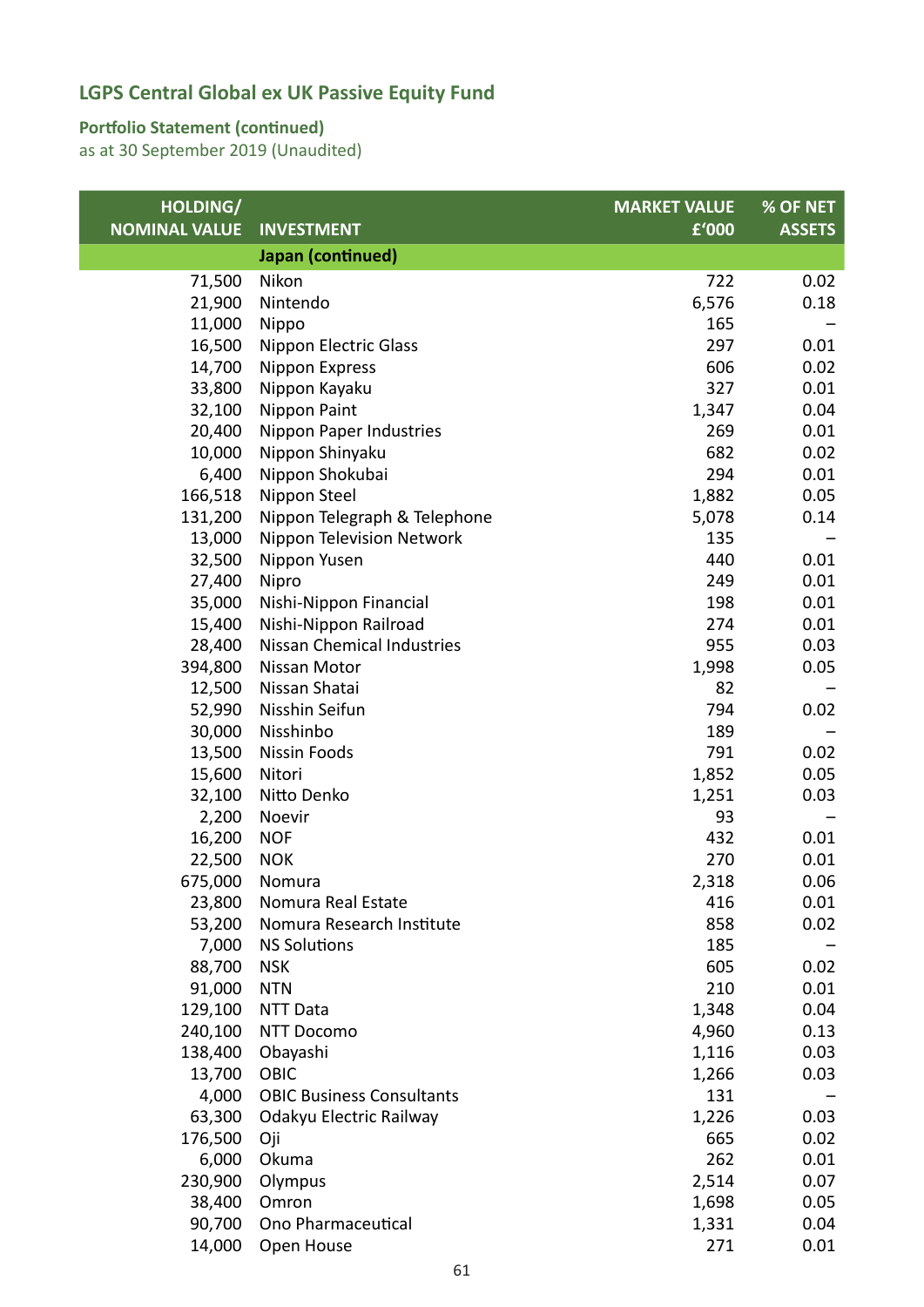### **Portfolio Statement (continued)**

| HOLDING/             |                            | <b>MARKET VALUE</b> | % OF NET      |
|----------------------|----------------------------|---------------------|---------------|
| <b>NOMINAL VALUE</b> | <b>INVESTMENT</b>          | £'000               | <b>ASSETS</b> |
|                      | Japan (continued)          |                     |               |
| 6,300                | Oracle Japan               | 442                 | 0.01          |
| 157,100              | Orient                     | 171                 |               |
| 38,400               | Oriental Land              | 4,730               | 0.13          |
| 261,900              | Orix                       | 3,165               | 0.09          |
| 79,600               | Osaka Gas                  | 1,232               | 0.03          |
| 17,500               | <b>OSG</b>                 | 293                 | 0.01          |
| 21,000               | Otsuka                     | 679                 | 0.02          |
| 86,100               | Otsuka                     | 2,597               | 0.07          |
| 7,000                | Paltac                     | 277                 | 0.01          |
| 102,500              | Pan Pacific International  | 1,388               | 0.04          |
| 436,000              | Panasonic                  | 2,864               | 0.08          |
| 22,900               | Park24                     | 431                 | 0.01          |
| 57,000               | Penta-Ocean Construction   | 255                 | 0.01          |
| 17,400               | PeptiDream                 | 668                 | 0.02          |
| 34,800               | Persol                     | 533                 | 0.01          |
| 21,900               | Pigeon                     | 732                 | 0.02          |
| 7,000                | Pilot                      | 210                 | 0.01          |
| 14,600               | Pola Orbis                 | 265                 | 0.01          |
| 163,200              | Rakuten                    | 1,303               | 0.04          |
| 262,800              | Recruit                    | 6,474               | 0.18          |
| 21,100               | Relo                       | 419                 | 0.01          |
| 143,900              | <b>Renesas Electronics</b> | 757                 | 0.02          |
| 41,000               | Rengo                      | 239                 | 0.01          |
| 449,100              | Resona                     | 1,559               | 0.04          |
| 15,000               | Resorttrust                | 196                 | 0.01          |
| 140,200              | Ricoh                      | 1,022               | 0.03          |
| 7,300                | Rinnai                     | 397                 | 0.01          |
| 18,300               | <b>ROHM</b>                | 1,131               | 0.03          |
| 19,200               | Rohto Pharmaceutical       | 424                 | 0.01          |
| 45,500               | Ryohin Keikaku             | 689                 | 0.02          |
| 10,200               | Sankyo                     | 285                 | 0.01          |
| 10,100               | Sankyu                     | 424                 | 0.01          |
| 12,200               | Sanrio                     | 190                 |               |
| 73,300               | Santen Pharmaceutical      | 1,031               | 0.03          |
| 41,200               | Sanwa                      | 373                 | 0.01          |
| 13,400               | Sapporo                    | 270                 | 0.01          |
| 8,200                | Sawai Pharmaceutical       | 342                 | 0.01          |
| 45,800               | <b>SBI</b>                 | 794                 | 0.02          |
| 7,700                | <b>SCREEN</b>              | 367                 | 0.01          |
| 8,200                | <b>SCSK</b>                | 312                 | 0.01          |
| 39,300               | Secom                      | 2,896               | 0.08          |
| 39,300               | Sega Sammy                 | 446                 | 0.01          |
| 43,000               | Seibu                      | 608                 | 0.02          |
| 55,800               | Seiko Epson                | 635                 | 0.02          |
| 32,100               | Seino                      | 325                 | 0.01          |
| 71,300               | Sekisui Chemical           | 895                 | 0.02          |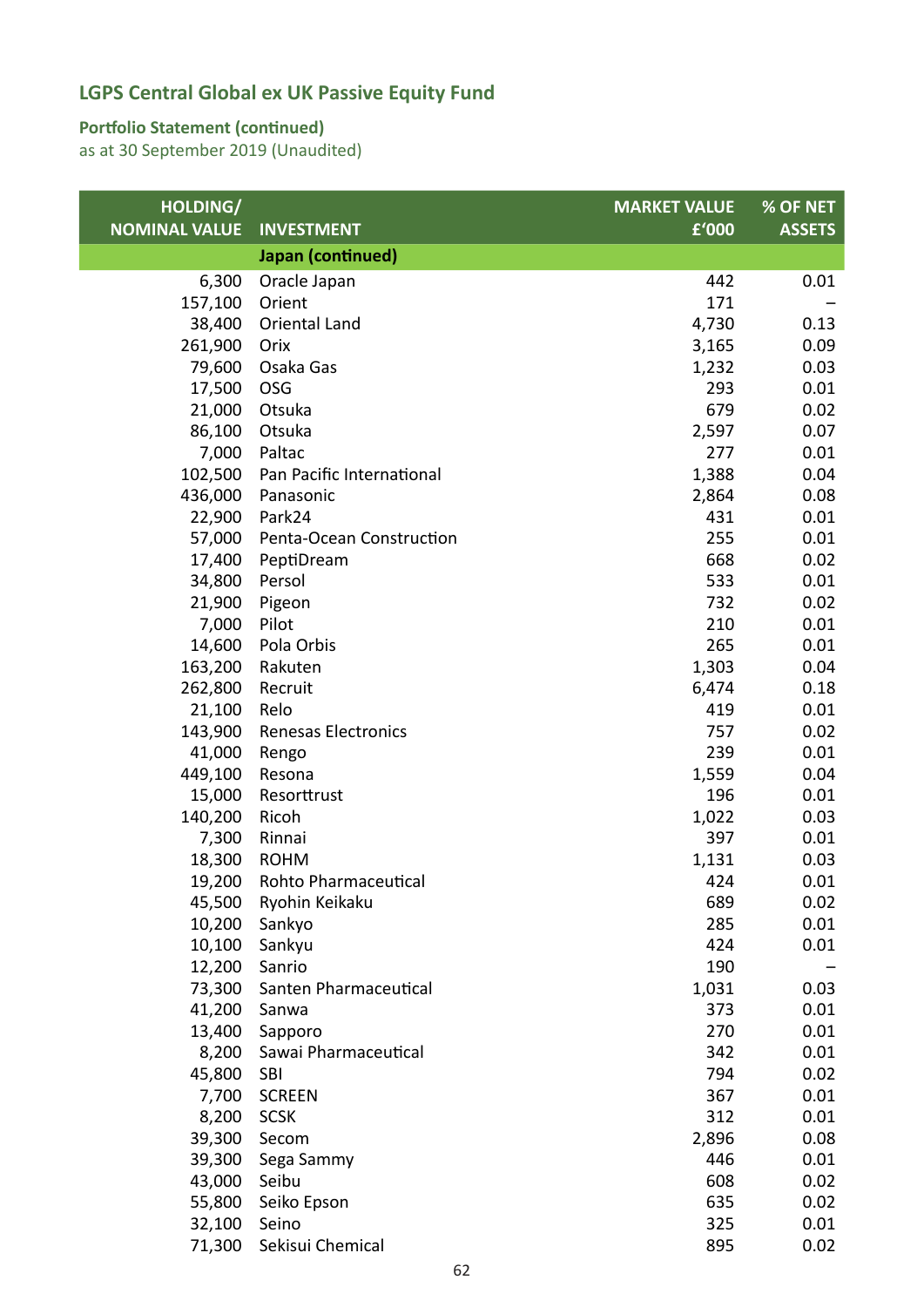### **Portfolio Statement (continued)**

| HOLDING/             |                                | <b>MARKET VALUE</b> | % OF NET      |
|----------------------|--------------------------------|---------------------|---------------|
| <b>NOMINAL VALUE</b> | <b>INVESTMENT</b>              | £'000               | <b>ASSETS</b> |
|                      | Japan (continued)              |                     |               |
| 117,100              | Sekisui House                  | 1,867               | 0.05          |
| 157,500              | Seven & I                      | 4,881               | 0.13          |
| 131,700              | Seven Bank                     | 292                 | 0.01          |
| 43,000               | SG                             | 853                 | 0.02          |
| 35,000               | Sharp                          | 314                 | 0.01          |
| 10,799               | Shiga Bank                     | 199                 | 0.01          |
| 31,500               | Shikoku Electric Power         | 240                 | 0.01          |
| 54,900               | Shimadzu                       | 1,122               | 0.03          |
| 4,600                | Shimamura                      | 295                 | 0.01          |
| 15,500               | Shimano                        | 1,889               | 0.05          |
| 113,400              | Shimizu                        | 831                 | 0.02          |
| 81,500               | Shin-Etsu Chemical             | 7,053               | 0.19          |
| 30,300               | Shinsei Bank                   | 358                 | 0.01          |
| 57,700               | Shionogi                       | 2,593               | 0.07          |
| 79,700               | Shiseido                       | 5,148               | 0.14          |
| 109,400              | Shizuoka Bank                  | 660                 | 0.02          |
| 9,700                | SHO-BOND                       | 275                 | 0.01          |
| 1,800                | Shochiku                       | 189                 |               |
| 29,300               | Showa Denko                    | 621                 | 0.02          |
| 31,800               | <b>SKY Perfect JSAT</b>        | 104                 |               |
| 39,400               | Skylark                        | 581                 | 0.02          |
| 11,900               | <b>SMC</b>                     | 4,111               | 0.11          |
| 327,900              | Softbank                       | 3,601               | 0.10          |
| 333,900              | SoftBank                       | 10,613              | 0.29          |
| 14,700               | <b>Sohgo Security Services</b> | 624                 | 0.02          |
| 251,500              | Sojitz                         | 629                 | 0.02          |
| 71,500               | Sompo Japan Nipponkoa          | 2,421               | 0.07          |
| 257,000              | Sony                           | 12,230              | 0.33          |
| 34,100               | Sony Financial                 | 598                 | 0.02          |
| 16,900               | Sotetsu                        | 357                 | 0.01          |
| 16,600               | Square-Enix                    | 653                 | 0.02          |
| 29,200               | <b>Stanley Electric</b>        | 625                 | 0.02          |
| 35,700               | <b>Start Today</b>             | 668                 | 0.02          |
| 126,500              | Subaru                         | 2,878               | 0.08          |
| 7,300                | Sugi                           | 320                 | 0.01          |
| 47,600               | <b>SUMCO</b>                   | 518                 | 0.01          |
| 6,800                | Sumitmo Bakelite               | 215                 | 0.01          |
| 229,000              | Sumitomo                       | 2,900               | 0.08          |
| 310,800              | <b>Sumitomo Chemical</b>       | 1,132               | 0.03          |
| 33,900               | Sumitomo Dainippon Pharma      | 450                 | 0.01          |
| 154,900              | Sumitomo Electric Industries   | 1,592               | 0.04          |
| 27,400               | <b>Sumitomo Forestry</b>       | 295                 | 0.01          |
| 23,700               | Sumitomo Heavy Industries      | 568                 | 0.02          |
| 49,000               | <b>Sumitomo Metal Mining</b>   | 1,229               | 0.03          |
| 271,500              | Sumitomo Mitsui Financial      | 7,524               | 0.20          |
| 75,500               | Sumitomo Mitsui Trust          | 2,206               | 0.06          |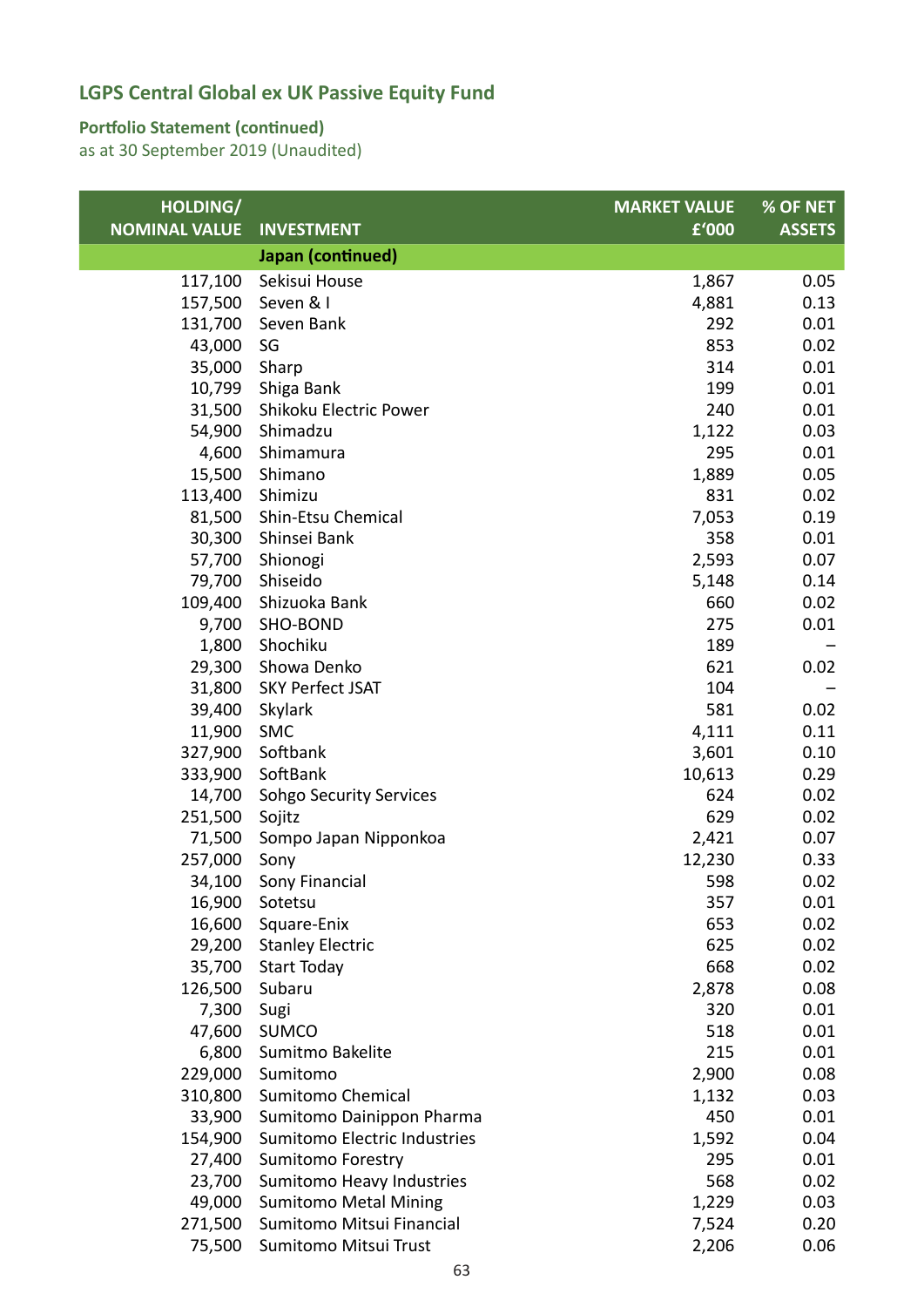### **Portfolio Statement (continued)**

| HOLDING/             |                                  | <b>MARKET VALUE</b> | % OF NET      |
|----------------------|----------------------------------|---------------------|---------------|
| <b>NOMINAL VALUE</b> | <b>INVESTMENT</b>                | £'000               | <b>ASSETS</b> |
|                      | Japan (continued)                |                     |               |
| 6,999                | Sumitomo Osaka Cement            | 243                 | 0.01          |
| 80,600               | Sumitomo Realty & Development    | 2,483               | 0.07          |
| 37,000               | Sumitomo Rubber Industries       | 356                 | 0.01          |
| 13,800               | Sundrug                          | 352                 | 0.01          |
| 25,600               | Suntory Beverage & Food          | 886                 | 0.02          |
| 15,490               | Suzuken                          | 673                 | 0.02          |
| 87,900               | Suzuki Motor                     | 3,022               | 0.08          |
| 38,400               | Sysmex                           | 2,083               | 0.06          |
| 114,500              | T&D                              | 983                 | 0.03          |
| 23,000               | Tadano                           | 177                 |               |
| 24,700               | Taiheiyo Cement                  | 535                 | 0.01          |
| 42,100               | Taisei                           | 1,320               | 0.04          |
| 9,200                | Taisho Pharmaceutical            | 541                 | 0.01          |
| 31,300               | Taiyo Nippon Sanso               | 513                 | 0.01          |
| 24,600               | Taiyo Yuden                      | 485                 | 0.01          |
| 33,800               | Takara                           | 270                 | 0.01          |
| 9,000                | Takara Bio                       | 149                 |               |
| 29,700               | Takashimaya                      | 280                 | 0.01          |
| 312,500              | Takeda Pharmaceutical            | 8,651               | 0.23          |
| 24,700               | <b>TDK</b>                       | 1,786               | 0.05          |
| 7,300                | TechnoPro                        | 350                 | 0.01          |
| 36,500               | Teijin                           | 568                 | 0.02          |
| 132,800              | Terumo                           | 3,456               | 0.09          |
| 22,800               | <b>THK</b>                       | 484                 | 0.01          |
| 16,500               | <b>TIS</b>                       | 771                 | 0.02          |
| 42,100               | Tobu Railway                     | 1,105               | 0.03          |
| 52,000               | Toda                             | 242                 | 0.01          |
| 22,900               | Toho                             | 812                 | 0.02          |
| 18,500               | Toho Gas                         | 573                 | 0.02          |
| 95,100               | <b>Tohoku Electric Power</b>     | 753                 | 0.02          |
| 40,300               | Tokai Carbon                     | 328                 | 0.01          |
| 11,000               | Tokai Rika                       | 150                 |               |
| 134,600              | <b>Tokio Marine</b>              | 5,834               | 0.16          |
| 15,000               | Tokuyama                         | 278                 | 0.01          |
| 8,000                | <b>Tokyo Broadcasting System</b> | 105                 |               |
| 9,100                | <b>Tokyo Century</b>             | 340                 | 0.01          |
| 321,900              | <b>Tokyo Electric Power</b>      | 1,276               | 0.03          |
| 31,200               | Tokyo Electron                   | 4,803               | 0.13          |
| 88,900               | <b>Tokyo Gas</b>                 | 1,818               | 0.05          |
| 43,300               | Tokyo Tatemono                   | 493                 | 0.01          |
| 99,700               | Tokyu                            | 1,515               | 0.04          |
| 123,600              | Tokyu Fudosan                    | 638                 | 0.02          |
| 23,000               | Topcon                           | 247                 | 0.01          |
| 51,800               | <b>Toppan Printing</b>           | 741                 | 0.02          |
| 311,600              | Toray Industries                 | 1,874               | 0.05          |
| 101,300              | Toshiba                          | 2,506               | 0.07          |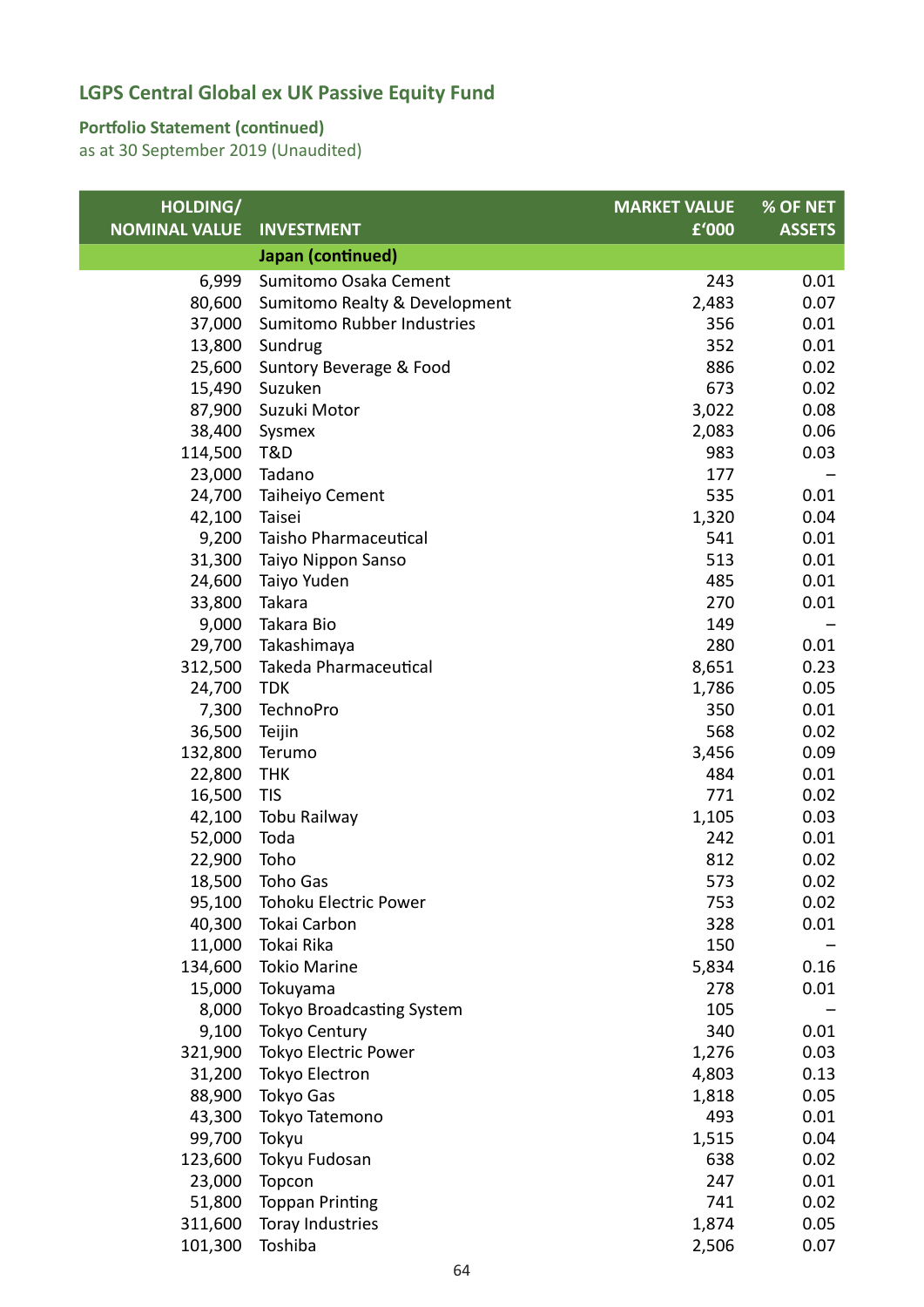#### **Portfolio Statement (continued)**

as at 30 September 2019 (Unaudited)

| HOLDING/             |                                  | <b>MARKET VALUE</b> | $%$ OF NET    |
|----------------------|----------------------------------|---------------------|---------------|
| <b>NOMINAL VALUE</b> | <b>INVESTMENT</b>                | £'000               | <b>ASSETS</b> |
|                      | Japan (continued)                |                     |               |
| 5,000                | Toshiba Plant Systems & Services | 68                  |               |
| 56,700               | Tosoh                            | 607                 | 0.02          |
| 30,200               | Toto                             | 913                 | 0.02          |
| 32,000               | Toyo Seikan                      | 401                 | 0.01          |
| 18,900               | Toyo Suisan Kaisha               | 614                 | 0.02          |
| 24,000               | <b>Toyo Tire</b>                 | 246                 | 0.01          |
| 20,000               | Toyobo                           | 212                 | 0.01          |
| 16,000               | Toyoda Gosei                     | 259                 | 0.01          |
| 12,600               | Toyota Boshoku                   | 143                 |               |
| 33,000               | Toyota Industries                | 1,531               | 0.04          |
| 513,000              | Toyota Motor                     | 27,753              | 0.75          |
| 45,800               | Toyota Tsusho                    | 1,192               | 0.03          |
| 23,500               | <b>Trend Micro</b>               | 903                 | 0.02          |
| 11,000               | TS Tech                          | 271                 | 0.01          |
| 13,800               | Tsumura                          | 299                 | 0.01          |
| 7,300                | Tsuruha                          | 644                 | 0.02          |
| 3,500                | TV Asahi                         | 44                  |               |
| 20,800               | Ube Industries                   | 340                 | 0.01          |
| 9,100                | <b>ULVAC</b>                     | 296                 | 0.01          |
| 79,700               | Unicharm                         | 2,043               | 0.06          |
| 24,900               | Ushio                            | 285                 | 0.01          |
| 43,000               | <b>USS</b>                       | 677                 | 0.02          |
| 11,500               | Wacoal                           | 239                 | 0.01          |
| 10,000               | Welcia                           | 408                 | 0.01          |
| 37,600               | West Japan Railway               | 2,575               | 0.07          |
| 523,900              | Yahoo Japan                      | 1,192               | 0.03          |
| 24,700               | Yakult Honsha                    | 1,118               | 0.03          |
| 148,000              | Yamada Denki                     | 580                 | 0.02          |
| 46,500               | Yamaguchi Financial              | 258                 | 0.01          |
| 33,000               | Yamaha                           | 1,198               | 0.03          |
| 55,700               | Yamaha Motor                     | 817                 | 0.02          |
| 73,300               | Yamato                           | 894                 | 0.02          |
| 8,500                | Yamato Kogyo                     | 171                 |               |
| 25,600               | Yamazaki Baking                  | 370                 | 0.01          |
| 5,000                | Yaoko                            | 181                 |               |
| 53,100               | Yaskawa Electric                 | 1,577               | 0.04          |
| 48,400               | Yokogawa Electric                | 716                 | 0.02          |
| 21,500               | Yokohama Rubber                  | 348                 | 0.01          |
| 10,000               | Zenkoku Hosho                    | 315                 | 0.01          |
| 17,200               | Zensho                           | 301                 | 0.01          |
| 31,300               | Zeon                             | 310                 | 0.01          |
|                      |                                  | 615,187             | 16.70         |
|                      | Luxembourg 0.14% (0.17%)         |                     |               |
| 138,500              | ArcelorMittal                    | 1,581               | 0.04          |

2,600 Eurofins Scientific 2,600 Eurofins Scientific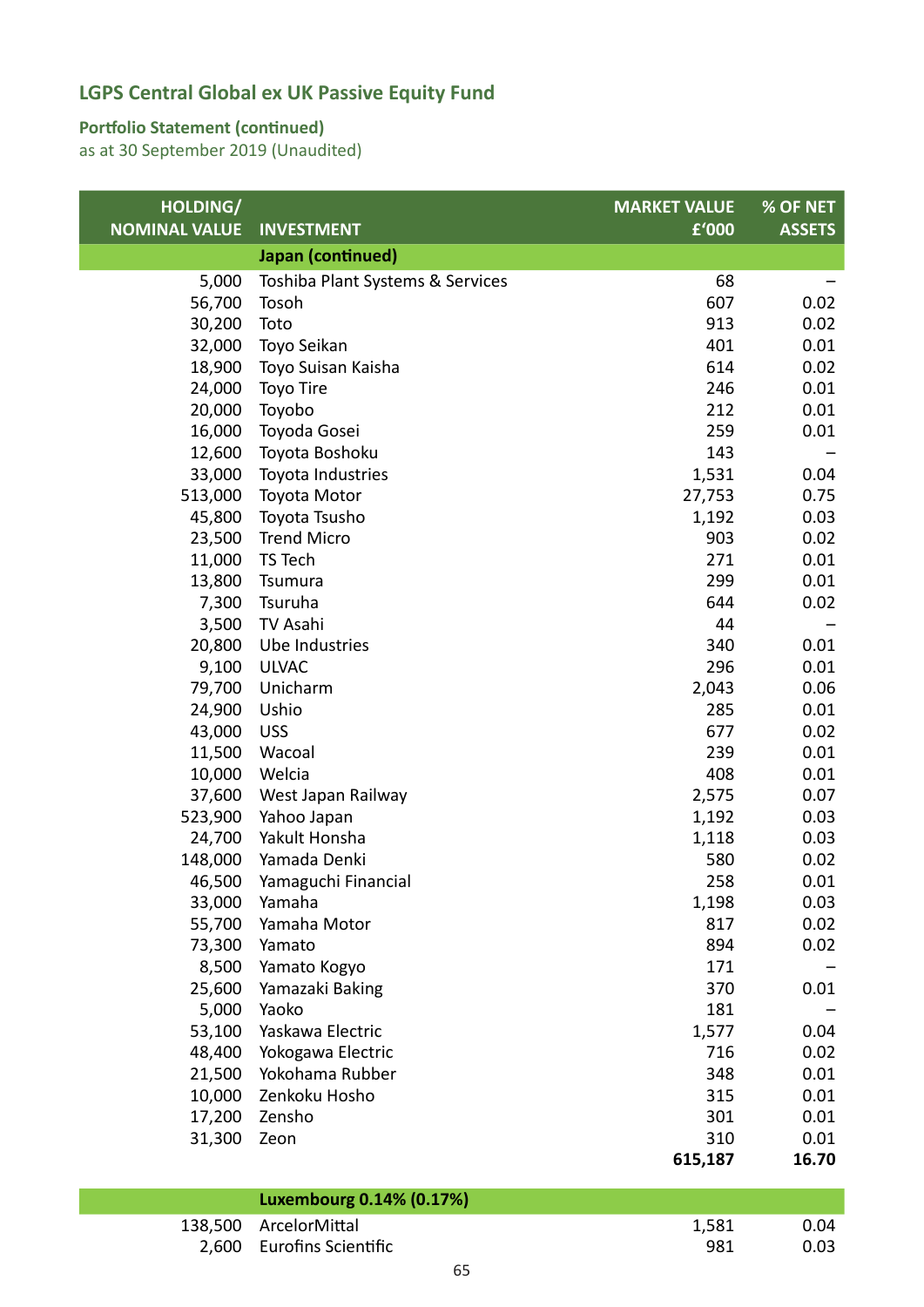#### **Portfolio Statement (continued)**

| HOLDING/<br><b>NOMINAL VALUE</b> | <b>INVESTMENT</b>                | <b>MARKET VALUE</b><br>£'000 | % OF NET      |
|----------------------------------|----------------------------------|------------------------------|---------------|
|                                  |                                  |                              | <b>ASSETS</b> |
|                                  | <b>Luxembourg (continued)</b>    |                              |               |
| 125,000                          | L'Occitane International         | 202                          |               |
| 9,035                            | <b>RTL</b>                       | 352                          | 0.01          |
| 82,700                           | <b>SES</b>                       | 1,223                        | 0.03          |
| 110,300                          | Tenaris                          | 950                          | 0.03          |
|                                  |                                  | 5,289                        | 0.14          |
|                                  | Macau 0.19% (0.22%)              |                              |               |
| 627,000                          | <b>Galaxy Entertainment</b>      | 3,161                        | 0.08          |
| 454,000                          | Macau Legend Development         | 40                           |               |
| 213,600                          | <b>MGM China</b>                 | 270                          | 0.01          |
| 703,200                          | Sands China                      | 2,580                        | 0.07          |
| 547,000                          | <b>SJM</b>                       | 421                          | 0.01          |
| 440,000                          | Wynn Macau                       | 696                          | 0.02          |
|                                  |                                  | 7,168                        | 0.19          |
|                                  |                                  |                              |               |
|                                  | <b>Netherlands 2.01% (1.94%)</b> |                              |               |
| 20,000                           | Aalberts Industries              | 643                          | 0.02          |
| 93,400                           | <b>ABN AMRO</b>                  | 1,336                        | 0.04          |
| 2,100                            | Adyen                            | 1,122                        | 0.03          |
| 398,500                          | Aegon                            | 1,346                        | 0.04          |
| 51,200                           | Akzo Nobel                       | 3,705                        | 0.10          |
| 8,000                            | Argenx                           | 736                          | 0.02          |
| 89,800                           | <b>ASML</b>                      | 18,018                       | 0.49          |
| 32,100                           | <b>ASR Nederland</b>             | 960                          | 0.03          |
| 18,709                           | <b>Boskalis Westminster</b>      | 317                          | 0.01          |
| 13,000                           | Euronext                         | 861                          | 0.02          |
| 24,900                           | <b>EXOR</b>                      | 1,354                        | 0.04          |
| 10,000                           | GrandVision                      | 243                          | 0.01          |
|                                  | 53,100 Heineken                  | 4,656                        | 0.13          |
| 23,800                           | Heineken Holding                 | 1,923                        | 0.05          |
| 874,800                          | <b>ING</b>                       | 7,433                        | 0.20          |
| 731,100                          | Koninklijke                      | 1,850                        | 0.05          |
| 250,700                          | Koninklijke Ahold Delhaize       | 5,091                        | 0.14          |
| 39,300                           | Koninklijke DSM                  | 3,837                        | 0.10          |
| 206,000                          | Koninklijke Philips              | 7,740                        | 0.21          |
| 75,100                           | <b>NN</b>                        | 2,162                        | 0.06          |
| 19,000                           | <b>NXP Semiconductors</b>        | 1,682                        | 0.05          |
| 28,000                           | OCI N.V.                         | 535                          | 0.01          |
| 27,700                           | Randstad                         | 1,105                        | 0.03          |
| 25,900                           | Signify                          | 576                          | 0.01          |
| 8,000                            | Takeaway.com                     | 518                          | 0.01          |
| 13,717                           | Vopak                            | 572                          | 0.01          |
| 61,400                           | <b>Wolters Kluwer</b>            | 3,630                        | 0.10          |
|                                  |                                  | 73,951                       | 2.01          |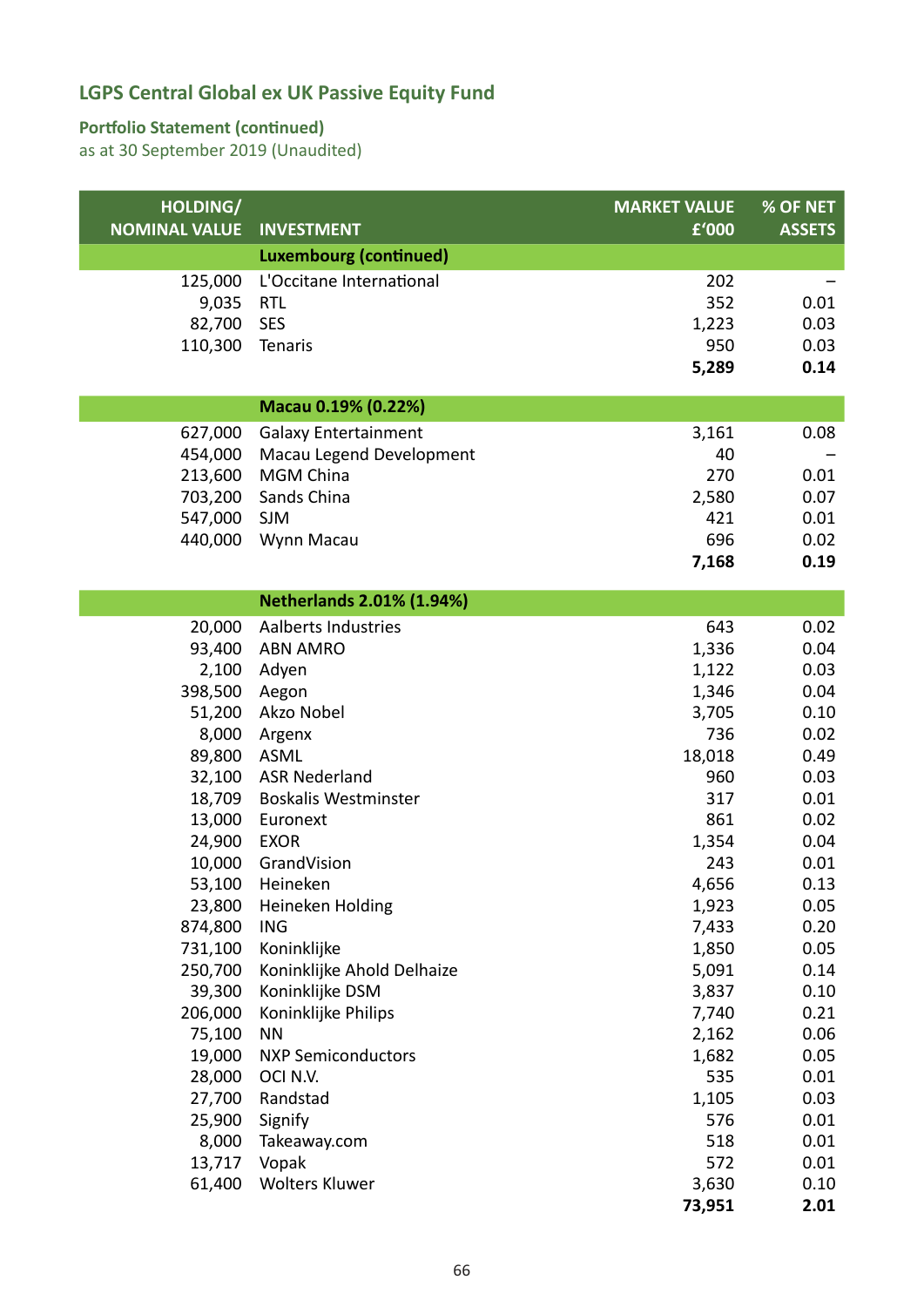#### **Portfolio Statement (continued)**

| HOLDING/<br><b>NOMINAL VALUE</b> | <b>INVESTMENT</b>              | <b>MARKET VALUE</b><br>£'000 | % OF NET<br><b>ASSETS</b> |
|----------------------------------|--------------------------------|------------------------------|---------------------------|
|                                  | New Zealand 0.30% (0.30%)      |                              |                           |
| 172,150                          | Air New Zealand                | 244                          | 0.01                      |
| 278,800                          | Auckland International Airport | 1,291                        | 0.03                      |
| 212,500                          | <b>Contact Energy</b>          | 919                          | 0.02                      |
| 164,400                          | Fisher & Paykel Healthcare     | 1,437                        | 0.04                      |
| 256,850                          | <b>Fletcher Building</b>       | 669                          | 0.02                      |
| 411,051                          | Kiwi Property                  | 347                          | 0.01                      |
| 199,600                          | Mercury NZ                     | 506                          | 0.01                      |
| 360,800                          | <b>Meridian Energy</b>         | 941                          | 0.03                      |
| 123,800                          | Ryman Healthcare               | 822                          | 0.02                      |
| 200,750                          | Sky City Entertainment         | 404                          | 0.01                      |
| 543,500                          | Spark New Zealand              | 1,217                        | 0.03                      |
| 211,650                          | The A2 Milk                    | 1,416                        | 0.04                      |
| 27,200                           | Xero                           | 925                          | 0.03                      |
|                                  |                                | 11,138                       | 0.30                      |
|                                  | Norway 0.48% (0.52%)           |                              |                           |
| 6,000                            | Aker                           | 259                          | 0.01                      |
| 24,700                           | Aker BP                        | 537                          | 0.01                      |
| 239,000                          | <b>DNB</b>                     | 3,421                        | 0.09                      |
| 222,500                          | Equinor                        | 3,439                        | 0.09                      |
| 34,541                           | Gjensidige Forsikring          | 556                          | 0.02                      |
| 63,000                           | Leroy Seafood                  | 311                          | 0.01                      |

| 63,000  | Leroy Seafood                     | 311    | 0.01 |
|---------|-----------------------------------|--------|------|
| 94,200  | Mowi                              | 1,766  | 0.05 |
| 301,200 | Norsk Hydro                       | 861    | 0.02 |
| 172,900 | Orkla                             | 1,278  | 0.04 |
| 10,900  | Salmar                            | 388    | 0.01 |
|         | 23,000 Schibsted 'B' shares       | 524    | 0.01 |
|         | 21,000 Schibsted class 'A' shares | 504    | 0.01 |
| 146,300 | Telenor                           | 2,385  | 0.07 |
|         | 40,400 Yara International         | 1,414  | 0.04 |
|         |                                   | 17,643 | 0.48 |

| Peru 0.02% (0.01%)    |     |                          |
|-----------------------|-----|--------------------------|
| 3,600 Credicorp       | 609 | 0.02                     |
| 7,000 Southern Copper | 194 | $\overline{\phantom{0}}$ |
|                       | 803 | 0.02                     |

|        | Poland 0.24% (0.26%)      |     |      |
|--------|---------------------------|-----|------|
| 36,700 | Bank Pekao                | 760 | 0.02 |
| 4,500  | Bank Zachodni WBK         | 284 | 0.01 |
| 2,996  | <b>BRE Bank</b>           | 210 | 0.01 |
|        | 15,700 CD Projekt Red     | 773 | 0.02 |
|        | 43,500 Cyfrowy Polsat     | 232 | 0.01 |
|        | 16,200 Dino Polska        | 514 | 0.01 |
| 25,000 | <b>Grupa Lotos Rights</b> | 448 | 0.01 |
| 26,820 | KGHM Polska Miedz         | 434 | 0.01 |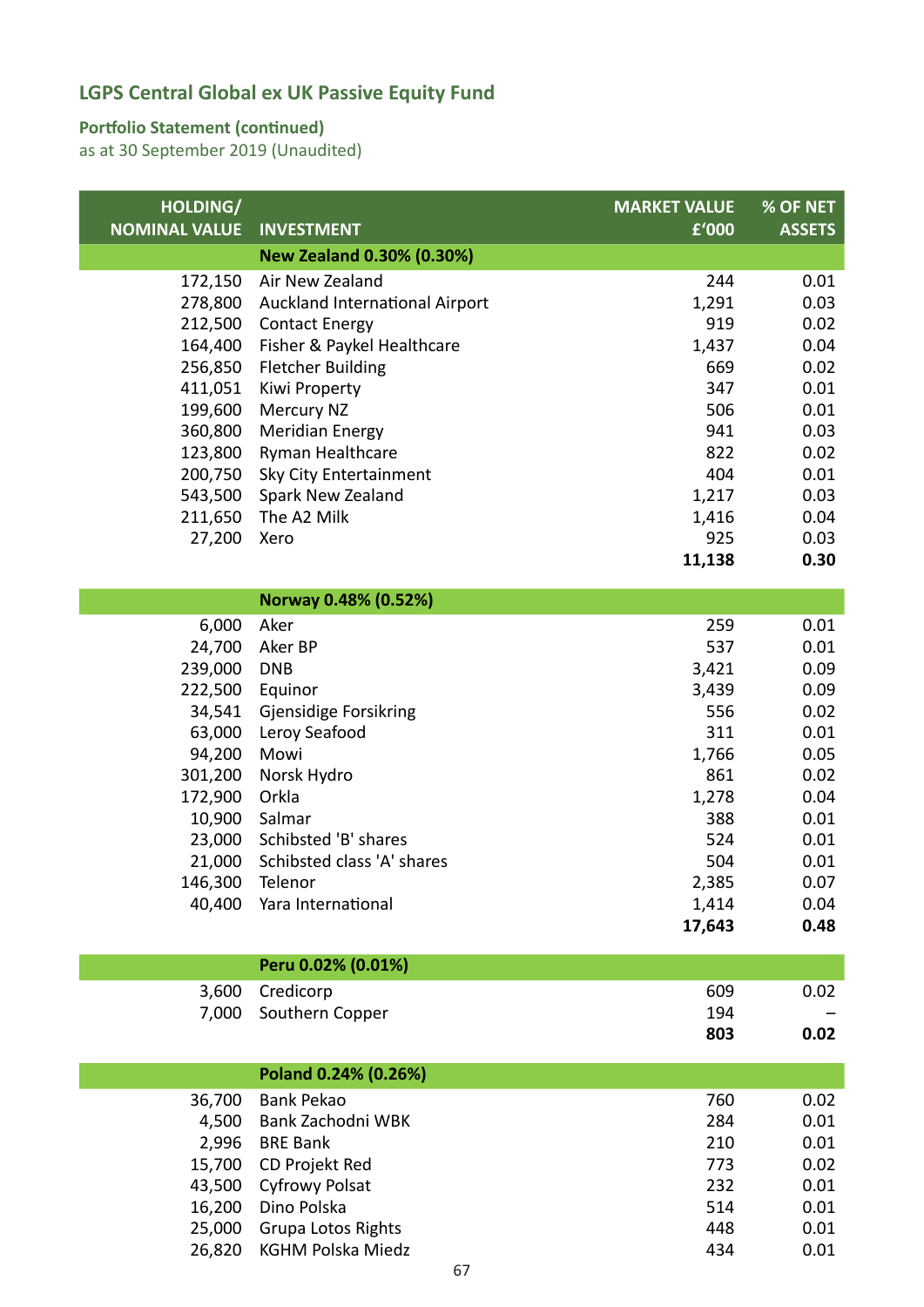### **Portfolio Statement (continued)**

| HOLDING/             |                                                             | <b>MARKET VALUE</b> | % OF NET      |
|----------------------|-------------------------------------------------------------|---------------------|---------------|
| <b>NOMINAL VALUE</b> | <b>INVESTMENT</b>                                           | £'000               | <b>ASSETS</b> |
|                      | <b>Poland (continued)</b>                                   |                     |               |
| 250                  | <b>LPP</b>                                                  | 432                 | 0.01          |
| 159,013              | <b>PGE</b>                                                  | 257                 | 0.01          |
| 73,600               | Polski Koncern Naftowy Orlen                                | 1,463               | 0.04          |
| 385,223              | Polskie Gornictwo Naftowe i Gazownictwo                     | 367                 | 0.01          |
| 193,200              | Powszechna Kasa Oszczednosci Bank Polski                    | 1,536               | 0.04          |
| 126,400              | Powszechny Zaklad Ubezpieczen                               | 955                 | 0.03          |
|                      |                                                             | 8,665               | 0.24          |
|                      | Portugal 0.10% (0.11%)                                      |                     |               |
| 522,900              | <b>EDP Energias</b>                                         | 1,647               | 0.04          |
| 118,300              | Galp Energia                                                | 1,446               | 0.04          |
| 53,000               | Jeronimo Martins                                            | 725                 | 0.02          |
|                      |                                                             | 3,818               | 0.10          |
|                      | Russia 0.01% (0.02%)                                        |                     |               |
| 14,400               | Yandex                                                      | 409                 | 0.01          |
|                      |                                                             |                     |               |
|                      | Singapore 1.22% (1.28%)                                     |                     |               |
| 740,800              | Ascendas Real Estate Investment Trust                       | 1,356               | 0.04          |
| 64,300               | <b>BOC Aviation</b>                                         | 481                 | 0.01          |
| 715,445              | CapitaCommercial                                            | 865                 | 0.02          |
| 732,000              | CapitaLand                                                  | 1,516               | 0.04          |
| 702,400              | <b>CapitaLand Mall Trust</b>                                | 1,080               | 0.03          |
| 139,200              | <b>City Developments</b>                                    | 802                 | 0.02          |
| 607,100              | ComfortDelGro                                               | 855                 | 0.02          |
| 527,200              | <b>DBS</b>                                                  | 7,731               | 0.21          |
| 9,300<br>1,710,900   | <b>Frasers Property Limited</b><br><b>Genting Singapore</b> | 10<br>884           | 0.02          |
| 1,775,900            | Golden Agri-Resources                                       | 235                 | 0.01          |
| 28,511               | Jardine Cycle & Carriage                                    | 501                 | 0.01          |
| 415,800              | Keppel                                                      | 1,447               | 0.04          |
| 578,300              | Keppel REIT                                                 | 424                 | 0.01          |
| 555,400              | Mapletree Commercial Trust                                  | 746                 | 0.02          |
| 613,800              | Mapletree Greater China Commercial Trust                    | 472                 | 0.01          |
| 409,000              | Mapletree Industrial Trust                                  | 581                 | 0.02          |
| 705,100              | Mapletree Logistics Trust                                   | 666                 | 0.02          |
| 168,900              | Olam International                                          | 177                 | 0.01          |
| 974,100              | Oversea-Chinese Banking                                     | 6,196               | 0.17          |
| 187,700              | <b>SATS</b>                                                 | 532                 | 0.01          |
| 262,700              | Sembcorp Industries                                         | 319                 | 0.01          |
| 234,700              | Sembcorp Marine                                             | 163                 |               |
| 49,500               | <b>SIA Engineering</b>                                      | 74                  |               |
| 150,700              | <b>Singapore Airlines</b>                                   | 808                 | 0.02          |
| 238,300              | Singapore Exchange                                          | 1,183               | 0.03          |
| 431,600              | Singapore Post                                              | 246                 | 0.01          |
| 471,600              | <b>Singapore Press</b>                                      | 576                 | 0.02          |
|                      | 68                                                          |                     |               |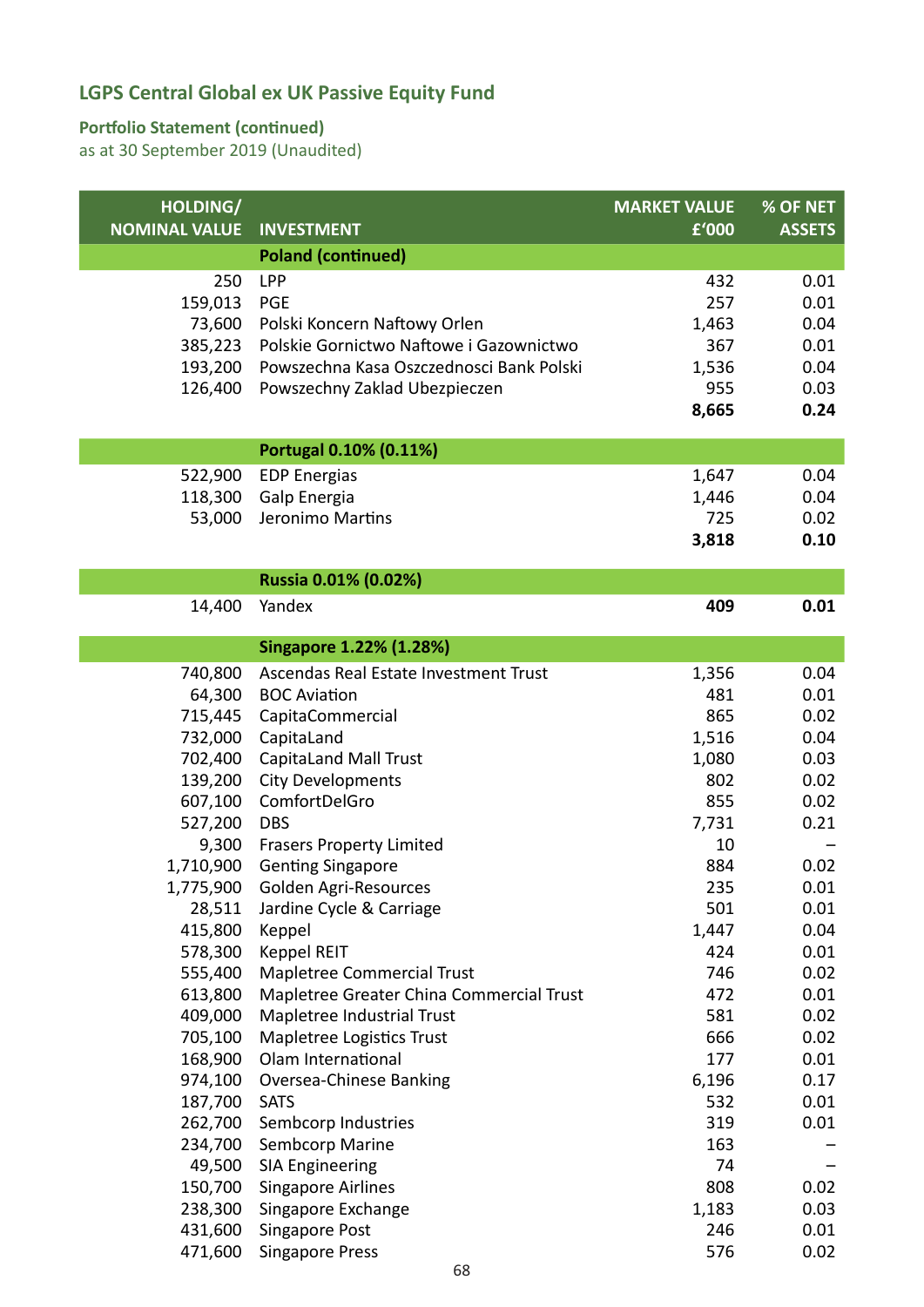### **Portfolio Statement (continued)**

| <b>NOMINAL VALUE</b><br><b>INVESTMENT</b><br>£'000<br><b>ASSETS</b><br><b>Singapore (continued)</b><br>451,900<br>Singapore Technologies Engineering<br>1,016<br>0.03<br>2,179,500<br>Singapore Telecommunications<br>3,952<br>0.11<br>229,700<br>StarHub<br>0.01<br>175<br>651<br>586,900<br>Suntec Real Estate Investment Trust<br>0.02<br>376,300<br><b>United Overseas Bank</b><br>5,666<br>0.15<br>0.02<br>144,100<br><b>UOL</b><br>633<br>699<br>0.02<br>77,900 Venture<br>569,600<br>Wilmar International<br>1,247<br>0.03<br>78,400<br>Wing Tai<br>94<br>45,059<br>1.22<br>South Korea 4.17% (4.52%)<br>872<br>0.02<br>9,150<br>Amorepacific<br>8,200<br>Amorepacific Group<br>363<br>0.01<br>Amorepacific non-voting preference shares<br>2,700<br>134<br>6,186<br><b>BGF</b> (Registered)<br>25<br>0.01<br>1,850<br><b>BGF</b> retail<br>247<br>92,050<br><b>BNK Financial</b><br>449<br>0.01<br>28,750<br>Celltrion<br>3,199<br>0.09<br>0.02<br>16,850<br><b>Celltrion Healthcare</b><br>576<br>Cheil Worldwide<br>0.01<br>19,700<br>331<br>192<br>0.01<br>3,450<br>CJ<br>CJ CheilJedang<br>381<br>0.01<br>2,400<br>400<br>CJ CheilJedang non-voting preference shares<br>29<br>2,300<br>225<br>0.01<br>CJ Korea Express<br>CJ O Shopping<br>309<br>0.01<br>2,700<br>8,050<br>Daelim Industrial<br>565<br>0.02<br>51,000<br>Daewoo Engineering & Construction<br>166<br>13,900<br>288<br>Daewoo Shipbuilding & Marine Engineering<br>0.01<br>0.01<br>44,850<br><b>DGB Financial</b><br>227<br>13,700<br>Dongbu Insurance<br>480<br>0.01<br>6,650<br>Dongsuh<br>81<br>2,000<br>Doosan<br>144<br>7,000<br>Doosan Bobcat<br>167<br>174<br>37,800<br>Doosan Heavy Industry<br>Doosan Infracore<br>166<br>38,750<br>441<br>0.01<br>5,750<br>E-Mart<br>14,950<br>Fila Korea<br>587<br>0.02<br>GS<br>513<br>0.01<br>15,050<br>0.01<br>16,600<br>GS Engineering & Construction<br>371<br>7,450<br><b>GS Retail</b><br>208<br>0.01<br>86,650<br>Hana Financial<br>2,072<br>0.06<br>22,050<br>Hankook Tire<br>482<br>0.01<br>2,044<br>Hanmi Pharm<br>383<br>0.01<br>Hanmi Science<br>2,835<br>76<br>47,800<br>388<br>0.01<br><b>Hanon Systems</b> | HOLDING/ | <b>MARKET VALUE</b> | % OF NET |
|----------------------------------------------------------------------------------------------------------------------------------------------------------------------------------------------------------------------------------------------------------------------------------------------------------------------------------------------------------------------------------------------------------------------------------------------------------------------------------------------------------------------------------------------------------------------------------------------------------------------------------------------------------------------------------------------------------------------------------------------------------------------------------------------------------------------------------------------------------------------------------------------------------------------------------------------------------------------------------------------------------------------------------------------------------------------------------------------------------------------------------------------------------------------------------------------------------------------------------------------------------------------------------------------------------------------------------------------------------------------------------------------------------------------------------------------------------------------------------------------------------------------------------------------------------------------------------------------------------------------------------------------------------------------------------------------------------------------------------------------------------------------------------------------------------------------------------------------------------------------------------------------------------------------------------------------------------------------------------------------------------------------------------------------------------------------------------------------------------------------------------------------------|----------|---------------------|----------|
|                                                                                                                                                                                                                                                                                                                                                                                                                                                                                                                                                                                                                                                                                                                                                                                                                                                                                                                                                                                                                                                                                                                                                                                                                                                                                                                                                                                                                                                                                                                                                                                                                                                                                                                                                                                                                                                                                                                                                                                                                                                                                                                                                    |          |                     |          |
|                                                                                                                                                                                                                                                                                                                                                                                                                                                                                                                                                                                                                                                                                                                                                                                                                                                                                                                                                                                                                                                                                                                                                                                                                                                                                                                                                                                                                                                                                                                                                                                                                                                                                                                                                                                                                                                                                                                                                                                                                                                                                                                                                    |          |                     |          |
|                                                                                                                                                                                                                                                                                                                                                                                                                                                                                                                                                                                                                                                                                                                                                                                                                                                                                                                                                                                                                                                                                                                                                                                                                                                                                                                                                                                                                                                                                                                                                                                                                                                                                                                                                                                                                                                                                                                                                                                                                                                                                                                                                    |          |                     |          |
|                                                                                                                                                                                                                                                                                                                                                                                                                                                                                                                                                                                                                                                                                                                                                                                                                                                                                                                                                                                                                                                                                                                                                                                                                                                                                                                                                                                                                                                                                                                                                                                                                                                                                                                                                                                                                                                                                                                                                                                                                                                                                                                                                    |          |                     |          |
|                                                                                                                                                                                                                                                                                                                                                                                                                                                                                                                                                                                                                                                                                                                                                                                                                                                                                                                                                                                                                                                                                                                                                                                                                                                                                                                                                                                                                                                                                                                                                                                                                                                                                                                                                                                                                                                                                                                                                                                                                                                                                                                                                    |          |                     |          |
|                                                                                                                                                                                                                                                                                                                                                                                                                                                                                                                                                                                                                                                                                                                                                                                                                                                                                                                                                                                                                                                                                                                                                                                                                                                                                                                                                                                                                                                                                                                                                                                                                                                                                                                                                                                                                                                                                                                                                                                                                                                                                                                                                    |          |                     |          |
|                                                                                                                                                                                                                                                                                                                                                                                                                                                                                                                                                                                                                                                                                                                                                                                                                                                                                                                                                                                                                                                                                                                                                                                                                                                                                                                                                                                                                                                                                                                                                                                                                                                                                                                                                                                                                                                                                                                                                                                                                                                                                                                                                    |          |                     |          |
|                                                                                                                                                                                                                                                                                                                                                                                                                                                                                                                                                                                                                                                                                                                                                                                                                                                                                                                                                                                                                                                                                                                                                                                                                                                                                                                                                                                                                                                                                                                                                                                                                                                                                                                                                                                                                                                                                                                                                                                                                                                                                                                                                    |          |                     |          |
|                                                                                                                                                                                                                                                                                                                                                                                                                                                                                                                                                                                                                                                                                                                                                                                                                                                                                                                                                                                                                                                                                                                                                                                                                                                                                                                                                                                                                                                                                                                                                                                                                                                                                                                                                                                                                                                                                                                                                                                                                                                                                                                                                    |          |                     |          |
|                                                                                                                                                                                                                                                                                                                                                                                                                                                                                                                                                                                                                                                                                                                                                                                                                                                                                                                                                                                                                                                                                                                                                                                                                                                                                                                                                                                                                                                                                                                                                                                                                                                                                                                                                                                                                                                                                                                                                                                                                                                                                                                                                    |          |                     |          |
|                                                                                                                                                                                                                                                                                                                                                                                                                                                                                                                                                                                                                                                                                                                                                                                                                                                                                                                                                                                                                                                                                                                                                                                                                                                                                                                                                                                                                                                                                                                                                                                                                                                                                                                                                                                                                                                                                                                                                                                                                                                                                                                                                    |          |                     |          |
|                                                                                                                                                                                                                                                                                                                                                                                                                                                                                                                                                                                                                                                                                                                                                                                                                                                                                                                                                                                                                                                                                                                                                                                                                                                                                                                                                                                                                                                                                                                                                                                                                                                                                                                                                                                                                                                                                                                                                                                                                                                                                                                                                    |          |                     |          |
|                                                                                                                                                                                                                                                                                                                                                                                                                                                                                                                                                                                                                                                                                                                                                                                                                                                                                                                                                                                                                                                                                                                                                                                                                                                                                                                                                                                                                                                                                                                                                                                                                                                                                                                                                                                                                                                                                                                                                                                                                                                                                                                                                    |          |                     |          |
|                                                                                                                                                                                                                                                                                                                                                                                                                                                                                                                                                                                                                                                                                                                                                                                                                                                                                                                                                                                                                                                                                                                                                                                                                                                                                                                                                                                                                                                                                                                                                                                                                                                                                                                                                                                                                                                                                                                                                                                                                                                                                                                                                    |          |                     |          |
|                                                                                                                                                                                                                                                                                                                                                                                                                                                                                                                                                                                                                                                                                                                                                                                                                                                                                                                                                                                                                                                                                                                                                                                                                                                                                                                                                                                                                                                                                                                                                                                                                                                                                                                                                                                                                                                                                                                                                                                                                                                                                                                                                    |          |                     |          |
|                                                                                                                                                                                                                                                                                                                                                                                                                                                                                                                                                                                                                                                                                                                                                                                                                                                                                                                                                                                                                                                                                                                                                                                                                                                                                                                                                                                                                                                                                                                                                                                                                                                                                                                                                                                                                                                                                                                                                                                                                                                                                                                                                    |          |                     |          |
|                                                                                                                                                                                                                                                                                                                                                                                                                                                                                                                                                                                                                                                                                                                                                                                                                                                                                                                                                                                                                                                                                                                                                                                                                                                                                                                                                                                                                                                                                                                                                                                                                                                                                                                                                                                                                                                                                                                                                                                                                                                                                                                                                    |          |                     |          |
|                                                                                                                                                                                                                                                                                                                                                                                                                                                                                                                                                                                                                                                                                                                                                                                                                                                                                                                                                                                                                                                                                                                                                                                                                                                                                                                                                                                                                                                                                                                                                                                                                                                                                                                                                                                                                                                                                                                                                                                                                                                                                                                                                    |          |                     |          |
|                                                                                                                                                                                                                                                                                                                                                                                                                                                                                                                                                                                                                                                                                                                                                                                                                                                                                                                                                                                                                                                                                                                                                                                                                                                                                                                                                                                                                                                                                                                                                                                                                                                                                                                                                                                                                                                                                                                                                                                                                                                                                                                                                    |          |                     |          |
|                                                                                                                                                                                                                                                                                                                                                                                                                                                                                                                                                                                                                                                                                                                                                                                                                                                                                                                                                                                                                                                                                                                                                                                                                                                                                                                                                                                                                                                                                                                                                                                                                                                                                                                                                                                                                                                                                                                                                                                                                                                                                                                                                    |          |                     |          |
|                                                                                                                                                                                                                                                                                                                                                                                                                                                                                                                                                                                                                                                                                                                                                                                                                                                                                                                                                                                                                                                                                                                                                                                                                                                                                                                                                                                                                                                                                                                                                                                                                                                                                                                                                                                                                                                                                                                                                                                                                                                                                                                                                    |          |                     |          |
|                                                                                                                                                                                                                                                                                                                                                                                                                                                                                                                                                                                                                                                                                                                                                                                                                                                                                                                                                                                                                                                                                                                                                                                                                                                                                                                                                                                                                                                                                                                                                                                                                                                                                                                                                                                                                                                                                                                                                                                                                                                                                                                                                    |          |                     |          |
|                                                                                                                                                                                                                                                                                                                                                                                                                                                                                                                                                                                                                                                                                                                                                                                                                                                                                                                                                                                                                                                                                                                                                                                                                                                                                                                                                                                                                                                                                                                                                                                                                                                                                                                                                                                                                                                                                                                                                                                                                                                                                                                                                    |          |                     |          |
|                                                                                                                                                                                                                                                                                                                                                                                                                                                                                                                                                                                                                                                                                                                                                                                                                                                                                                                                                                                                                                                                                                                                                                                                                                                                                                                                                                                                                                                                                                                                                                                                                                                                                                                                                                                                                                                                                                                                                                                                                                                                                                                                                    |          |                     |          |
|                                                                                                                                                                                                                                                                                                                                                                                                                                                                                                                                                                                                                                                                                                                                                                                                                                                                                                                                                                                                                                                                                                                                                                                                                                                                                                                                                                                                                                                                                                                                                                                                                                                                                                                                                                                                                                                                                                                                                                                                                                                                                                                                                    |          |                     |          |
|                                                                                                                                                                                                                                                                                                                                                                                                                                                                                                                                                                                                                                                                                                                                                                                                                                                                                                                                                                                                                                                                                                                                                                                                                                                                                                                                                                                                                                                                                                                                                                                                                                                                                                                                                                                                                                                                                                                                                                                                                                                                                                                                                    |          |                     |          |
|                                                                                                                                                                                                                                                                                                                                                                                                                                                                                                                                                                                                                                                                                                                                                                                                                                                                                                                                                                                                                                                                                                                                                                                                                                                                                                                                                                                                                                                                                                                                                                                                                                                                                                                                                                                                                                                                                                                                                                                                                                                                                                                                                    |          |                     |          |
|                                                                                                                                                                                                                                                                                                                                                                                                                                                                                                                                                                                                                                                                                                                                                                                                                                                                                                                                                                                                                                                                                                                                                                                                                                                                                                                                                                                                                                                                                                                                                                                                                                                                                                                                                                                                                                                                                                                                                                                                                                                                                                                                                    |          |                     |          |
|                                                                                                                                                                                                                                                                                                                                                                                                                                                                                                                                                                                                                                                                                                                                                                                                                                                                                                                                                                                                                                                                                                                                                                                                                                                                                                                                                                                                                                                                                                                                                                                                                                                                                                                                                                                                                                                                                                                                                                                                                                                                                                                                                    |          |                     |          |
|                                                                                                                                                                                                                                                                                                                                                                                                                                                                                                                                                                                                                                                                                                                                                                                                                                                                                                                                                                                                                                                                                                                                                                                                                                                                                                                                                                                                                                                                                                                                                                                                                                                                                                                                                                                                                                                                                                                                                                                                                                                                                                                                                    |          |                     |          |
|                                                                                                                                                                                                                                                                                                                                                                                                                                                                                                                                                                                                                                                                                                                                                                                                                                                                                                                                                                                                                                                                                                                                                                                                                                                                                                                                                                                                                                                                                                                                                                                                                                                                                                                                                                                                                                                                                                                                                                                                                                                                                                                                                    |          |                     |          |
|                                                                                                                                                                                                                                                                                                                                                                                                                                                                                                                                                                                                                                                                                                                                                                                                                                                                                                                                                                                                                                                                                                                                                                                                                                                                                                                                                                                                                                                                                                                                                                                                                                                                                                                                                                                                                                                                                                                                                                                                                                                                                                                                                    |          |                     |          |
|                                                                                                                                                                                                                                                                                                                                                                                                                                                                                                                                                                                                                                                                                                                                                                                                                                                                                                                                                                                                                                                                                                                                                                                                                                                                                                                                                                                                                                                                                                                                                                                                                                                                                                                                                                                                                                                                                                                                                                                                                                                                                                                                                    |          |                     |          |
|                                                                                                                                                                                                                                                                                                                                                                                                                                                                                                                                                                                                                                                                                                                                                                                                                                                                                                                                                                                                                                                                                                                                                                                                                                                                                                                                                                                                                                                                                                                                                                                                                                                                                                                                                                                                                                                                                                                                                                                                                                                                                                                                                    |          |                     |          |
|                                                                                                                                                                                                                                                                                                                                                                                                                                                                                                                                                                                                                                                                                                                                                                                                                                                                                                                                                                                                                                                                                                                                                                                                                                                                                                                                                                                                                                                                                                                                                                                                                                                                                                                                                                                                                                                                                                                                                                                                                                                                                                                                                    |          |                     |          |
|                                                                                                                                                                                                                                                                                                                                                                                                                                                                                                                                                                                                                                                                                                                                                                                                                                                                                                                                                                                                                                                                                                                                                                                                                                                                                                                                                                                                                                                                                                                                                                                                                                                                                                                                                                                                                                                                                                                                                                                                                                                                                                                                                    |          |                     |          |
|                                                                                                                                                                                                                                                                                                                                                                                                                                                                                                                                                                                                                                                                                                                                                                                                                                                                                                                                                                                                                                                                                                                                                                                                                                                                                                                                                                                                                                                                                                                                                                                                                                                                                                                                                                                                                                                                                                                                                                                                                                                                                                                                                    |          |                     |          |
|                                                                                                                                                                                                                                                                                                                                                                                                                                                                                                                                                                                                                                                                                                                                                                                                                                                                                                                                                                                                                                                                                                                                                                                                                                                                                                                                                                                                                                                                                                                                                                                                                                                                                                                                                                                                                                                                                                                                                                                                                                                                                                                                                    |          |                     |          |
|                                                                                                                                                                                                                                                                                                                                                                                                                                                                                                                                                                                                                                                                                                                                                                                                                                                                                                                                                                                                                                                                                                                                                                                                                                                                                                                                                                                                                                                                                                                                                                                                                                                                                                                                                                                                                                                                                                                                                                                                                                                                                                                                                    |          |                     |          |
|                                                                                                                                                                                                                                                                                                                                                                                                                                                                                                                                                                                                                                                                                                                                                                                                                                                                                                                                                                                                                                                                                                                                                                                                                                                                                                                                                                                                                                                                                                                                                                                                                                                                                                                                                                                                                                                                                                                                                                                                                                                                                                                                                    |          |                     |          |
|                                                                                                                                                                                                                                                                                                                                                                                                                                                                                                                                                                                                                                                                                                                                                                                                                                                                                                                                                                                                                                                                                                                                                                                                                                                                                                                                                                                                                                                                                                                                                                                                                                                                                                                                                                                                                                                                                                                                                                                                                                                                                                                                                    |          |                     |          |
|                                                                                                                                                                                                                                                                                                                                                                                                                                                                                                                                                                                                                                                                                                                                                                                                                                                                                                                                                                                                                                                                                                                                                                                                                                                                                                                                                                                                                                                                                                                                                                                                                                                                                                                                                                                                                                                                                                                                                                                                                                                                                                                                                    |          |                     |          |
|                                                                                                                                                                                                                                                                                                                                                                                                                                                                                                                                                                                                                                                                                                                                                                                                                                                                                                                                                                                                                                                                                                                                                                                                                                                                                                                                                                                                                                                                                                                                                                                                                                                                                                                                                                                                                                                                                                                                                                                                                                                                                                                                                    |          |                     |          |
|                                                                                                                                                                                                                                                                                                                                                                                                                                                                                                                                                                                                                                                                                                                                                                                                                                                                                                                                                                                                                                                                                                                                                                                                                                                                                                                                                                                                                                                                                                                                                                                                                                                                                                                                                                                                                                                                                                                                                                                                                                                                                                                                                    |          |                     |          |
|                                                                                                                                                                                                                                                                                                                                                                                                                                                                                                                                                                                                                                                                                                                                                                                                                                                                                                                                                                                                                                                                                                                                                                                                                                                                                                                                                                                                                                                                                                                                                                                                                                                                                                                                                                                                                                                                                                                                                                                                                                                                                                                                                    |          |                     |          |
|                                                                                                                                                                                                                                                                                                                                                                                                                                                                                                                                                                                                                                                                                                                                                                                                                                                                                                                                                                                                                                                                                                                                                                                                                                                                                                                                                                                                                                                                                                                                                                                                                                                                                                                                                                                                                                                                                                                                                                                                                                                                                                                                                    |          |                     |          |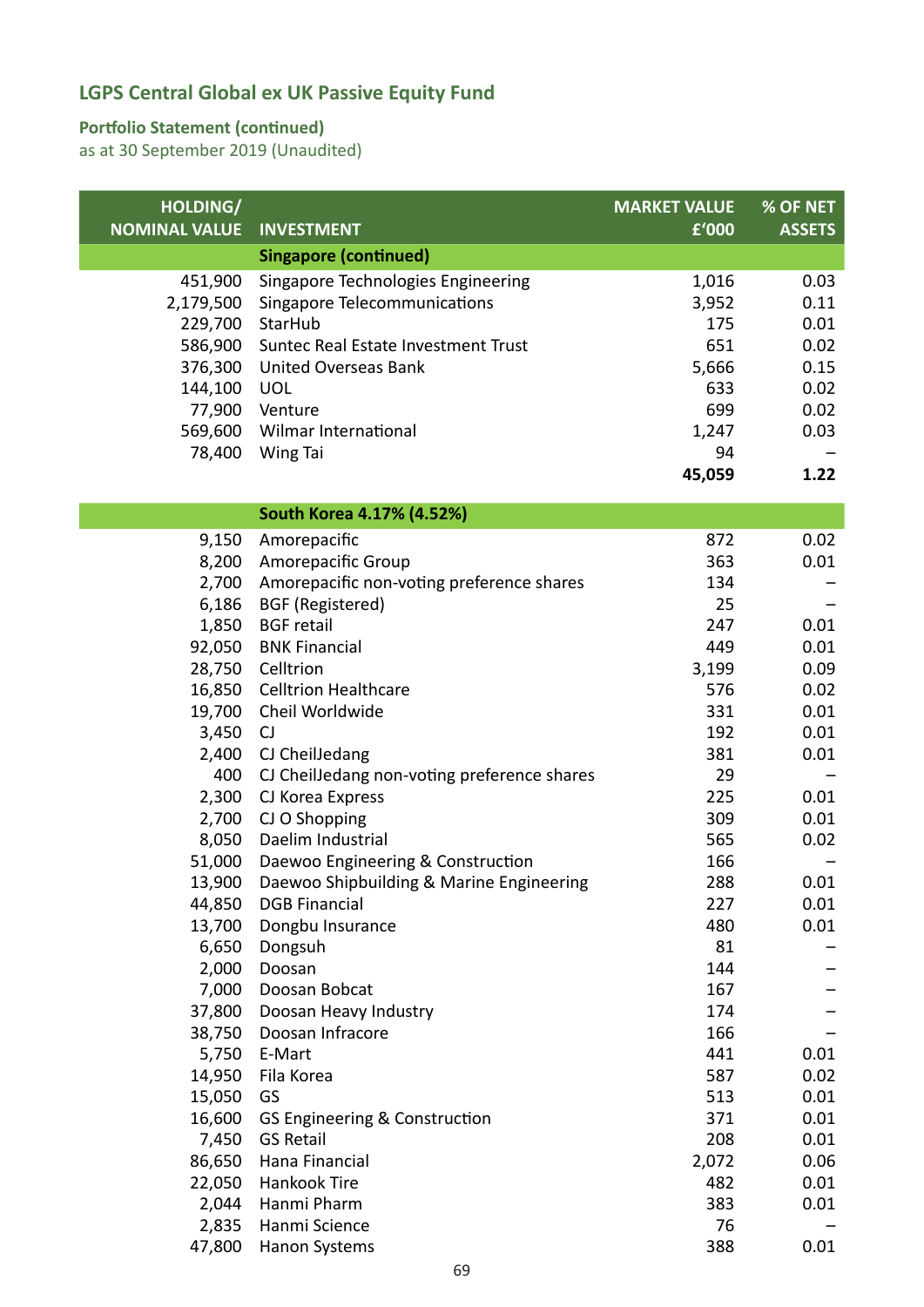### **Portfolio Statement (continued)**

| HOLDING/             |                                              | <b>MARKET VALUE</b> | % OF NET      |
|----------------------|----------------------------------------------|---------------------|---------------|
| <b>NOMINAL VALUE</b> | <b>INVESTMENT</b>                            | £'000               | <b>ASSETS</b> |
|                      | <b>South Korea (continued)</b>               |                     |               |
| 3,000                | Hanssem                                      | 122                 |               |
| 24,200               | Hanwha Chemical                              | 295                 | 0.01          |
| 83,500               | Hanwha Life Insurance                        | 135                 |               |
| 10,294               | Hanwha Techwin                               | 294                 | 0.01          |
| 9,000                | HDC Hyundai Development Co-Engineering &     |                     |               |
|                      | Construction                                 | 201                 | 0.01          |
| 6,750                | Hite Jinro                                   | 124                 |               |
| 10,050               | <b>HLB</b>                                   | 412                 | 0.01          |
| 9,150                | <b>Hotel Shilla</b>                          | 534                 | 0.01          |
| 2,824                | Hyundai Construction Equipment               | 60                  |               |
| 4,150                | Hyundai Department Store                     | 220                 | 0.01          |
| 8,250                | Hyundai Development                          | 72                  |               |
| 21,450               | Hyundai Engineering & Construction           | 673                 | 0.02          |
| 5,500                | Hyundai Glovis                               | 580                 | 0.02          |
| 12,400               | Hyundai Heavy Industries                     | 1,043               | 0.03          |
| 17,850               | Hyundai Marine & Fire Insurance              | 320                 | 0.01          |
| 5,950                | Hyundai Mipo Dockyard                        | 182                 | 0.01          |
| 19,000               | Hyundai Mobis                                | 3,242               | 0.09          |
| 41,350               | Hyundai Motor                                | 3,759               | 0.10          |
| 10,500               | Hyundai Motor cumulative preference shares   | 605                 | 0.02          |
| 6,450                | Hyundai Motor non-cumulative preference      |                     |               |
|                      | shares                                       | 334                 | 0.01          |
| 3,100                | Hyundai Robotics                             | 734                 | 0.02          |
| 22,150               | Hyundai Steel                                | 585                 | 0.02          |
| 5,400                | Hyundai Wia                                  | 186                 | 0.01          |
| 77,700               | Industrial Bank of Korea                     | 693                 | 0.02          |
| 14,400               | Kakao                                        | 1,319               | 0.04          |
| 31,400               | Kangwon Land                                 | 629                 | 0.02          |
| 115,000              | <b>KB Financial</b>                          | 3,327               | 0.09          |
| 1,750                | KCC                                          | 259                 | 0.01          |
| 7,000                | <b>KEPCO Plant Service &amp; Engineering</b> | 164                 |               |
| 75,100               | Kia Motors                                   | 2,323               | 0.06          |
| 19,050               | Korea Aerospace Industries                   | 505                 | 0.01          |
| 73,850               | Korea Electric Power                         | 1,298               | 0.04          |
| 7,159                | Korea Gas                                    | 192                 | 0.01          |
| 11,150               | Korea Investment                             | 569                 | 0.02          |
| 2,950                | Korea Zinc                                   | 895                 | 0.02          |
| 14,000               | Korean Air Lines                             | 218                 | 0.01          |
| 32,250               | KT&G                                         | 2,297               | 0.06          |
| 5,150                | Kumho Petro Chemical                         | 250                 | 0.01          |
| 26,050               | LG                                           | 1,235               | 0.03          |
| 13,350               | LG Chemical                                  | 2,708               | 0.07          |
| 2,200                | LG Chemical non-voting preference shares     | 249                 | 0.01          |
| 64,200               | LG Display                                   | 616                 | 0.02          |
| 31,200               | LG Electronics                               | 1,425               | 0.04          |
| 3,600                | LG Electronics non-voting preference shares  | 67                  |               |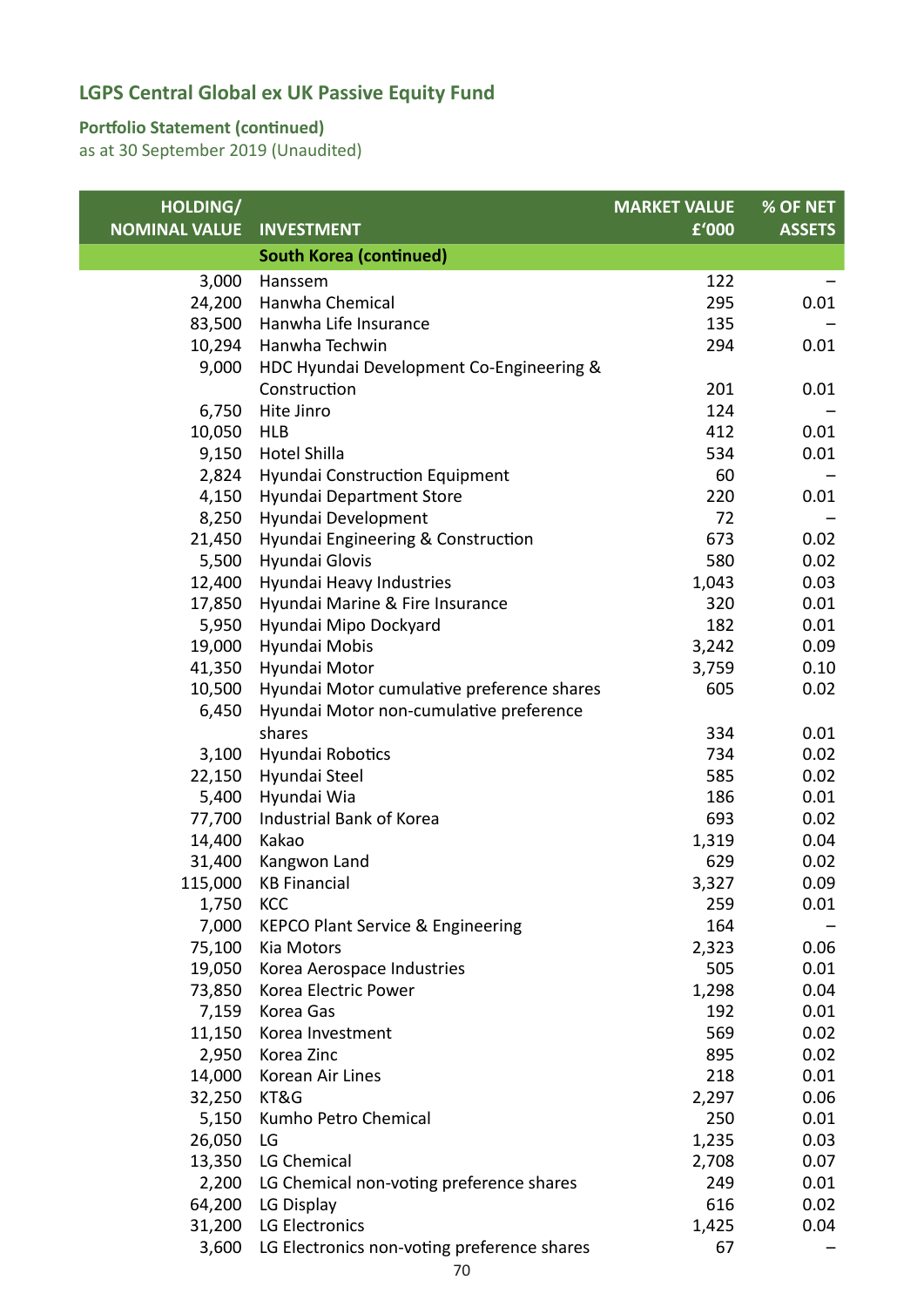### **Portfolio Statement (continued)**

| HOLDING/             |                                                | <b>MARKET VALUE</b> | % OF NET      |
|----------------------|------------------------------------------------|---------------------|---------------|
| <b>NOMINAL VALUE</b> | <b>INVESTMENT</b>                              | £'000               | <b>ASSETS</b> |
|                      | <b>South Korea (continued)</b>                 |                     |               |
| 2,550                | LG Household & Health Care                     | 2,259               | 0.06          |
| 650                  | LG Household & Health Care non-voting          |                     |               |
|                      | preference shares                              | 339                 | 0.01          |
| 56,950               | LG Telecom                                     | 527                 | 0.01          |
| 8,300                | Lotte                                          | 204                 | 0.01          |
| 4,200                | Lotte Chemical                                 | 671                 | 0.02          |
| 5,150                | Lotte Fine Chemical                            | 159                 |               |
| 3,150                | Lotte Shopping                                 | 275                 | 0.01          |
| 4,900                | LS Cable                                       | 158                 |               |
| 9,200                | Mando                                          | 226                 | 0.01          |
| 1,150                | Medy-Tox                                       | 281                 | 0.01          |
| 112,200              | Mirae Asset Daewoo                             | 571                 | 0.02          |
| 29,550               | Mirae Asset Daewoo Preferred                   | 85                  |               |
| 39,050               | <b>NAVER</b>                                   | 4,146               | 0.11          |
| 4,950                | <b>NCSoft</b>                                  | 1,750               | 0.05          |
| 5,550                | <b>Netmarble Games</b>                         | 355                 | 0.01          |
| 40,450               | NH Investment & Securities                     | 347                 | 0.01          |
| 3,300                | <b>NHN Entertainment</b>                       | 139                 |               |
| 895                  | NongShim                                       | 152                 |               |
| 5,300                | <b>OCI</b>                                     | 250                 | 0.01          |
| 6,200                | Orion                                          | 413                 | 0.01          |
| 400                  | Ottogi                                         | 158                 |               |
| 13,954               | Paradise                                       | 175                 |               |
| 19,950               | <b>POSCO</b>                                   | 3,066               | 0.08          |
| 6,250                | Posco Chemtech                                 | 187                 | 0.01          |
| 14,450               | Posco International                            | 187                 | 0.01          |
| 5,450                | S <sub>1</sub>                                 | 362                 | 0.01          |
| 3,950                | <b>Samsung Biologics</b>                       | 823                 | 0.02          |
|                      | 24,250 Samsung C&T                             | 1,474               | 0.04          |
|                      | 8,969 Samsung Card                             | 214                 | 0.01          |
| 16,400               | <b>Samsung Electro Mechanics</b>               | 1,140               | 0.03          |
| 1,377,150            | <b>Samsung Electronics</b>                     | 45,780              | 1.24          |
| 241,300              | Samsung Electronics non-voting preference      |                     |               |
|                      | shares                                         | 6,466               | 0.18          |
| 46,550               | <b>Samsung Engineering</b>                     | 529                 | 0.01          |
| 9,600                | Samsung Fire & Marine                          | 1,452               | 0.04          |
| 550                  | Samsung Fire & Marine Insurance non-voting     |                     |               |
|                      | preference shares                              | 61                  |               |
| 131,300              | Samsung Heavy Industries                       | 702<br>897          | 0.02          |
| 18,600               | Samsung Life                                   |                     | 0.02          |
| 15,400               | Samsung SDI                                    | 2,325               | 0.06          |
| 9,250<br>18,350      | <b>Samsung SDS</b>                             | 1,195<br>439        | 0.03<br>0.01  |
| 132,200              | <b>Samsung Securities</b><br>Shinhan Financial | 3,749               | 0.10          |
| 2,000                | Shinsegae                                      | 355                 | 0.01          |
| 16,900               | SillaJen                                       | 93                  |               |
|                      |                                                |                     |               |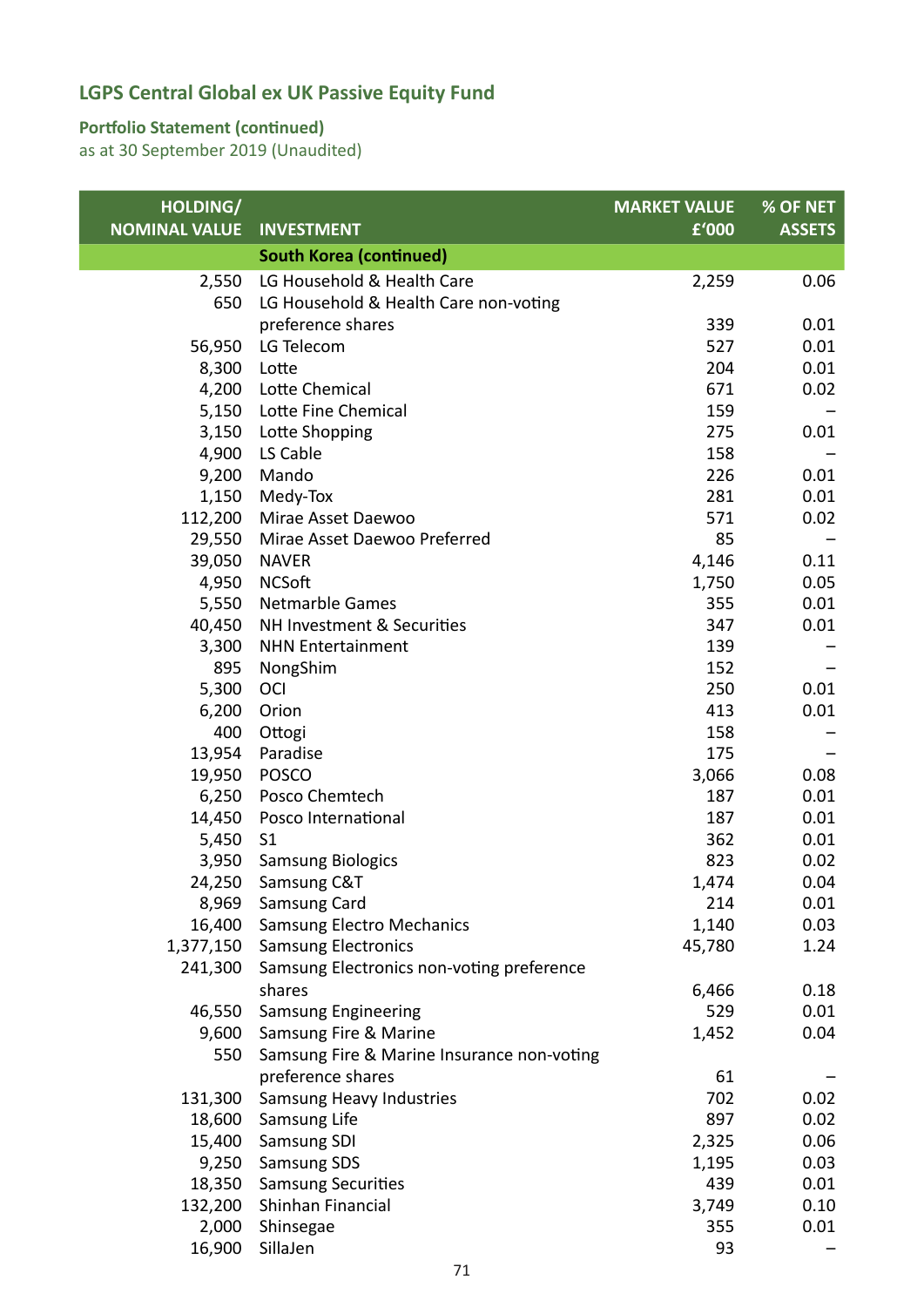### **Portfolio Statement (continued)**

| HOLDING/             |                                       | <b>MARKET VALUE</b> | % OF NET      |
|----------------------|---------------------------------------|---------------------|---------------|
| <b>NOMINAL VALUE</b> | <b>INVESTMENT</b>                     | £'000               | <b>ASSETS</b> |
|                      | <b>South Korea (continued)</b>        |                     |               |
| 9,600                | <b>SK</b>                             | 1,328               | 0.04          |
| 151,250              | SK Hynix                              | 8,414               | 0.23          |
| 16,750               | SK Innovation                         | 1,881               | 0.05          |
| 46,000               | <b>SK Networks</b>                    | 174                 |               |
| 6,750                | SK Telecom                            | 1,104               | 0.03          |
| 5,550                | <b>SKC</b>                            | 150                 |               |
| 12,100               | S-Oil                                 | 816                 | 0.02          |
| 30,000               | <b>Ssangyong Cement Industrial</b>    | 124                 |               |
| 5,600                | ViroMed                               | 252                 | 0.01          |
| 16,350               | Woongjin Coway                        | 937                 | 0.03          |
| 162,900              | Woori Financial                       | 1,370               | 0.04          |
| 2,450                | Yuhan                                 | 379                 | 0.01          |
|                      |                                       | 153,326             | 4.17          |
|                      | Spain 2.04% (2.19%)                   |                     |               |
| 5,950                | Acciona                               | 511                 | 0.02          |
| 57,200               | <b>ACS Actividades</b>                | 1,853               | 0.05          |
| 15,600               | Aena                                  | 2,318               | 0.06          |
| 91,500               | Amadeus IT                            | 5,320               | 0.15          |
| 1,496,200            | Banco Bilbao Vizcaya Argentaria       | 6,326               | 0.17          |
| 1,277,200            | Banco de Sabadell                     | 1,006               | 0.03          |
| 3,715,500            | <b>Banco Santander</b>                | 12,282              | 0.33          |
| 328,000              | <b>Bankia</b>                         | 503                 | 0.01          |
| 158,700              | Bankinter                             | 813                 | 0.02          |
| 825,300              | CaixaBank                             | 1,760               | 0.05          |
| 46,600               | Cellnex Telecom                       | 1,563               | 0.04          |
| 2,500                | Corporacion Financiera Alba           | 98                  |               |
| 38,000               | <b>EDP Renovaveis</b>                 | 332                 | 0.01          |
|                      | 57,300 Enagas                         | 1,077               | 0.03          |
| 70,400               | Endesa                                | 1,503               | 0.04          |
| 114,151              | Ferrovial                             | 2,676               | 0.07          |
| 9,321                | Fomento de Construcciones y Contratas | 87                  |               |
| 45,300               | Gamesa                                | 499                 | 0.01          |
| 68,500               | <b>Gas Natural</b>                    | 1,474               | 0.04          |
| 76,100               | Grifols 'A' shares                    | 1,818               | 0.05          |
| 1,337,300            | Iberdrola                             | 11,275              | 0.31          |
| 236,100              | Inditex                               | 5,930               | 0.16          |
| 66,300               | Inmobiliaria Colonial                 | 649                 | 0.02          |
| 206,676              | Mapfre                                | 452                 | 0.01          |
| 77,100               | <b>Merlin Properties</b>              | 873                 | 0.03          |
| 95,100               | <b>Red Electrica</b>                  | 1,566               | 0.04          |
| 315,892              | Repsol                                | 4,005               | 0.11          |
| 1,019,500            | Telefonica                            | 6,314               | 0.17          |
| 40,864               | Zardoya Otis                          | 225                 | 0.01<br>2.04  |
|                      |                                       | 75,108              |               |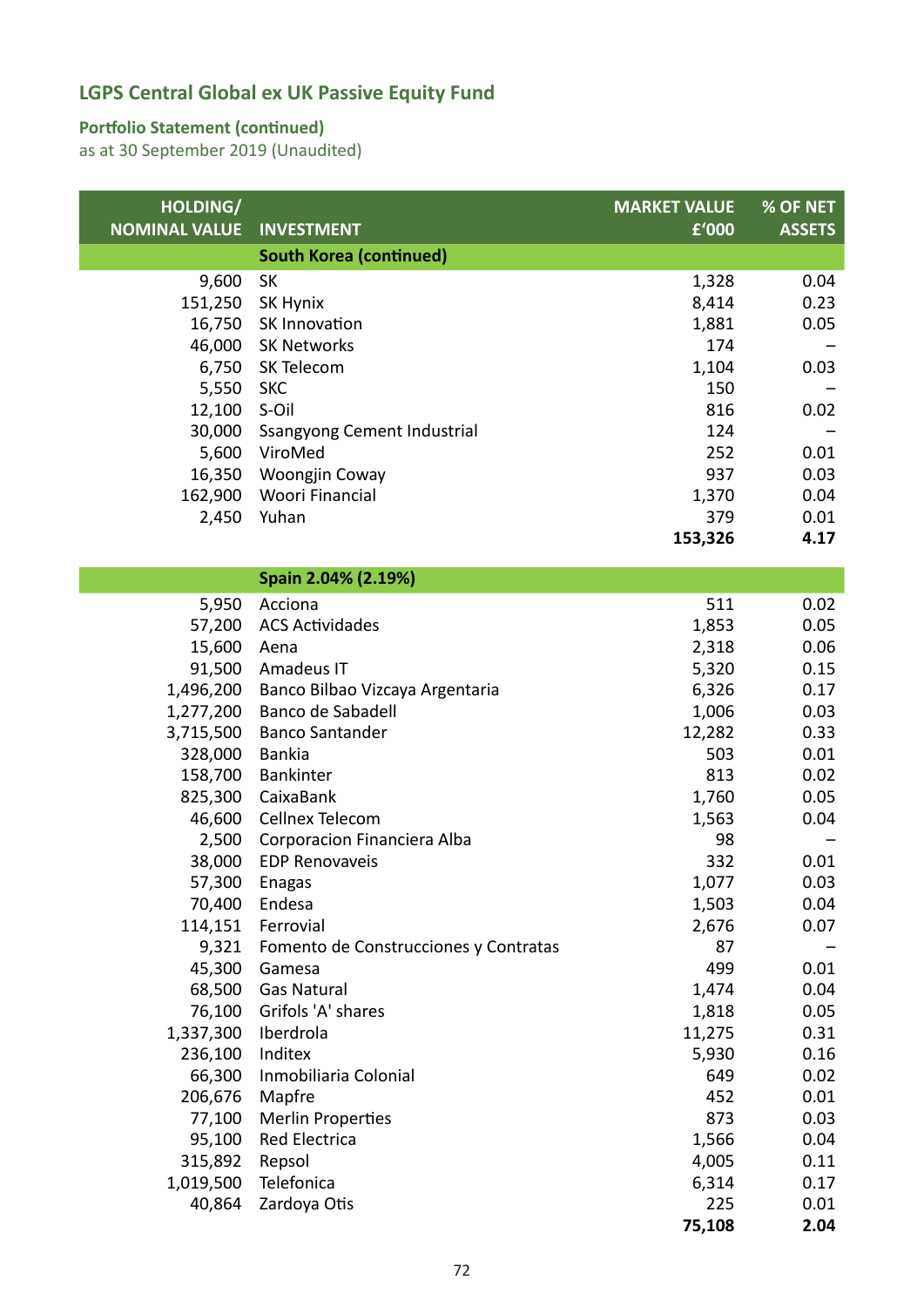### **Portfolio Statement (continued)**

| HOLDING/             |                                          | <b>MARKET VALUE</b> | % OF NET      |
|----------------------|------------------------------------------|---------------------|---------------|
| <b>NOMINAL VALUE</b> | <b>INVESTMENT</b>                        | £'000               | <b>ASSETS</b> |
|                      | Sweden 1.83% (1.90%)                     |                     |               |
| 72,500               | Alfa Laval                               | 1,164               | 0.03          |
| 207,000              | Assa Abloy                               | 3,747               | 0.10          |
| 144,900              | Atlas Copco 'A' shares                   | 3,626               | 0.10          |
| 86,200               | Atlas Copco 'B' shares                   | 1,897               | 0.05          |
| 5,000                | Autoliv                                  | 320                 | 0.01          |
| 62,300               | Boliden                                  | 1,164               | 0.03          |
| 60,300               | Castellum                                | 1,049               | 0.03          |
| 55,000               | Electrolux series 'B' shares             | 1,060               | 0.03          |
| 82,500               | Elekta                                   | 880                 | 0.02          |
| 145,100              | Epiroc 'A' shares                        | 1,272               | 0.03          |
| 86,200               | Epiroc 'B' shares                        | 720                 | 0.02          |
| 667,000              | Ericsson series 'B' shares               | 4,338               | 0.12          |
| 133,300 Essity       |                                          | 3,166               | 0.09          |
| 22,000               | <b>Fastighets Balder</b>                 | 675                 | 0.02          |
| 197,700              | Hennes & Mauritz series 'B' shares       | 3,113               | 0.08          |
| 56,700               | Hexagon series 'B' shares                | 2,224               | 0.06          |
| 93,500               | Husqvarna series 'B' shares              | 579                 | 0.02          |
| 20,400               | ICA Gruppen                              | 768                 | 0.02          |
| 45,600               | Industrivarden series 'A' shares         | 831                 | 0.02          |
| 36,500               | Industrivarden series 'C' shares         | 648                 | 0.02          |
| 32,000               | <b>Investment Latour</b>                 | 343                 | 0.01          |
| 29,300               | Investor                                 | 1,146               | 0.03          |
| 102,600              | Investor series 'B' shares               | 4,071               | 0.11          |
| 53,000               | Kinnevik                                 | 1,132               | 0.03          |
| 16,500               | L E Lundbergforetagen                    | 503                 | 0.01          |
| 37,400               | Lundin Petroleum                         | 909                 | 0.03          |
|                      | 65,800 Nibe Industrier                   | 678                 | 0.02          |
| 21,849               | SAAB class 'B' shares                    | 508                 | 0.01          |
| 237,600              | Sandvik                                  | 3,015               | 0.08          |
|                      | 69,600 Securitas series 'B' shares       | 867                 | 0.02          |
| 317,200              | Skandinaviska Enskilda Banken series 'A' |                     |               |
|                      | shares                                   | 2,374               | 0.06          |
| 78,600               | Skanska series 'B' shares                | 1,295               | 0.04          |
| 84,162               | SKF series 'B' shares                    | 1,132               | 0.03          |
| 127,700              | Svenska Cellulosa series 'B' shares      | 924                 | 0.03          |
|                      | 15,338 Svenska Handelsbanken             | 118                 |               |
| 334,600              | Svenska Handelsbanken series 'A' shares  | 2,552               | 0.07          |
| 219,200              | Swedbank series 'A' shares               | 2,566               | 0.07          |
| 40,655               | Swedish Match                            | 1,367               | 0.04          |
| 39,300               | Swedish Orphan Biovitrum                 | 491                 | 0.01          |
| 125,900              | Tele2 series 'B' shares                  | 1,523               | 0.04          |
| 603,000              | Telia                                    | 2,198               | 0.06          |
| 64,000               | Trelleborg class 'B' shares              | 728                 | 0.02          |
| 337,900              | Volvo series 'B' shares                  | 3,853               | 0.11          |
|                      |                                          | 67,534              | 1.83          |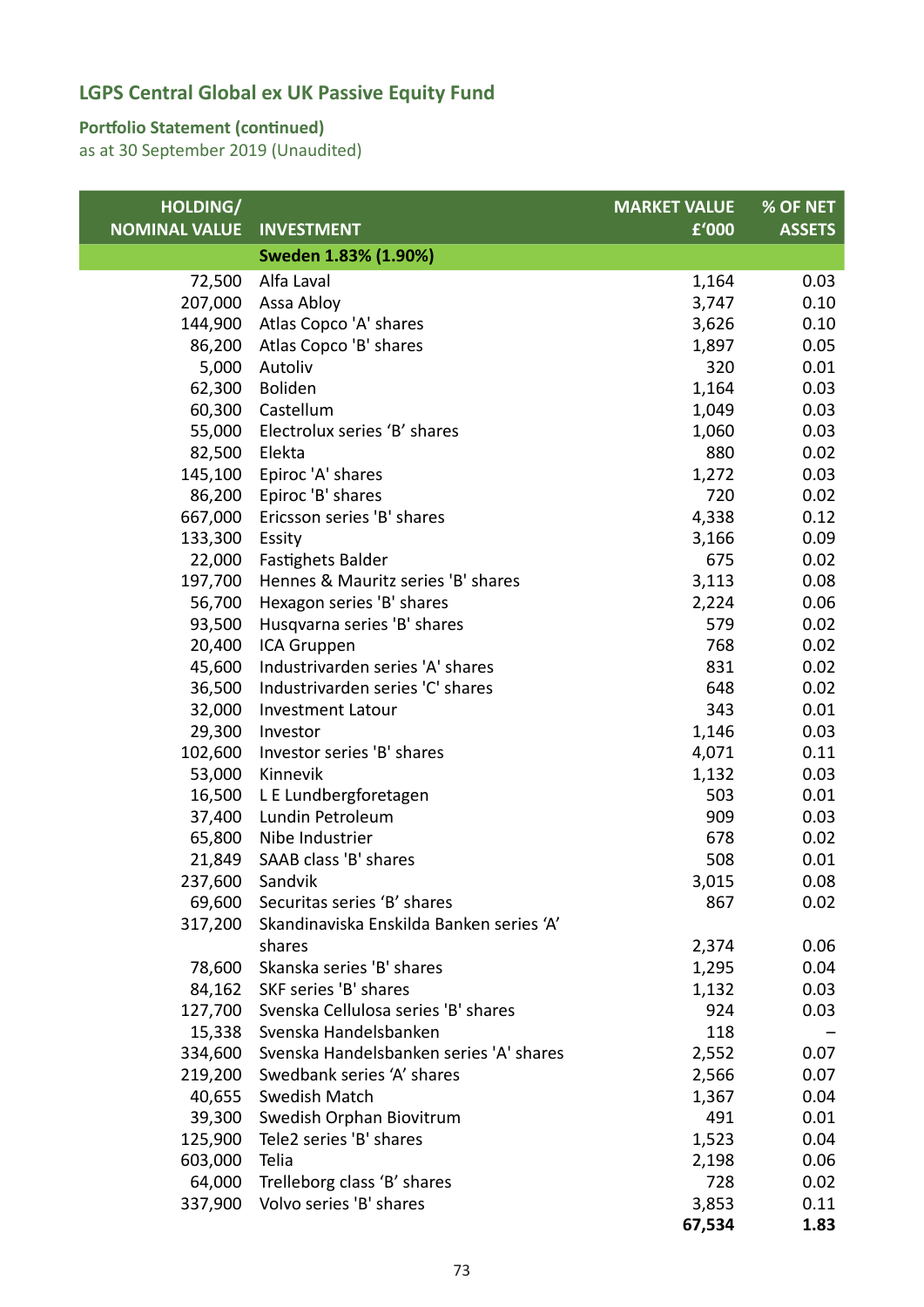#### **Portfolio Statement (continued)**

| HOLDING/             |                                        | <b>MARKET VALUE</b> | % OF NET      |
|----------------------|----------------------------------------|---------------------|---------------|
| <b>NOMINAL VALUE</b> | <b>INVESTMENT</b>                      | £'000               | <b>ASSETS</b> |
|                      | <b>Switzerland 6.54% (6.36%)</b>       |                     |               |
| 400,900              | ABB (Registered)                       | 6,396               | 0.17          |
| 34,800               | Adecco                                 | 1,563               | 0.04          |
| 102,800              | Alcon                                  | 4,869               | 0.13          |
| 10,000               | <b>Baloise</b>                         | 1,455               | 0.04          |
| 704                  | Banque Cantonale Vaudoise (Registered) | 437                 | 0.01          |
| 502                  | <b>Barry Callebaut</b>                 | 841                 | 0.02          |
| 48,800               | Clariant                               | 772                 | 0.02          |
| 114,400              | Compagnie Financiere Richemont         | 6,817               | 0.19          |
| 571,800              | <b>Credit Suisse</b>                   | 5,693               | 0.15          |
| 8,000                | <b>DKSH</b>                            | 324                 | 0.01          |
| 8,000                | Dufry                                  | 543                 | 0.01          |
| 1,500                | <b>EMS-Chemie</b>                      | 758                 | 0.02          |
| 4,600                | Flughafen Zuerich                      | 691                 | 0.02          |
| 8,300                | Geberit                                | 3,219               | 0.09          |
| 900                  | Georg Fischer                          | 633                 | 0.02          |
| 2,100                | Givaudan                               | 4,754               | 0.13          |
| 8,300                | Helvetia                               | 930                 | 0.03          |
| 48,500               | Julius Baer (Registered)               | 1,745               | 0.05          |
| 11,000               | Kuehne + Nagel                         | 1,316               | 0.04          |
| 113,200              | LafargeHolcim                          | 4,525               | 0.12          |
| 240                  | Lindt & Spruengli (Part Certified)     | 1,439               | 0.04          |
| 25                   | Lindt & Spruengli (Registered)         | 1,676               | 0.05          |
| 31,900               | Logitech International                 | 1,051               | 0.03          |
| 16,400               | Lonza                                  | 4,503               | 0.12          |
| 654,400              | Nestlé                                 | 57,644              | 1.56          |
| 488,400              | Novartis                               | 34,385              | 0.93          |
| 58,000               | OC Oerlikon Corp                       | 472                 | 0.01          |
| 8,300                | Pargesa                                | 518                 | 0.01          |
| 3,600                | Partners                               | 2,244               | 0.06          |
| 8,136                | <b>PSP Swiss Property</b>              | 837                 | 0.02          |
| 6,500                | Roche (Bearer)                         | 1,527               | 0.04          |
| 156,600              | Roche Holding                          | 37,016              | 1.00          |
| 9,100                | <b>Schindler (Part Certified)</b>      | 1,652               | 0.04          |
| 4,575                | Schindler (Registered)                 | 827                 | 0.02          |
| 1,200                | SGS (Registered)                       | 2,415               | 0.07          |
| 31,300               | Sika                                   | 3,718               | 0.10          |
| 12,900               | Sonova                                 | 2,435               | 0.07          |
| 151,900              | STMicroelectronics                     | 2,383               | 0.06          |
| 2,200                | Straumann                              | 1,461               | 0.04          |
| 4,000                | Sulzer                                 | 319                 | 0.01          |
| 6,400                | Swatch 'I' shares                      | 1,380               | 0.04          |
| 11,126               | Swatch 'N' shares                      | 454                 | 0.01          |
| 7,300                | Swiss Life                             | 2,833               | 0.08          |
| 17,500               | <b>Swiss Prime Site</b>                | 1,391               | 0.04          |
| 63,100               | Swiss Re                               | 5,343               | 0.15          |
| 5,400                | Swisscom                               | 2,163               | 0.06          |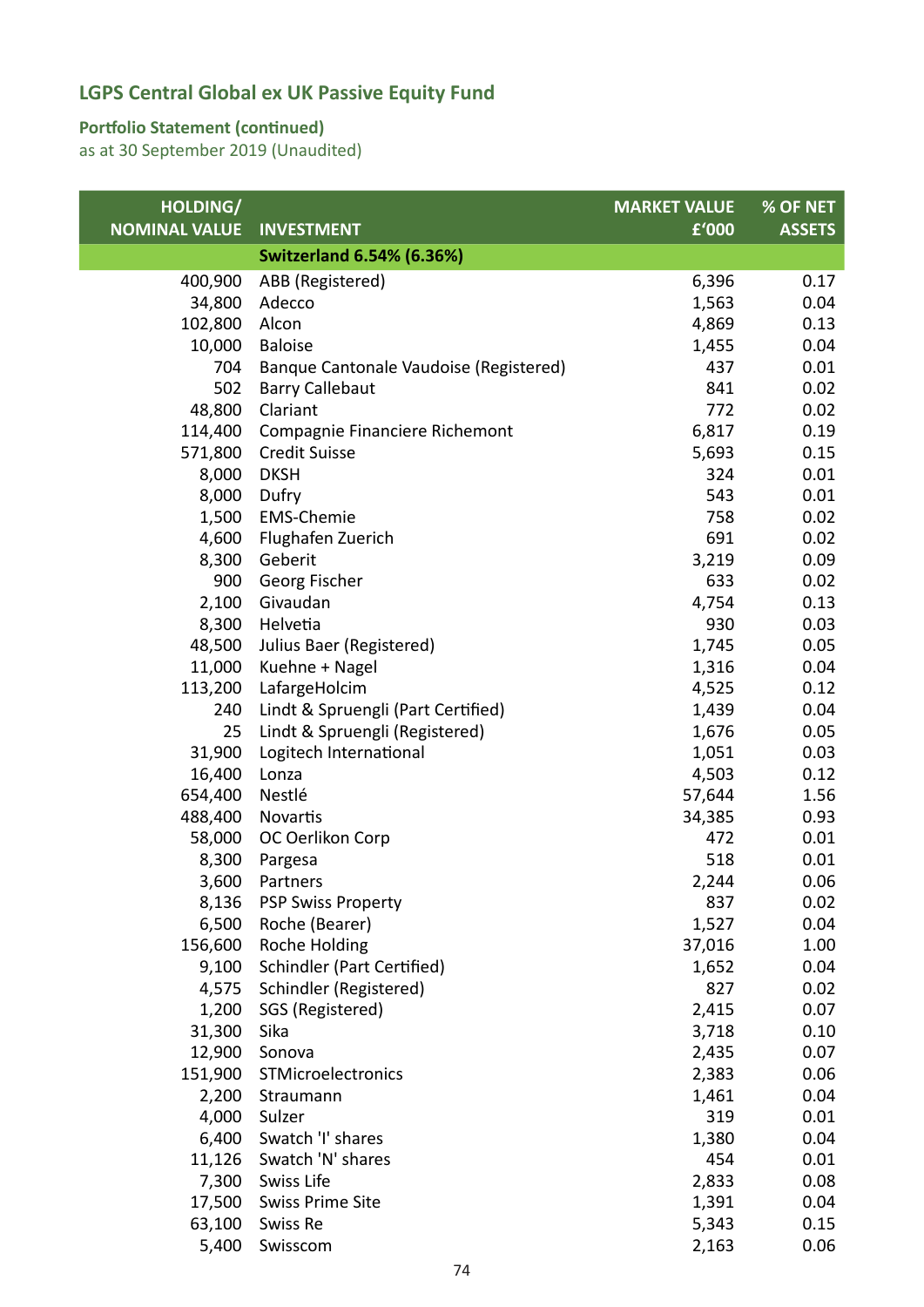#### **Portfolio Statement (continued)**

as at 30 September 2019 (Unaudited)

| HOLDING/             |                                               | <b>MARKET VALUE</b> | % OF NET      |
|----------------------|-----------------------------------------------|---------------------|---------------|
| <b>NOMINAL VALUE</b> | <b>INVESTMENT</b>                             | £'000               | <b>ASSETS</b> |
|                      | <b>Switzerland (continued)</b>                |                     |               |
| 13,700               | Temenos                                       | 1,860               | 0.05          |
| 782,700              | <b>UBS</b>                                    | 7,217               | 0.20          |
| 10,100               | Vifor Pharma                                  | 1,310               | 0.04          |
| 33,100               | Zurich Insurance                              | 10,290              | 0.28          |
|                      |                                               | 241,044             | 6.54          |
|                      | Taiwan 0.00% (0.00%)                          |                     |               |
| 221,000              | FIT Hon Teng                                  | 74                  |               |
|                      |                                               |                     |               |
|                      | Turkey 0.16% (0.16%)                          |                     |               |
| 598,600              | Akbank                                        | 698                 | 0.02          |
| 43,924               | Anadolu Efes Biracilik ve Malt Sanayii        | 138                 |               |
| 21,000               | Arcelik                                       | 57                  |               |
| 60,000               | Aselsan Elektronik Sanayi ve Ticaret          | 173                 | 0.01          |
| 80,924               | <b>BIM Birlesik Magazalar</b>                 | 571                 | 0.02          |
| 15,134               | Coca-Cola Icecek                              | 73                  |               |
| 119,993              | Enka Insaat ve Sanayi                         | 97                  |               |
| 315,723              | Eregli Demir ve Celik Fabrikalari             | 311                 | 0.01          |
| 16,412<br>133,929    | Ford Otomotiv Sanayi                          | 140<br>184          | 0.01          |
| 19,000               | Haci Omer Sabanci Holding<br>Iskenderun Demir | 17                  |               |
| 192,400              | <b>KOC</b>                                    | 523                 | 0.02          |
| 5,700                | Koza Altin Isletmeleri                        | 54                  |               |
| 168,960              | Petkim Petrokimya                             | 88                  |               |
| 21,400               | <b>TAV Havalimanlari</b>                      | 73                  |               |
| 43,000               | Tekfen                                        | 118                 |               |
| 29,068               | Tofas Turk Otomobil Fabrikasi                 | 85                  |               |
| 25,165               | Tupras Turkiye Petrol Rafinerileri            | 519                 | 0.02          |
| 93,654               | Turk Hava Yollari                             | 167                 | 0.01          |
| 64,900               | Turk Telekomunikasyon                         | 54                  |               |
| 266,000              | Turkcell Iletisim Hizmetleri                  | 497                 | 0.01          |
| 506,500              | Turkiye Garanti Bankasi                       | 743                 | 0.02          |
| 240,956              | Turkiye Is Bankasi                            | 217                 | 0.01          |
| 74,700               | Turkiye Sise ve Cam Fabrikalari               | 50                  |               |
| 177,068              | Turkiye Vakiflar Bankasi                      | 132                 |               |
| 382,186              | Yapi ve Kredi Bankasi                         | 132                 |               |
|                      |                                               | 5,911               | 0.16          |
|                      | <b>United States 31.81% (31.83%)</b>          |                     |               |
| 31,300               | 3M                                            | 4,173               | 0.11          |
| 95,900               | Abbott Laboratories                           | 6,509               | 0.18          |
| 85,300               | AbbVie                                        | 5,241               | 0.14          |
| 2,700                | Abiomed                                       | 390                 | 0.01          |

36,100 Accenture 5,633 0.15 41,000 Activision Blizzard 1,760 0.05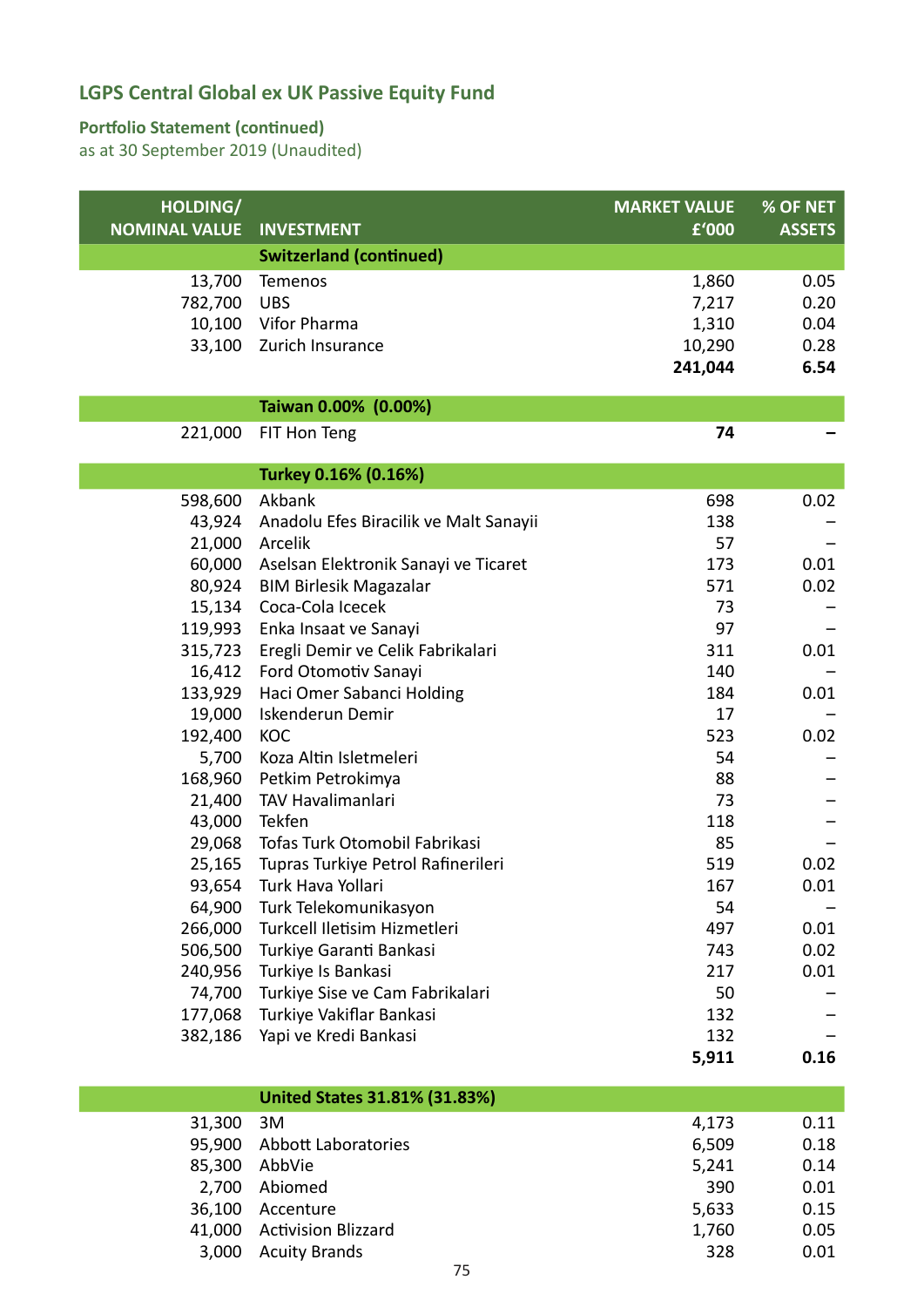#### **Portfolio Statement (continued)**

| HOLDING/             |                                  | <b>MARKET VALUE</b> | % OF NET      |
|----------------------|----------------------------------|---------------------|---------------|
| <b>NOMINAL VALUE</b> | <b>INVESTMENT</b>                | £'000               | <b>ASSETS</b> |
|                      | <b>United States (continued)</b> |                     |               |
| 27,700               | Adobe Systems                    | 6,210               | 0.17          |
| 3,600                | <b>Advance Auto Parts</b>        | 483                 | 0.01          |
| 46,900               | <b>Advanced Micro Devices</b>    | 1,103               | 0.03          |
| 36,000               | <b>AES</b>                       | 477                 | 0.01          |
| 2,800                | <b>Affiliated Managers</b>       | 189                 | 0.01          |
| 41,700               | Aflac                            | 1,770               | 0.05          |
| 17,400               | Agilent Technologies             | 1,082               | 0.03          |
| 35,000               | <b>AGNC Investment</b>           | 456                 | 0.01          |
| 12,000               | Air Products & Chemicals         | 2,159               | 0.06          |
| 7,100                | Akamai Technologies              | 526                 | 0.01          |
| 5,900                | Albemarle                        | 333                 | 0.01          |
| 5,400                | Alexandria Real Estate Equities  | 675                 | 0.02          |
| 12,000               | <b>Alexion Pharmaceuticals</b>   | 954                 | 0.03          |
| 4,600                | Align Technology                 | 675                 | 0.02          |
| 1,000                | Alleghany                        | 646                 | 0.02          |
| 5,200                | Allegion                         | 437                 | 0.01          |
| 18,500               | Allergan                         | 2,526               | 0.07          |
| 2,900                | Alliance Data Systems            | 302                 | 0.01          |
| 12,200               | <b>Alliant Energy</b>            | 534                 | 0.01          |
| 19,100               | Allstate                         | 1,684               | 0.05          |
| 23,000               | <b>Ally Financial</b>            | 619                 | 0.02          |
| 5,400                | Alnylam Pharmaceuticals          | 352                 | 0.01          |
| 16,800               | Alphabet 'A' shares              | 16,642              | 0.45          |
| 17,100               | Alphabet 'C' shares              | 16,909              | 0.46          |
| 17,700               | Altice USA 'A' shares            | 412                 | 0.01          |
| 106,100              | Altria                           | 3,521               | 0.10          |
| 23,400               | Amazon.com                       | 32,948              | 0.89          |
| 7,300                | Amdocs                           | 391                 | 0.01          |
|                      | 13,700 Ameren                    | 890                 | 0.02          |
|                      | 3,300 American Airlines          | 72                  |               |
| 27,000               | American Electric Power          | 2,053               | 0.06          |
| 36,400               | <b>American Express</b>          | 3,493               | 0.09          |
| 48,600               | American International           | 2,196               | 0.06          |
| 23,900               | American Tower 'A' shares        | 4,287               | 0.12          |
| 9,100                | American Water Works             | 917                 | 0.03          |
| 8,800                | Ameriprise Financial             | 1,050               | 0.03          |
| 10,100               | AmerisourceBergen                | 675                 | 0.02          |
| 14,100               | <b>AMETEK</b>                    | 1,051               | 0.03          |
| 33,900               | Amgen                            | 5,323               | 0.14          |
| 16,100               | Amphenol class 'A' shares        | 1,261               | 0.03          |
| 20,000               | <b>Analog Devices</b>            | 1,813               | 0.05          |
| 72,300               | <b>Annaly Capital Management</b> | 516                 | 0.01          |
| 5,100                | Ansys                            | 916                 | 0.02          |
| 14,700               | Anthem                           | 2,865               | 0.08          |
| 13,400               | Aon 'A' shares                   | 2,105               | 0.06          |
| 25,000               | Apache                           | 519                 | 0.01          |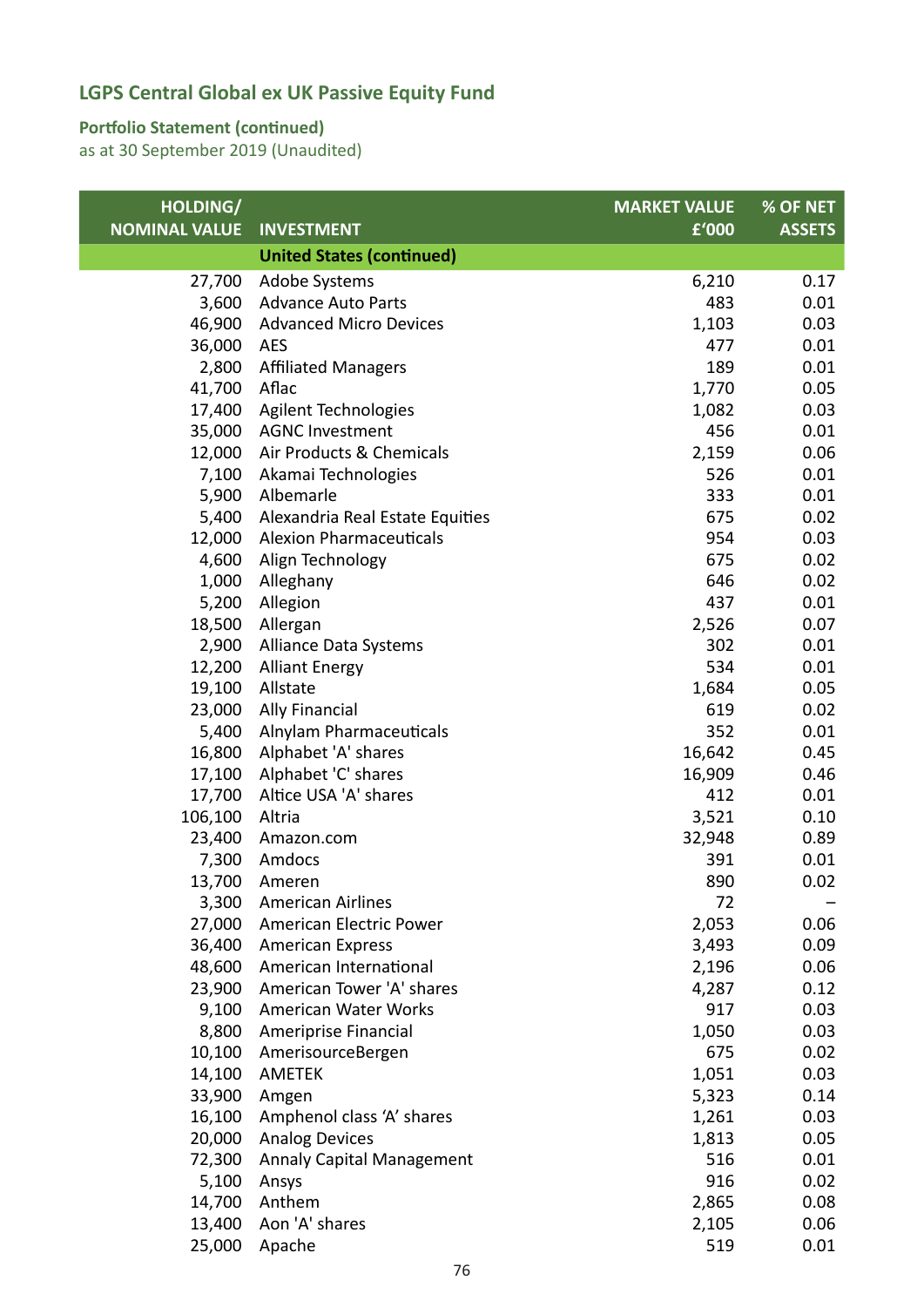#### **Portfolio Statement (continued)**

| HOLDING/             |                                           | <b>MARKET VALUE</b> | % OF NET      |
|----------------------|-------------------------------------------|---------------------|---------------|
| <b>NOMINAL VALUE</b> | <b>INVESTMENT</b>                         | £'000               | <b>ASSETS</b> |
|                      | <b>United States (continued)</b>          |                     |               |
| 255,700              | Apple                                     | 46,473              | 1.26          |
| 55,200               | <b>Applied Materials</b>                  | 2,235               | 0.06          |
| 16,000               | Aptiv                                     | 1,135               | 0.03          |
| 14,200               | Aramark                                   | 502                 | 0.01          |
| 25,000               | <b>Arch Capital</b>                       | 851                 | 0.02          |
|                      | 30,500 Archer Daniels Midland             | 1,016               | 0.03          |
| 24,733               | Arconic                                   | 521                 | 0.01          |
| 3,000                | Arista Networks                           | 582                 | 0.02          |
| 5,000                | <b>Arrow Electronics</b>                  | 303                 | 0.01          |
|                      | 10,700 Arthur J Gallagher                 | 777                 | 0.02          |
| 5,000                | <b>Ashland Global</b>                     | 313                 | 0.01          |
| 3,100                | Assurant                                  | 317                 | 0.01          |
| 413,700              | AT&T                                      | 12,697              | 0.34          |
| 6,650                | Atlassian                                 | 676                 | 0.02          |
| 6,400                | <b>Atmos Energy</b>                       | 591                 | 0.02          |
| 11,900               | Autodesk                                  | 1,426               | 0.04          |
| 24,100               | <b>Automatic Data Processing</b>          | 3,156               | 0.09          |
| 1,500                | AutoZone                                  | 1,319               | 0.04          |
| 7,300                | <b>AvalonBay Communities</b>              | 1,275               | 0.03          |
| 3,600                | Avangrid                                  | 153                 |               |
| 4,500                | <b>Avery Dennison</b>                     | 415                 | 0.01          |
| 4,900                | Avnet                                     | 177                 |               |
| 9,400                | <b>AXA Equitable</b>                      | 169                 |               |
| 4,500                | <b>Axis Capital</b>                       | 244                 | 0.01          |
| 28,500               | <b>Baker Hughes</b>                       | 537                 | 0.01          |
| 20,300               | Ball                                      | 1,199               | 0.03          |
| 476,100              | <b>Bank of America</b>                    | 11,270              | 0.31          |
| 50,900               | Bank of New York Mellon                   | 1,867               | 0.05          |
| 21,000               | Bausch Health Cos                         | 372                 | 0.01          |
| 27,500               | <b>Baxter International</b>               | 1,951               | 0.05          |
| 42,400               | BB&T                                      | 1,835               | 0.05          |
| 14,400               | <b>Becton Dickinson</b>                   | 2,956               | 0.08          |
| 74,000               | Berkshire Hathaway convertible 'B' shares | 12,489              | 0.34          |
| 24                   | Berkshire Hathaway convertible class 'A'  |                     |               |
|                      | shares                                    | 6,079               | 0.17          |
| 14,700               | Best Buy                                  | 823                 | 0.02          |
| 11,000               | Biogen                                    | 2,078               | 0.06          |
| 9,500                | <b>BioMarin Pharmaceutical</b>            | 520                 | 0.01          |
| 6,700                | <b>BlackRock</b>                          | 2,422               | 0.07          |
| 30,200               | <b>Boeing</b>                             | 9,322               | 0.25          |
| 2,400                | <b>Booking</b>                            | 3,821               | 0.10          |
| 12,600               | BorgWarner                                | 375                 | 0.01          |
| 8,500                | <b>Boston Properties</b>                  | 894                 | 0.02          |
| 75,500               | <b>Boston Scientific</b>                  | 2,493               | 0.07          |
| 91,600               | <b>Bristol-Myers Squibb</b>               | 3,769               | 0.10          |
| 22,400               | Broadcom                                  | 5,017               | 0.14          |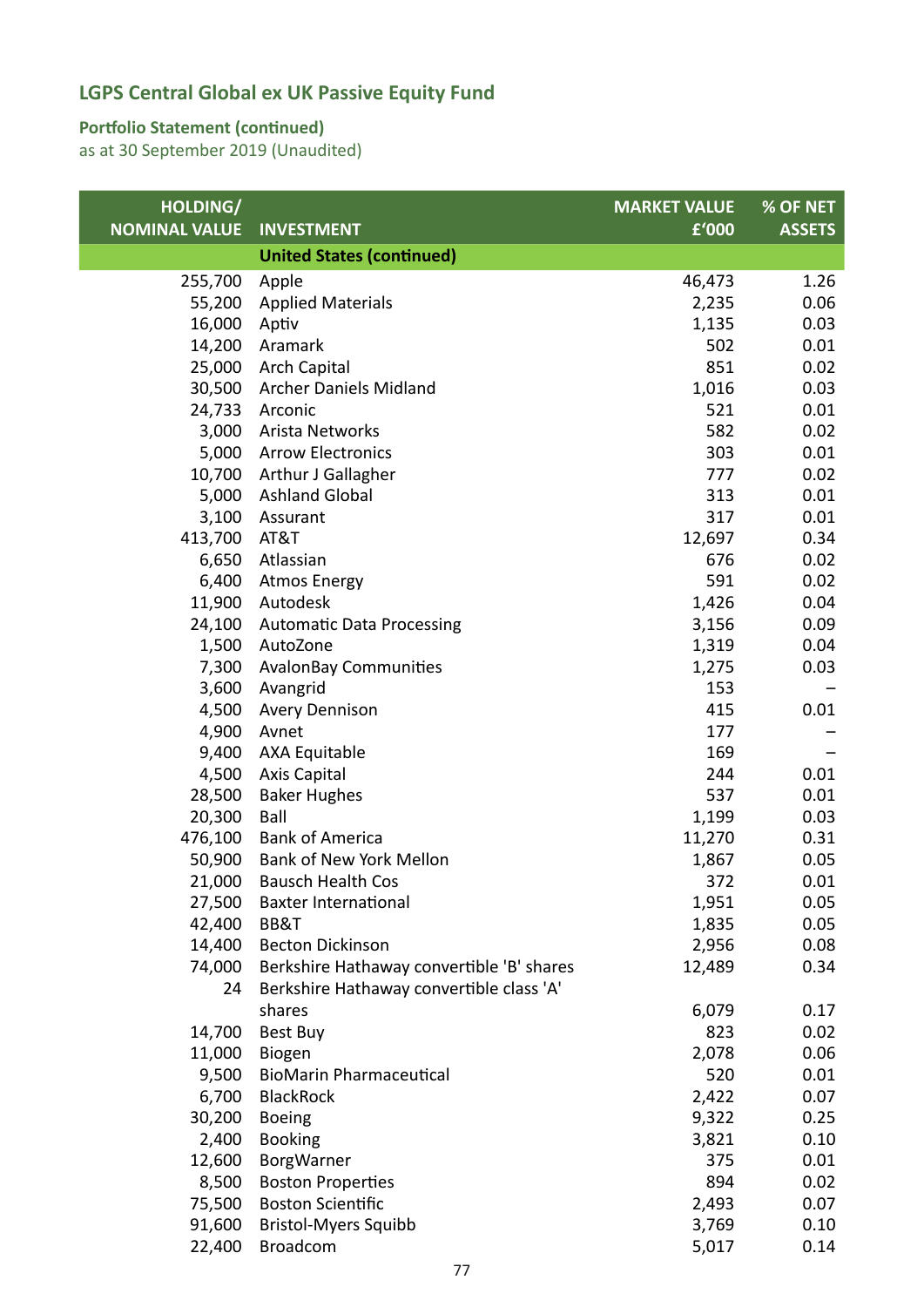### **Portfolio Statement (continued)**

| HOLDING/             |                                       | <b>MARKET VALUE</b> | % OF NET      |
|----------------------|---------------------------------------|---------------------|---------------|
| <b>NOMINAL VALUE</b> | <b>INVESTMENT</b>                     | £'000               | <b>ASSETS</b> |
|                      | <b>United States (continued)</b>      |                     |               |
| 5,900                | <b>Broadridge Financial Solutions</b> | 596                 | 0.02          |
| 7,500                | Brown & Brown                         | 219                 | 0.01          |
| 18,400               | Brown-Forman class 'B' shares         | 938                 | 0.03          |
| 10,000               | <b>Bunge</b>                          | 460                 | 0.01          |
| 3,600                | <b>Burlington Stores</b>              | 584                 | 0.02          |
| 31,600               | Cabot Oil & Gas                       | 451                 | 0.01          |
| 15,400               | <b>Cadence Design Systems</b>         | 826                 | 0.02          |
| 11,000               | Campbell Soup                         | 419                 | 0.01          |
| 25,900               | Capital One Financial                 | 1,912               | 0.05          |
| 10,600               | Capri                                 | 285                 | 0.01          |
| 18,200               | <b>Cardinal Health</b>                | 697                 | 0.02          |
| 7,500                | CarMax                                | 536                 | 0.01          |
| 23,700               | Carnival                              | 841                 | 0.02          |
| 31,900               | Caterpillar                           | 3,271               | 0.09          |
| 6,500                | Cboe Global Markets                   | 606                 | 0.02          |
| 18,300               | CBRE 'A' shares                       | 787                 | 0.02          |
| 16,000               | CBS 'B' shares                        | 524                 | 0.01          |
| 7,700                | <b>CDK Global</b>                     | 300                 | 0.01          |
| 9,200                | <b>CDW</b>                            | 920                 | 0.03          |
| 7,400                | Celanese                              | 734                 | 0.02          |
| 39,400               | Celgene                               | 3,175               | 0.09          |
| 22,000               | Centene                               | 772                 | 0.02          |
| 29,700               | CenterPoint Energy                    | 727                 | 0.02          |
| 53,014               | CenturyLink                           | 537                 | 0.01          |
| 18,200               | Cerner                                | 1,006               | 0.03          |
| 14,800               | CF Industries                         | 591                 | 0.02          |
| 7,100                | CH Robinson Worldwide                 | 488                 | 0.01          |
| 65,400               | Charles Schwab                        | 2,220               | 0.06          |
| 9,000                | <b>Charter Communications</b>         | 3,010               | 0.08          |
| 12,400               | <b>Cheniere Energy</b>                | 635                 | 0.02          |
| 107,000              | Chevron                               | 10,298              | 0.28          |
| 1,400                | Chipotle Mexican Grill                | 956                 | 0.03          |
| 25,300<br>14,700     | Chubb                                 | 3,314<br>897        | 0.09          |
| 20,353               | Church & Dwight<br>Cigna              | 2,508               | 0.02<br>0.07  |
| 6,300                | <b>Cimarex Energy</b>                 | 245                 | 0.01          |
| 8,400                | Cincinnati Financial                  | 795                 | 0.02          |
| 4,700                | Cintas                                | 1,022               | 0.03          |
| 242,600              | <b>Cisco Systems</b>                  | 9,727               | 0.26          |
| 7,600                | <b>CIT</b>                            | 279                 | 0.01          |
| 127,700              | Citigroup                             | 7,159               | 0.19          |
| 25,700               | Citizens Financial                    | 738                 | 0.02          |
| 7,400                | <b>Citrix Systems</b>                 | 579                 | 0.02          |
| 7,800                | Clorox                                | 961                 | 0.03          |
| 19,700               | <b>CME</b>                            | 3,379               | 0.09          |
| 15,400               | <b>CMS Energy</b>                     | 799                 | 0.02          |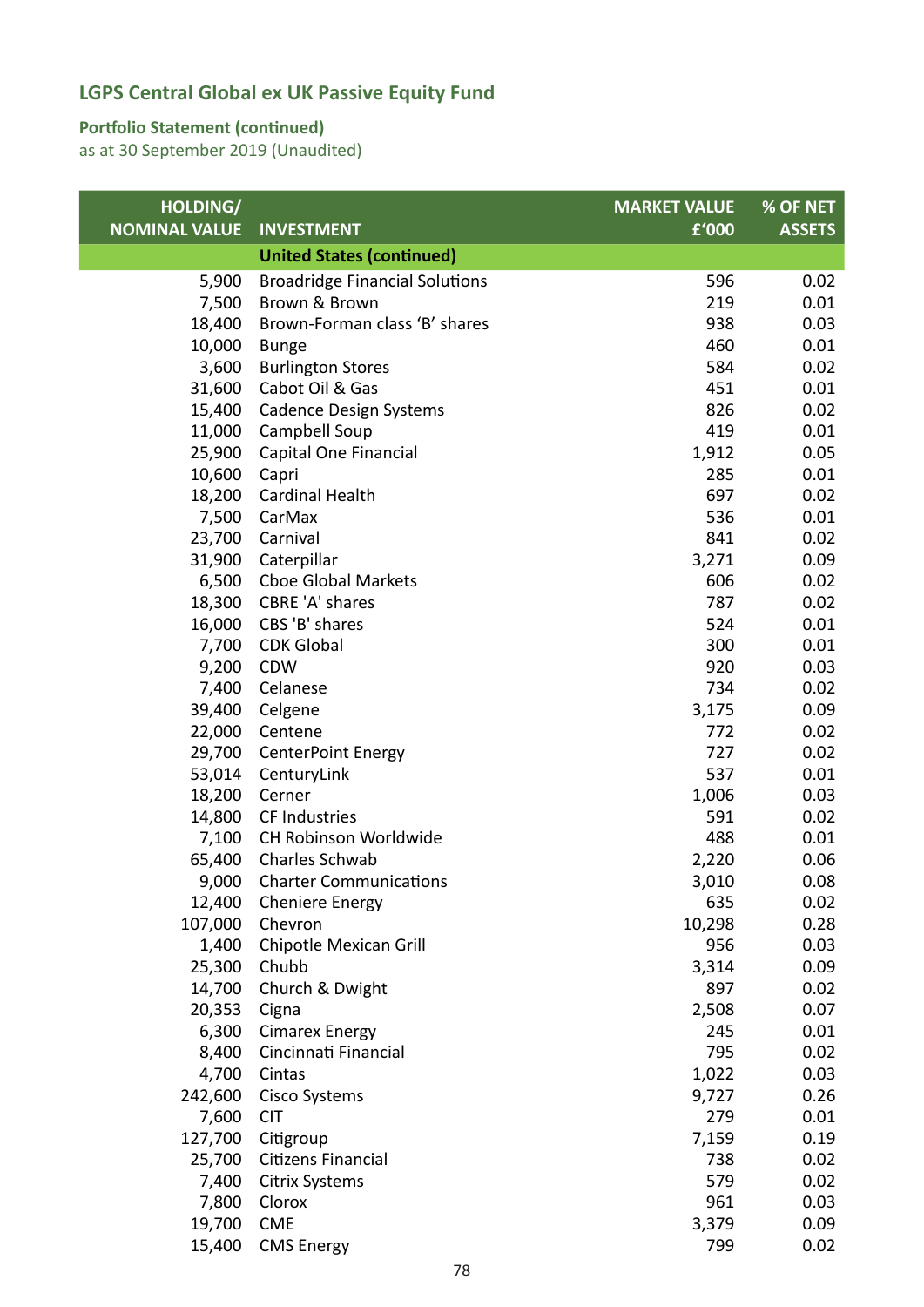### **Portfolio Statement (continued)**

| HOLDING/             |                                        | <b>MARKET VALUE</b> | % OF NET      |
|----------------------|----------------------------------------|---------------------|---------------|
| <b>NOMINAL VALUE</b> | <b>INVESTMENT</b>                      | £'000               | <b>ASSETS</b> |
|                      | <b>United States (continued)</b>       |                     |               |
| 214,600              | Coca-Cola                              | 9,479               | 0.26          |
| 31,900               | Cognizant Technology                   | 1,560               | 0.04          |
| 46,600               | Colgate-Palmolive                      | 2,779               | 0.08          |
| 250,600              | Comcast 'A' shares                     | 9,169               | 0.25          |
| 10,200               | Comerica                               | 546                 | 0.01          |
| 3,200                | <b>Commerce Bancshares</b>             | 157                 |               |
|                      | 25,200 Conagra Brands                  | 627                 | 0.02          |
| 10,600               | <b>Concho Resources</b>                | 584                 | 0.02          |
| 64,400               | ConocoPhillips                         | 2,978               | 0.08          |
| 20,100               | <b>Consolidated Edison</b>             | 1,541               | 0.04          |
| 8,700                | <b>Constellation Brands 'A' shares</b> | 1,463               | 0.04          |
| 2,800                | <b>Continental Resources</b>           | 70                  |               |
| 2,800                | <b>Cooper Companies</b>                | 675                 | 0.02          |
|                      | 12,200 Copart                          | 795                 | 0.02          |
| 43,200               | Corning                                | 1,000               | 0.03          |
| 42,233               | Corteva                                | 961                 | 0.03          |
| 1,800                | CoStar                                 | 867                 | 0.02          |
| 24,500               | Costco Wholesale                       | 5,728               | 0.16          |
| 25,000               | Coty                                   | 213                 | 0.01          |
| 22,600               | Crown Castle International             | 2,549               | 0.07          |
| 44,800               | <b>CSX</b>                             | 2,517               | 0.07          |
| 8,200                | <b>Cummins</b>                         | 1,083               | 0.03          |
| 70,101               | <b>CVS Health</b>                      | 3,587               | 0.10          |
| 35,100               | Danaher                                | 4,112               | 0.11          |
| 7,400                | Darden Restaurants                     | 710                 | 0.02          |
| 8,400                | DaVita                                 | 389                 | 0.01          |
| 17,700               | Deere                                  | 2,422               | 0.07          |
| 11,000               | Dell Technologies                      | 463                 | 0.01          |
| 10,200               | Delta Air Lines                        | 477                 | 0.01          |
| 11,900               | Dentsply Sirona                        | 515                 | 0.01          |
| 23,400               | Devon Energy                           | 457                 | 0.01          |
| 5,200                | <b>DexCom</b>                          | 630                 | 0.02          |
| 8,300                | Diamondback Energy                     | 606                 | 0.02          |
| 12,200               | <b>Digital Realty Trust</b>            | 1,285               | 0.03          |
| 18,500               | <b>Discover Financial Services</b>     | 1,217               | 0.03          |
| 9,000                | Discovery Communications 'A' shares    | 194                 | 0.01          |
| 20,467               | Discovery Communications 'C' shares    | 409                 | 0.01          |
| 14,000               | DISH Network 'A' shares                | 387                 | 0.01          |
| 14,700               | <b>Dollar General</b>                  | 1,896               | 0.05          |
| 12,700               | <b>Dollar Tree</b>                     | 1,176               | 0.03          |
| 46,900               | <b>Dominion Energy</b>                 | 3,084               | 0.08          |
| 2,300                | Domino's Pizza                         | 457                 | 0.01          |
| 8,200                | Dover                                  | 662                 | 0.02          |
| 42,433               | Dow                                    | 1,641               | 0.04          |
| 19,300               | <b>DR Horton</b>                       | 826                 | 0.02          |
| 9,900                | <b>DTE Energy</b>                      | 1,068               | 0.03          |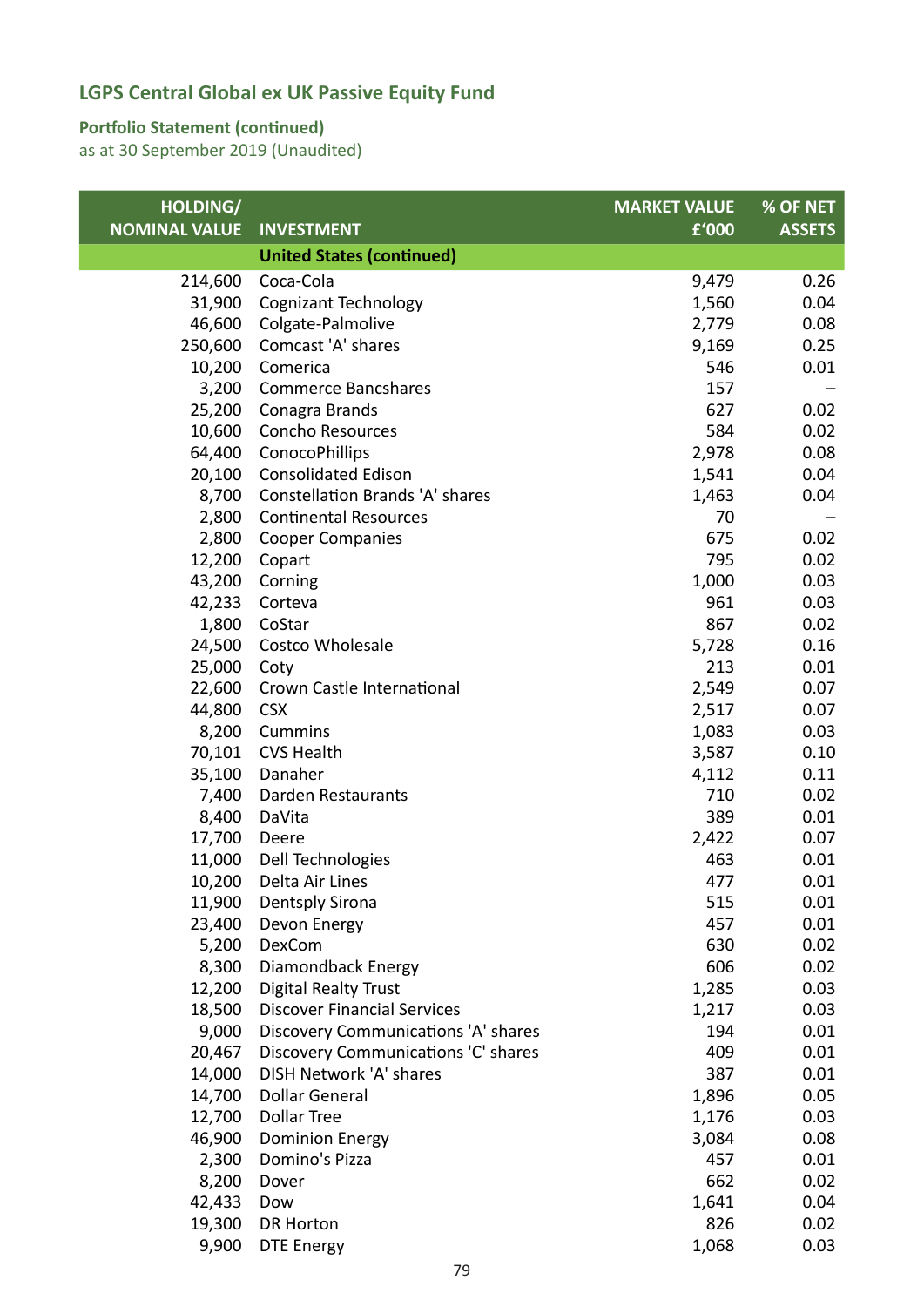#### **Portfolio Statement (continued)**

| HOLDING/             |                                               | <b>MARKET VALUE</b> | % OF NET      |
|----------------------|-----------------------------------------------|---------------------|---------------|
| <b>NOMINAL VALUE</b> | <b>INVESTMENT</b>                             | £'000               | <b>ASSETS</b> |
|                      | <b>United States (continued)</b>              |                     |               |
| 39,100               | Duke Energy                                   | 3,042               | 0.08          |
| 18,100               | Duke Realty                                   | 499                 | 0.01          |
| 42,433               | DuPont de Nemours                             | 2,455               | 0.07          |
| 16,800               | DXC Technology                                | 402                 | 0.01          |
| 14,100               | <b>E*TRADE Financial</b>                      | 500                 | 0.01          |
| 7,700                | Eastman Chemical                              | 461                 | 0.01          |
| 24,000               | Eaton                                         | 1,619               | 0.04          |
| 48,500               | eBay                                          | 1,534               | 0.04          |
| 13,900               | Ecolab                                        | 2,232               | 0.06          |
| 18,300               | Edison International                          | 1,120               | 0.03          |
| 11,400               | <b>Edwards Lifesciences</b>                   | 2,033               | 0.06          |
| 17,900               | <b>Elanco Animal Health</b>                   | 386                 | 0.01          |
| 16,300               | <b>Electronic Arts</b>                        | 1,293               | 0.04          |
| 49,900               | Eli Lilly                                     | 4,526               | 0.12          |
| 34,300               | <b>Emerson Electric</b>                       | 1,861               | 0.05          |
| 11,000               | Entergy                                       | 1,047               | 0.03          |
| 31,500               | <b>EOG Resources</b>                          | 1,897               | 0.05          |
| 6,500                | Equifax                                       | 742                 | 0.02          |
| 4,500                | Equinix                                       | 2,105               | 0.06          |
| 15,280               | Equitrans Midstream                           | 180                 | 0.01          |
| 19,500               | <b>Equity Residential</b>                     | 1,365               | 0.04          |
| 3,600                | <b>Essex Property Trust</b>                   | 954                 | 0.03          |
| 11,900               | Estee Lauder class 'A' shares                 | 1,920               | 0.05          |
| 2,800                | Everest Re                                    | 604                 | 0.02          |
| 16,600               | Evergy                                        | 897                 | 0.02          |
| 18,000               | <b>Eversource Energy</b>                      | 1,248               | 0.03          |
| 7,200                | <b>Exact Sciences</b>                         | 528                 | 0.01          |
| 52,600               | Exelon                                        | 2,062               | 0.06          |
| 6,700                | Expedia                                       | 731                 | 0.02          |
|                      | 10,000 Expeditors International of Washington | 603                 | 0.02          |
| 7,200                | <b>Extra Space Storage</b>                    | 682                 | 0.02          |
| 238,600              | Exxon Mobil                                   | 13,670              | 0.37          |
| 3,000                | F5 Networks                                   | 342                 | 0.01          |
| 135,200              | Facebook                                      | 19,538              | 0.53          |
| 31,600               | Fastenal                                      | 837                 | 0.02          |
| 4,600                | Federal Realty Investment Trust               | 508                 | 0.01          |
| 13,500               | FedEx                                         | 1,594               | 0.04          |
|                      |                                               | 3,588               | 0.10          |
| 33,316               | <b>Fidelity National Information Services</b> |                     |               |
| 35,900               | <b>Fifth Third Bancorp</b>                    | 798                 | 0.02          |
| 8,300                | First Republic Bank                           | 651                 | 0.02          |
| 27,200               | FirstEnergy                                   | 1,064               | 0.03          |
| 31,200               | Fiserv                                        | 2,622               | 0.07          |
| 4,800                | <b>FleetCor Technologies</b>                  | 1,117               | 0.03          |
| 43,000               | Flex                                          | 365                 | 0.01          |
| 10,500               | Flowserve                                     | 398                 | 0.01          |
| 9,400                | Fluor                                         | 146                 |               |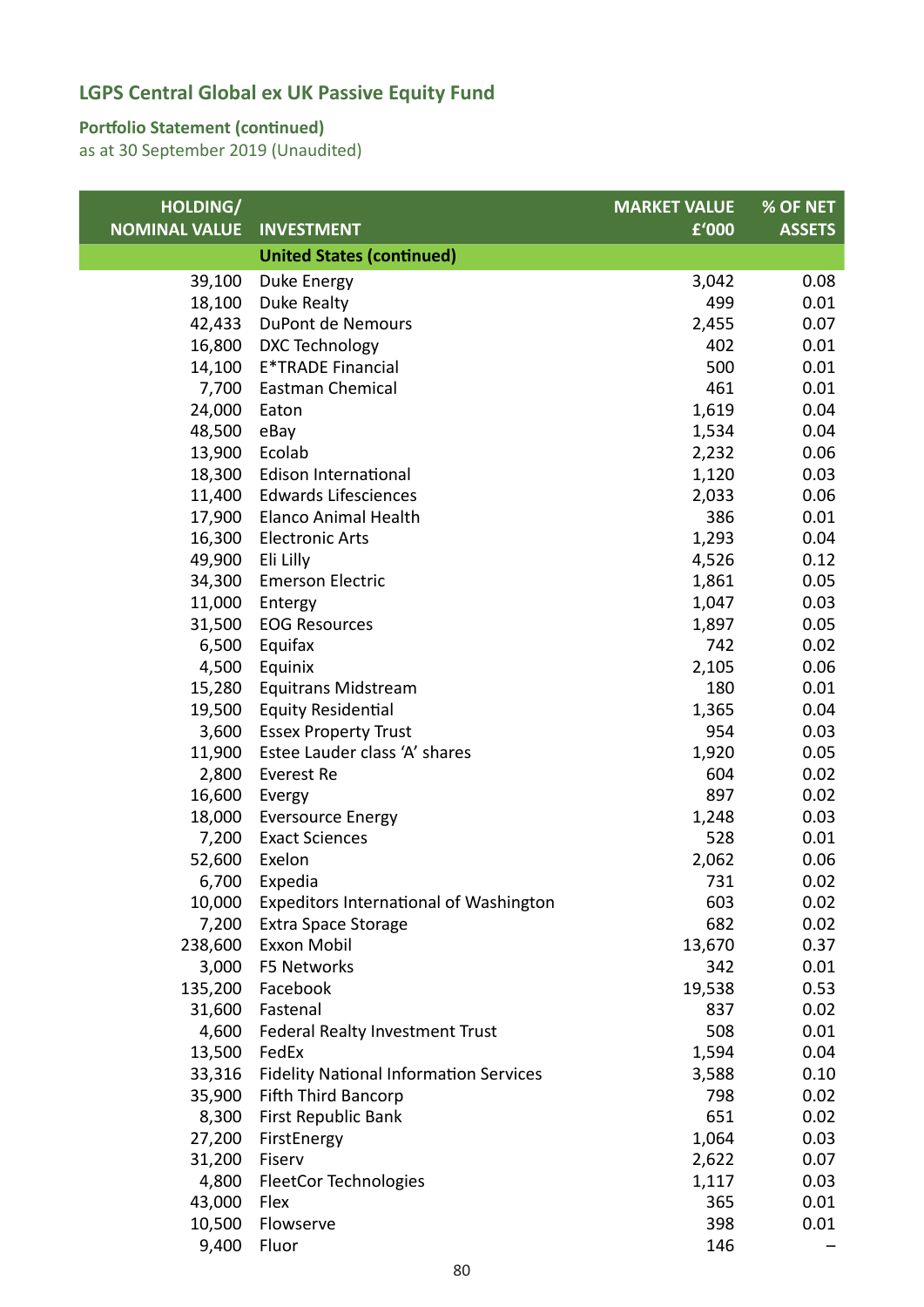#### **Portfolio Statement (continued)**

| HOLDING/             |                                    | <b>MARKET VALUE</b> | % OF NET      |
|----------------------|------------------------------------|---------------------|---------------|
| <b>NOMINAL VALUE</b> | <b>INVESTMENT</b>                  | £'000               | <b>ASSETS</b> |
|                      | <b>United States (continued)</b>   |                     |               |
| 7,200                | <b>FMC</b>                         | 512                 | 0.01          |
| 14,600               | <b>FNF</b>                         | 526                 | 0.01          |
| 6,800                | Foot Locker                        | 238                 | 0.01          |
| 212,100              | Ford Motor                         | 1,577               | 0.04          |
| 8,400                | Fortinet                           | 523                 | 0.01          |
| 15,700               | Fortive                            | 873                 | 0.02          |
| 10,000               | Fortune Brands Home & Security     | 444                 | 0.01          |
| 18,966               | Fox 'A' shares                     | 485                 | 0.01          |
| 9,333                | Fox 'B' shares                     | 239                 | 0.01          |
| 18,100               | <b>Franklin Resources</b>          | 424                 | 0.01          |
| 78,400               | Freeport-McMoRan                   | 609                 | 0.02          |
| 14,900               | Gap                                | 210                 | 0.01          |
| 7,400                | Garmin                             | 509                 | 0.01          |
| 5,100                | Gartner                            | 591                 | 0.02          |
| 14,200               | <b>General Dynamics</b>            | 2,106               | 0.06          |
| 478,000              | <b>General Electric</b>            | 3,468               | 0.09          |
| 33,700               | <b>General Mills</b>               | 1,507               | 0.04          |
| 71,800               | <b>General Motors</b>              | 2,183               | 0.06          |
| 13,600               | Gentex                             | 304                 | 0.01          |
| 7,800                | <b>Genuine Parts</b>               | 630                 | 0.02          |
| 70,900               | <b>Gilead Sciences</b>             | 3,647               | 0.10          |
| 17,673               | <b>Global Payments</b>             | 2,279               | 0.06          |
| 6,500                | Globe Life                         | 505                 | 0.01          |
| 9,600                | GoDaddy                            | 514                 | 0.01          |
| 18,300               | <b>Goldman Sachs</b>               | 3,077               | 0.08          |
| 15,000               | <b>H&amp;R Block</b>               | 288                 | 0.01          |
| 48,500               | Halliburton                        | 742                 | 0.02          |
| 20,000               | Hanesbrands                        | 249                 | 0.01          |
| 12,000               | Harley-Davidson                    | 350                 | 0.01          |
| 19,600               | <b>Hartford Financial Services</b> | 964                 | 0.03          |
| 6,400                | Hasbro                             | 616                 | 0.02          |
| 15,100               | <b>HCA Healthcare</b>              | 1,476               | 0.04          |
| 29,300               | <b>HCP</b>                         | 847                 | 0.02          |
| 2,200                | <b>HEICO</b>                       | 223                 | 0.01          |
| 4,300                | HEICO 'A' shares                   | 339                 | 0.01          |
| 7,000                | Helmerich & Payne                  | 227                 | 0.01          |
| 8,200                | Henry Schein                       | 422                 | 0.01          |
| 8,800                | Herbalife                          | 270                 | 0.01          |
| 7,800                | Hershey                            | 981                 | 0.03          |
| 16,400               | Hess                               | 805                 | 0.02          |
| 83,200               | <b>Hewlett Packard Enterprise</b>  | 1,024               | 0.03          |
| 14,500               | Hilton Worldwide                   | 1,095               | 0.03          |
| 9,700                | HollyFrontier                      | 422                 | 0.01          |
| 16,400               | Hologic                            | 672                 | 0.02          |
| 62,700               | Home Depot                         | 11,802              | 0.32          |
| 41,000               | Honeywell International            | 5,627               | 0.15          |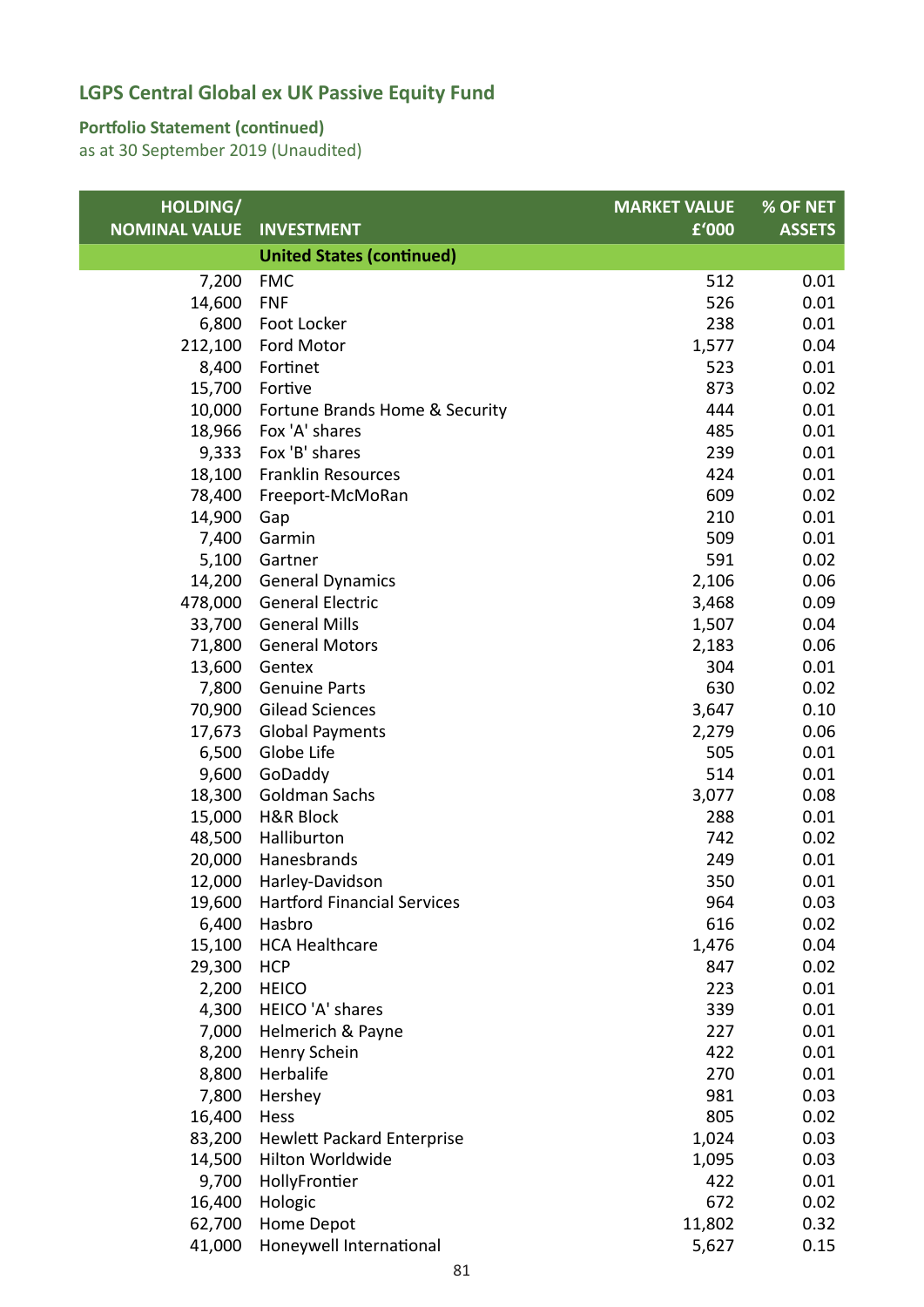#### **Portfolio Statement (continued)**

| HOLDING/             |                                        | <b>MARKET VALUE</b> | % OF NET      |
|----------------------|----------------------------------------|---------------------|---------------|
| <b>NOMINAL VALUE</b> | <b>INVESTMENT</b>                      | £'000               | <b>ASSETS</b> |
|                      | <b>United States (continued)</b>       |                     |               |
| 14,500               | <b>Hormel Foods</b>                    | 514                 | 0.01          |
| 43,544               | Host Hotels & Resorts                  | 611                 | 0.02          |
| 88,500               | HP                                     | 1,357               | 0.04          |
| 7,400                | Humana                                 | 1,535               | 0.04          |
| 59,200               | <b>Huntington Bancshares</b>           | 686                 | 0.02          |
| 2,600                | Huntington Ingalls Industries          | 447                 | 0.01          |
| 4,000                | <b>IAC InterActive</b>                 | 707                 | 0.02          |
| 4,300                | <b>IDEX</b>                            | 572                 | 0.02          |
| 4,600                | <b>IDEXX Laboratories</b>              | 1,015               | 0.03          |
| 21,100               | <b>IHS Markit</b>                      | 1,145               | 0.03          |
| 18,300               | <b>Illinois Tool Works</b>             | 2,323               | 0.06          |
| 8,000                | Illumina                               | 1,975               | 0.05          |
| 9,800                | Incyte                                 | 590                 | 0.02          |
| 14,800               | Ingersoll-Rand                         | 1,479               | 0.04          |
| 4,100                | Ingredion                              | 272                 | 0.01          |
| 253,500              | Intel                                  | 10,598              | 0.29          |
| 31,200               | Intercontinental Exchange              | 2,334               | 0.06          |
| 51,800               | <b>International Business Machines</b> | 6,112               | 0.17          |
| 5,600                | International Flavors & Fragrances     | 558                 | 0.02          |
| 22,500               | <b>International Paper</b>             | 763                 | 0.02          |
| 20,000               | Interpublic                            | 350                 | 0.01          |
| 13,300               | Intuit                                 | 2,869               | 0.08          |
| 6,400                | Intuitive Surgical                     | 2,804               | 0.08          |
| 25,000               | Invesco                                | 344                 | 0.01          |
| 27,000               | <b>Invitation Homes</b>                | 649                 | 0.02          |
| 2,000                | <b>IPG Photonics</b>                   | 220                 | 0.01          |
| 9,600                | <b>IQVIA</b>                           | 1,163               | 0.03          |
| 15,000               | Iron Mountain                          | 394                 | 0.01          |
| 13,000               | Jabil                                  | 377                 | 0.01          |
| 6,300                | Jacobs Engineering                     | 468                 | 0.01          |
| 3,000                | Jazz Pharmaceuticals                   | 312                 | 0.01          |
| 4,700                | JB Hunt Transport Services             | 422                 | 0.01          |
| 18,300               | Jefferies Financial                    | 273                 | 0.01          |
| 6,000                | <b>JM Smucker</b>                      | 536                 | 0.01          |
| 151,000              | Johnson & Johnson                      | 15,856              | 0.43          |
| 45,000               | Johnson Controls International         | 1,602               | 0.04          |
| 179,900              | JPMorgan Chase & Co.                   | 17,178              | 0.47          |
| 20,400               | Juniper Networks                       | 410                 | 0.01          |
| 6,300                | Kansas City Southern                   | 680                 | 0.02          |
| 11,500               | Kellogg                                | 601                 | 0.02          |
| 11,000               | Keurig Dr Pepper                       | 244                 | 0.01          |
| 61,400               | KeyCorp                                | 888                 | 0.02          |
| 10,500               | Keysight Technologies                  | 829                 | 0.02          |
| 19,100               | Kimberly-Clark                         | 2,201               | 0.06          |
| 27,000               | <b>Kimco Realty</b>                    | 457                 | 0.01          |
| 103,300              | Kinder Morgan                          | 1,727               | 0.05          |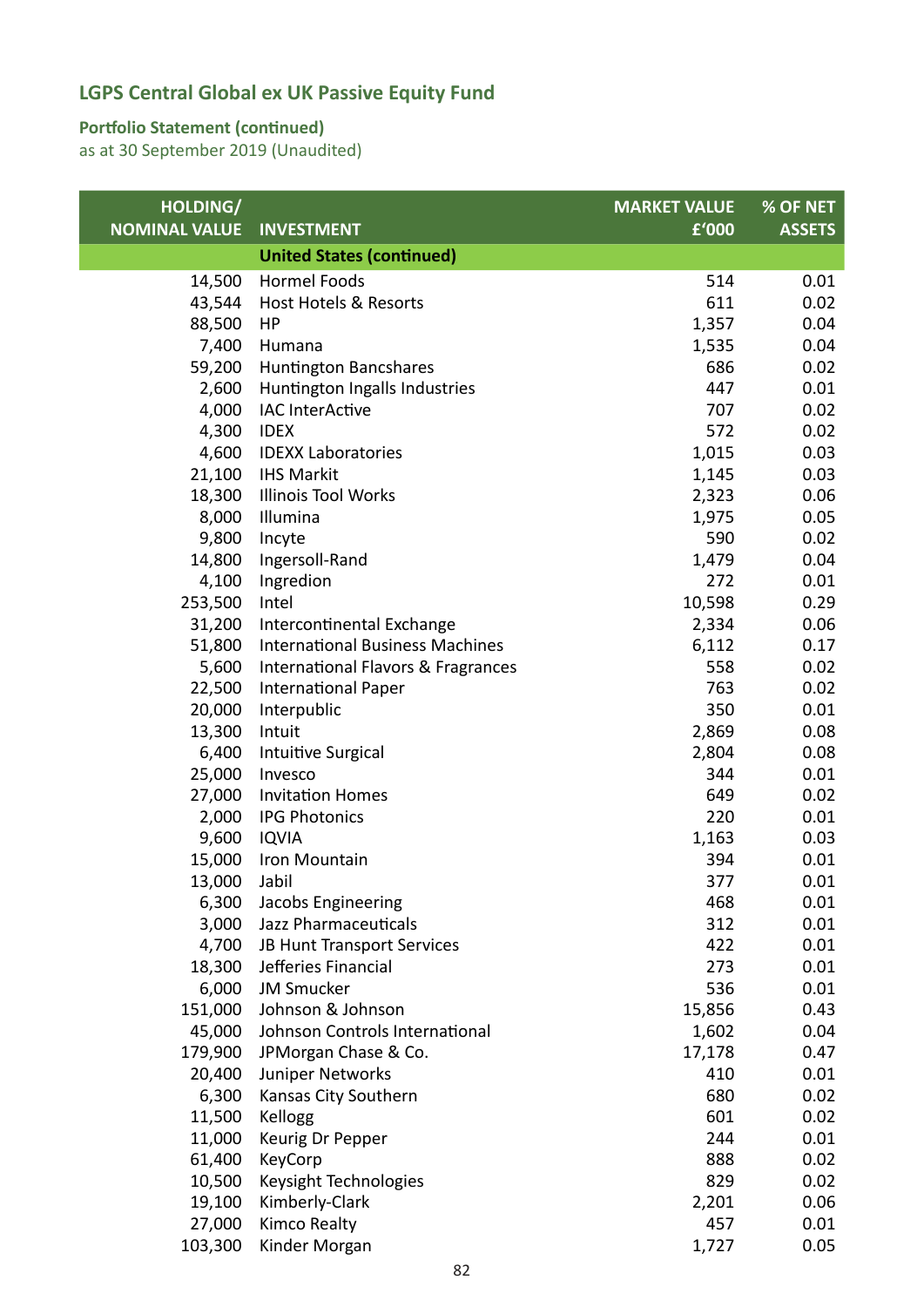#### **Portfolio Statement (continued)**

| HOLDING/             |                                         | <b>MARKET VALUE</b> | % OF NET      |
|----------------------|-----------------------------------------|---------------------|---------------|
| <b>NOMINAL VALUE</b> | <b>INVESTMENT</b>                       | £'000               | <b>ASSETS</b> |
|                      | <b>United States (continued)</b>        |                     |               |
| 9,100                | KLA-Tencor                              | 1,177               | 0.03          |
| 10,100               | Kohl's                                  | 407                 | 0.01          |
| 1,400                | Kontoor                                 | 40                  |               |
| 32,400               | Kraft Heinz                             | 734                 | 0.02          |
| 42,900               | Kroger                                  | 897                 | 0.02          |
| 13,000               | L Brands                                | 207                 | 0.01          |
| 12,110               | L3Harris                                | 2,049               | 0.06          |
| 5,500                | Laboratory Corp of America              | 750                 | 0.02          |
| 8,500                | Lam Research                            | 1,594               | 0.04          |
| 8,633                | Lamb Weston                             | 509                 | 0.01          |
| 19,700               | Las Vegas Sands                         | 923                 | 0.03          |
| 3,900                | Lear                                    | 373                 | 0.01          |
| 7,350                | Leggett & Platt                         | 244                 | 0.01          |
| 7,700                | Leidos                                  | 537                 | 0.01          |
| 13,500               | Lennar class 'A' shares                 | 612                 | 0.02          |
| 2,000                | Liberty Broadband 'A' shares            | 170                 |               |
| 4,400                | Liberty Broadband 'C' shares            | 374                 | 0.01          |
| 11,700               | <b>Liberty Property Trust</b>           | 487                 | 0.01          |
| 8,000                | Liberty SiriusXM 'A' shares             | 270                 | 0.01          |
| 12,000               | Liberty Sirius XM 'C' shares            | 409                 | 0.01          |
| 11,700               | <b>Lincoln National</b>                 | 573                 | 0.02          |
| 8,500                | Live Nation Entertainment               | 458                 | 0.01          |
| 20,700               | <b>LKQ</b>                              | 528                 | 0.01          |
| 13,600               | Lockheed Martin                         | 4,302               | 0.12          |
| 15,600               | Loews                                   | 652                 | 0.02          |
| 44,800               | Lowe's                                  | 3,996               | 0.11          |
| 5,300                | Lululemon Athletica                     | 828                 | 0.02          |
| 15,000               | Lyondellbasell Industries 'A' shares    | 1,089               | 0.03          |
| 8,300                | M&T Bank                                | 1,064               | 0.03          |
| 9,642                | Macerich                                | 247                 | 0.01          |
| 9,400                | Macy's                                  | 118                 |               |
| 4,000                | Manpower                                | 273                 | 0.01          |
| 46,400               | Marathon Oil                            | 462                 | 0.01          |
| 36,600               | Marathon Petroleum                      | 1,804               | 0.05          |
| 750                  | Markel                                  | 718                 | 0.02          |
| 2,100                | MarketAxess                             | 558                 | 0.02          |
| 15,600               | Marriott International class 'A' shares | 1,574               | 0.04          |
| 27,800               | Marsh & McLennan                        | 2,256               | 0.06          |
| 3,900                | Martin Marietta Materials               | 868                 | 0.02          |
| 29,200               | Marvell Technology                      | 592                 | 0.02          |
| 14,200               | Masco                                   | 480                 | 0.01          |
| 50,900               | MasterCard 'A' shares                   | 11,204              | 0.30          |
| 16,400               | <b>Maxim Integrated Products</b>        | 771                 | 0.02          |
| 6,500                | McCormick                               | 824                 | 0.02          |
| 43,600               | McDonald's                              | 7,596               | 0.21          |
| 10,800               | McKesson                                | 1,197               | 0.03          |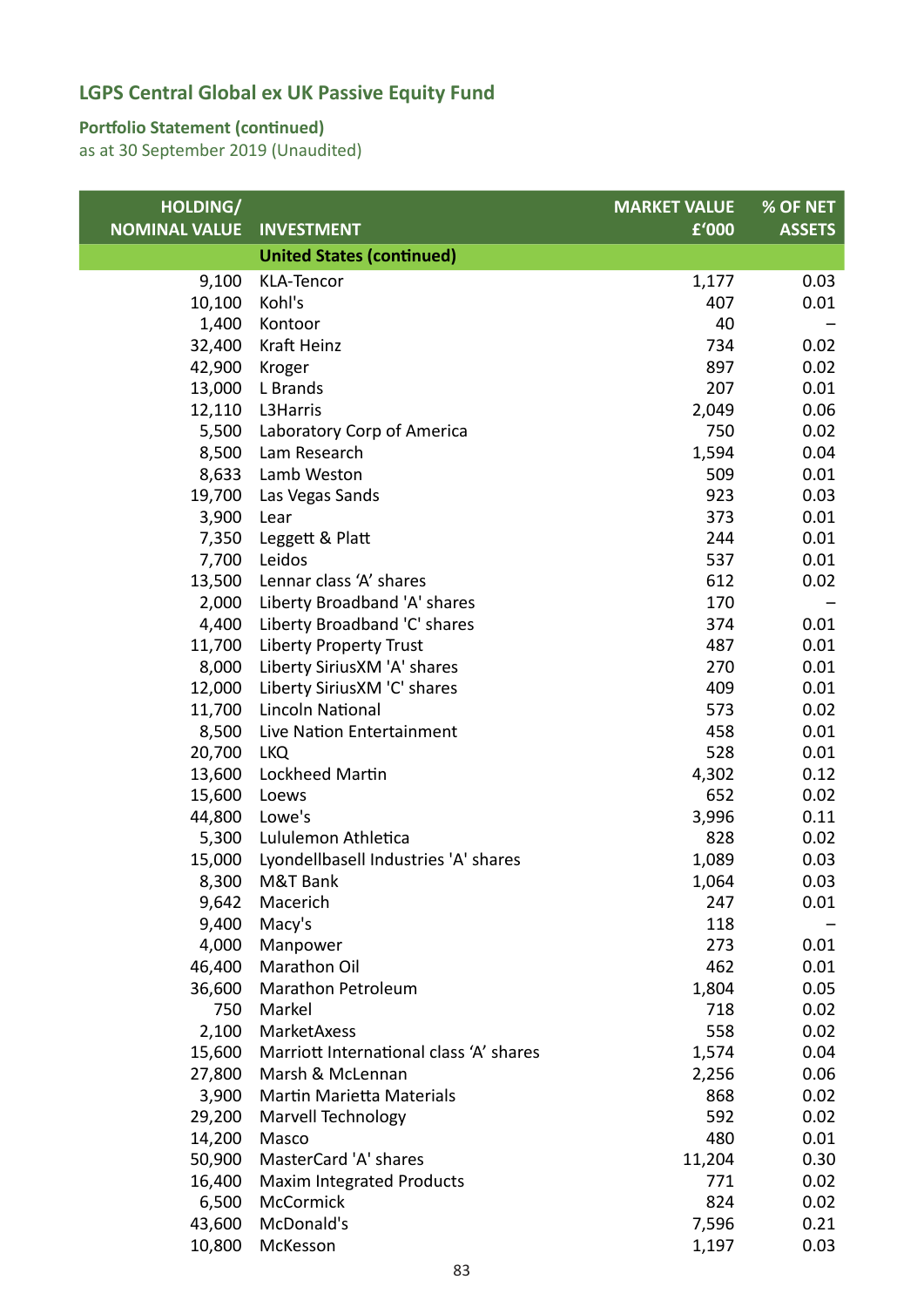#### **Portfolio Statement (continued)**

| HOLDING/             |                                   | <b>MARKET VALUE</b> | % OF NET      |
|----------------------|-----------------------------------|---------------------|---------------|
| <b>NOMINAL VALUE</b> | <b>INVESTMENT</b>                 | £'000               | <b>ASSETS</b> |
|                      | <b>United States (continued)</b>  |                     |               |
| 10,000               | <b>MDU Resources</b>              | 229                 | 0.01          |
| 76,000               | Medtronic                         | 6,697               | 0.18          |
| 146,300              | Merck & Co.                       | 9,993               | 0.27          |
| 46,200               | MetLife                           | 1,767               | 0.05          |
| 1,300                | Mettler-Toledo International      | 743                 | 0.02          |
| 31,000               | <b>MGM Resorts International</b>  | 698                 | 0.02          |
| 12,300               | Microchip Technology              | 927                 | 0.03          |
| 63,300               | Micron Technology                 | 2,201               | 0.06          |
| 427,400              | Microsoft                         | 48,213              | 1.31          |
| 7,300                | Mid-America Apartment Communities | 770                 | 0.02          |
| 3,800                | Mohawk Industries                 | 383                 | 0.01          |
| 8,900                | Molson Coors Brewing 'B' shares   | 415                 | 0.01          |
| 79,300               | Mondelez International            | 3,560               | 0.10          |
| 22,000               | Monster Beverage                  | 1,037               | 0.03          |
| 9,100                | Moody's                           | 1,511               | 0.04          |
| 71,700               | Morgan Stanley                    | 2,483               | 0.07          |
| 25,000               | Mosaic                            | 416                 | 0.01          |
| 9,000                | <b>Motorola Solutions</b>         | 1,244               | 0.03          |
| 4,600                | <b>MSCI</b>                       | 813                 | 0.02          |
| 28,000               | Mylan                             | 449                 | 0.01          |
| 7,300                | Nasdaq                            | 588                 | 0.02          |
| 23,000               | National Oilwell Varco            | 396                 | 0.01          |
| 14,100               | NetApp                            | 601                 | 0.02          |
| 23,400               | <b>Netflix</b>                    | 5,082               | 0.14          |
| 28,620               | <b>Newell Brands</b>              | 435                 | 0.01          |
| 48,818               | <b>Newmont Mining</b>             | 1,502               | 0.04          |
| 28,750               | News 'A' shares                   | 325                 | 0.01          |
| 7,000                | News 'B' shares                   | 81                  |               |
| 27,900               | NextEra Energy                    | 5,274               | 0.14          |
| 20,000               | Nielsen                           | 345                 | 0.01          |
| 68,700               | <b>NIKE</b>                       | 5,235               | 0.14          |
| 21,700               | NiSource                          | 527                 | 0.01          |
| 26,100               | Noble Energy                      | 476                 | 0.01          |
| 10,000               | Nordstrom                         | 273                 | 0.01          |
| 15,500               | Norfolk Southern                  | 2,258               | 0.06          |
| 11,500               | Northern Trust                    | 871                 | 0.02          |
| 8,900                | Northrop Grumman                  | 2,707               | 0.07          |
| 10,800               | Norwegian Cruise Line             | 453                 | 0.01          |
| 15,800               | <b>NRG Energy</b>                 | 507                 | 0.01          |
| 19,200               | Nucor                             | 793                 | 0.02          |
| 31,800               | <b>NVIDIA</b>                     | 4,490               | 0.12          |
| 200                  | <b>NVR</b>                        | 602                 | 0.02          |
| 50,036               | Occidental Petroleum              | 1,806               | 0.05          |
| 5,800                | Okta                              | 463                 | 0.01          |
| 3,600                | Old Dominion Freight Line         | 497                 | 0.01          |
| 17,000               | Old Republic International        | 325                 | 0.01          |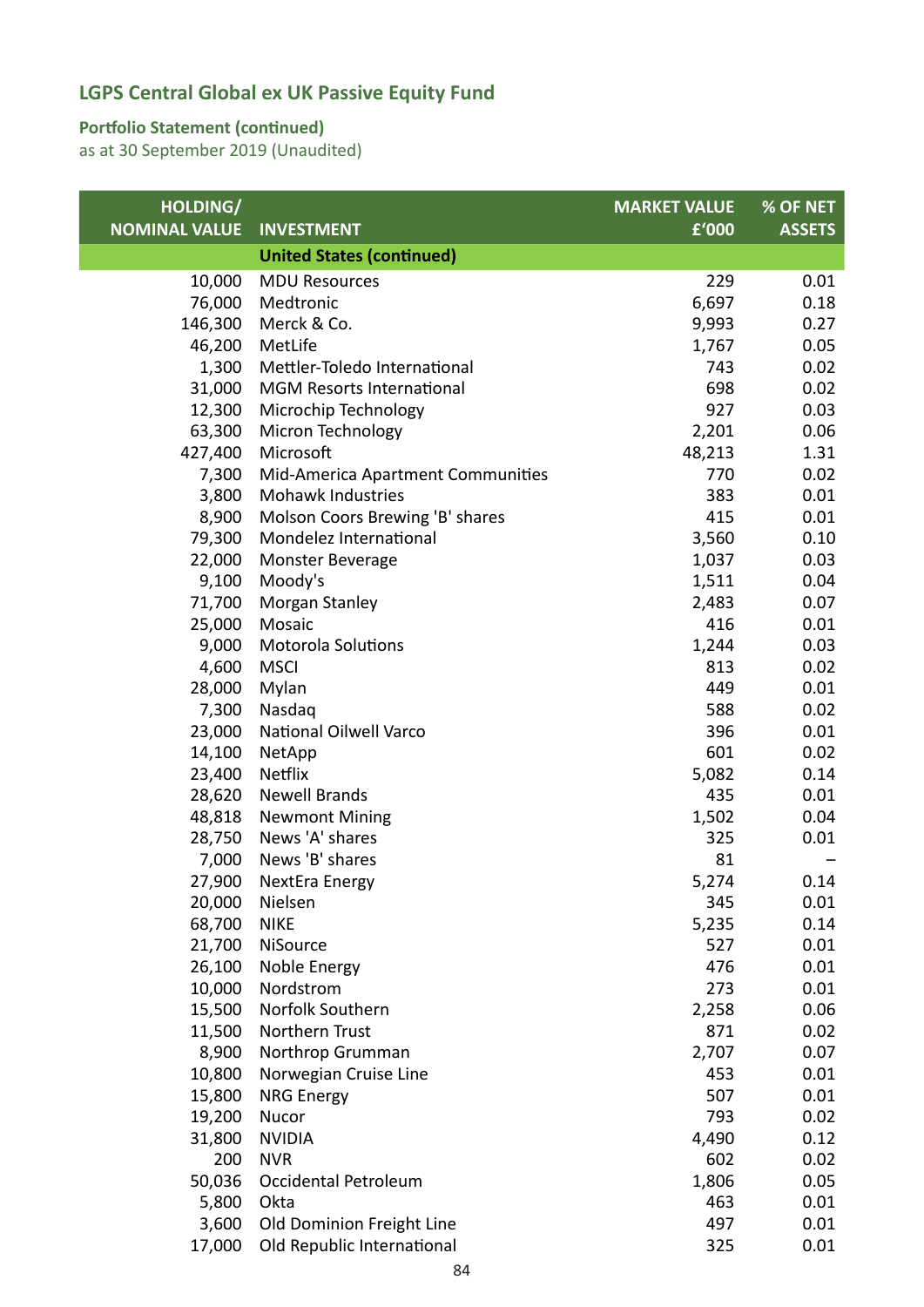#### **Portfolio Statement (continued)**

| HOLDING/             |                                                | <b>MARKET VALUE</b> | % OF NET      |
|----------------------|------------------------------------------------|---------------------|---------------|
| <b>NOMINAL VALUE</b> | <b>INVESTMENT</b>                              | £'000               | <b>ASSETS</b> |
|                      | <b>United States (continued)</b>               |                     |               |
| 10,900               | Omnicom                                        | 692                 | 0.02          |
| 23,600               | <b>ONEOK</b>                                   | 1,411               | 0.04          |
| 132,000              | Oracle                                         | 5,894               | 0.16          |
| 4,400                | O'Reilly Automotive                            | 1,422               | 0.04          |
| 21,000               | <b>PACCAR</b>                                  | 1,193               | 0.03          |
| 5,000                | Packaging Corporation of America               | 431                 | 0.01          |
| 4,400                | Palo Alto Networks                             | 728                 | 0.02          |
| 11,200               | Park Hotels & Resorts                          | 227                 | 0.01          |
| 7,300                | Parker-Hannifin                                | 1,070               | 0.03          |
| 17,400               | Paychex                                        | 1,168               | 0.03          |
| 2,800                | Paycom Software                                | 475                 | 0.01          |
| 65,000               | PayPal                                         | 5,464               | 0.15          |
| 20,000               | People's United Financial                      | 254                 | 0.01          |
| 79,600               | PepsiCo                                        | 8,857               | 0.24          |
| 8,000                | Perrigo                                        | 363                 | 0.01          |
| 316,800              | Pfizer                                         | 9,234               | 0.25          |
| 86,900               | Philip Morris International                    | 5,352               | 0.15          |
| 22,900               | Phillips 66                                    | 1,902               | 0.05          |
| 6,400                | Pinnacle West Capital                          | 504                 | 0.01          |
| 9,300                | <b>Pioneer Natural Resources</b>               | 949                 | 0.03          |
| 25,400               | <b>PNC Financial Services</b>                  | 2,888               | 0.08          |
| 4,000                | Polaris Industries                             | 286                 | 0.01          |
| 13,200               | <b>PPG Industries</b>                          | 1,269               | 0.03          |
| 41,200               | <b>PPL</b>                                     | 1,052               | 0.03          |
| 16,820               | <b>Principal Financial</b><br>Procter & Gamble | 780                 | 0.02          |
| 140,000              |                                                | 14,128              | 0.38          |
| 31,600<br>34,952     | Progressive<br>Prologis                        | 1,981<br>2,417      | 0.05<br>0.07  |
|                      |                                                |                     |               |
| 24,400<br>7,700      | <b>Prudential Financial</b><br><b>PTC</b>      | 1,781<br>426        | 0.05<br>0.01  |
| 27,600               | <b>Public Service Enterprise</b>               | 1,390               | 0.04          |
| 8,800                | <b>Public Storage</b>                          | 1,751               | 0.05          |
| 12,000               | <b>Pulte Homes</b>                             | 356                 | 0.01          |
| 4,600                | <b>PVH</b>                                     | 329                 | 0.01          |
| 48,500               | <b>QIAGEN</b>                                  | 1,289               | 0.04          |
| 8,900                | Qorvo                                          | 535                 | 0.01          |
| 66,400               | Qualcomm                                       | 4,109               | 0.11          |
| 7,900                | <b>Quest Diagnostics</b>                       | 686                 | 0.02          |
| 22,000               | Qurate Retail                                  | 184                 | 0.01          |
| 4,300                | Ralph Lauren 'A' shares                        | 333                 | 0.01          |
| 8,000                | Raymond James Financial                        | 535                 | 0.01          |
| 15,800               | Raytheon                                       | 2,515               | 0.07          |
| 16,600               | Realty Income                                  | 1,033               | 0.03          |
| 9,000                | <b>Regency Centers</b>                         | 507                 | 0.01          |
| 4,400                | <b>Regeneron Pharmaceuticals</b>               | 991                 | 0.03          |
| 67,300               | Regions Financial                              | 864                 | 0.02          |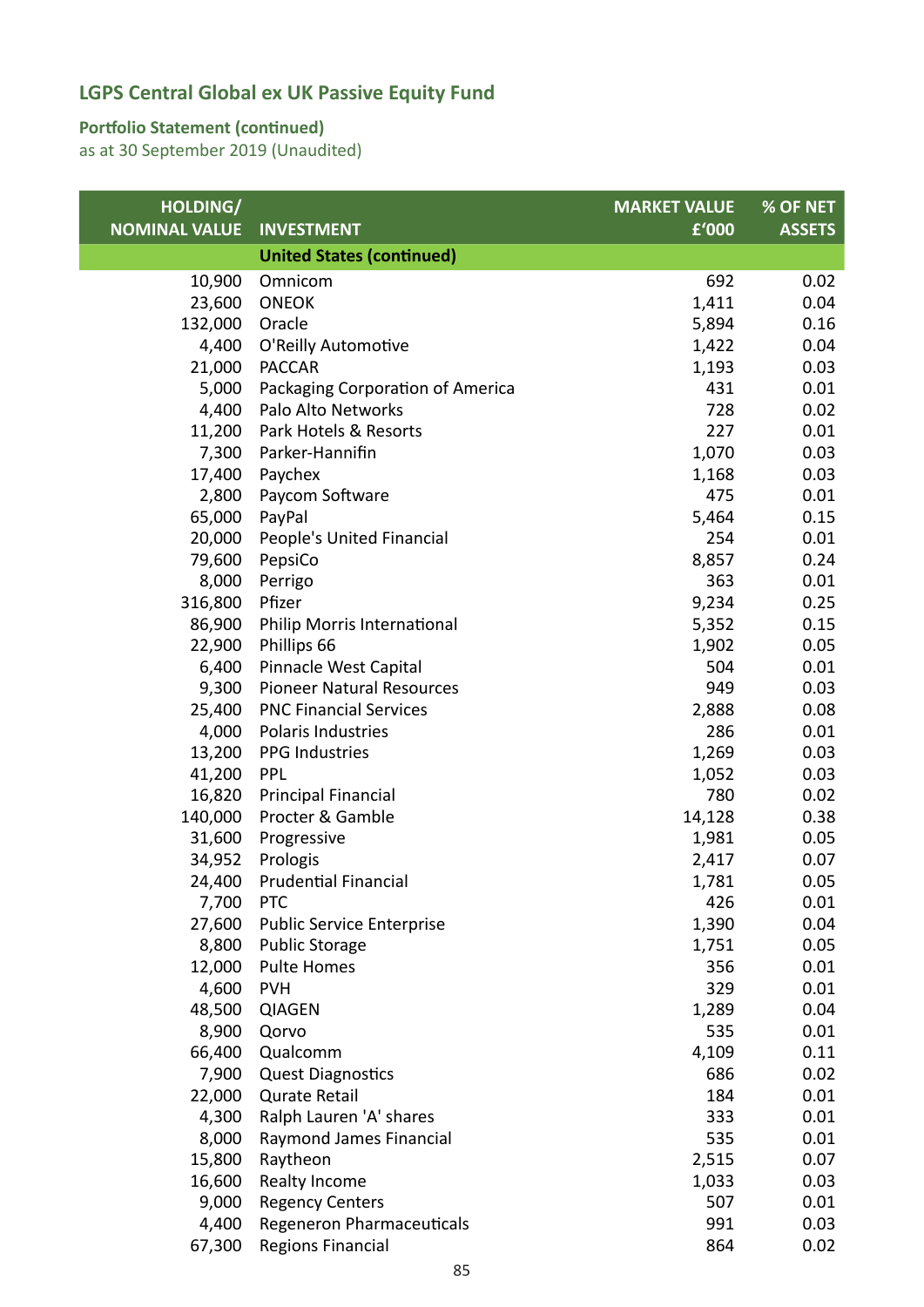#### **Portfolio Statement (continued)**

| HOLDING/             |                                  | <b>MARKET VALUE</b> | % OF NET      |
|----------------------|----------------------------------|---------------------|---------------|
| <b>NOMINAL VALUE</b> | <b>INVESTMENT</b>                | £'000               | <b>ASSETS</b> |
|                      | <b>United States (continued)</b> |                     |               |
| 12,100               | <b>Republic Services</b>         | 850                 | 0.02          |
| 8,300                | ResMed                           | 911                 | 0.02          |
| 8,000                | Robert Half International        | 361                 | 0.01          |
| 6,600                | <b>Rockwell Automation</b>       | 883                 | 0.02          |
| 8,850                | Rollins                          | 245                 | 0.01          |
| 5,400                | Roper Technologies               | 1,562               | 0.04          |
| 20,200               | <b>Ross Stores</b>               | 1,800               | 0.05          |
| 10,000               | Royal Caribbean Cruises          | 879                 | 0.02          |
| 13,700               | <b>S&amp;P Global</b>            | 2,722               | 0.07          |
| 45,900               | Salesforce.com                   | 5,527               | 0.15          |
| 381,600              | Samsonite International          | 655                 | 0.02          |
| 7,000                | Santander Consumer USA           | 145                 |               |
| 6,200                | <b>SBA Communications</b>        | 1,213               | 0.03          |
| 75,600               | Schlumberger                     | 2,096               | 0.06          |
| 18,000               | Seagate Technology               | 786                 | 0.02          |
| 9,400                | Sealed Air                       | 317                 | 0.01          |
| 6,060                | SEI Investments                  | 291                 | 0.01          |
| 15,200               | Sempra Energy                    | 1,820               | 0.05          |
| 8,000                | Sensata Technologies             | 325                 | 0.01          |
| 10,000               | ServiceNow                       | 2,060               | 0.06          |
| 4,500                | Sherwin-Williams                 | 2,007               | 0.05          |
| 16,900               | <b>Simon Property</b>            | 2,134               | 0.06          |
| 48,350               | Sims                             | 275                 | 0.01          |
| 99,900               | Sirius XM                        | 507                 | 0.01          |
| 10,000               | <b>Skyworks Solutions</b>        | 643                 | 0.02          |
| 6,000                | SL Green Realty                  | 398                 | 0.01          |
| 3,500                | Snap-on                          | 445                 | 0.01          |
| 57,800               | Southern                         | 2,897               | 0.08          |
| 10,000               | Southwest Airlines               | 438                 | 0.01          |
| 457                  | Spectrum Brands                  | 20                  |               |
| 7,800                | Splunk                           | 746<br>611          | 0.02<br>0.02  |
| 6,600<br>39,100      | Spotify                          | 196                 | 0.01          |
| 15,900               | Sprint<br>Square                 | 799                 | 0.02          |
| 12,200               | SS&C Technologies                | 511                 | 0.01          |
| 8,300                | Stanley Black & Decker           | 973                 | 0.03          |
| 66,100               | Starbucks                        | 4,743               | 0.13          |
| 20,300               | <b>State Street</b>              | 975                 | 0.03          |
| 14,900               | <b>Steel Dynamics</b>            | 360                 | 0.01          |
| 4,700                | <b>STERIS</b>                    | 551                 | 0.02          |
| 18,700               | Stryker                          | 3,282               | 0.09          |
| 25,300               | <b>SunTrust Banks</b>            | 1,412               | 0.04          |
| 2,600                | <b>SVB Financial</b>             | 441                 | 0.01          |
| 36,000               | Symantec                         | 690                 | 0.02          |
| 41,100               | Synchrony Financial              | 1,137               | 0.03          |
| 8,900                | Synopsys                         | 991                 | 0.03          |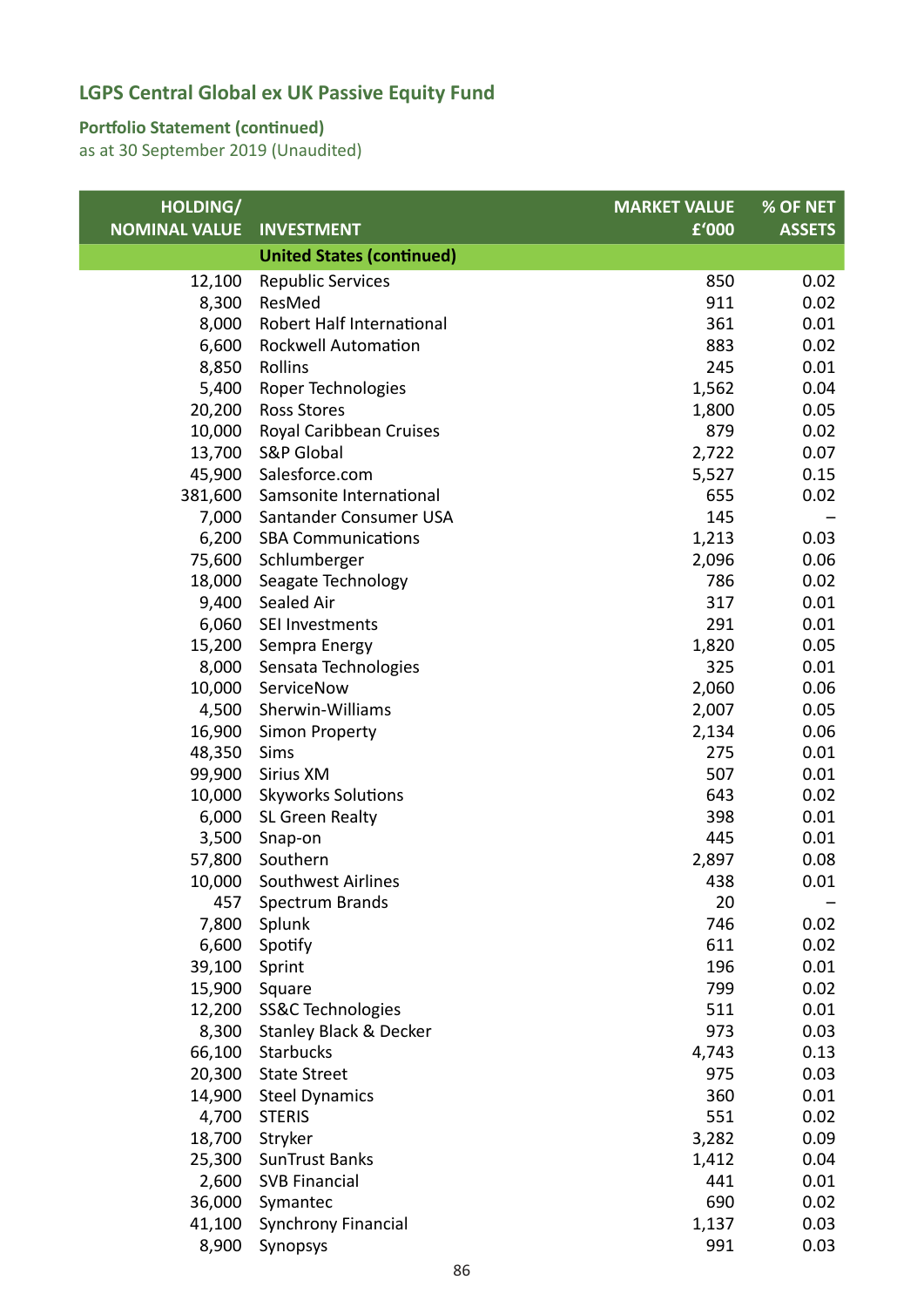### **Portfolio Statement (continued)**

| HOLDING/             |                                            | <b>MARKET VALUE</b> | % OF NET      |
|----------------------|--------------------------------------------|---------------------|---------------|
| <b>NOMINAL VALUE</b> | <b>INVESTMENT</b>                          | £'000               | <b>ASSETS</b> |
|                      | <b>United States (continued)</b>           |                     |               |
| 25,800               | Sysco                                      | 1,662               | 0.05          |
| 12,900               | T Rowe Price                               | 1,196               | 0.03          |
| 6,200                | Take-Two Interactive Software              | 630                 | 0.02          |
| 18,000               | Tapestry                                   | 381                 | 0.01          |
| 13,600               | Targa Resources                            | 443                 | 0.01          |
| 29,300               | Target                                     | 2,542               | 0.07          |
| 14,700               | TD Ameritrade                              | 557                 | 0.02          |
| 20,000               | TE Connectivity                            | 1,512               | 0.04          |
| 2,400                | Teleflex                                   | 662                 | 0.02          |
| 7,300                | Tesla                                      | 1,426               | 0.04          |
| 53,800               | Texas Instruments                          | 5,642               | 0.15          |
| 15,000               | Textron                                    | 596                 | 0.02          |
| 22,600               | Thermo Fisher Scientific                   | 5,342               | 0.15          |
| 6,900                | Tiffany                                    | 519                 | 0.01          |
| 69,000               | <b>TJX</b>                                 | 3,121               | 0.08          |
| 16,700               | T-Mobile                                   | 1,067               | 0.03          |
| 8,200                | <b>Toll Brothers</b>                       | 273                 | 0.01          |
| 6,700                | <b>Tractor Supply</b>                      | 492                 | 0.01          |
| 2,600                | TransDigm                                  | 1,099               | 0.03          |
| 11,200               | TransUnion                                 | 737                 | 0.02          |
| 14,800               | <b>Travelers</b>                           | 1,786               | 0.05          |
| 13,600               | Trimble                                    | 428                 | 0.01          |
| 3,400                | TripAdvisor                                | 107                 |               |
| 6,700                | Twilio                                     | 598                 | 0.02          |
| 38,400               | Twitter                                    | 1,283               | 0.03          |
| 15,900               | <b>Tyson Foods</b>                         | 1,111               | 0.03          |
| 11,000               | Uber                                       | 271                 | 0.01          |
| 15,500               | <b>UDR</b>                                 | 610                 | 0.02          |
| 3,000                | <b>Ulta Beauty</b>                         | 610                 | 0.02          |
|                      | 12,000 Under Armour 'A' shares             | 194                 | 0.01          |
| 12,084               | Under Armour 'C' shares                    | 178                 |               |
| 40,600               | <b>Union Pacific</b>                       | 5,337               | 0.14          |
| 2,700                | <b>United Continental</b>                  | 194                 | 0.01          |
| 37,900               | United Parcel Service 'B' shares           | 3,684               | 0.10          |
| 4,900                | <b>United Rentals</b>                      | 495                 | 0.01          |
| 45,300               | <b>United Technologies</b>                 | 5,018               | 0.14          |
| 53,800               | UnitedHealth                               | 9,488               | 0.26          |
| 4,600                | Universal Health Services class 'B' shares | 555                 | 0.02          |
| 15,000               | Unum                                       | 362                 | 0.01          |
| 84,600               | <b>US Bancorp</b>                          | 3,798               | 0.10          |
| 2,200                | Vail Resorts                               | 406                 | 0.01          |
| 23,500               | <b>Valero Energy</b>                       | 1,626               | 0.04          |
| 5,500                | Varian Medical Systems                     | 532                 | 0.01          |
| 7,000                | Veeva Systems                              | 867                 | 0.02          |
| 19,400               | Ventas                                     | 1,149               | 0.03          |
| 58,900               | <b>VEREIT</b>                              | 467                 | 0.01          |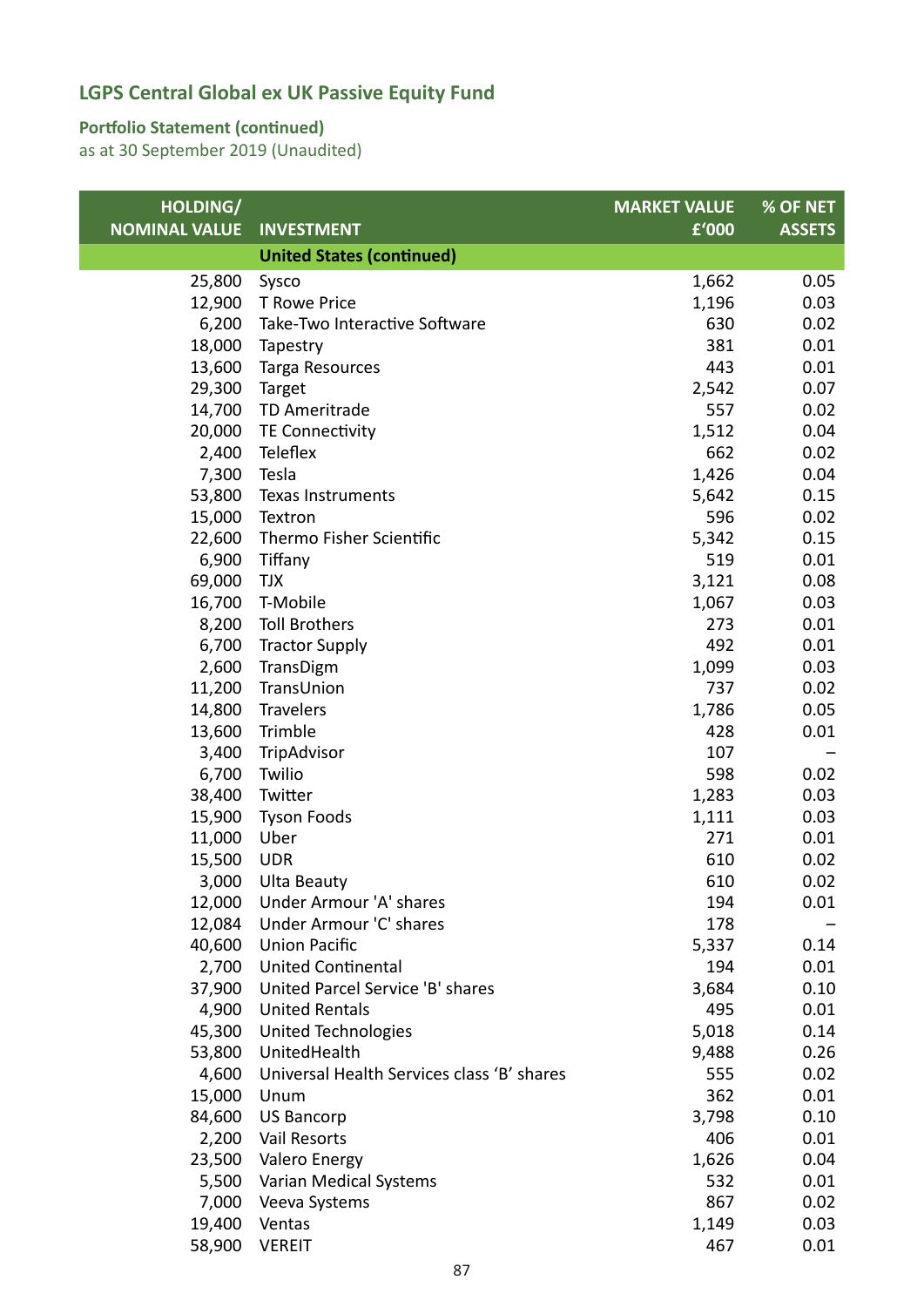#### **Portfolio Statement (continued)**

| HOLDING/             |                                  | <b>MARKET VALUE</b> | % OF NET      |
|----------------------|----------------------------------|---------------------|---------------|
| <b>NOMINAL VALUE</b> | <b>INVESTMENT</b>                | £'000               | <b>ASSETS</b> |
|                      | <b>United States (continued)</b> |                     |               |
| 6,400                | VeriSign                         | 979                 | 0.03          |
| 8,800                | Verisk Analytics                 | 1,129               | 0.03          |
| 231,800              | <b>Verizon Communications</b>    | 11,350              | 0.31          |
| 13,900               | Vertex Pharmaceuticals           | 1,911               | 0.05          |
| 17,700               | VF                               | 1,277               | 0.03          |
| 23,000               | Viacom 'B' non-voting shares     | 448                 | 0.01          |
| 99,100               | Visa                             | 13,895              | 0.38          |
| 24,400               | Vistra Energy                    | 529                 | 0.01          |
| 3,700                | VMware                           | 451                 | 0.01          |
| 11,000               | <b>Vornado Realty Trust</b>      | 568                 | 0.02          |
| 9,500                | Voya Financial                   | 420                 | 0.01          |
| 8,100                | <b>Vulcan Materials</b>          | 994                 | 0.03          |
| 6,585                | Wabtec                           | 384                 | 0.01          |
| 46,500               | <b>Walgreens Boots Alliance</b>  | 2,087               | 0.06          |
| 78,400               | Walmart                          | 7,551               | 0.21          |
| 98,253               | <b>Walt Disney</b>               | 10,386              | 0.28          |
| 14,800               | <b>Waste Connections</b>         | 1,101               | 0.03          |
| 23,700               | <b>Waste Management</b>          | 2,211               | 0.06          |
| 3,700                | Waters                           | 670                 | 0.02          |
| 18,200               | <b>WEC Energy</b>                | 1,404               | 0.04          |
| 2,900                | <b>WellCare Health Plans</b>     | 610                 | 0.02          |
| 224,600              | <b>Wells Fargo</b>               | 9,193               | 0.25          |
| 23,100               | Welltower                        | 1,699               | 0.05          |
| 17,500               | <b>Western Digital</b>           | 847                 | 0.02          |
| 24,300               | <b>Western Union</b>             | 457                 | 0.01          |
| 1,000                | <b>Westlake Chemical</b>         | 53                  |               |
| 15,200               | Westrock                         | 449                 | 0.01          |
| 41,500               | Weyerhaeuser                     | 933                 | 0.03          |
| 2,600                | Whirlpool                        | 334                 | 0.01          |
|                      | 66,000 Williams Companies        | 1,289               | 0.04          |
| 8,725                | <b>Willis Towers Watson</b>      | 1,365               | 0.04          |
| 7,800                | Workday                          | 1,075               | 0.03          |
| 8,900                | <b>WP Carey</b>                  | 646                 | 0.02          |
| 8,000                | <b>WR Berkley</b>                | 469                 | 0.01          |
| 2,800                | <b>WW Grainger</b>               | 675                 | 0.02          |
| 8,000                | Wyndham Hotels & Resorts         | 336                 | 0.01          |
| 5,400                | <b>Wynn Resorts</b>              | 476                 | 0.01          |
| 28,300               | <b>Xcel Energy</b>               | 1,490               | 0.04          |
| 13,300               | Xerox                            | 323                 | 0.01          |
| 14,500               | Xilinx                           | 1,129               | 0.03          |
| 6,000                | <b>XPO Logistics</b>             | 348                 | 0.01          |
| 10,200               | Xylem                            | 659                 | 0.02          |
| 17,400               | Yum! Brands                      | 1,601               | 0.04          |
| 7,300                | Zillow                           | 177                 |               |
| 11,000               | <b>Zimmer Biomet</b>             | 1,225               | 0.03          |
| 11,500               | Zions Bancorporation             | 415                 | 0.01          |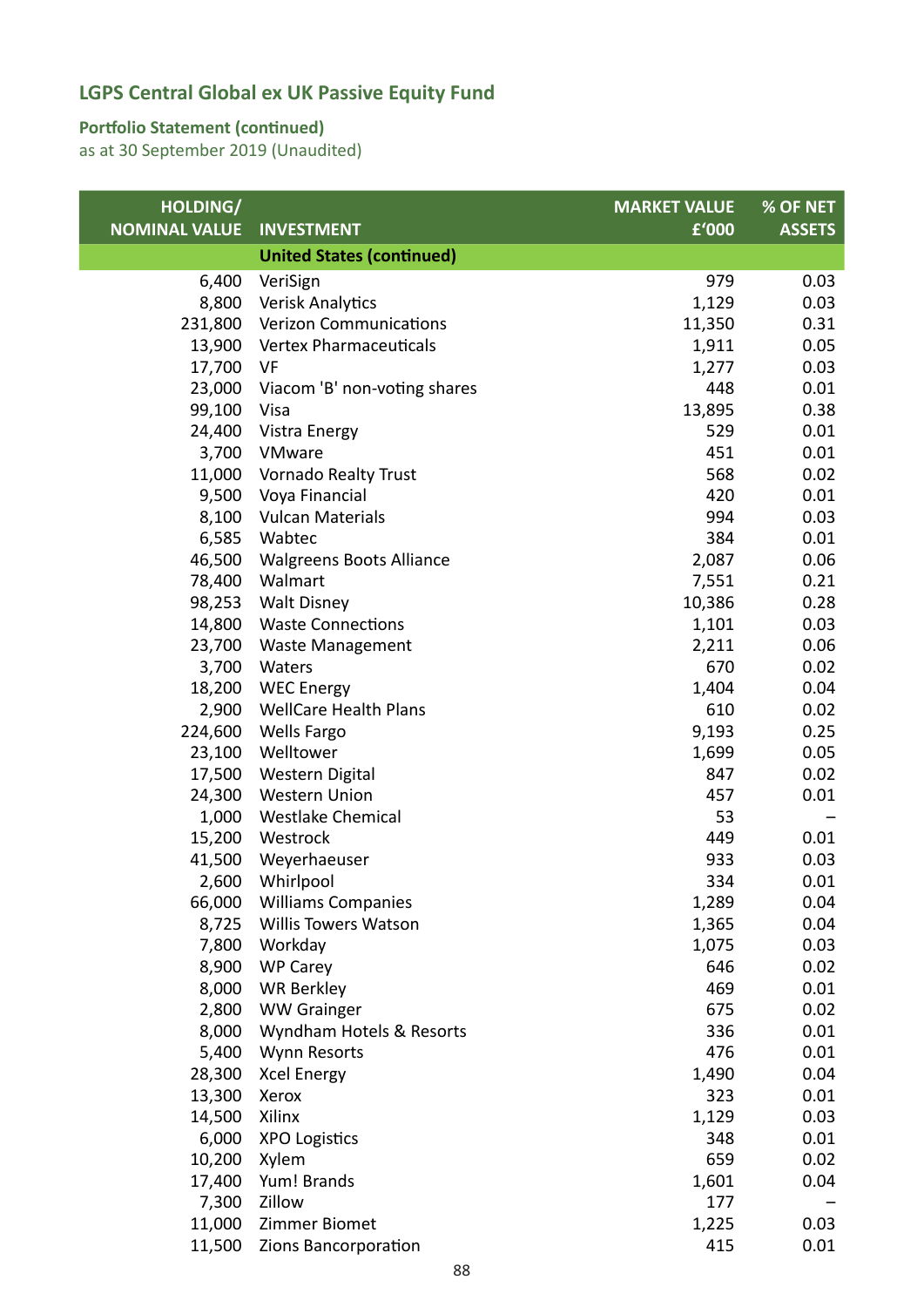#### **Portfolio Statement (continued)**

as at 30 September 2019 (Unaudited)

| HOLDING/             | <b>INVESTMENT</b>                 | <b>MARKET VALUE</b> | % OF NET      |
|----------------------|-----------------------------------|---------------------|---------------|
| <b>NOMINAL VALUE</b> | <b>United States (continued)</b>  | £'000               | <b>ASSETS</b> |
| 26,500               | Zoetis                            | 2,678<br>1,171,471  | 0.07<br>31.81 |
|                      | <b>Total value of investments</b> | 3,654,638           | 99.21         |
|                      | <b>Net other assets</b>           | 28,948              | 0.79          |
|                      | <b>Total net assets</b>           | 3,683,586           | 100.00        |

Comparative figures shown in brackets relate to 31 March 2019.

All holdings are ordinary shares and are listed on an official stock exchange unless otherwise stated.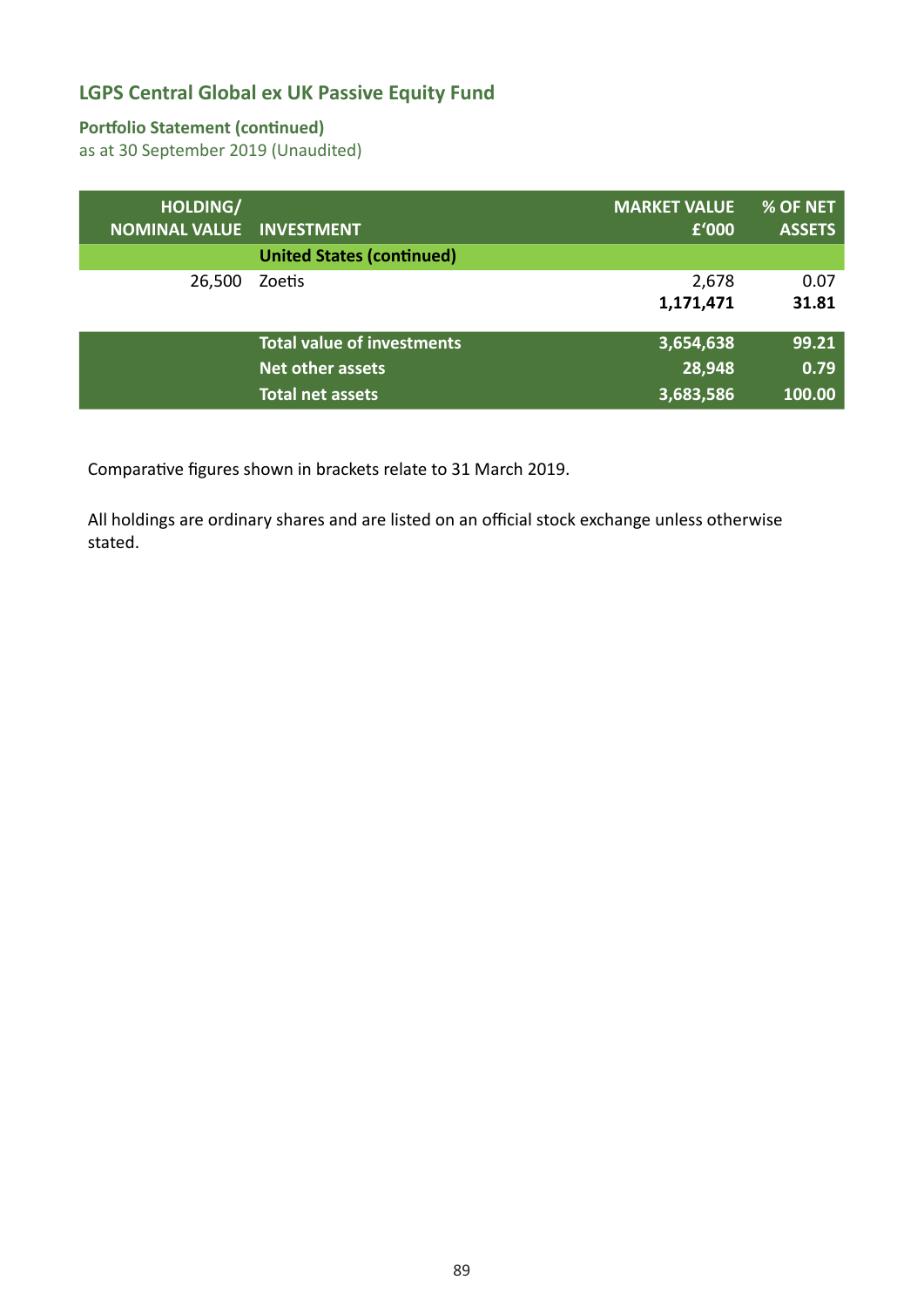### **Portfolio Statement**

| HOLDING/             |                                                        | <b>MARKET VALUE</b> | % OF NET      |
|----------------------|--------------------------------------------------------|---------------------|---------------|
| <b>NOMINAL VALUE</b> | <b>INVESTMENT</b>                                      | £'000               | <b>ASSETS</b> |
|                      | <b>United Kingdom 8.14% (8.08%)</b>                    |                     |               |
| 255,213              | AstraZeneca                                            | 18,528              | 0.79          |
| 80,353               | <b>Bunzl</b>                                           | 1,707               | 0.07          |
| 235,861              | Burberry                                               | 5,125               | 0.22          |
| 4,396,224            | <b>CNH Industrial</b>                                  | 36,326              | 1.56          |
| 145,715              | Diageo                                                 | 4,857               | 0.21          |
| 83,326               | <b>Fevertree Drinks</b>                                | 2,019               | 0.09          |
| 347,830              | GlaxoSmithKline                                        | 6,068               | 0.26          |
| 816,200<br>212,800   | Liberty Global 'A' shares<br>Liberty Global 'C' shares | 16,386<br>4,108     | 0.70<br>0.18  |
| 35,581               | Linde                                                  | 5,597               | 0.24          |
| 63,597,371           | <b>Lloyds Banking</b>                                  | 34,419              | 1.47          |
| 86,765               | Ocado                                                  | 1,147               | 0.05          |
| 931,841              | Prudential                                             | 13,740              | 0.59          |
| 153,637              | Reckitt Benckiser                                      | 9,745               | 0.42          |
| 406,746              | TechnipFMC                                             | 7,961               | 0.34          |
| 2,175,013            | <b>WPP</b>                                             | 22,142              | 0.95          |
|                      |                                                        | 189,875             | 8.14          |
|                      |                                                        |                     |               |
|                      | Australia 0.90% (0.58%)                                |                     |               |
| 353,950              | <b>BHP</b>                                             | 7,113               | 0.30          |
| 109,333              | <b>CSL</b>                                             | 13,984              | 0.60          |
|                      |                                                        | 21,097              | 0.90          |
|                      | Austria 0.11% (0.00%)                                  |                     |               |
| 95,633               | <b>Erste Bank</b>                                      | 2,568               | 0.11          |
|                      |                                                        |                     |               |
|                      | Belgium 0.08% (0.12%)                                  |                     |               |
| 58,061               | Umicore                                                | 1,779               | 0.08          |
|                      | Brazil 0.67% (0.65%)                                   |                     |               |
|                      |                                                        |                     |               |
| 934,300<br>305,790   | Itau Unibanco ADR<br>Raia Drogasil                     | 6,376<br>5,704      | 0.27<br>0.25  |
| 330,797              | Telefonica Brasil                                      | 3,536               | 0.15          |
|                      |                                                        | 15,616              | 0.67          |
|                      |                                                        |                     |               |
|                      | Canada 0.71% (1.87%)                                   |                     |               |
| 132,763              | <b>Nutrien</b>                                         | 5,368               | 0.23          |
| 370,065              | <b>Suncor Energy</b>                                   | 9,476               | 0.40          |
| 38,473               | <b>Toronto-Dominion Bank</b>                           | 1,819               | 0.08          |
|                      |                                                        | 16,663              | 0.71          |
|                      | China 2.87% (3.04%)                                    |                     |               |
| 58,286               | Alibaba                                                | 7,910               | 0.34          |
| 151,300              | <b>Baidu</b>                                           | 12,616              | 0.54          |
| 1,279,000            | China Mengniu Dairy                                    | 3,886               | 0.16          |
|                      |                                                        |                     |               |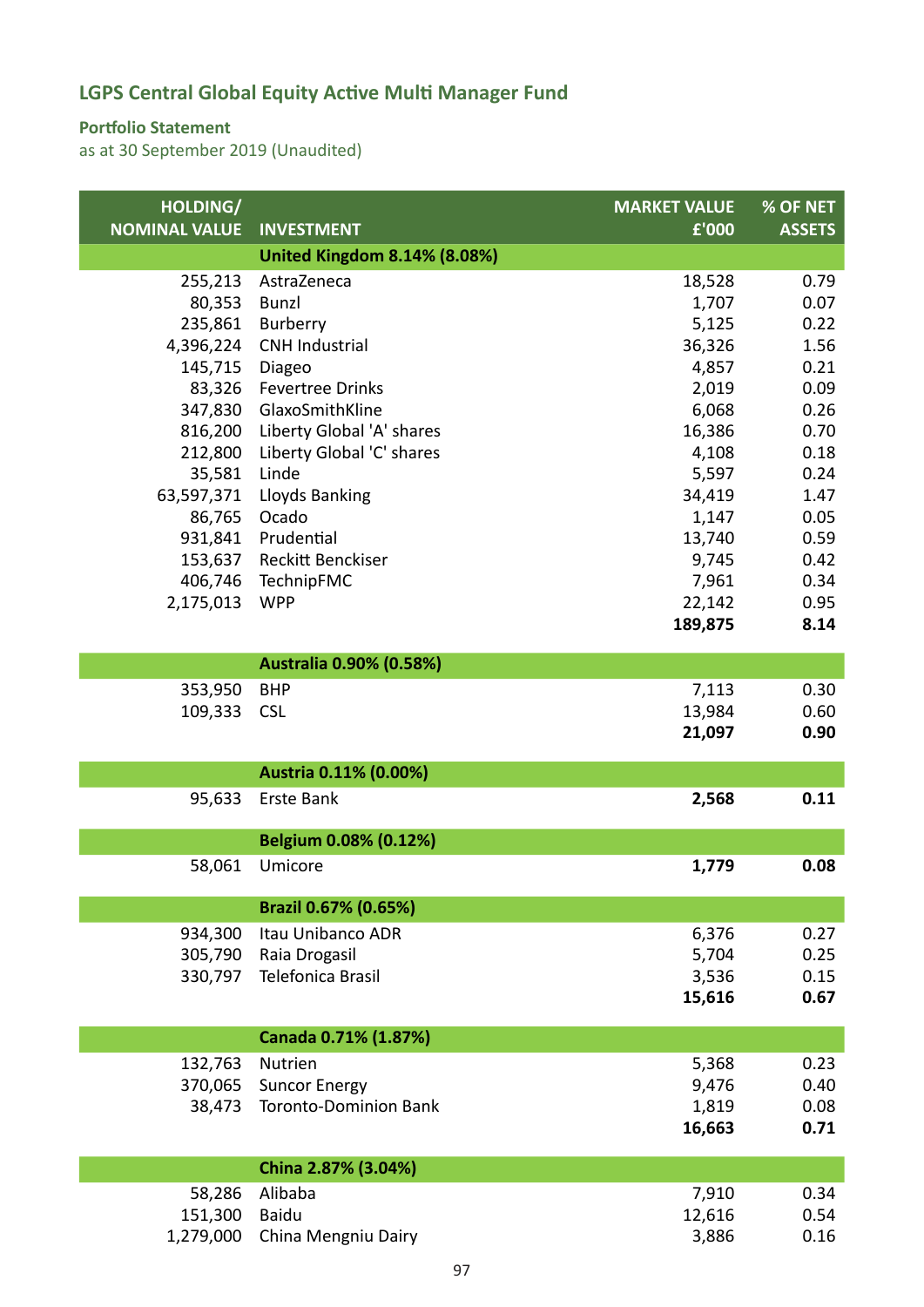### **Portfolio Statement (continued)**

| HOLDING/<br><b>NOMINAL VALUE</b> | <b>INVESTMENT</b>                   | <b>MARKET VALUE</b><br>£'000 | % OF NET<br><b>ASSETS</b> |
|----------------------------------|-------------------------------------|------------------------------|---------------------------|
|                                  | <b>China (continued)</b>            |                              |                           |
| 567,500                          | China Merchants Bank                | 2,188                        | 0.09                      |
| 1,463,800                        | China Pacific Insurance             | 4,364                        | 0.19                      |
| 140,362                          | Prosus                              | 8,345                        | 0.36                      |
| 811,652                          | Tencent                             | 27,726                       | 1.19                      |
|                                  |                                     | 67,035                       | 2.87                      |
|                                  | Denmark 0.20% (0.89%)               |                              |                           |
| 72,271                           | <b>Vestas Wind Systems</b>          | 4,575                        | 0.20                      |
|                                  | Finland 0.00% (0.32%)               |                              |                           |
|                                  | France 6.09% (6.23%)                |                              |                           |
| 146,398                          | Air Liquide                         | 16,895                       | 0.72                      |
| 35,479                           | Airbus                              | 3,741                        | 0.16                      |
| 1,071,985                        | <b>BNP Paribas</b>                  | 42,364                       | 1.81                      |
| 140,605                          | Danone                              | 10,036                       | 0.43                      |
| 201,390<br>44,908                | Edenred<br>Legrand                  | 7,839<br>2,602               | 0.34<br>0.11              |
| 15,595                           | LVMH Moet Hennessy                  | 5,028                        | 0.22                      |
| 244,349                          | Sanofi                              | 18,383                       | 0.79                      |
| 148,956                          | Schneider Electric                  | 10,603                       | 0.45                      |
| 471,617                          | Total                               | 19,979                       | 0.86                      |
| 54,063                           | Vinci                               | 4,722                        | 0.20                      |
|                                  |                                     | 142,192                      | 6.09                      |
|                                  | Germany 6.09% (6.42%)               |                              |                           |
| 22,820                           | <b>Adidas</b>                       | 5,773                        | 0.25                      |
| 126,984                          | Allianz                             | 23,968                       | 1.03                      |
| 538,550                          | Bayer                               | 30,855                       | 1.32                      |
| 66,874                           | <b>BMW</b>                          | 3,820                        | 0.16                      |
| 17,541                           | Continental                         | 1,825                        | 0.08                      |
| 201,484                          | Covestro                            | 8,109                        | 0.35                      |
| 1,017,950<br>25,655              | Daimler<br>Deutsche Wohnen          | 41,084<br>761                | 1.76<br>0.03              |
| 128,539                          | <b>GEA</b>                          | 2,816                        | 0.12                      |
| 15,100                           | Henkel                              | 1,123                        | 0.05                      |
| 68,000                           | Henkel non-voting preference shares | 5,462                        | 0.23                      |
| 78,245                           | Muenchener Rueckversicherung        | 16,440                       | 0.71                      |
|                                  |                                     | 142,036                      | 6.09                      |
|                                  | Hong Kong 0.36% (0.40%)             |                              |                           |
| 790,600                          | AIA                                 | 6,056                        | 0.26                      |
| 100,853                          | Jardine Strategic                   | 2,445                        | 0.10                      |
|                                  |                                     | 8,501                        | 0.36                      |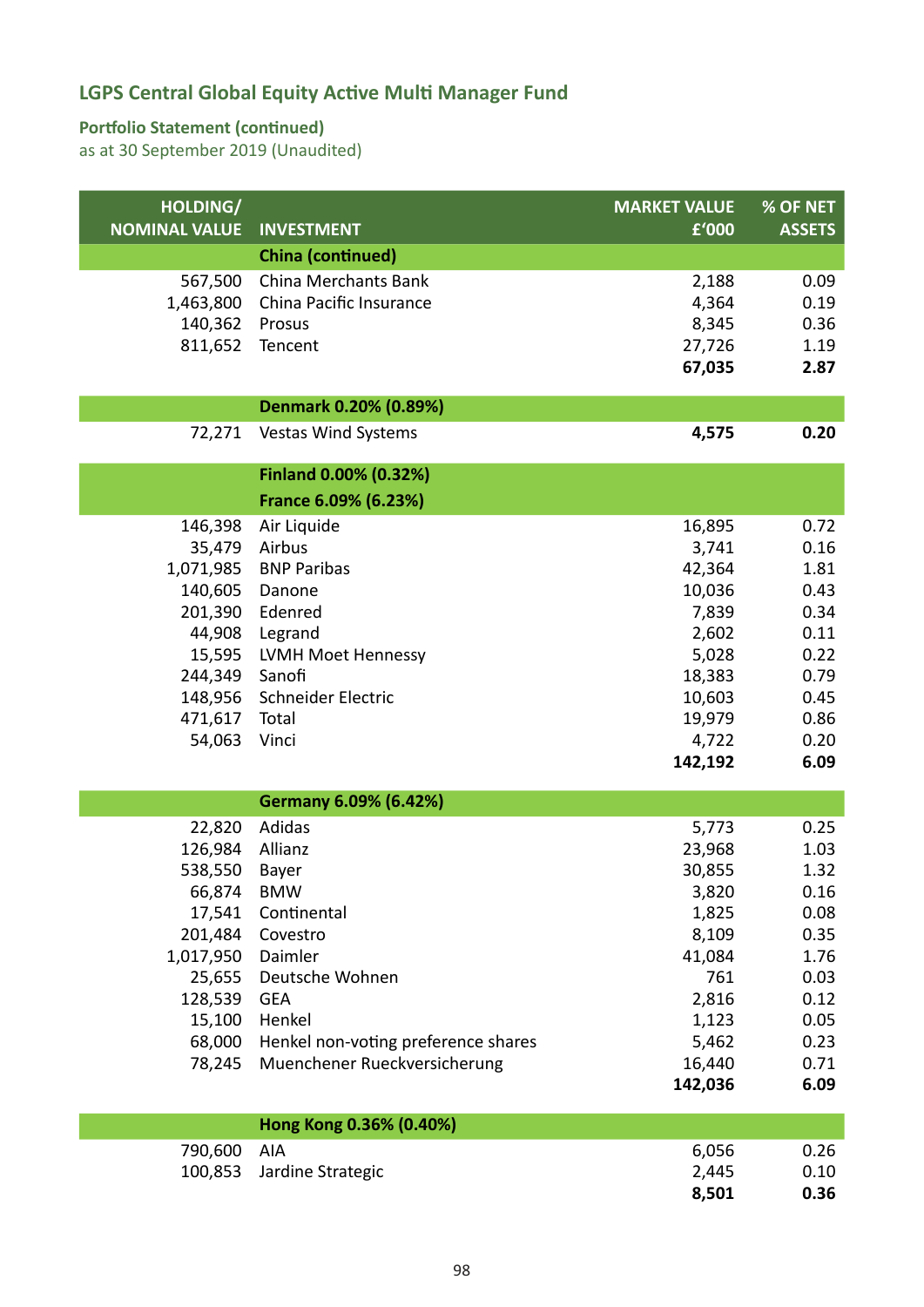### **Portfolio Statement (continued)**

| HOLDING/             |                                  | <b>MARKET VALUE</b> | % OF NET      |
|----------------------|----------------------------------|---------------------|---------------|
| <b>NOMINAL VALUE</b> | <b>INVESTMENT</b>                | £'000               | <b>ASSETS</b> |
|                      | India 0.32% (0.33%)              |                     |               |
| 121,310              | <b>HDFC Bank</b>                 | 5,615               | 0.24          |
| 110,970              | Larsen & Toubro                  | 1,874               | 0.08          |
|                      |                                  | 7,489               | 0.32          |
|                      | Indonesia 0.34% (0.32%)          |                     |               |
| 4,564,400            | <b>Bank Central Asia</b>         | 7,913               | 0.34          |
|                      | Ireland 0.20% (0.20%)            |                     |               |
| 116,689              | Kingspan                         | 4,610               | 0.20          |
|                      |                                  |                     |               |
|                      | Italy 0.16% (0.00%)              |                     |               |
| 219,910              | Prysmian                         | 3,831               | 0.16          |
|                      | Japan 3.54% (3.63%)              |                     |               |
| 129,554              | Hoya                             | 8,564               | 0.37          |
| 244,100              | Kao                              | 14,610              | 0.63          |
| 4,300                | Keyence                          | 2,155               | 0.09          |
| 88,800               | Makita                           | 2,264               | 0.10          |
| 155,000              | Nabtesco                         | 3,881               | 0.17          |
| 144,117              | Nidec                            | 15,707              | 0.67          |
| 12,300               | Nintendo                         | 3,693               | 0.16          |
| 193,300              | Recruit                          | 4,762               | 0.20          |
| 11,700               | SMC                              | 4,042               | 0.17          |
| 424,000              | Toyota Motor                     | 22,938              | 0.98          |
|                      |                                  | 82,616              | 3.54          |
|                      | Macau 0.12% (0.19%)              |                     |               |
| 764,400              | Sands China                      | 2,805               | 0.12          |
|                      | Mexico 0.45% (0.52%)             |                     |               |
| 436,200              | Grupo Financiero Banorte         | 1,901               | 0.08          |
| 1,083,000            | Grupo Televisa                   | 8,595               | 0.37          |
|                      |                                  | 10,496              | 0.45          |
|                      |                                  |                     |               |
|                      | <b>Netherlands 0.98% (0.26%)</b> |                     |               |
| 114,924              | Akzo Nobel                       | 8,316               | 0.36          |
| 39,941               | <b>ASML</b>                      | 8,014               | 0.34          |
| 33,251<br>96,548     | Heineken                         | 2,916               | 0.12<br>0.16  |
|                      | Koninklijke Philips              | 3,628<br>22,874     | 0.98          |
|                      |                                  |                     |               |
|                      | Norway 0.14% (0.13%)             |                     |               |
| 224,436              | <b>DNB</b>                       | 3,212               | 0.14          |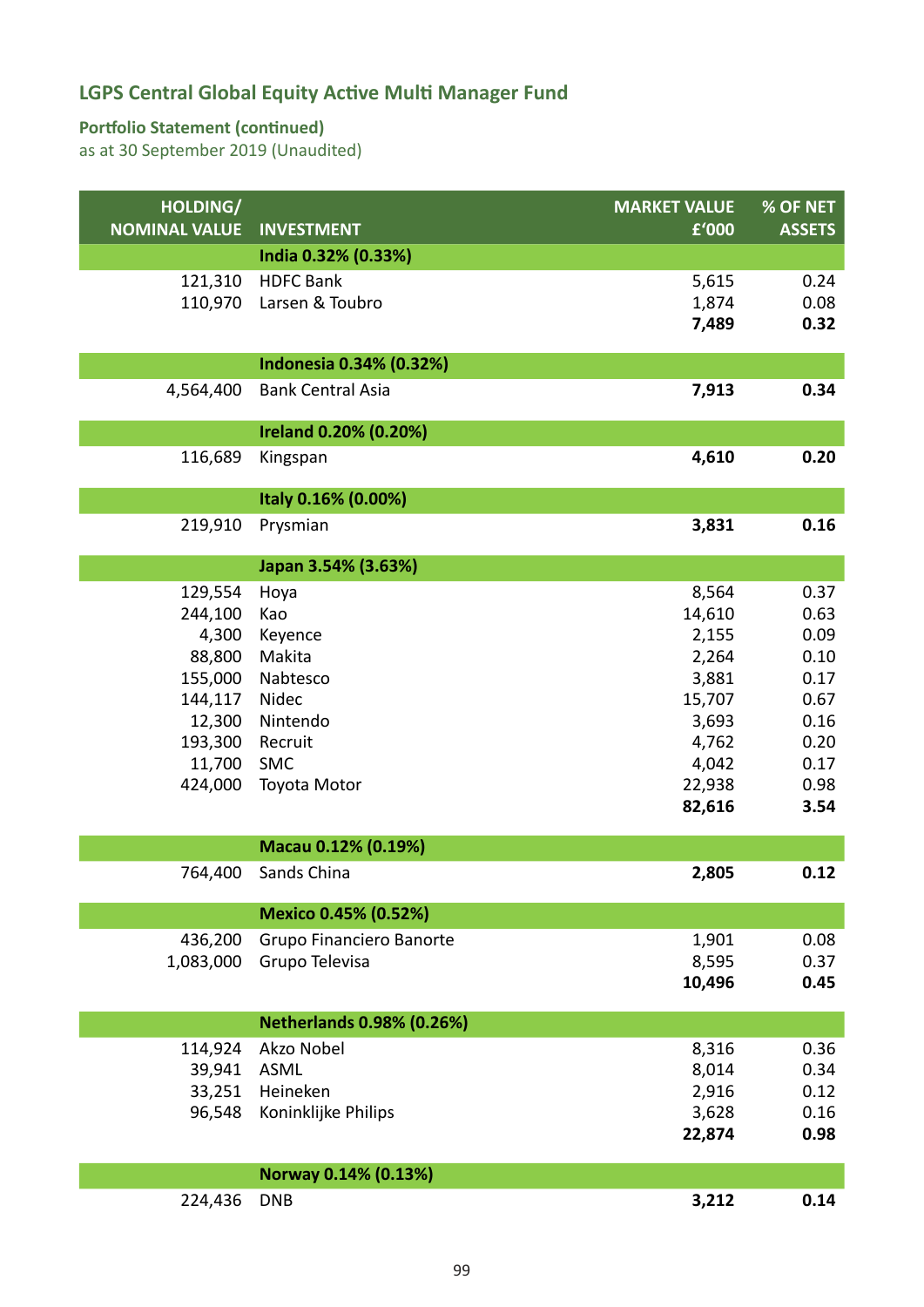### **Portfolio Statement (continued)**

| HOLDING/<br><b>NOMINAL VALUE</b> | <b>INVESTMENT</b>                         | <b>MARKET VALUE</b><br>£'000 | % OF NET<br><b>ASSETS</b> |
|----------------------------------|-------------------------------------------|------------------------------|---------------------------|
|                                  | South Africa 0.73% (0.97%)                |                              |                           |
| 137,762                          | <b>Naspers</b>                            | 16,921                       | 0.73                      |
|                                  | South Korea 1.69% (0.28%)                 |                              |                           |
| 145,300                          | <b>NAVER</b>                              | 15,427                       | 0.66                      |
| 523,500                          | <b>Samsung Electronics</b>                | 17,402                       | 0.75                      |
| 7,951                            | Samsung Electronics 'S' shares            | 6,568                        | 0.28                      |
|                                  |                                           | 39,397                       | 1.69                      |
|                                  | Spain 0.35% (0.00%)                       |                              |                           |
| 638,480                          | Repsol                                    | 8,094                        | 0.35                      |
|                                  | Sweden 0.12% (0.57%)                      |                              |                           |
| 377,827                          | Skandinaviska Enskilda Banken series 'A'  |                              |                           |
|                                  | shares                                    | 2,827                        | 0.12                      |
|                                  | <b>Switzerland 8.09% (7.93%)</b>          |                              |                           |
| 466,462                          | Compagnie Financiere Richemont            | 27,795                       | 1.19                      |
| 3,757,481                        | <b>Credit Suisse</b>                      | 37,413                       | 1.60                      |
| 16,983,885                       | Glencore                                  | 41,568                       | 1.78                      |
| 86,958                           | Kuehne + Nagel                            | 10,403                       | 0.44                      |
| 412,810                          | LafargeHolcim                             | 16,502                       | 0.71                      |
| 436,850                          | Nestlé                                    | 38,481                       | 1.65                      |
| 87,063                           | Novartis                                  | 6,129                        | 0.26                      |
| 33,257                           | Roche                                     | 7,861                        | 0.34                      |
| 23,555                           | Sika                                      | 2,798<br>188,950             | 0.12<br>8.09              |
|                                  |                                           |                              |                           |
|                                  | Taiwan 0.54% (0.59%)                      |                              |                           |
| 1,791,000                        | <b>Taiwan Semiconductor Manufacturing</b> | 12,719                       | 0.54                      |
|                                  | Thailand 0.12% (0.14%)                    |                              |                           |
| 648,600                          | Kasikornbank                              | 2,693                        | 0.12                      |
|                                  | Turkey 0.08% (0.13%)                      |                              |                           |
| 1,258,386                        | Turkiye Garanti Bankasi                   | 1,847                        | 0.08                      |
|                                  | <b>United States 54.33% (52.68%)</b>      |                              |                           |
| 72,894                           | <b>Abbott Laboratories</b>                | 4,948                        | 0.21                      |
| 39,203                           | Accenture                                 | 6,117                        | 0.26                      |
| 94,195                           | <b>Activision Blizzard</b>                | 4,044                        | 0.17                      |
| 107,483                          | <b>Adobe Systems</b>                      | 24,095                       | 1.03                      |
| 94,390                           | <b>Advance Auto Parts</b>                 | 12,669                       | 0.54                      |
| 83,353                           | Alphabet 'A' shares                       | 82,570                       | 3.54                      |
| 9,734                            | Amazon.com                                | 13,706                       | 0.59                      |
| 904,878                          | American International                    | 40,893                       | 1.75                      |
|                                  | 100                                       |                              |                           |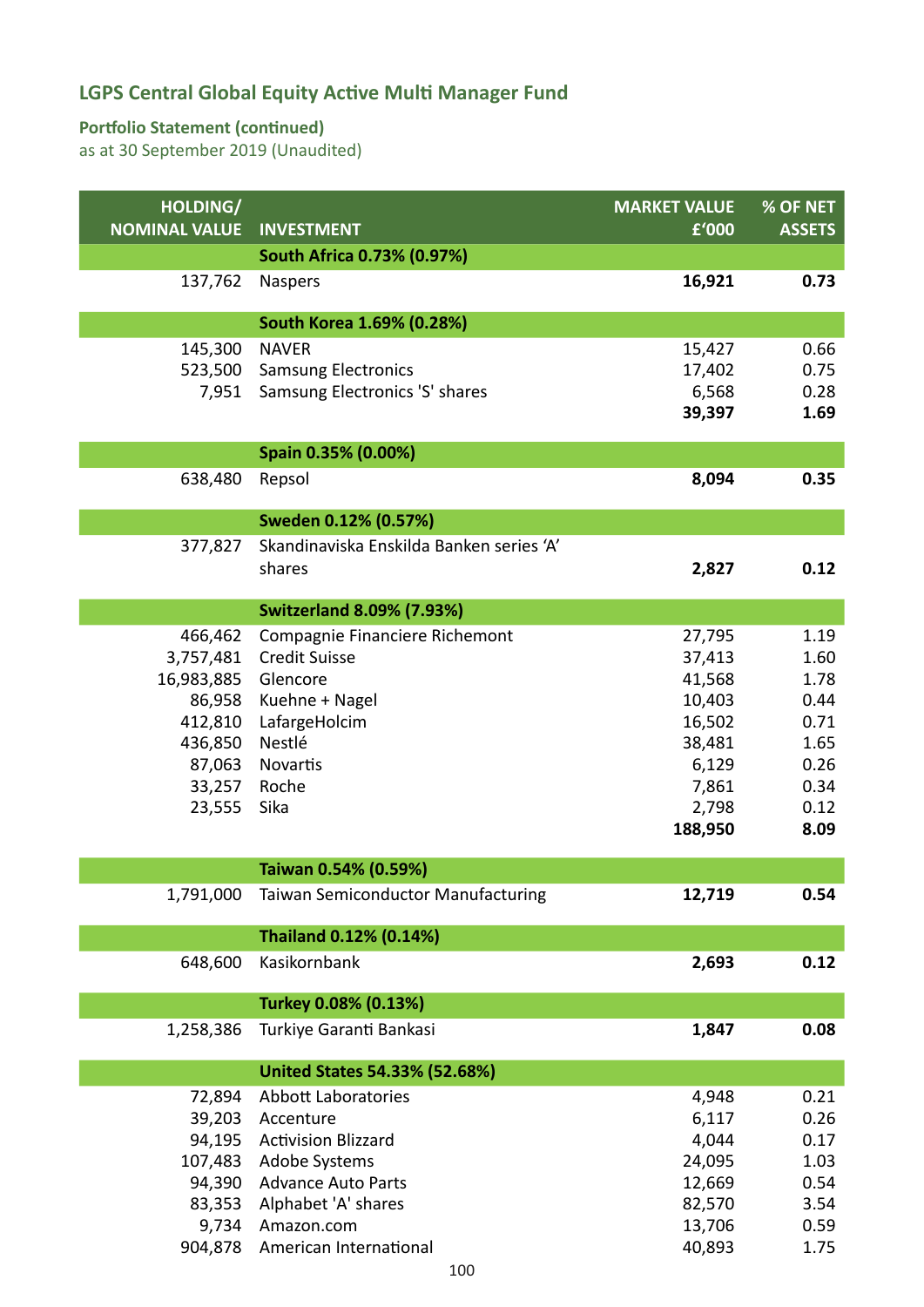### **Portfolio Statement (continued)**

| HOLDING/             |                                        | <b>MARKET VALUE</b> | % OF NET      |
|----------------------|----------------------------------------|---------------------|---------------|
| <b>NOMINAL VALUE</b> | <b>INVESTMENT</b>                      | £'000               | <b>ASSETS</b> |
|                      | <b>United States (continued)</b>       |                     |               |
| 18,276               | Amgen                                  | 2,870               | 0.12          |
| 17,019               | Anthem                                 | 3,317               | 0.14          |
| 104,213              | Aon 'A' shares                         | 16,370              | 0.70          |
| 102,901              | Apple                                  | 18,702              | 0.80          |
| 222,565              | <b>Applied Materials</b>               | 9,012               | 0.39          |
| 1,183,184            | <b>Bank of America</b>                 | 28,007              | 1.20          |
| 65,714               | <b>Baxter International</b>            | 4,662               | 0.20          |
| 10,167               | <b>BlackRock</b>                       | 3,675               | 0.16          |
| 21,367               | <b>Booking</b>                         | 34,016              | 1.46          |
| 555,222              | <b>Boston Scientific</b>               | 18,333              | 0.79          |
| 13,867               | <b>Broadcom</b>                        | 3,106               | 0.13          |
| 336,223              | Cabot Oil & Gas                        | 4,794               | 0.21          |
| 98,093               | Caterpillar                            | 10,057              | 0.43          |
| 81,501               | Charles Schwab                         | 2,767               | 0.12          |
| 101,685              | <b>Charter Communications</b>          | 34,003              | 1.46          |
| 23,317               | Chipotle Mexican Grill                 | 15,919              | 0.68          |
| 40,597               | Chubb                                  | 5,317               | 0.23          |
| 403,200              | Citigroup                              | 22,602              | 0.97          |
| 97,622               | <b>CME</b>                             | 16,742              | 0.72          |
| 139,512              | Coca-Cola                              | 6,162               | 0.26          |
| 775,600              | Comcast 'A' shares                     | 28,379              | 1.22          |
| 111,730              | <b>Constellation Brands 'A' shares</b> | 18,795              | 0.81          |
| 631,365              | Corteva                                | 14,361              | 0.62          |
| 37,811               | Costco Wholesale                       | 8,840               | 0.38          |
| 217,769              | Cushman & Wakefield                    | 3,273               | 0.14          |
| 216,583              | Danaher                                | 25,370              | 1.09          |
| 43,035               | Deere                                  | 5,889               | 0.25          |
| 39,523               | Delta Air Lines                        | 1,847               | 0.08          |
| 93,585               | <b>Discover Financial Services</b>     | 6,157               | 0.26          |
| 40,383               | <b>Dollar General</b>                  | 5,209               | 0.22          |
| 69,556               | DuPont de Nemours                      | 4,024               | 0.17          |
| 99,328               | Ecolab                                 | 15,951              | 0.68          |
| 67,982               | <b>Elanco Animal Health</b>            | 1,467               | 0.06          |
| 39,616               | Eli Lilly                              | 3,593               | 0.15          |
| 18,336               | Estee Lauder class 'A' shares          | 2,959               | 0.13          |
| 46,011               | Facebook                               | 6,649               | 0.29          |
| 33,973               | First Republic Bank                    | 2,665               | 0.11          |
| 96,799               | First Solar                            | 4,556               | 0.20          |
| 196,661              | Fiserv                                 | 16,529              | 0.71          |
| 64,368               | Fox                                    | 1,647               | 0.07          |
| 1,061,100            | <b>General Electric</b>                | 7,698               | 0.33          |
| 815,500              | <b>General Motors</b>                  | 24,790              | 1.06          |
| 927,300              | Halliburton                            | 14,185              | 0.61          |
| 148,902              | <b>HCA Healthcare</b>                  | 14,552              | 0.62          |
| 356,678              | <b>Hewlett Packard Enterprise</b>      | 4,391               | 0.19          |
| 27,814               | Hexcel                                 | 1,854               | 0.08          |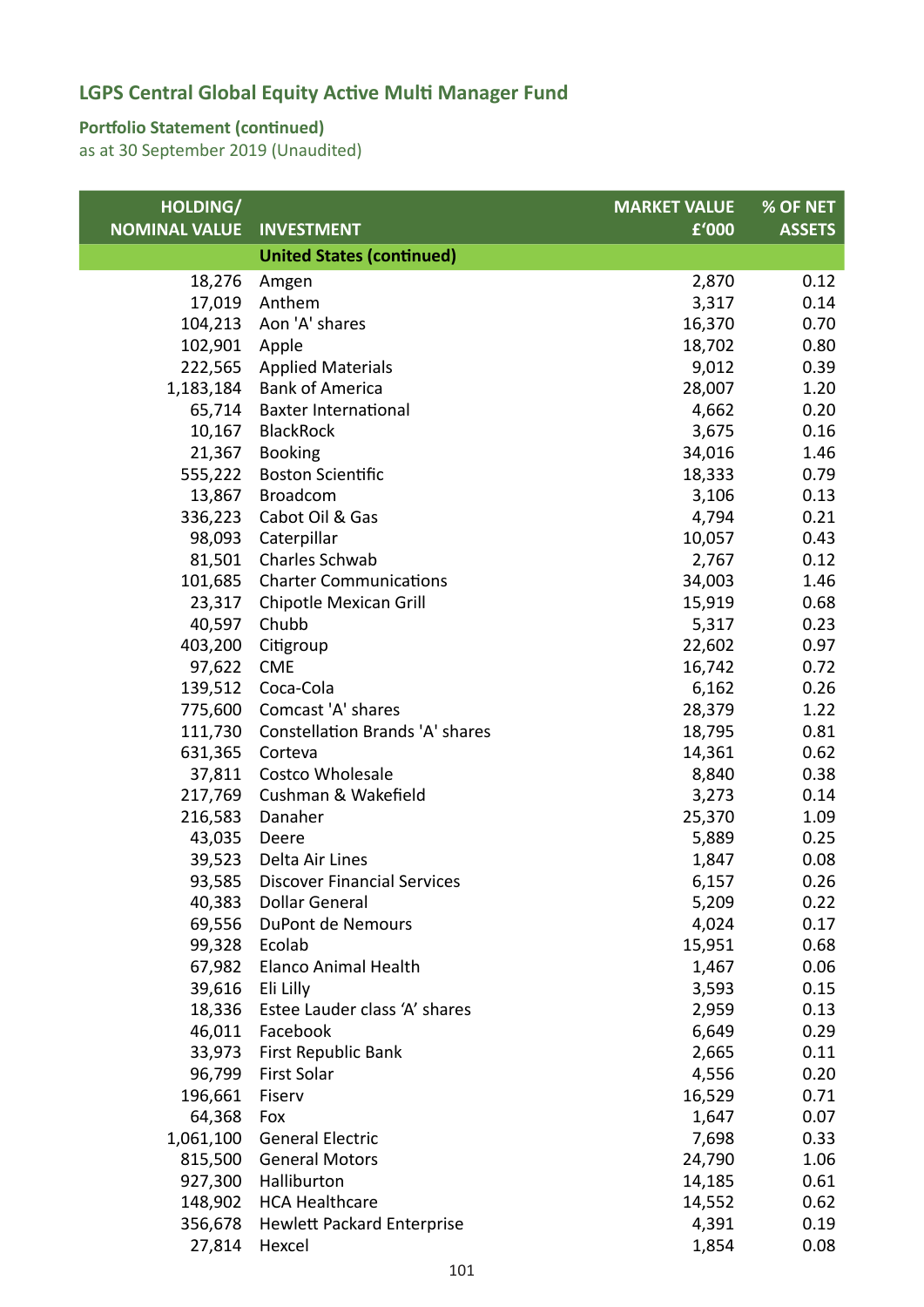### **Portfolio Statement (continued)**

| HOLDING/             |                                  | <b>MARKET VALUE</b> | % OF NET      |
|----------------------|----------------------------------|---------------------|---------------|
| <b>NOMINAL VALUE</b> | <b>INVESTMENT</b>                | £'000               | <b>ASSETS</b> |
|                      | <b>United States (continued)</b> |                     |               |
| 377,400              | Hilton Worldwide                 | 28,512              | 1.22          |
| 37,398               | Home Depot                       | 7,040               | 0.30          |
| 21,183               | Honeywell International          | 2,907               | 0.12          |
| 54,909               | <b>IHS Markit</b>                | 2,980               | 0.13          |
| 57,407               | Intel                            | 2,400               | 0.10          |
| 54,198               | <b>International Paper</b>       | 1,839               | 0.08          |
| 12,111               | Intuit                           | 2,612               | 0.11          |
| 45,984               | Johnson & Johnson                | 4,829               | 0.21          |
| 417,644              | JPMorgan Chase & Co.             | 39,880              | 1.71          |
| 19,442               | Live Nation Entertainment        | 1,047               | 0.04          |
| 80,573               | Martin Marietta Materials        | 17,923              | 0.77          |
| 203,133              | Medtronic                        | 17,900              | 0.77          |
| 131,249              | Merck & Co.                      | 8,965               | 0.38          |
| 233,762              | Micron Technology                | 8,127               | 0.35          |
| 447,990              | Microsoft                        | 50,536              | 2.17          |
| 107,000              | Moody's                          | 17,772              | 0.76          |
| 80,659               | Nasdaq                           | 6,500               | 0.28          |
| 141,886              | NextEra Energy                   | 26,823              | 1.15          |
| 92,593               | <b>NVIDIA</b>                    | 13,074              | 0.56          |
| 12,017               | Palo Alto Networks               | 1,988               | 0.09          |
| 24,539               | PayPal                           | 2,063               | 0.09          |
| 128,023              | Pfizer                           | 3,732               | 0.16          |
| 128,283              | Philip Morris International      | 7,901               | 0.34          |
| 303,139              | Procter & Gamble                 | 30,592              | 1.31          |
| 15,887               | Raytheon                         | 2,529               | 0.11          |
| 72,600               | Regeneron Pharmaceuticals        | 16,344              | 0.70          |
| 15,332               | <b>Rockwell Automation</b>       | 2,050               | 0.09          |
| 7,851                | <b>SBA Communications</b>        | 1,536               | 0.07          |
| 64,614               | Schlumberger                     | 1,791               | 0.08          |
|                      | 21,358 Spotify                   | 1,976               | 0.08          |
| 230,042              | <b>Starbucks</b>                 | 16,506              | 0.71          |
| 79,544               | <b>STORE Capital</b>             | 2,413               | 0.10          |
| 188,873              | Target                           | 16,384              | 0.70          |
| 79,921               | Texas Instruments                | 8,382               | 0.36          |
| 41,000               | Thermo Fisher Scientific         | 9,691               | 0.42          |
| 368,300              | <b>TJX</b>                       | 16,659              | 0.71          |
| 83,900               | T-Mobile                         | 5,362               | 0.23          |
| 39,219               | <b>Tractor Supply</b>            | 2,878               | 0.12          |
| 41,915               | <b>Union Pacific</b>             | 5,510               | 0.24          |
| 48,636               | <b>United Technologies</b>       | 5,387               | 0.23          |
| 135,638              | UnitedHealth                     | 23,920              | 1.03          |
| 33,222               | Verisk Analytics                 | 4,261               | 0.18          |
|                      | 60,572 Vertex Pharmaceuticals    | 8,326               | 0.36          |
| 46,534               | VF                               | 3,358               | 0.14          |
| 236,807              | Visa                             | 33,203              | 1.42          |
| 75,838               | <b>Vulcan Materials</b>          | 9,306               | 0.40          |